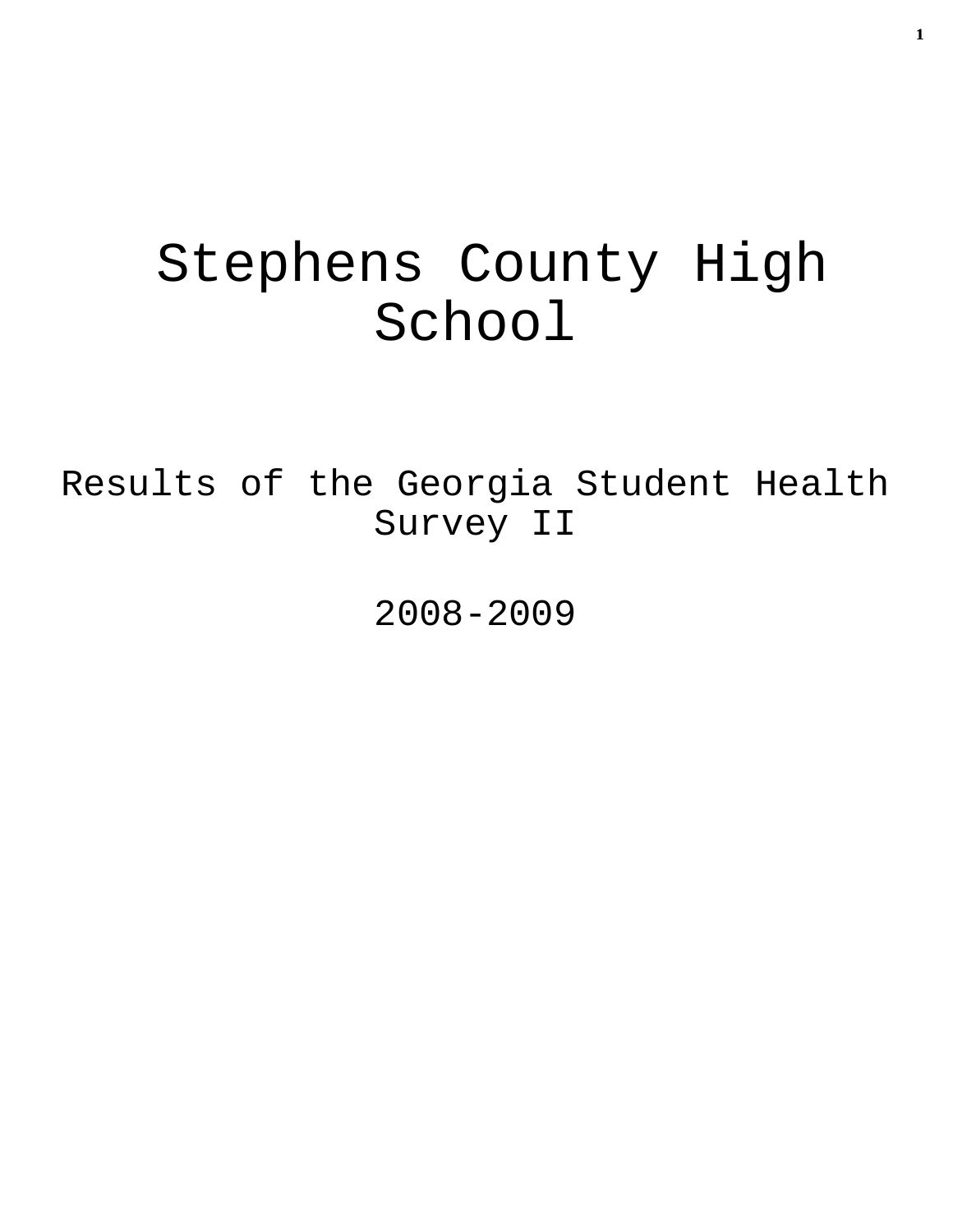# *Demographics* **2**

| <b>Grade</b>             |    |  |  |  |
|--------------------------|----|--|--|--|
| <b>Grade   Frequency</b> |    |  |  |  |
| 10                       | 33 |  |  |  |
| 12                       | 41 |  |  |  |

| <b>Frequency</b> | <b>Table of Gender by Grade</b> |              |             |              |  |
|------------------|---------------------------------|--------------|-------------|--------------|--|
| <b>Col Pct</b>   |                                 | Grade(Grade) |             |              |  |
|                  | Gender(Gender)                  | <b>10</b>    | 12          | <b>Total</b> |  |
|                  | Female                          | 18<br>54.55  | 26<br>63.41 | 44           |  |
|                  | <b>Male</b>                     | 15<br>45.45  | 15<br>36.59 | 30           |  |
|                  | <b>Total</b>                    | 33           | 41          | 74           |  |

| <b>Frequency</b> |
|------------------|
| <b>Col Pct</b>   |

| <b>Table of Ethnicity by Grade</b> |              |             |              |  |  |  |
|------------------------------------|--------------|-------------|--------------|--|--|--|
|                                    | Grade(Grade) |             |              |  |  |  |
| <b>Ethnicity</b> (Ethnicity)       | 10           | 12          | <b>Total</b> |  |  |  |
| <b>Black</b>                       | 4<br>12.12   | 2.44        | 5            |  |  |  |
| <b>Hispanic</b>                    | 0<br>0.00    | 2.44        |              |  |  |  |
| White                              | 26<br>78.79  | 38<br>92.68 | 64           |  |  |  |
| <b>Other</b>                       | 3<br>9.09    | 2.44        | 4            |  |  |  |
| <b>Total</b>                       | 33           | 41          | 74           |  |  |  |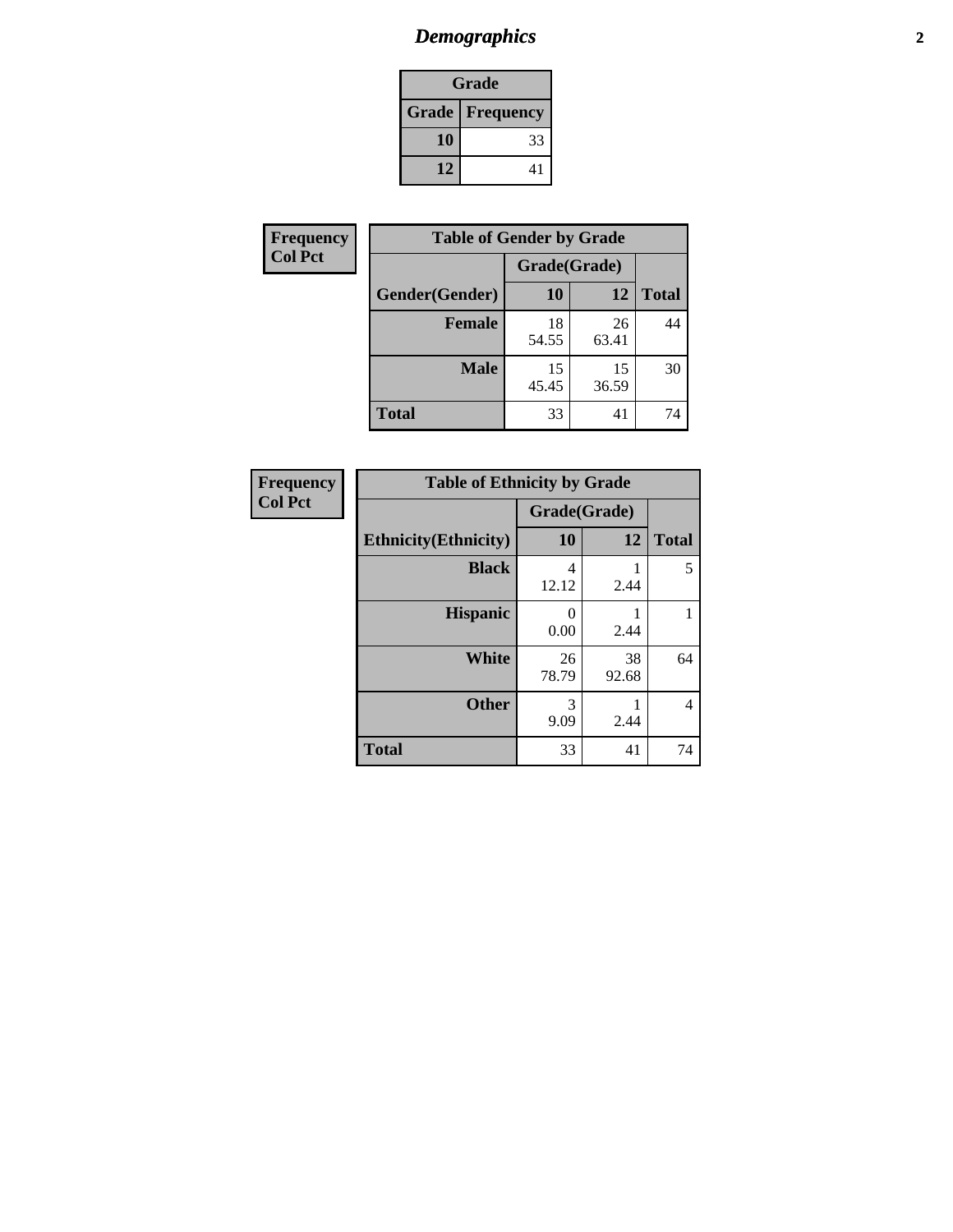### *Title IV, Part A, Schedule A* **3** *Goal 1: Ensure that all schools are drug-free Baseline Data: Year 2008-2009 Prevalence of Drug Use*

| Frequency      | <b>Table of AlcoholAlt by Grade</b> |              |             |              |  |  |
|----------------|-------------------------------------|--------------|-------------|--------------|--|--|
| <b>Col Pct</b> | AlcoholAlt(Alcohol                  | Grade(Grade) |             |              |  |  |
|                | use, past 30 days)                  | 10           | 12          | <b>Total</b> |  |  |
|                | Yes                                 | 2<br>6.06    | 6<br>14.63  | 8            |  |  |
|                | N <sub>0</sub>                      | 31<br>93.94  | 35<br>85.37 | 66           |  |  |
|                | <b>Total</b>                        | 33           | 41          | 74           |  |  |

| Frequency<br><b>Col Pct</b> | <b>Table of TobaccoAny by Grade</b> |              |             |              |  |  |
|-----------------------------|-------------------------------------|--------------|-------------|--------------|--|--|
|                             | TobaccoAny(Tobacco                  | Grade(Grade) |             |              |  |  |
|                             | use, past 30 days)                  | 10           | 12          | <b>Total</b> |  |  |
|                             | Yes                                 | 4<br>12.12   | 7<br>17.07  | 11           |  |  |
|                             | N <sub>0</sub>                      | 29<br>87.88  | 34<br>82.93 | 63           |  |  |
|                             | <b>Total</b>                        | 33           | 41          | 74           |  |  |

| Frequency<br><b>Col Pct</b> | <b>Table of MarijuanaAlt by Grade</b> |              |             |              |  |
|-----------------------------|---------------------------------------|--------------|-------------|--------------|--|
|                             | MarijuanaAlt(Marijuana                | Grade(Grade) |             |              |  |
|                             | use, past 30 days)                    | 10           | 12          | <b>Total</b> |  |
|                             | Yes                                   | 3.03         | 4<br>9.76   | 5            |  |
|                             | N <sub>0</sub>                        | 32<br>96.97  | 37<br>90.24 | 69           |  |
|                             | <b>Total</b>                          | 33           | 41          | 74           |  |

| <b>Frequency</b><br><b>Col Pct</b> | <b>Table of OtherDrugAny by Grade</b>  |              |              |              |  |
|------------------------------------|----------------------------------------|--------------|--------------|--------------|--|
|                                    | <b>OtherDrugAny(Other</b><br>drug use, | Grade(Grade) |              |              |  |
| past 30 days)                      |                                        | 10           | 12           | <b>Total</b> |  |
|                                    | N <sub>0</sub>                         | 33<br>100.00 | 41<br>100.00 | 74           |  |
|                                    | <b>Total</b>                           | 33           | 41           | 74           |  |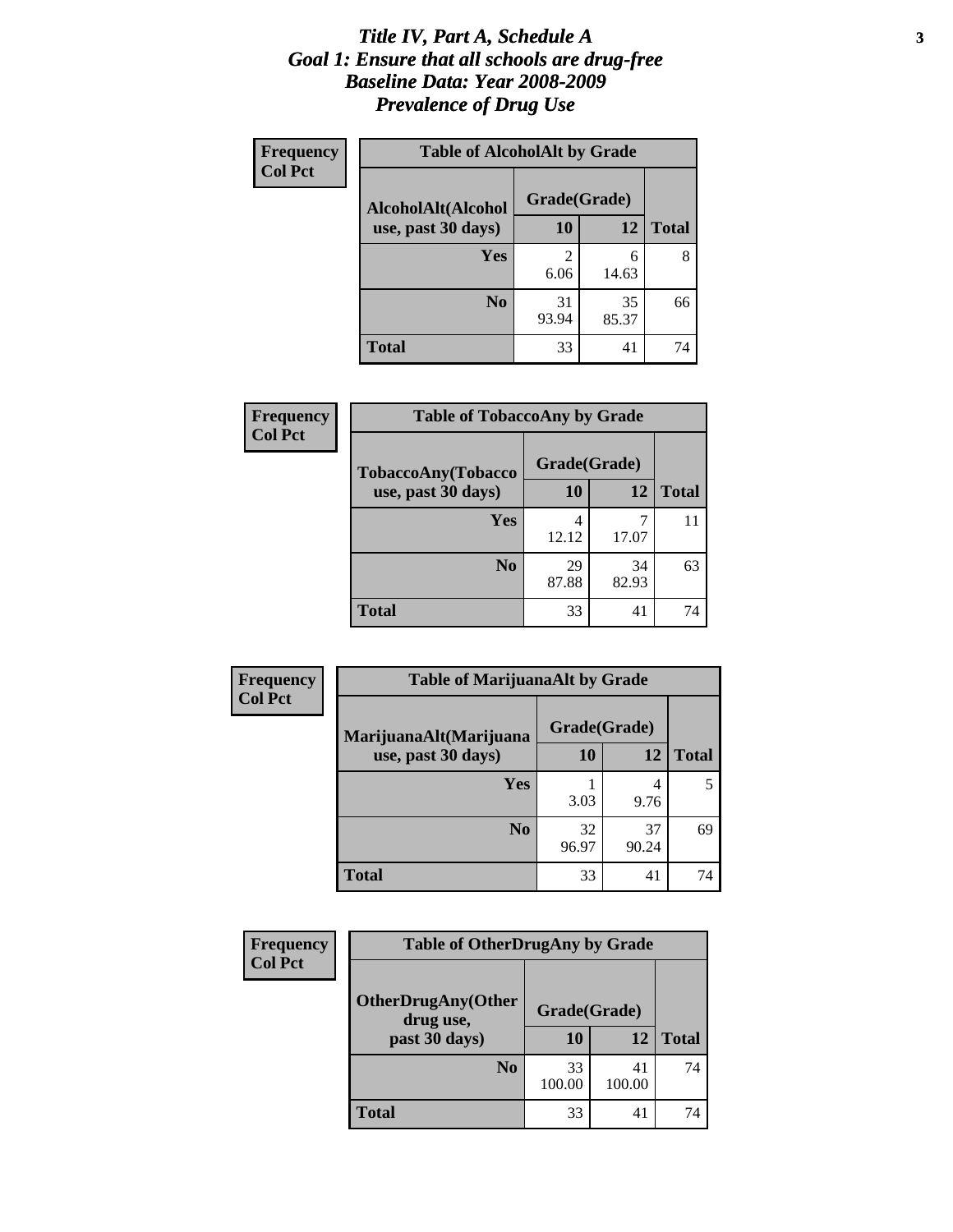### *Average Age of Onset of Use* **4** *Results for "Average Age of Onset of Use" questions exclude students who said they did not use that substance*

| <b>Variable</b>    | Label                                                              | <b>Mean</b> |
|--------------------|--------------------------------------------------------------------|-------------|
| Alcoholinit2       | I started using alcohol when I was                                 | 13.88       |
| Cigarettesinit2    | I started smoking tobacco when I was                               | 14.29       |
| Smokelessinit2     | I started chewing tobacco when I was                               | 14.18       |
| Marijuanainit2     | I started using marijuana when I was                               | 15.38       |
| Cocaineinit2       | I started using cocaine when I was                                 |             |
| Inhalantsinit2     | I started using inhalants when I was                               | 14.00       |
| Steroidsinit2      | I started using steroids when I was                                |             |
| Ecstasyinit2       | I started using ecstasy when I was                                 | 14.00       |
| Methinit2          | I started using methamphetamines when I was                        |             |
| Hallucinogensinit2 | I started using hallucinogens when I was                           |             |
| Prescriptioninit2  | I started using prescription drugs not prescribed to me when I was | 12.00       |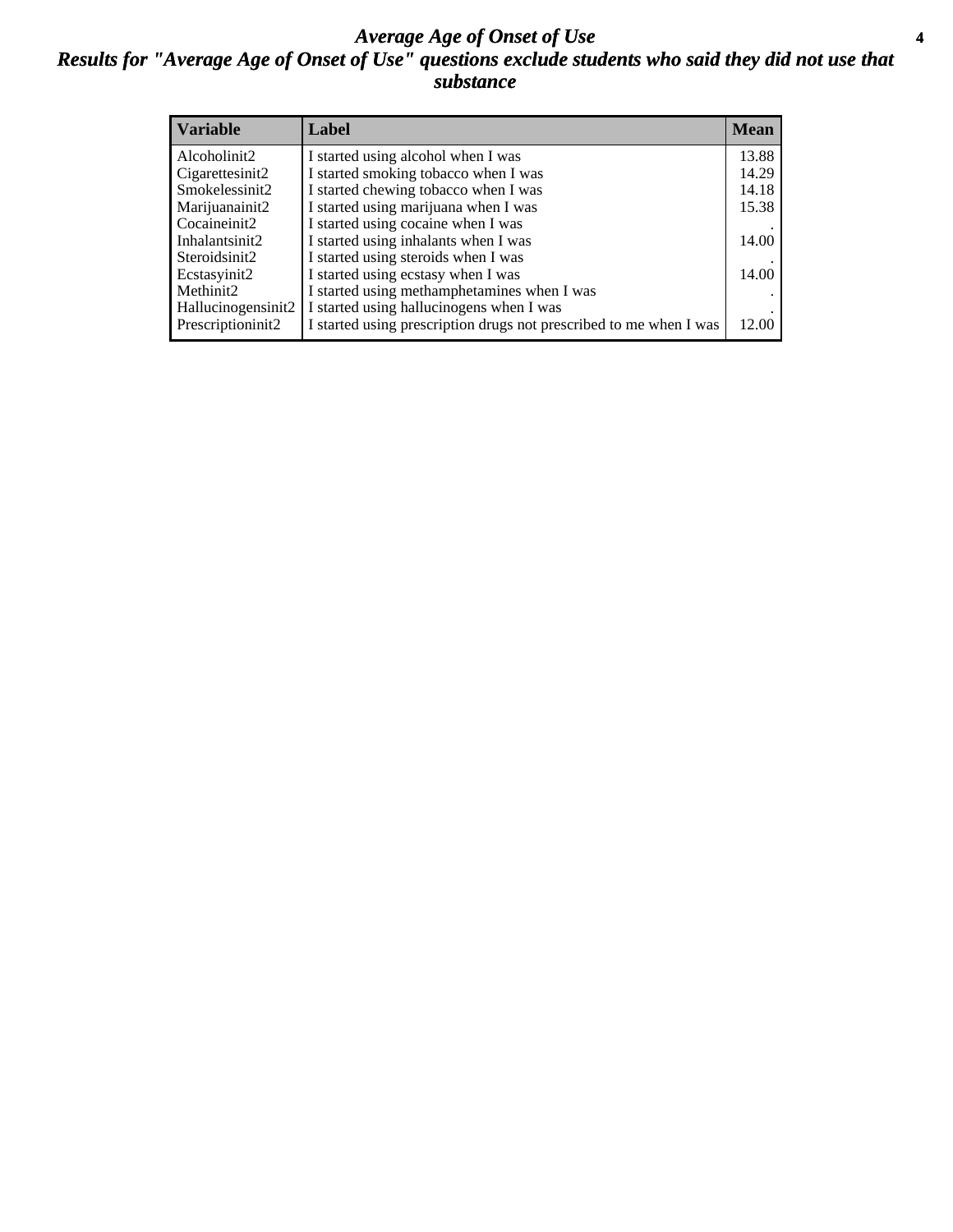# *Perception of Health Risk* **5**

| Frequency      | <b>Table of Alcoholharmdich by Grade</b> |              |             |              |  |
|----------------|------------------------------------------|--------------|-------------|--------------|--|
| <b>Col Pct</b> | Alcoholharmdich(I<br>think alcohol is    | Grade(Grade) |             |              |  |
|                | harmful)                                 | 10           | 12          | <b>Total</b> |  |
|                | <b>Yes</b>                               | 32<br>96.97  | 31<br>75.61 | 63           |  |
|                | N <sub>0</sub>                           | 3.03         | 10<br>24.39 | 11           |  |
|                | <b>Total</b>                             | 33           | 41          | 74           |  |

| Frequency      | <b>Table of Tobaccoharmdich by Grade</b> |              |             |              |
|----------------|------------------------------------------|--------------|-------------|--------------|
| <b>Col Pct</b> | Tobaccoharmdich(I<br>think tobacco is    | Grade(Grade) |             |              |
|                | harmful)                                 | 10           | 12          | <b>Total</b> |
|                | <b>Yes</b>                               | 33<br>100.00 | 40<br>97.56 | 73           |
|                | N <sub>0</sub>                           | 0.00         | 2.44        |              |
|                | <b>Total</b>                             | 33           | 41          | 74           |

| <b>Frequency</b> | <b>Table of Marijuanaharmdich by Grade</b> |              |             |              |  |
|------------------|--------------------------------------------|--------------|-------------|--------------|--|
| <b>Col Pct</b>   | Marijuanaharmdich(I<br>think marijuana is  | Grade(Grade) |             |              |  |
|                  | harmful)                                   | 10           | 12          | <b>Total</b> |  |
|                  | <b>Yes</b>                                 | 29<br>87.88  | 31<br>75.61 | 60           |  |
|                  | N <sub>0</sub>                             | 12.12        | 10<br>24.39 | 14           |  |
|                  | <b>Total</b>                               | 33           | 41          | 74           |  |

| <b>Frequency</b> | <b>Table of Otherdrugharmdich by Grade</b>   |              |             |                |  |
|------------------|----------------------------------------------|--------------|-------------|----------------|--|
| <b>Col Pct</b>   | Otherdrugharmdich(I<br>think other drugs are | Grade(Grade) |             |                |  |
|                  | harmful)                                     | 10           | 12          | <b>Total</b>   |  |
|                  | <b>Yes</b>                                   | 33<br>100.00 | 39<br>95.12 | 72             |  |
|                  | N <sub>0</sub>                               | 0.00         | 2<br>4.88   | $\overline{2}$ |  |
|                  | <b>Total</b>                                 | 33           | 41          | 74             |  |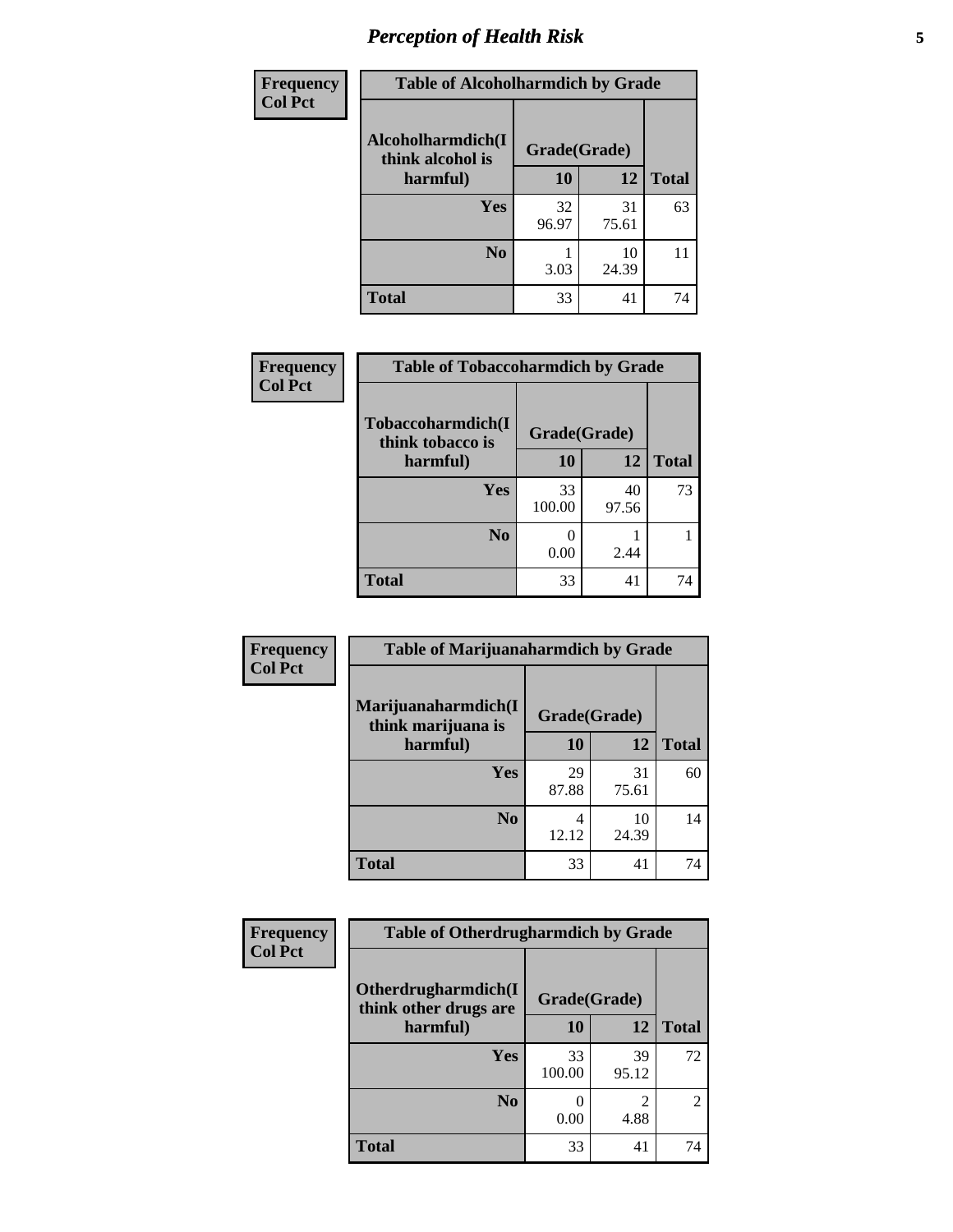# *Social Disapproval* **6**

| Frequency      | <b>Table of Alcoholpeerdich by Grade</b>                    |              |             |              |  |  |
|----------------|-------------------------------------------------------------|--------------|-------------|--------------|--|--|
| <b>Col Pct</b> | Alcoholpeerdich(My<br>friends would<br>disapprove if I used | Grade(Grade) |             |              |  |  |
|                | alcohol)                                                    | 10           | 12          | <b>Total</b> |  |  |
|                | <b>Yes</b>                                                  | 19<br>57.58  | 18<br>43.90 | 37           |  |  |
|                | N <sub>0</sub>                                              | 14<br>42.42  | 23<br>56.10 | 37           |  |  |
|                | <b>Total</b>                                                | 33           | 41          | 74           |  |  |

| <b>Frequency</b> |
|------------------|
| <b>Col Pct</b>   |

| <b>Table of Tobaccopeerdich by Grade</b>                    |              |             |              |  |  |  |
|-------------------------------------------------------------|--------------|-------------|--------------|--|--|--|
| Tobaccopeerdich(My<br>friends would<br>disapprove if I used | Grade(Grade) |             |              |  |  |  |
| tobacco)                                                    | 10           | 12          | <b>Total</b> |  |  |  |
| Yes                                                         | 25<br>75.76  | 24<br>58.54 | 49           |  |  |  |
| N <sub>0</sub>                                              | 8<br>24.24   | 17<br>41.46 | 25           |  |  |  |
| <b>Total</b>                                                | 33           | 41          | 74           |  |  |  |

| <b>Frequency</b> | <b>Table of Marijuanapeerdich by Grade</b>                    |              |             |              |  |
|------------------|---------------------------------------------------------------|--------------|-------------|--------------|--|
| <b>Col Pct</b>   | Marijuanapeerdich(My<br>friends would<br>disapprove if I used | Grade(Grade) |             |              |  |
|                  | marijuana)                                                    | 10           | 12          | <b>Total</b> |  |
|                  | <b>Yes</b>                                                    | 25<br>75.76  | 27<br>65.85 | 52           |  |
|                  | N <sub>0</sub>                                                | 8<br>24.24   | 14<br>34.15 | 22           |  |
|                  | <b>Total</b>                                                  | 33           | 41          | 74           |  |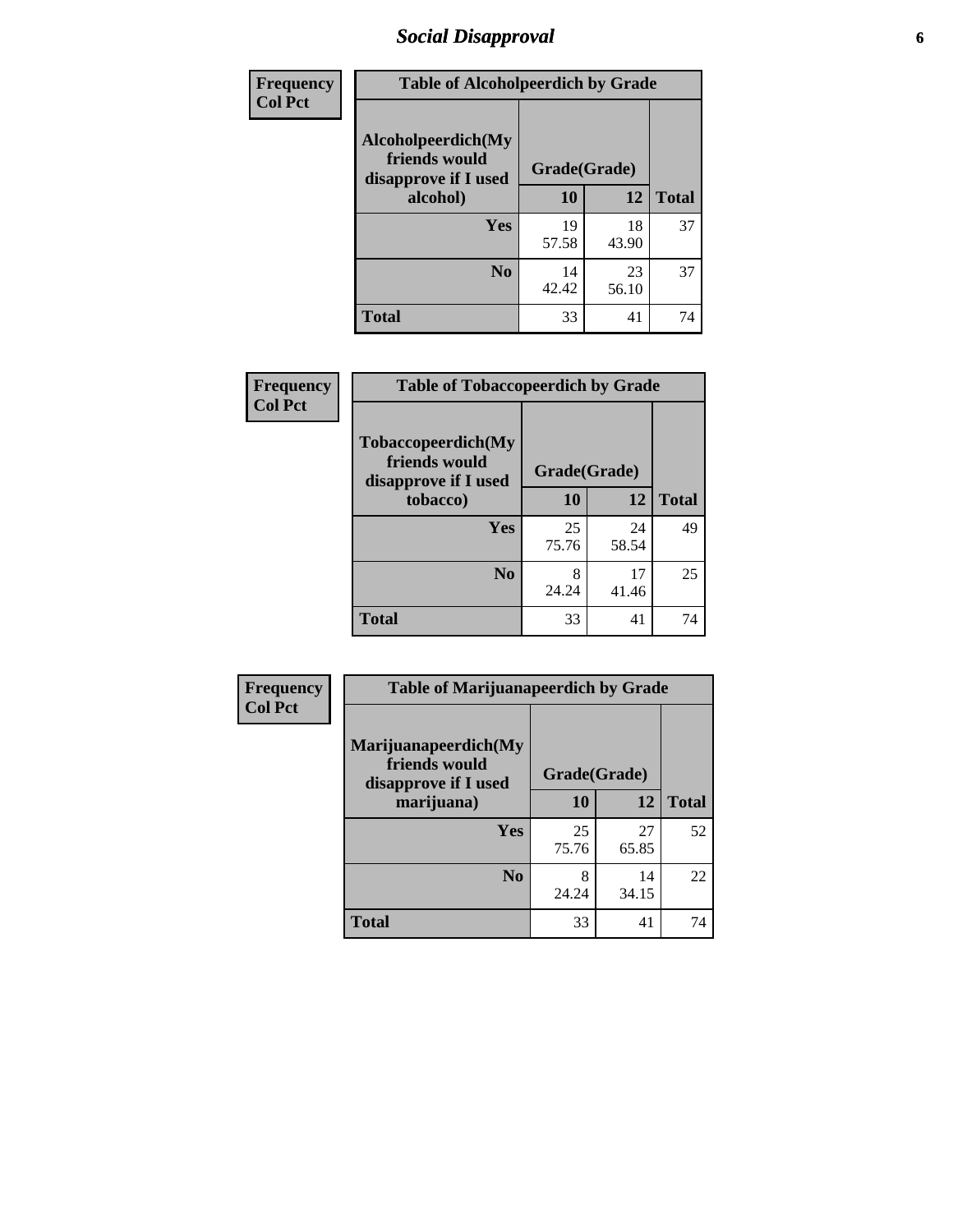# *Social Disapproval* **7**

| Frequency      | <b>Table of Otherdrugpeerdich by Grade</b>                    |              |             |              |  |
|----------------|---------------------------------------------------------------|--------------|-------------|--------------|--|
| <b>Col Pct</b> | Otherdrugpeerdich(My<br>friends would<br>disapprove if I used | Grade(Grade) |             |              |  |
|                | other drugs)                                                  | 10           | 12          | <b>Total</b> |  |
|                | Yes                                                           | 26<br>78.79  | 34<br>82.93 | 60           |  |
|                | N <sub>0</sub>                                                | 21.21        | 17.07       | 14           |  |
|                | <b>Total</b>                                                  | 33           | 41          | 74           |  |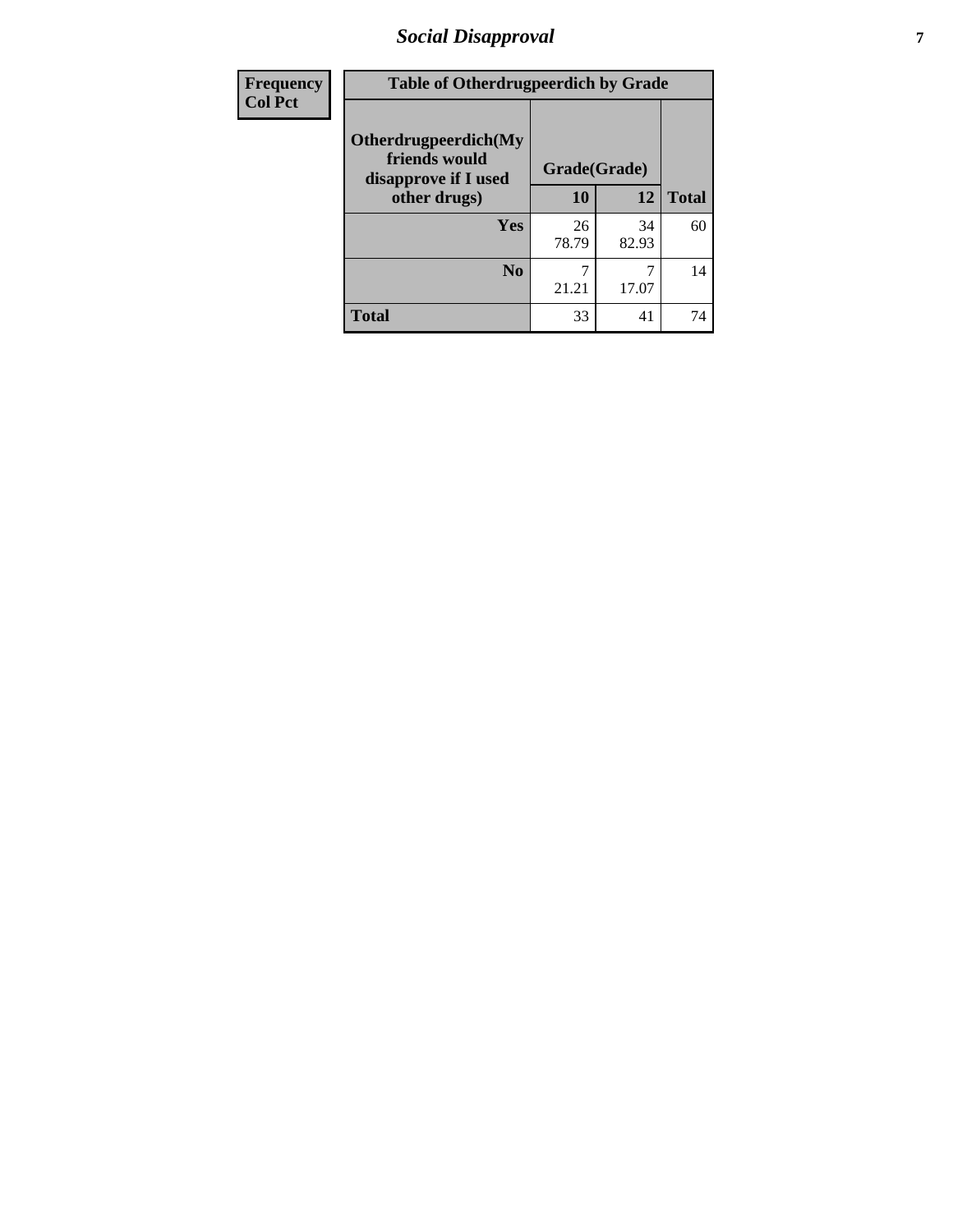### Title IV, Part A, Schedule A **8** *Goal 2: To help ensure that all schools are safe and disciplined Baseline Data: Year 2008-2009 Student Involvement in Gang Activity*

| Frequency      | <b>Table of Gangself by Grade</b>                                                                 |                    |             |              |  |
|----------------|---------------------------------------------------------------------------------------------------|--------------------|-------------|--------------|--|
| <b>Col Pct</b> | Gangself(I<br>have<br>participated<br>in illegal<br>gang<br>activities in<br>the past 30<br>days) | Grade(Grade)<br>10 | 12          | <b>Total</b> |  |
|                | Yes                                                                                               | 2<br>6.06          | 3<br>7.32   | 5            |  |
|                | N <sub>0</sub>                                                                                    | 31<br>93.94        | 38<br>92.68 | 69           |  |
|                | <b>Total</b>                                                                                      | 33                 | 41          | 74           |  |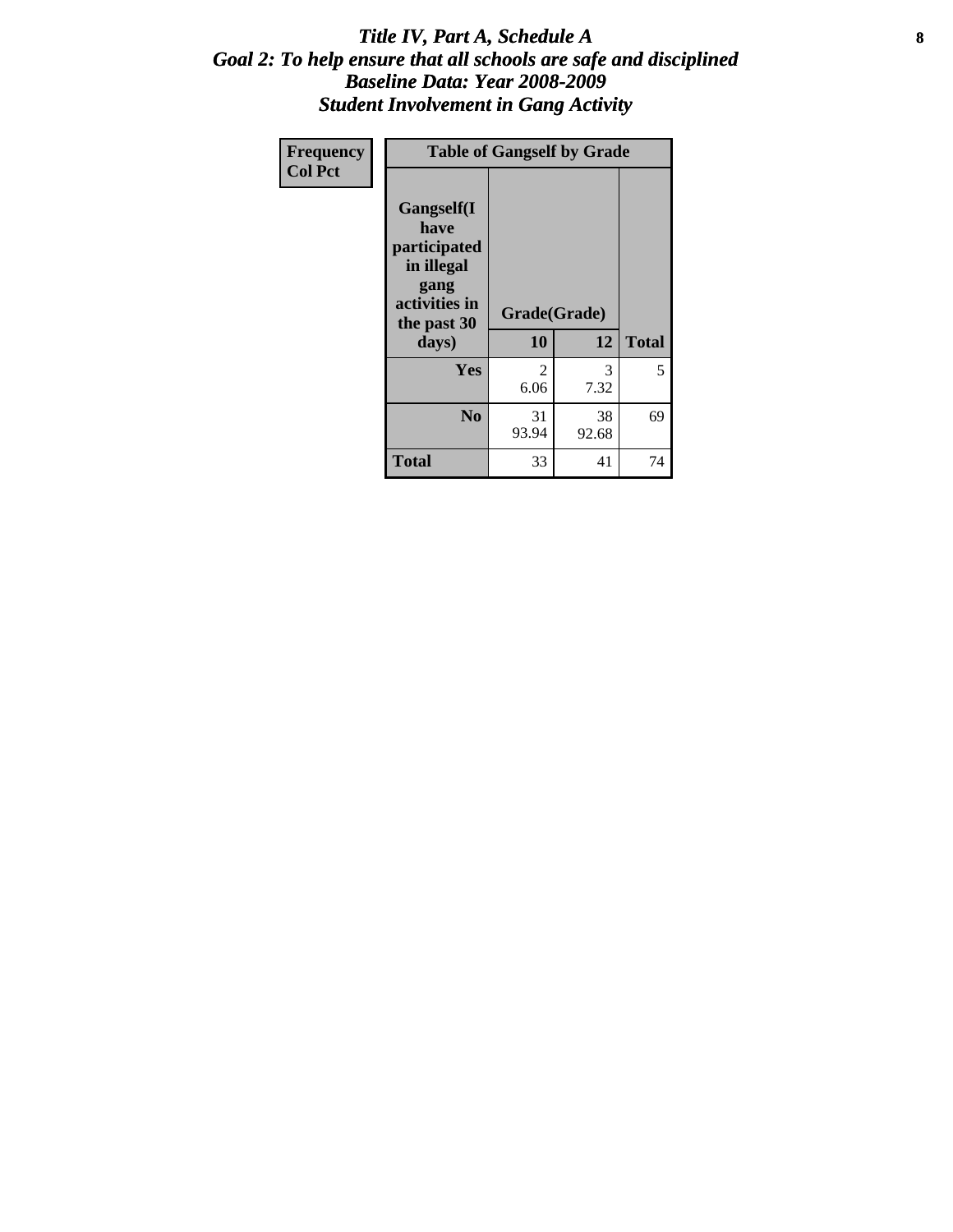# *Student Perception of School Safety* **9**

| <b>Frequency</b><br>Row Pct |
|-----------------------------|
|                             |

| <b>Table of Grade by Safeschool</b> |                                                                                                                                   |                                                        |            |      |    |  |
|-------------------------------------|-----------------------------------------------------------------------------------------------------------------------------------|--------------------------------------------------------|------------|------|----|--|
|                                     |                                                                                                                                   | Safeschool (School is a place at which I feel<br>safe) |            |      |    |  |
| Grade(Grade)                        | <b>Somewhat   Somewhat</b><br><b>Strongly</b><br><b>Strongly</b><br><b>Disagree</b><br>Agree<br>Disagree<br><b>Total</b><br>Agree |                                                        |            |      |    |  |
| <b>10</b>                           | 3<br>9.09                                                                                                                         | 21<br>63.64                                            | 6<br>18.18 | 9.09 | 33 |  |
| 12                                  | 8<br>19.51                                                                                                                        | 25<br>60.98                                            | 5<br>12.20 | 7.32 | 41 |  |
| <b>Total</b>                        |                                                                                                                                   | 46                                                     | 11         | 6    | 74 |  |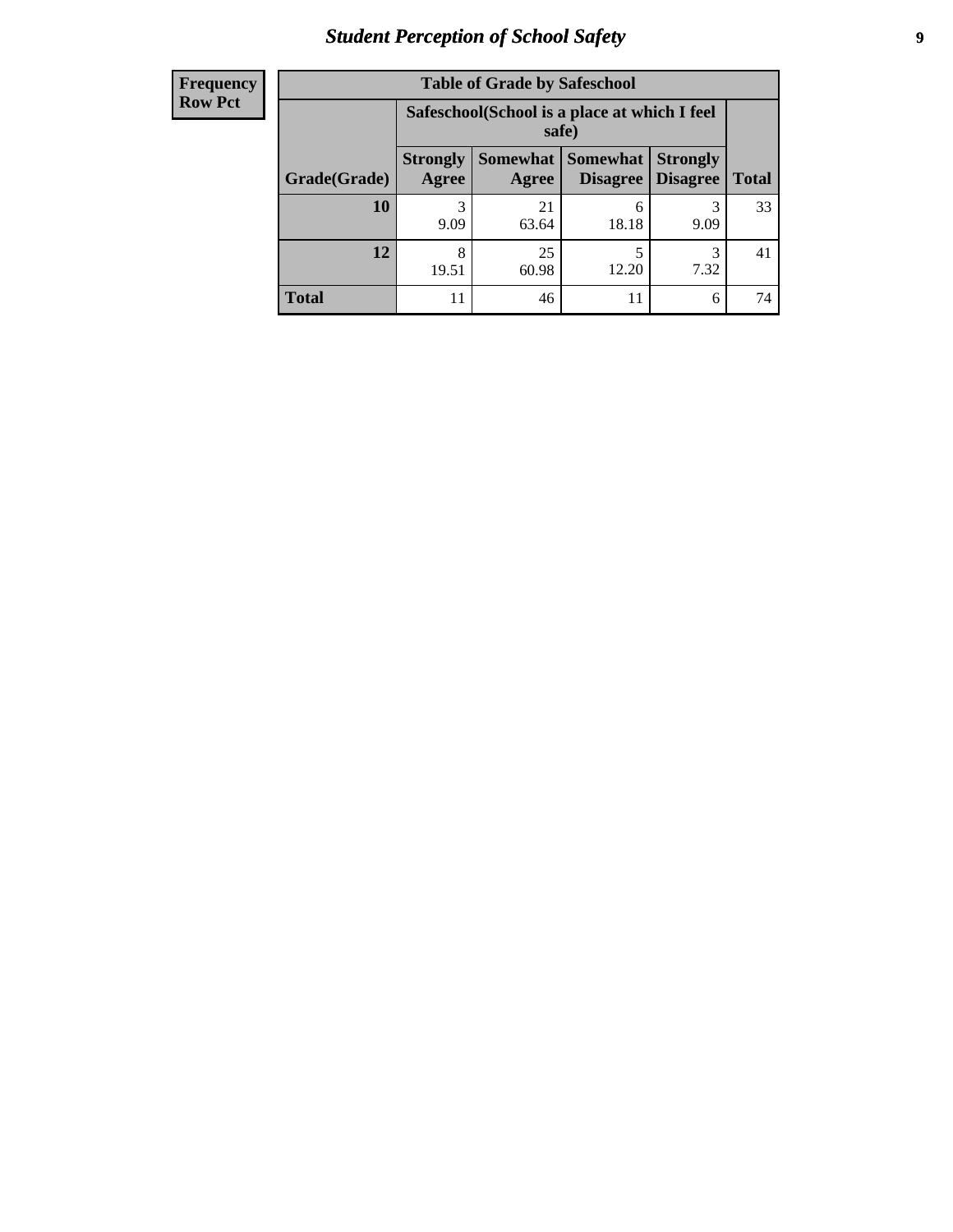### *Students Who Have Been Bullied* **10**

| <b>Frequency</b> | <b>Table of Grade by Bullied</b> |                                                                               |                        |                  |                  |                       |                        |              |
|------------------|----------------------------------|-------------------------------------------------------------------------------|------------------------|------------------|------------------|-----------------------|------------------------|--------------|
| <b>Row Pct</b>   |                                  | <b>Bullied</b> (I have been bullied by other<br>students in the past 30 days) |                        |                  |                  |                       |                        |              |
|                  |                                  | $\mathbf{0}$                                                                  | $1$ or<br>2            | $3$ to<br>5      | 10<br>to  <br>19 | <b>20</b><br>to<br>29 | All<br>30              |              |
|                  | Grade(Grade)   Days              |                                                                               | days                   | days             | days             | days                  | days                   | <b>Total</b> |
|                  | 10                               | 27<br>81.82                                                                   | $\mathfrak{D}$<br>6.06 | 3.03             | 3.03             | $\Omega$<br>0.00      | $\overline{2}$<br>6.06 | 33           |
|                  | 12                               | 38<br>92.68                                                                   | 2.44                   | $\Omega$<br>0.00 | $\Omega$<br>0.00 | 2.44                  | 2.44                   | 41           |
|                  | <b>Total</b>                     | 65                                                                            | 3                      |                  |                  |                       | 3                      | 74           |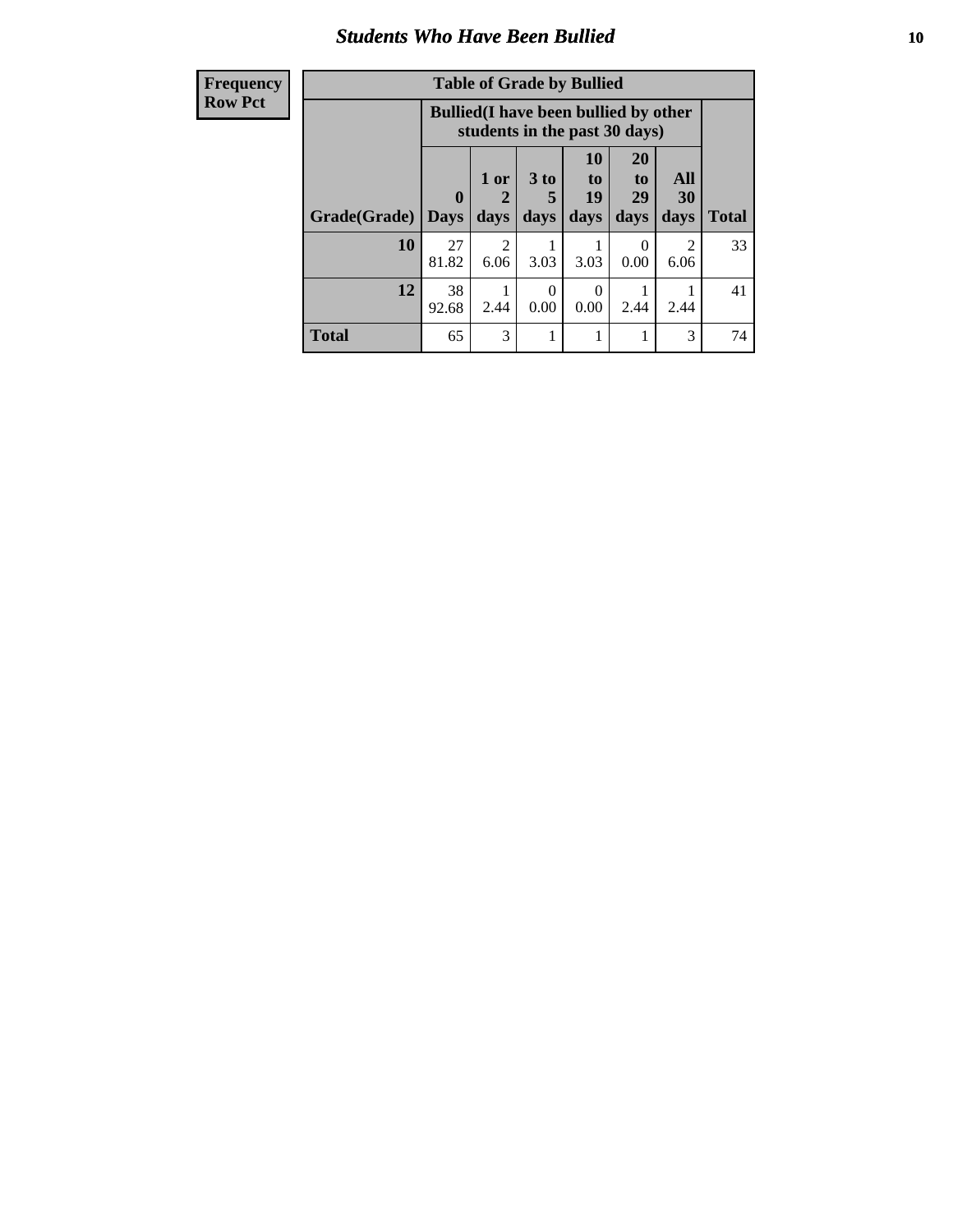### *School Climate* **11**

| Frequency      | <b>Table of SchoolClimate1 by Grade</b> |                          |                        |              |  |  |
|----------------|-----------------------------------------|--------------------------|------------------------|--------------|--|--|
| <b>Col Pct</b> | SchoolClimate1(I<br>like school)        | Grade(Grade)<br>10<br>12 |                        | <b>Total</b> |  |  |
|                | <b>Strongly Agree</b>                   | 4<br>12.12               | 13<br>31.71            | 17           |  |  |
|                | <b>Somewhat Agree</b>                   | 26<br>78.79              | 26<br>63.41            | 52           |  |  |
|                | <b>Somewhat Disagree</b>                | 2<br>6.06                | $\mathfrak{D}$<br>4.88 | 4            |  |  |
|                | <b>Strongly Disagree</b>                | 3.03                     | $\mathbf{0}$<br>0.00   | 1            |  |  |
|                | Total                                   | 33                       | 41                     | 74           |  |  |

| Frequency |
|-----------|
|           |

| <b>Table of SchoolClimate2 by Grade</b> |                        |                        |              |  |
|-----------------------------------------|------------------------|------------------------|--------------|--|
| SchoolClimate2(I<br>feel successful at  | Grade(Grade)           |                        |              |  |
| school)                                 | 10                     | 12                     | <b>Total</b> |  |
| <b>Strongly Agree</b>                   | 9<br>27.27             | 20<br>48.78            | 29           |  |
| <b>Somewhat Agree</b>                   | 22<br>66.67            | 19<br>46.34            | 41           |  |
| <b>Somewhat Disagree</b>                | $\mathfrak{D}$<br>6.06 | $\mathfrak{D}$<br>4.88 | 4            |  |
| <b>Total</b>                            | 33                     | 41                     | 74           |  |

| Frequency      | <b>Table of SchoolClimate3 by Grade</b>                               |                           |             |              |
|----------------|-----------------------------------------------------------------------|---------------------------|-------------|--------------|
| <b>Col Pct</b> | SchoolClimate3(My<br>school has high<br>standards for<br>achievement) | Grade(Grade)<br>10        | 12          | <b>Total</b> |
|                | <b>Strongly Agree</b>                                                 | 8                         | 6           | 14           |
|                |                                                                       | 24.24                     | 14.63       |              |
|                | <b>Somewhat Agree</b>                                                 | 22<br>66.67               | 26<br>63.41 | 48           |
|                | <b>Somewhat Disagree</b>                                              | 3<br>9.09                 | 5<br>12.20  | 8            |
|                | <b>Strongly Disagree</b>                                              | $\mathbf{\Omega}$<br>0.00 | 4<br>9.76   | 4            |
|                | Total                                                                 | 33                        | 41          | 74           |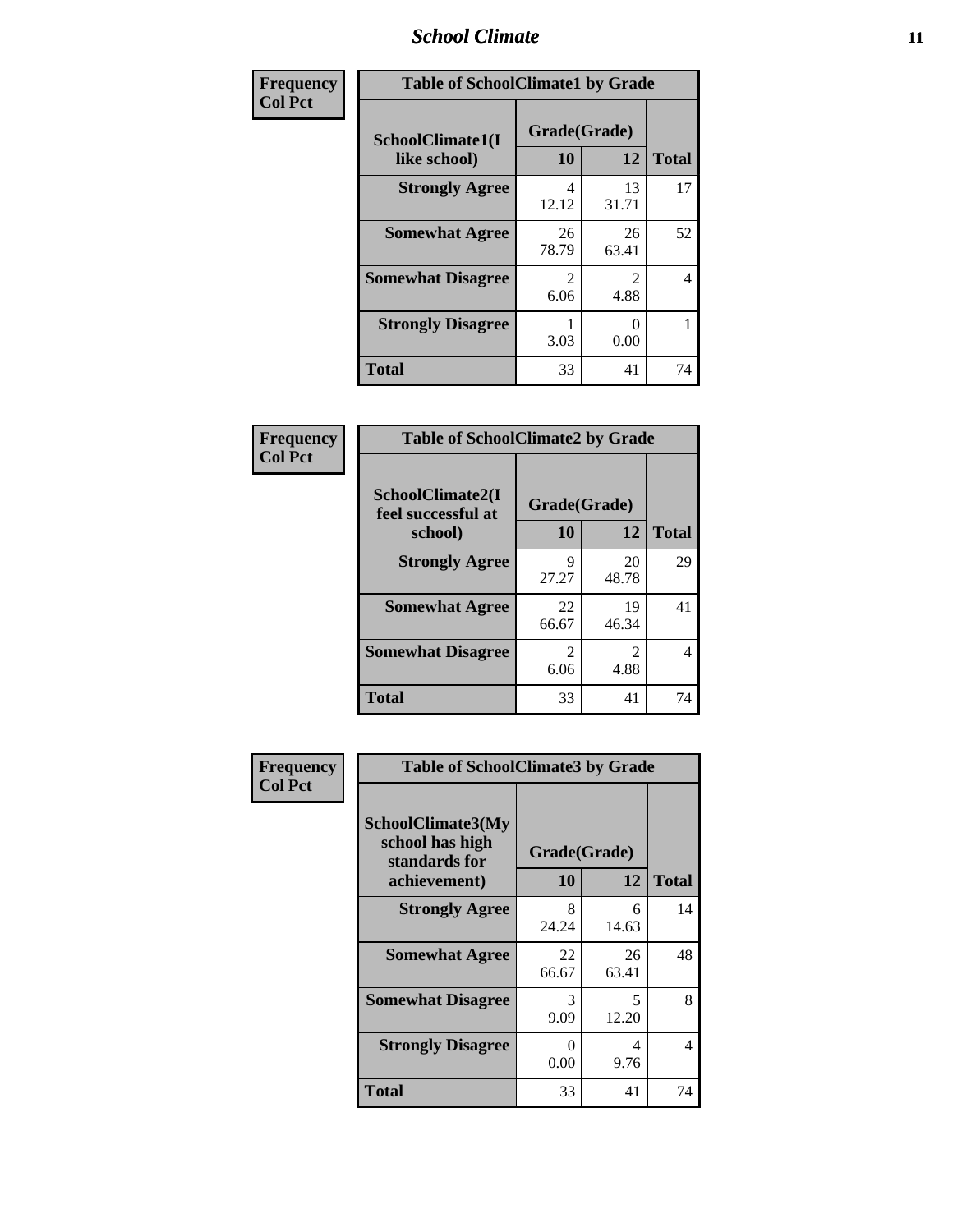### *School Climate* **12**

| Frequency      | <b>Table of SchoolClimate4 by Grade</b>       |              |             |              |
|----------------|-----------------------------------------------|--------------|-------------|--------------|
| <b>Col Pct</b> | <b>SchoolClimate4(My</b><br>school sets clear | Grade(Grade) |             |              |
|                | rules for behavior)                           | 10           | 12          | <b>Total</b> |
|                | <b>Strongly Agree</b>                         | 15<br>45.45  | 21<br>51.22 | 36           |
|                | <b>Somewhat Agree</b>                         | 17<br>51.52  | 14<br>34.15 | 31           |
|                | <b>Somewhat Disagree</b>                      | 3.03         | 6<br>14.63  | 7            |
|                | <b>Total</b>                                  | 33           | 41          | 74           |

| Frequency      | <b>Table of SchoolClimate5 by Grade</b>                   |                        |                       |              |
|----------------|-----------------------------------------------------------|------------------------|-----------------------|--------------|
| <b>Col Pct</b> | SchoolClimate5(I<br>know what to do in<br>an emergency at | Grade(Grade)           |                       |              |
|                | school)                                                   | <b>10</b>              | 12                    | <b>Total</b> |
|                | <b>Strongly Agree</b>                                     | 14<br>42.42            | 26<br>63.41           | 40           |
|                | <b>Somewhat Agree</b>                                     | 14<br>42.42            | 10<br>24.39           | 24           |
|                | <b>Somewhat Disagree</b>                                  | 3<br>9.09              | $\mathcal{L}$<br>4.88 | 5            |
|                | <b>Strongly Disagree</b>                                  | $\mathfrak{D}$<br>6.06 | 3<br>7.32             | 5            |
|                | <b>Total</b>                                              | 33                     | 41                    | 74           |

| Frequency      | <b>Table of SchoolClimate6 by Grade</b>                  |                        |                           |              |  |
|----------------|----------------------------------------------------------|------------------------|---------------------------|--------------|--|
| <b>Col Pct</b> | <b>SchoolClimate6(Teachers</b><br>treat me with respect) | Grade(Grade)<br>10     | 12                        | <b>Total</b> |  |
|                | <b>Strongly Agree</b>                                    | 12<br>36.36            | 25<br>60.98               | 37           |  |
|                | <b>Somewhat Agree</b>                                    | 18<br>54.55            | 13<br>31.71               | 31           |  |
|                | <b>Somewhat Disagree</b>                                 | $\mathfrak{D}$<br>6.06 | 3<br>7.32                 | 5            |  |
|                | <b>Strongly Disagree</b>                                 | 3.03                   | $\mathbf{\Omega}$<br>0.00 |              |  |
|                | <b>Total</b>                                             | 33                     | 41                        | 74           |  |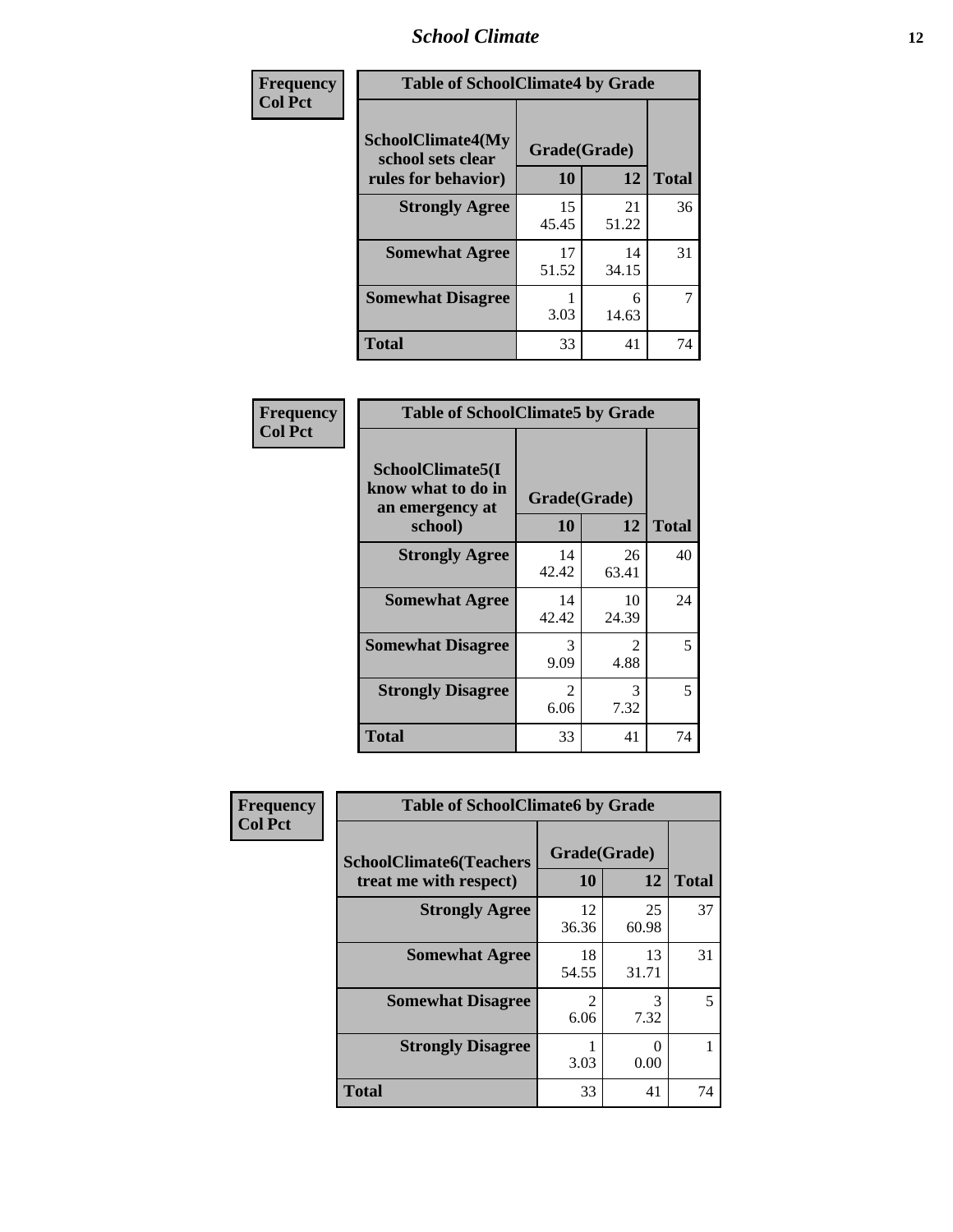### *School Climate* **13**

| Frequency      | <b>Table of SchoolClimate7 by Grade</b>                                       |                           |                        |              |
|----------------|-------------------------------------------------------------------------------|---------------------------|------------------------|--------------|
| <b>Col Pct</b> | <b>SchoolClimate7(Behaviors</b><br>in my class allow the<br>teacher to teach) | Grade(Grade)<br><b>10</b> | 12                     | <b>Total</b> |
|                | <b>Strongly Agree</b>                                                         | 6<br>18.18                | 17<br>41.46            | 23           |
|                | <b>Somewhat Agree</b>                                                         | 22<br>66.67               | 15<br>36.59            | 37           |
|                | <b>Somewhat Disagree</b>                                                      | 4<br>12.12                | 7<br>17.07             | 11           |
|                | <b>Strongly Disagree</b>                                                      | 3.03                      | $\mathfrak{D}$<br>4.88 | 3            |
|                | <b>Total</b>                                                                  | 33                        | 41                     | 74           |

| Frequency      | <b>Table of SchoolClimate8 by Grade</b>                                 |                      |             |              |
|----------------|-------------------------------------------------------------------------|----------------------|-------------|--------------|
| <b>Col Pct</b> | <b>SchoolClimate8(Students</b><br>are frequently<br>recognized for good | Grade(Grade)         |             |              |
|                | behavior)                                                               | 10                   | 12          | <b>Total</b> |
|                | <b>Strongly Agree</b>                                                   | 5<br>15.15           | 6<br>14.63  | 11           |
|                | <b>Somewhat Agree</b>                                                   | 18<br>54.55          | 26<br>63.41 | 44           |
|                | <b>Somewhat Disagree</b>                                                | 10<br>30.30          | 6<br>14.63  | 16           |
|                | <b>Strongly Disagree</b>                                                | $\mathbf{0}$<br>0.00 | 3<br>7.32   | 3            |
|                | <b>Total</b>                                                            | 33                   | 41          | 74           |

| Frequency      | <b>Table of SchoolClimate9 by Grade</b>                                           |                    |             |              |
|----------------|-----------------------------------------------------------------------------------|--------------------|-------------|--------------|
| <b>Col Pct</b> | SchoolClimate9(School<br>counselor would be<br>helpful if I needed<br>assistance) | Grade(Grade)<br>10 | 12          | <b>Total</b> |
|                | <b>Strongly Agree</b>                                                             | 15<br>45.45        | 22<br>53.66 | 37           |
|                | <b>Somewhat Agree</b>                                                             | 14<br>42.42        | 6<br>14.63  | 20           |
|                | <b>Somewhat Disagree</b>                                                          | 3<br>9.09          | 6<br>14.63  | 9            |
|                | <b>Strongly Disagree</b>                                                          | 3.03               | 7<br>17.07  | 8            |
|                | Total                                                                             | 33                 | 41          | 74           |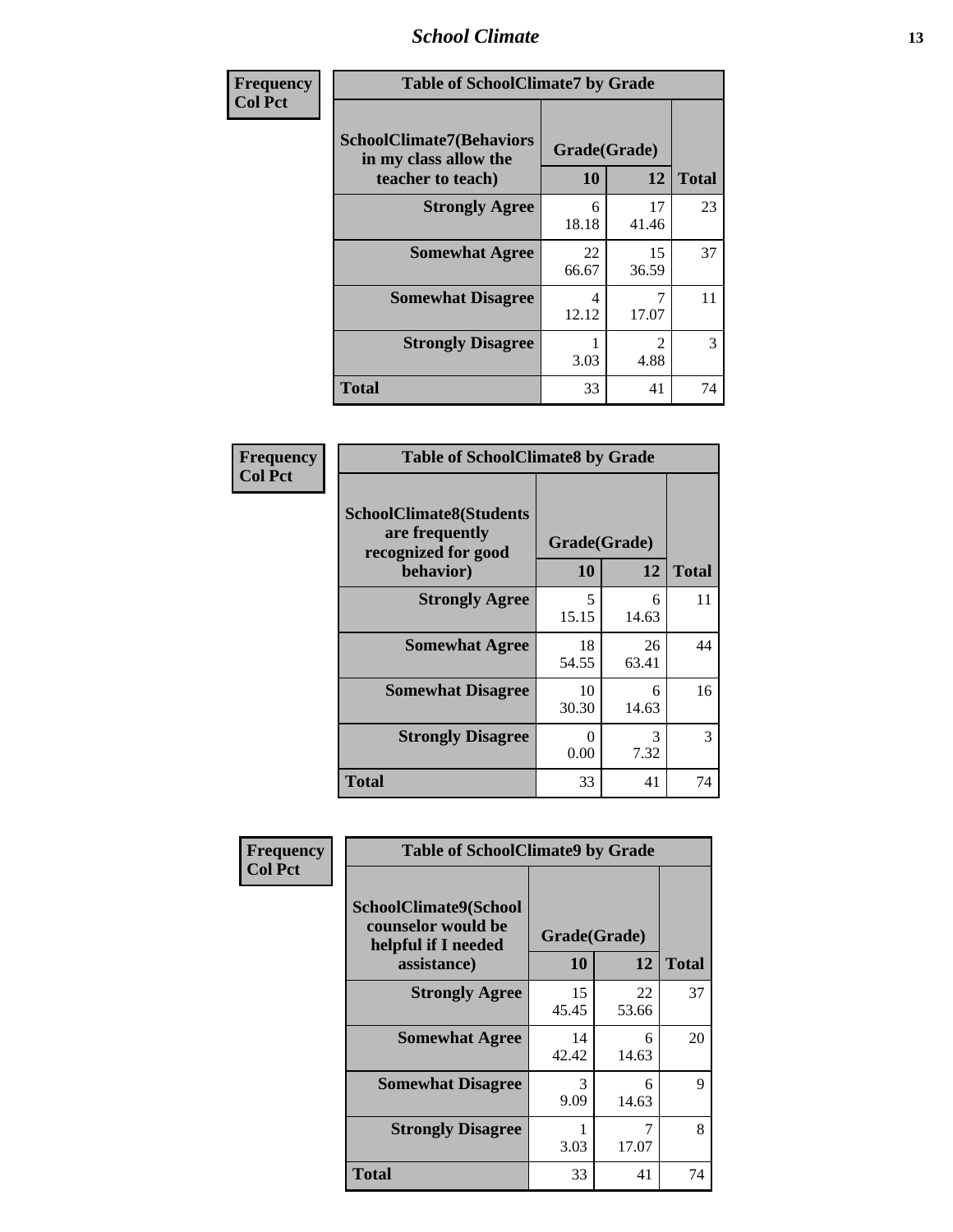### *Reasons for Dropping Out* **14**

| Frequency      | <b>Table of Dropoutreason by Grade</b>                                   |                        |             |                |
|----------------|--------------------------------------------------------------------------|------------------------|-------------|----------------|
| <b>Col Pct</b> | Dropoutreason(If<br>I dropped out the<br>reason would<br>most likely be) | Grade(Grade)<br>10     | 12          | <b>Total</b>   |
|                | <b>Won't Drop out</b>                                                    | 24<br>72.73            | 30<br>73.17 | 54             |
|                | <b>Bored</b>                                                             | 5<br>15.15             | 7<br>17.07  | 12             |
|                | <b>Family Reasons</b>                                                    | $\mathfrak{D}$<br>6.06 | 0<br>0.00   | $\overline{2}$ |
|                | <b>Other</b>                                                             | 2<br>6.06              | 4<br>9.76   | 6              |
|                | <b>Total</b>                                                             | 33                     | 41          | 74             |

| Frequency<br><b>Col Pct</b> | <b>Table of Dropout by Grade</b>                                       |                    |             |              |
|-----------------------------|------------------------------------------------------------------------|--------------------|-------------|--------------|
|                             | Dropout(I<br>have<br>thought<br>about<br>dropping<br>out of<br>school) | Grade(Grade)<br>10 | 12          | <b>Total</b> |
|                             | Yes                                                                    | 9<br>27.27         | 6<br>14.63  | 15           |
|                             | N <sub>0</sub>                                                         | 24<br>72.73        | 35<br>85.37 | 59           |
|                             | <b>Total</b>                                                           | 33                 | 41          | 74           |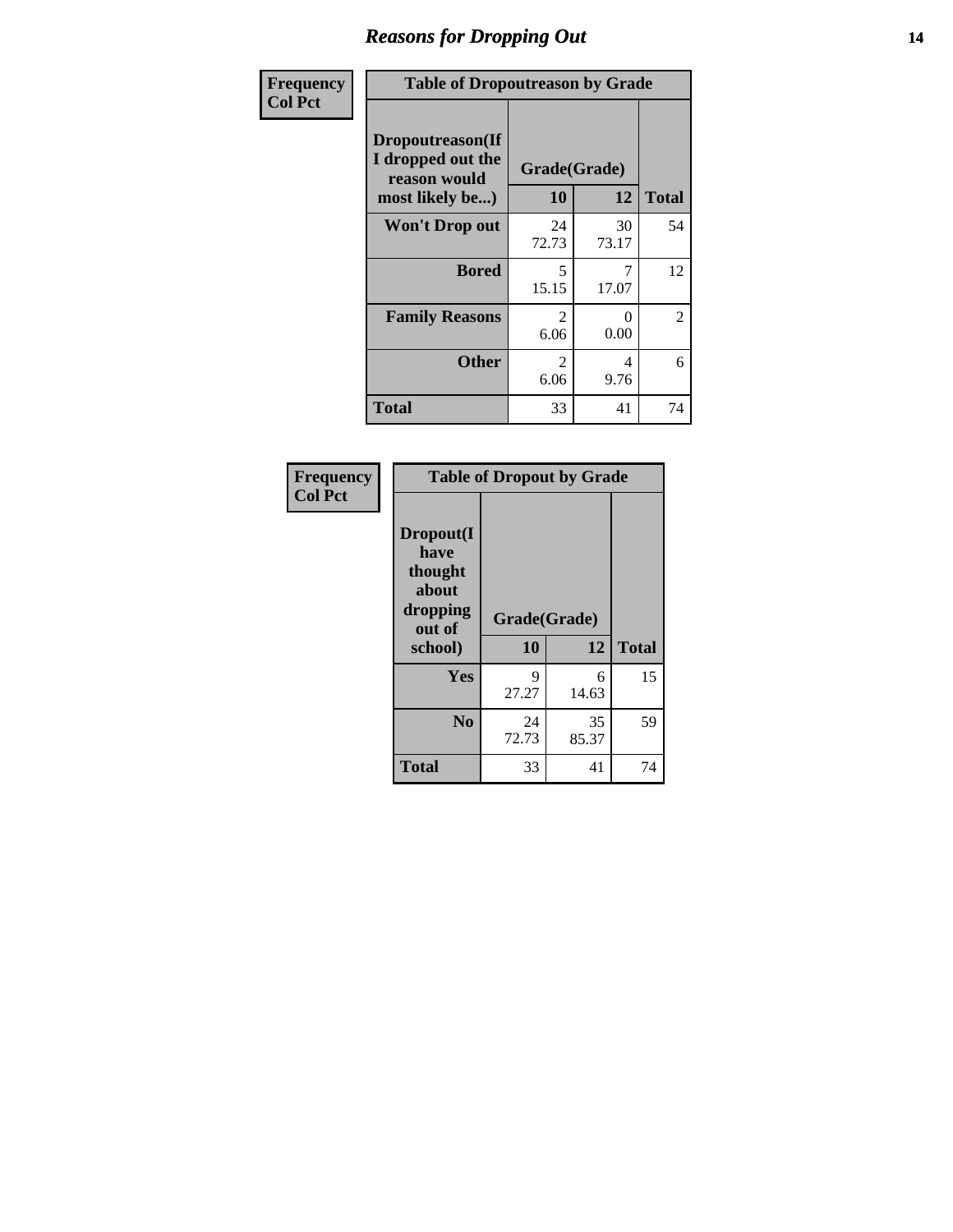*School Safety* **15**

| Frequency      | <b>Table of Gangself by Grade</b>                                                                 |                    |             |              |
|----------------|---------------------------------------------------------------------------------------------------|--------------------|-------------|--------------|
| <b>Col Pct</b> | Gangself(I<br>have<br>participated<br>in illegal<br>gang<br>activities in<br>the past 30<br>days) | Grade(Grade)<br>10 | 12          | <b>Total</b> |
|                | Yes                                                                                               | 2<br>6.06          | 3<br>7.32   | 5            |
|                | N <sub>0</sub>                                                                                    | 31<br>93.94        | 38<br>92.68 | 69           |
|                | <b>Total</b>                                                                                      | 33                 | 41          | 74           |

| Frequency<br><b>Col Pct</b> | <b>Table of Gangpeers by Grade</b>                                                                                             |                    |             |              |
|-----------------------------|--------------------------------------------------------------------------------------------------------------------------------|--------------------|-------------|--------------|
|                             | <b>Gangpeers</b> (I<br>have friends<br>who have<br>participated<br>in illegal<br>gang<br>activities in<br>the past 30<br>days) | Grade(Grade)<br>10 | 12          | <b>Total</b> |
|                             | Yes                                                                                                                            | 8<br>24.24         | 6<br>14.63  | 14           |
|                             | N <sub>0</sub>                                                                                                                 | 25<br>75.76        | 35<br>85.37 | 60           |
|                             | <b>Total</b>                                                                                                                   | 33                 | 41          | 74           |

| Frequency      | <b>Table of Pickedon by Grade</b>                                   |              |            |              |
|----------------|---------------------------------------------------------------------|--------------|------------|--------------|
| <b>Col Pct</b> | <b>Pickedon</b> (I have<br>been picked on or<br>teased at school in | Grade(Grade) |            |              |
|                | the past 30 days)                                                   | 10           | 12         | <b>Total</b> |
|                | <b>Strongly Agree</b>                                               | 4<br>12.12   | 5<br>12.20 | 9            |
|                | <b>Somewhat Agree</b>                                               | 8<br>24.24   | 3<br>7.32  | 11           |
|                | <b>Somewhat Disagree</b>                                            | 8<br>24.24   | 6<br>14.63 | 14           |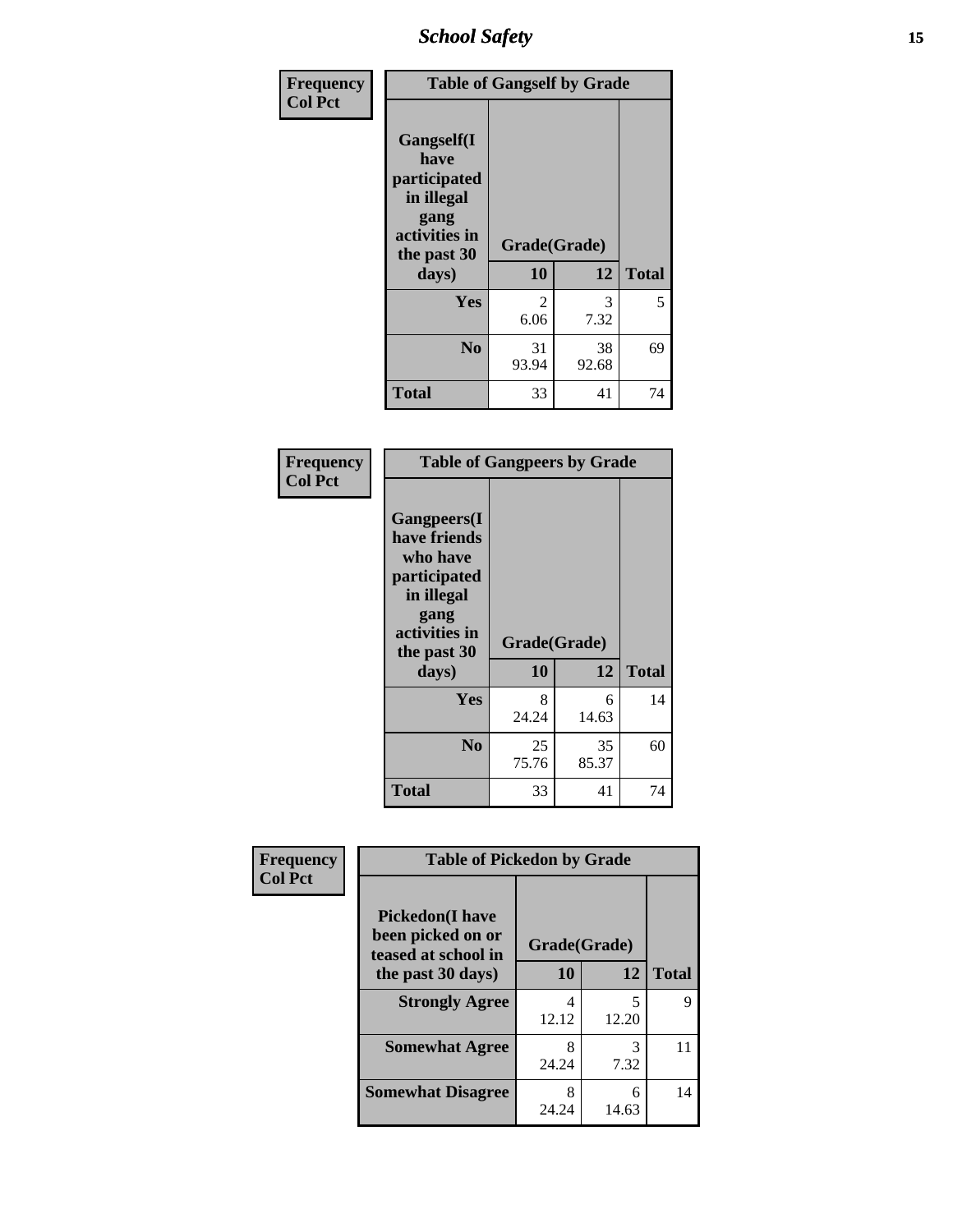*School Safety* **16**

| <b>Frequency</b> | <b>Table of Pickedon by Grade</b>                                                        |                    |             |              |  |  |  |  |
|------------------|------------------------------------------------------------------------------------------|--------------------|-------------|--------------|--|--|--|--|
| <b>Col Pct</b>   | <b>Pickedon</b> (I have<br>been picked on or<br>teased at school in<br>the past 30 days) | Grade(Grade)<br>10 | 12          | <b>Total</b> |  |  |  |  |
|                  | <b>Strongly Disagree</b>                                                                 | 13<br>39.39        | 27<br>65.85 | 40           |  |  |  |  |
|                  | <b>Total</b>                                                                             | 33                 | 41          | 74           |  |  |  |  |

| <b>Frequency</b> | <b>Table of Safeschool by Grade</b>        |              |             |              |  |  |  |  |  |
|------------------|--------------------------------------------|--------------|-------------|--------------|--|--|--|--|--|
| <b>Col Pct</b>   | Safeschool(School<br>is a place at which I | Grade(Grade) |             |              |  |  |  |  |  |
|                  | feel safe)                                 | 10           | 12          | <b>Total</b> |  |  |  |  |  |
|                  | <b>Strongly Agree</b>                      | 3<br>9.09    | 8<br>19.51  | 11           |  |  |  |  |  |
|                  | <b>Somewhat Agree</b>                      | 21<br>63.64  | 25<br>60.98 | 46           |  |  |  |  |  |
|                  | <b>Somewhat Disagree</b>                   | 6<br>18.18   | 5<br>12.20  | 11           |  |  |  |  |  |
|                  | <b>Strongly Disagree</b>                   | 3<br>9.09    | 3<br>7.32   | 6            |  |  |  |  |  |
|                  | <b>Total</b>                               | 33           | 41          | 74           |  |  |  |  |  |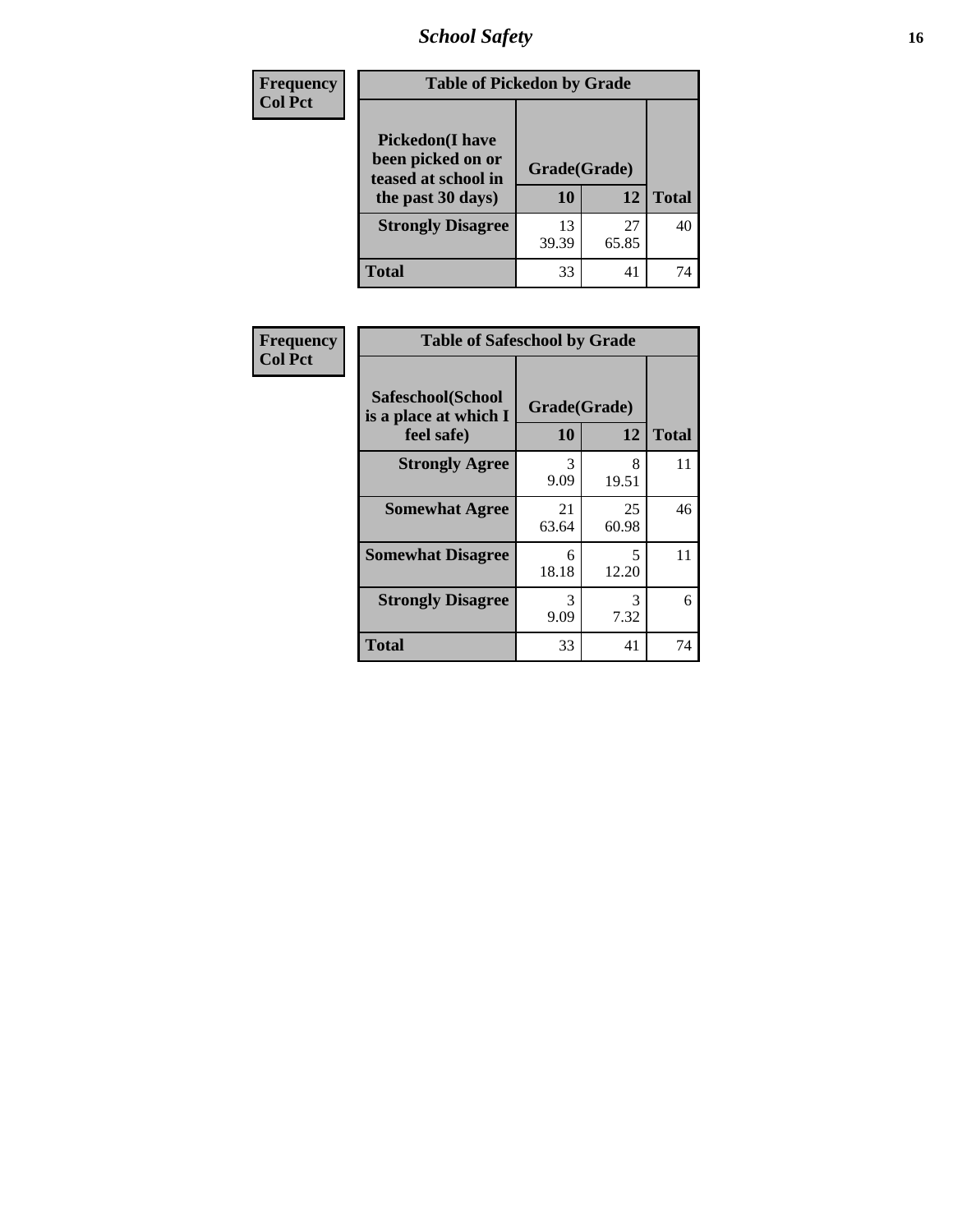*School Safety* **17**

| <b>Frequency</b> | <b>Table of Grade by Bullied</b> |             |                                                                               |                      |                          |                       |                        |              |  |  |
|------------------|----------------------------------|-------------|-------------------------------------------------------------------------------|----------------------|--------------------------|-----------------------|------------------------|--------------|--|--|
| <b>Row Pct</b>   |                                  |             | <b>Bullied</b> (I have been bullied by other<br>students in the past 30 days) |                      |                          |                       |                        |              |  |  |
|                  |                                  | $\mathbf 0$ | 1 or                                                                          | 3 <sub>to</sub><br>5 | 10<br>$\mathbf{t}$<br>19 | <b>20</b><br>to<br>29 | All<br><b>30</b>       |              |  |  |
|                  | Grade(Grade)                     | <b>Days</b> | days                                                                          | days                 | days                     | days                  | days                   | <b>Total</b> |  |  |
|                  | 10                               | 27<br>81.82 | $\mathfrak{D}$<br>6.06                                                        | 3.03                 | 3.03                     | 0<br>0.00             | $\overline{2}$<br>6.06 | 33           |  |  |
|                  | 12                               | 38<br>92.68 | 2.44                                                                          | $\Omega$<br>0.00     | $\Omega$<br>0.00         | 2.44                  | 2.44                   | 41           |  |  |
|                  | <b>Total</b>                     | 65          | 3                                                                             |                      |                          |                       | 3                      | 74           |  |  |

| <b>Frequency</b> | <b>Table of Grade by Bulliedothers</b> |              |                                                               |                        |                                     |                          |              |  |  |
|------------------|----------------------------------------|--------------|---------------------------------------------------------------|------------------------|-------------------------------------|--------------------------|--------------|--|--|
| <b>Row Pct</b>   |                                        |              | <b>Bulliedothers(I bullied others</b><br>in the past 30 days) |                        |                                     |                          |              |  |  |
|                  | Grade(Grade)   Days                    | $\mathbf{0}$ | 1 or<br>$\mathcal{D}_{\mathcal{L}}$<br>days                   | 10<br>to<br>19<br>days | <b>20</b><br>to<br>29<br>days       | All<br><b>30</b><br>days | <b>Total</b> |  |  |
|                  | 10                                     | 31<br>93.94  | 0<br>0.00                                                     | 3.03                   | 3.03                                | 0<br>0.00                | 33           |  |  |
|                  | 12                                     | 33<br>80.49  | $\mathfrak{D}$<br>4.88                                        | 2.44                   | $\mathcal{D}_{\mathcal{L}}$<br>4.88 | 3<br>7.32                | 41           |  |  |
|                  | <b>Total</b>                           | 64           | $\overline{2}$                                                | $\overline{2}$         | 3                                   | 3                        | 74           |  |  |

| <b>Frequency</b> | <b>Table of Grade by Weaponschool</b> |                             |                                                                  |                   |                               |                          |              |  |  |
|------------------|---------------------------------------|-----------------------------|------------------------------------------------------------------|-------------------|-------------------------------|--------------------------|--------------|--|--|
| <b>Row Pct</b>   |                                       |                             | <b>Weaponschool</b> (I brought a<br>weapon to school in the past | 30 days)          |                               |                          |              |  |  |
|                  | Grade(Grade)                          | $\mathbf{0}$<br><b>Days</b> | 1 or<br>2<br>days                                                | 6 to<br>9<br>days | <b>10</b><br>to<br>19<br>days | All<br><b>30</b><br>days | <b>Total</b> |  |  |
|                  | 10                                    | 32<br>96.97                 | 0<br>0.00                                                        | $\Omega$<br>0.00  | 3.03                          | 0<br>0.00                | 33           |  |  |
|                  | 12                                    | 37<br>90.24                 | 2.44                                                             | 2<br>4.88         | $\Omega$<br>0.00              | 2.44                     | 41           |  |  |
|                  | <b>Total</b>                          | 69                          |                                                                  | $\overline{2}$    |                               |                          | 74           |  |  |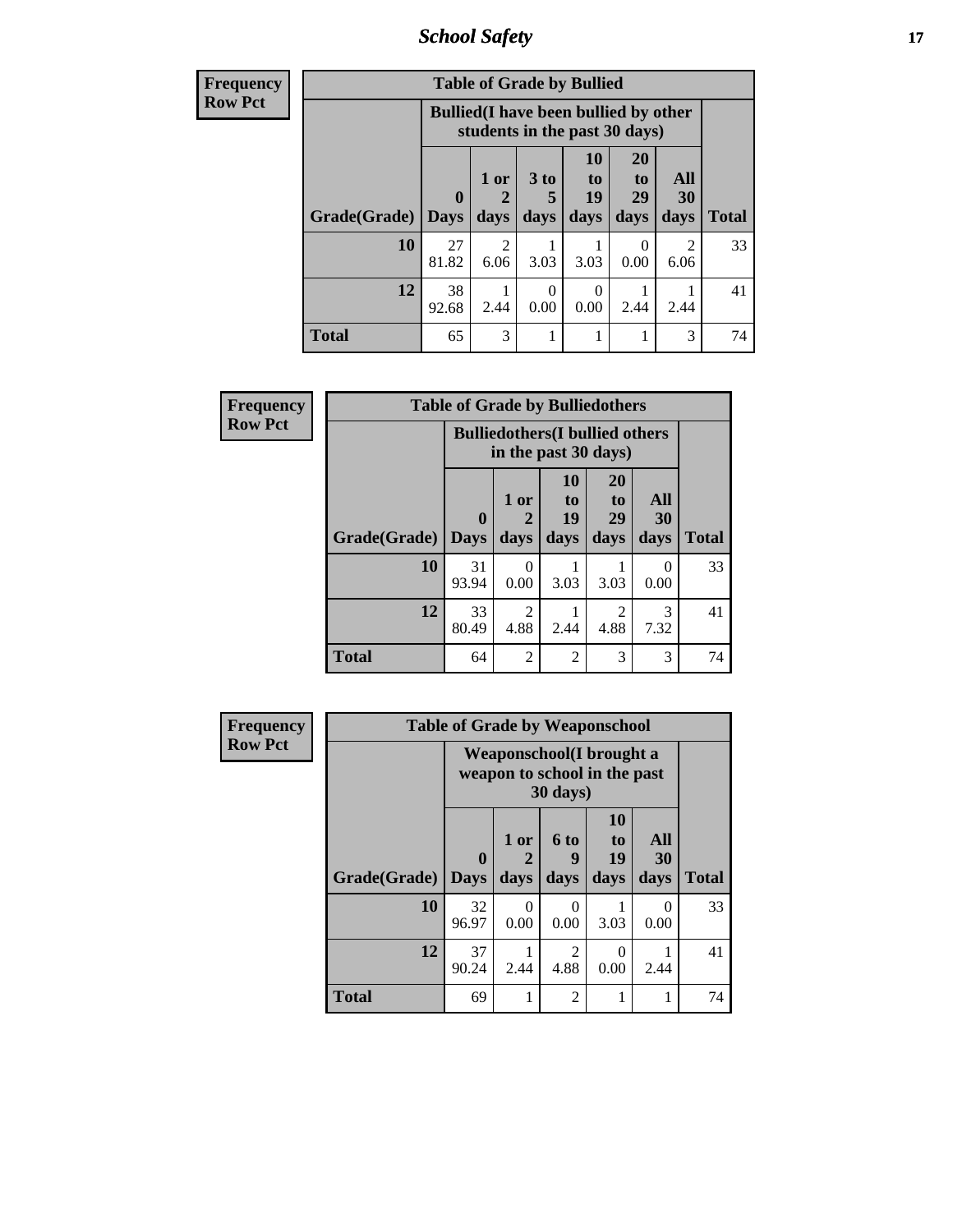*School Safety* **18**

| <b>Frequency</b> | <b>Table of Grade by Absentunsafe</b> |                                                                                           |                |              |
|------------------|---------------------------------------|-------------------------------------------------------------------------------------------|----------------|--------------|
| <b>Row Pct</b>   |                                       | Absentunsafe(I)<br>have missed<br>school because I<br>felt unsafe in the<br>past 30 days) |                |              |
|                  | Grade(Grade)                          | 0 Days                                                                                    | 1 or 2<br>days | <b>Total</b> |
|                  | 10                                    | 32<br>96.97                                                                               | 3.03           | 33           |
|                  | 12                                    | 39<br>95.12                                                                               | 2<br>4.88      | 41           |
|                  | <b>Total</b>                          | 71                                                                                        | 3              | 74           |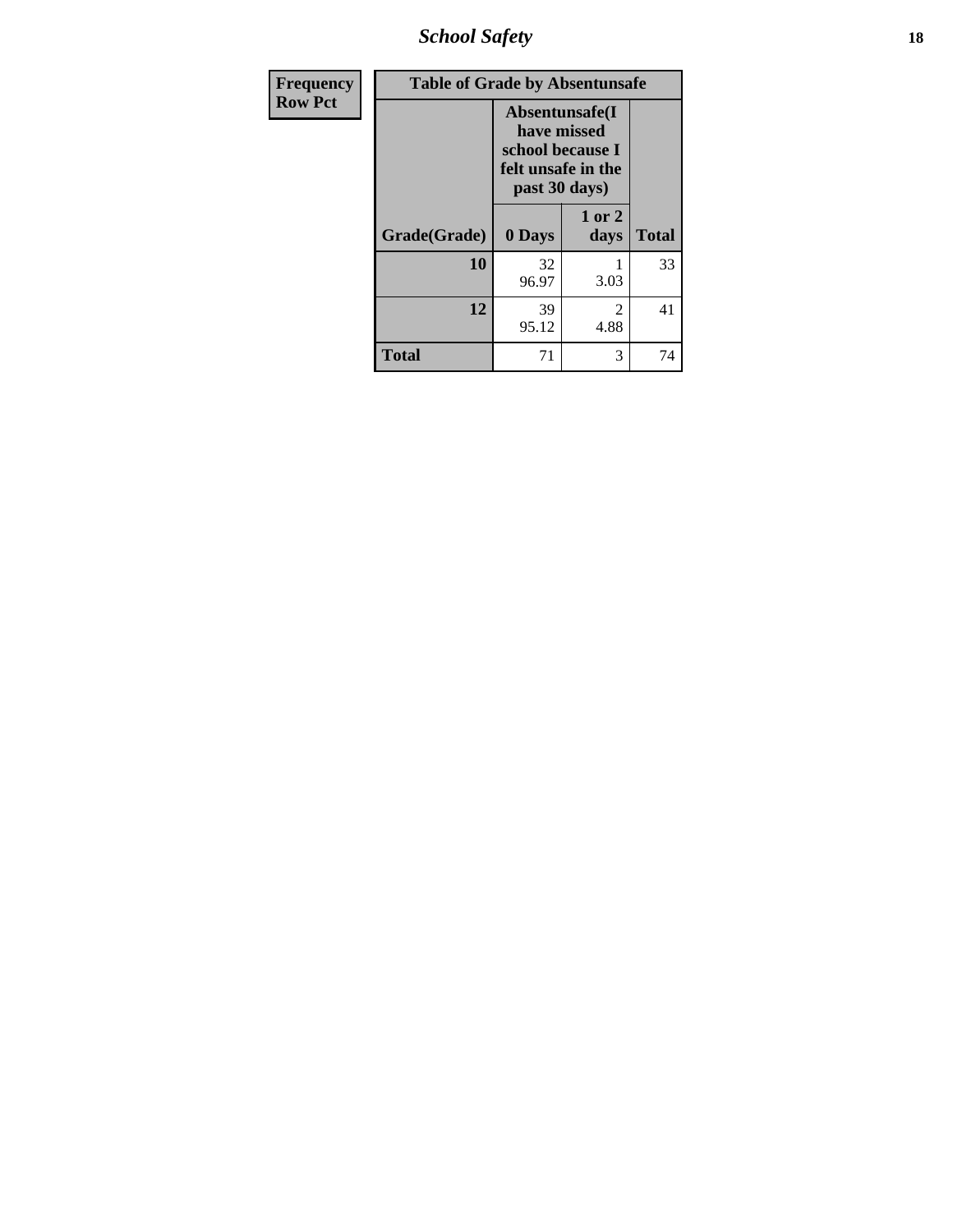# *Drug Use During Last 30 Days* **19**

**Frequency Row Pct**

| <b>Table of Grade by Alcohol</b> |                          |                                    |                  |               |                 |                   |              |  |  |
|----------------------------------|--------------------------|------------------------------------|------------------|---------------|-----------------|-------------------|--------------|--|--|
|                                  |                          | Alcohol(Alcohol use, past 30 days) |                  |               |                 |                   |              |  |  |
| Grade(Grade)                     | Did<br>not<br><b>use</b> | $1 - 2$<br>days                    | $3 - 5$<br>days  | $6-9$<br>days | $10-19$<br>days | $20 - 29$<br>days | <b>Total</b> |  |  |
| 10                               | 31<br>93.94              | 0<br>0.00                          | $\Omega$<br>0.00 | 3.03          | 3.03            | 0.00              | 33           |  |  |
| 12                               | 35<br>85.37              | 2.44                               | 2.44             | 0<br>0.00     | 3<br>7.32       | 2.44              | 41           |  |  |
| <b>Total</b>                     | 66                       |                                    |                  |               | 4               |                   | 74           |  |  |

| Frequency      | <b>Table of Grade by Cigarettes</b> |                          |                                                          |                        |                |              |  |  |
|----------------|-------------------------------------|--------------------------|----------------------------------------------------------|------------------------|----------------|--------------|--|--|
| <b>Row Pct</b> |                                     |                          | <b>Cigarettes</b> (Smoking<br>tobacco use, past 30 days) |                        |                |              |  |  |
|                | Grade(Grade)                        | Did<br>not<br><b>use</b> | $1 - 2$<br>days                                          | $10-19$<br>days        | Every<br>day   | <b>Total</b> |  |  |
|                | 10                                  | 31<br>93.94              | 3.03                                                     | $\Omega$<br>0.00       | 3.03           | 33           |  |  |
|                | 12                                  | 37<br>90.24              | 2.44                                                     | $\mathfrak{D}$<br>4.88 | 2.44           | 41           |  |  |
|                | <b>Total</b>                        | 68                       | $\overline{2}$                                           | $\overline{c}$         | $\overline{2}$ | 74           |  |  |

| Frequency      | <b>Table of Grade by Smokeless</b> |                                 |                  |               |                                                         |                        |              |  |
|----------------|------------------------------------|---------------------------------|------------------|---------------|---------------------------------------------------------|------------------------|--------------|--|
| <b>Row Pct</b> |                                    |                                 |                  |               | <b>Smokeless</b> (Chewing tobacco<br>use, past 30 days) |                        |              |  |
|                | Grade(Grade)                       | <b>Did</b><br>not<br><b>use</b> | $1 - 2$<br>days  | $6-9$<br>days | $10-19$<br>days                                         | <b>Every</b><br>day    | <b>Total</b> |  |
|                | 10                                 | 30<br>90.91                     | 2<br>6.06        | 3.03          | 0<br>0.00                                               | $\Omega$<br>0.00       | 33           |  |
|                | 12                                 | 38<br>92.68                     | $\Omega$<br>0.00 | 0<br>0.00     | 2.44                                                    | $\mathfrak{D}$<br>4.88 | 41           |  |
|                | <b>Total</b>                       | 68                              | $\overline{2}$   |               |                                                         | $\overline{c}$         | 74           |  |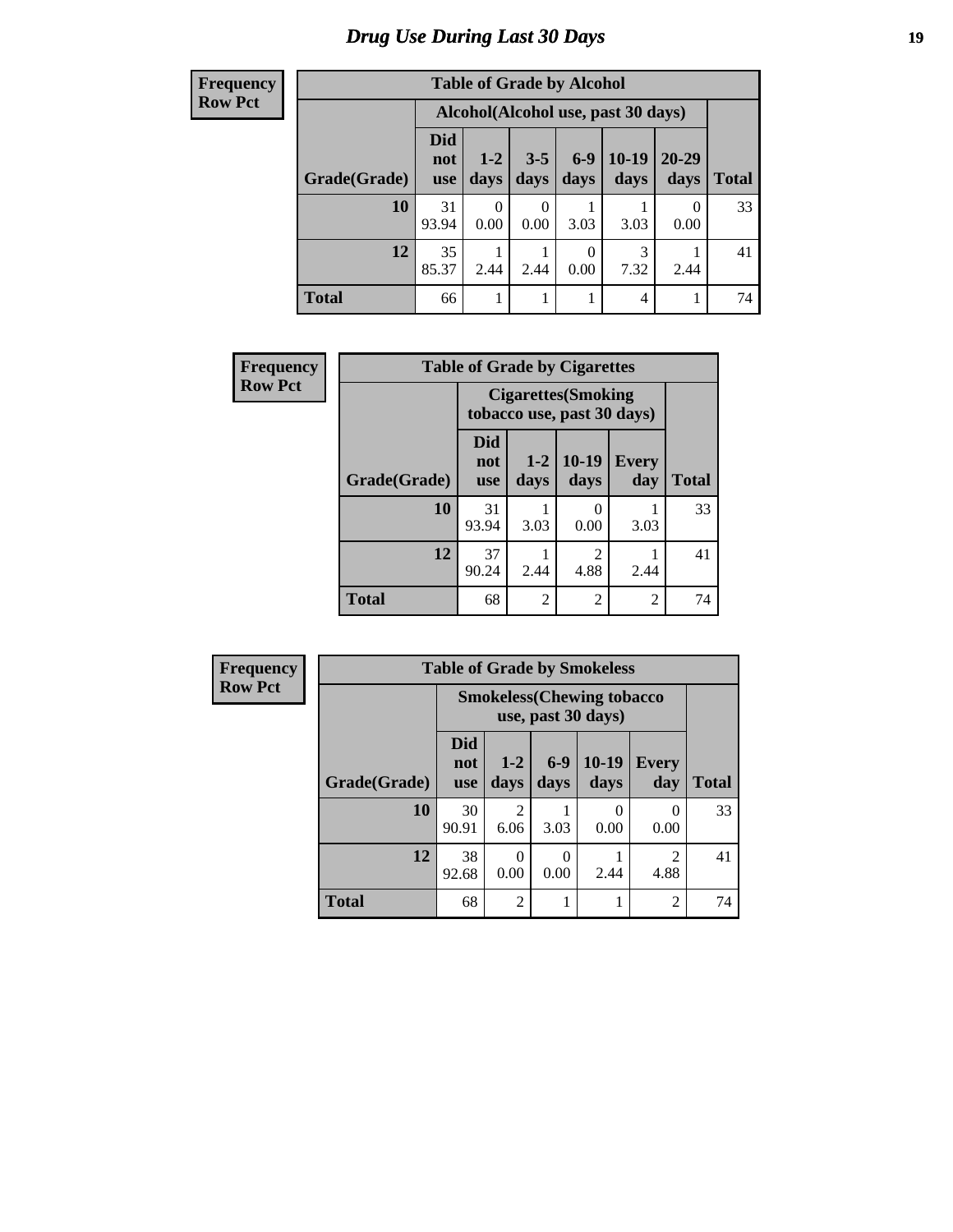# *Drug Use During Last 30 Days* 20

Г

| <b>Frequency</b> | <b>Table of Grade by Marijuana</b> |                          |                                            |                 |               |              |  |  |
|------------------|------------------------------------|--------------------------|--------------------------------------------|-----------------|---------------|--------------|--|--|
| <b>Row Pct</b>   |                                    |                          | Marijuana (Marijuana use,<br>past 30 days) |                 |               |              |  |  |
|                  | Grade(Grade)                       | Did<br>not<br><b>use</b> | $1 - 2$<br>days                            | $3 - 5$<br>days | 20-29<br>days | <b>Total</b> |  |  |
|                  | 10                                 | 32<br>96.97              | 3.03                                       | 0.00            | 0.00          | 33           |  |  |
|                  | 12                                 | 37<br>90.24              | $\Omega$<br>0.00                           | 3<br>7.32       | 2.44          | 41           |  |  |
|                  | <b>Total</b>                       | 69                       |                                            | 3               |               | 74           |  |  |

| Frequency      | <b>Table of Grade by Cocaine</b> |                                                 |              |  |  |  |
|----------------|----------------------------------|-------------------------------------------------|--------------|--|--|--|
| <b>Row Pct</b> |                                  | <b>Cocaine(Cocaine</b><br>use,<br>past 30 days) |              |  |  |  |
|                | Grade(Grade)                     | Did not use                                     | <b>Total</b> |  |  |  |
|                | 10                               | 33<br>100.00                                    | 33           |  |  |  |
|                | 12                               | 41<br>100.00                                    | 41           |  |  |  |
|                | <b>Total</b>                     | 74                                              | 74           |  |  |  |

| Frequency      |              | <b>Table of Grade by Inhalants</b>               |              |  |
|----------------|--------------|--------------------------------------------------|--------------|--|
| <b>Row Pct</b> |              | <b>Inhalants</b> (Inhalant<br>use, past 30 days) |              |  |
|                | Grade(Grade) | Did not use                                      | <b>Total</b> |  |
|                | 10           | 33<br>100.00                                     | 33           |  |
|                | 12           | 41<br>100.00                                     | 41           |  |
|                | <b>Total</b> | 74                                               | 74           |  |

| Frequency      | <b>Table of Grade by Steroids</b> |                                                   |              |  |
|----------------|-----------------------------------|---------------------------------------------------|--------------|--|
| <b>Row Pct</b> |                                   | <b>Steroids</b> (Steroid<br>use,<br>past 30 days) |              |  |
|                | Grade(Grade)                      | Did not use                                       | <b>Total</b> |  |
|                | 10                                | 33<br>100.00                                      | 33           |  |
|                | 12                                | 41<br>100.00                                      | 41           |  |
|                | <b>Total</b>                      | 74                                                | 74           |  |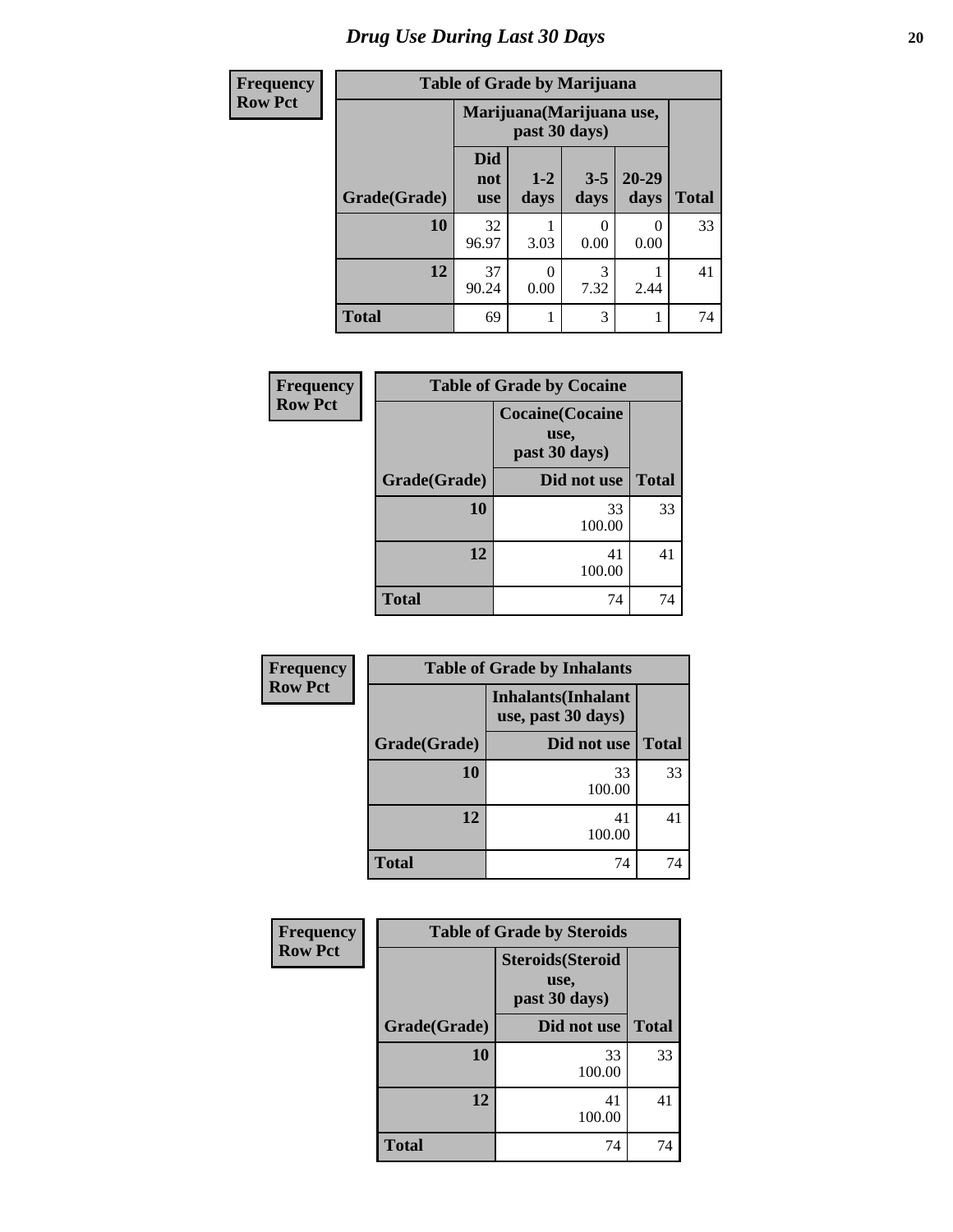| <b>Frequency</b> | <b>Table of Grade by Ecstasy</b> |                                                  |              |  |
|------------------|----------------------------------|--------------------------------------------------|--------------|--|
| <b>Row Pct</b>   |                                  | <b>Ecstasy</b> (Ecstasy<br>use,<br>past 30 days) |              |  |
|                  | Grade(Grade)                     | Did not use                                      | <b>Total</b> |  |
|                  | 10                               | 33<br>100.00                                     | 33           |  |
|                  | 12                               | 41<br>100.00                                     | 41           |  |
|                  | Total                            | 74                                               | 74           |  |

| <b>Frequency</b> | <b>Table of Grade by Meth</b> |                                                    |              |  |
|------------------|-------------------------------|----------------------------------------------------|--------------|--|
| <b>Row Pct</b>   |                               | <b>Meth</b> (Methamphetamine<br>use, past 30 days) |              |  |
| Grade(Grade)     |                               | Did not use                                        | <b>Total</b> |  |
|                  | 10                            | 33<br>100.00                                       | 33           |  |
|                  | 12                            | 41<br>100.00                                       | 41           |  |
|                  | <b>Total</b>                  | 74                                                 | 74           |  |

| <b>Frequency</b> | <b>Table of Grade by Hallucinogens</b> |                                                   |              |  |  |
|------------------|----------------------------------------|---------------------------------------------------|--------------|--|--|
| <b>Row Pct</b>   |                                        | Hallucinogens (Hallucinogen<br>use, past 30 days) |              |  |  |
|                  | Grade(Grade)<br>Did not use            |                                                   | <b>Total</b> |  |  |
|                  | <b>10</b>                              | 33<br>100.00                                      | 33           |  |  |
|                  | 12                                     | 41<br>100.00                                      | 41           |  |  |
|                  | <b>Total</b>                           | 74                                                | 74           |  |  |

| <b>Frequency</b> | <b>Table of Grade by Prescription</b> |                                                                                   |              |  |  |
|------------------|---------------------------------------|-----------------------------------------------------------------------------------|--------------|--|--|
| <b>Row Pct</b>   |                                       | <b>Prescription</b> (Prescription<br>drugs not prescribed to<br>me, past 30 days) |              |  |  |
|                  | Grade(Grade)                          | Did not use                                                                       | <b>Total</b> |  |  |
|                  | 10                                    | 33<br>100.00                                                                      | 33           |  |  |
|                  | 12                                    | 41<br>100.00                                                                      | 41           |  |  |
|                  | <b>Total</b>                          | 74                                                                                | 74           |  |  |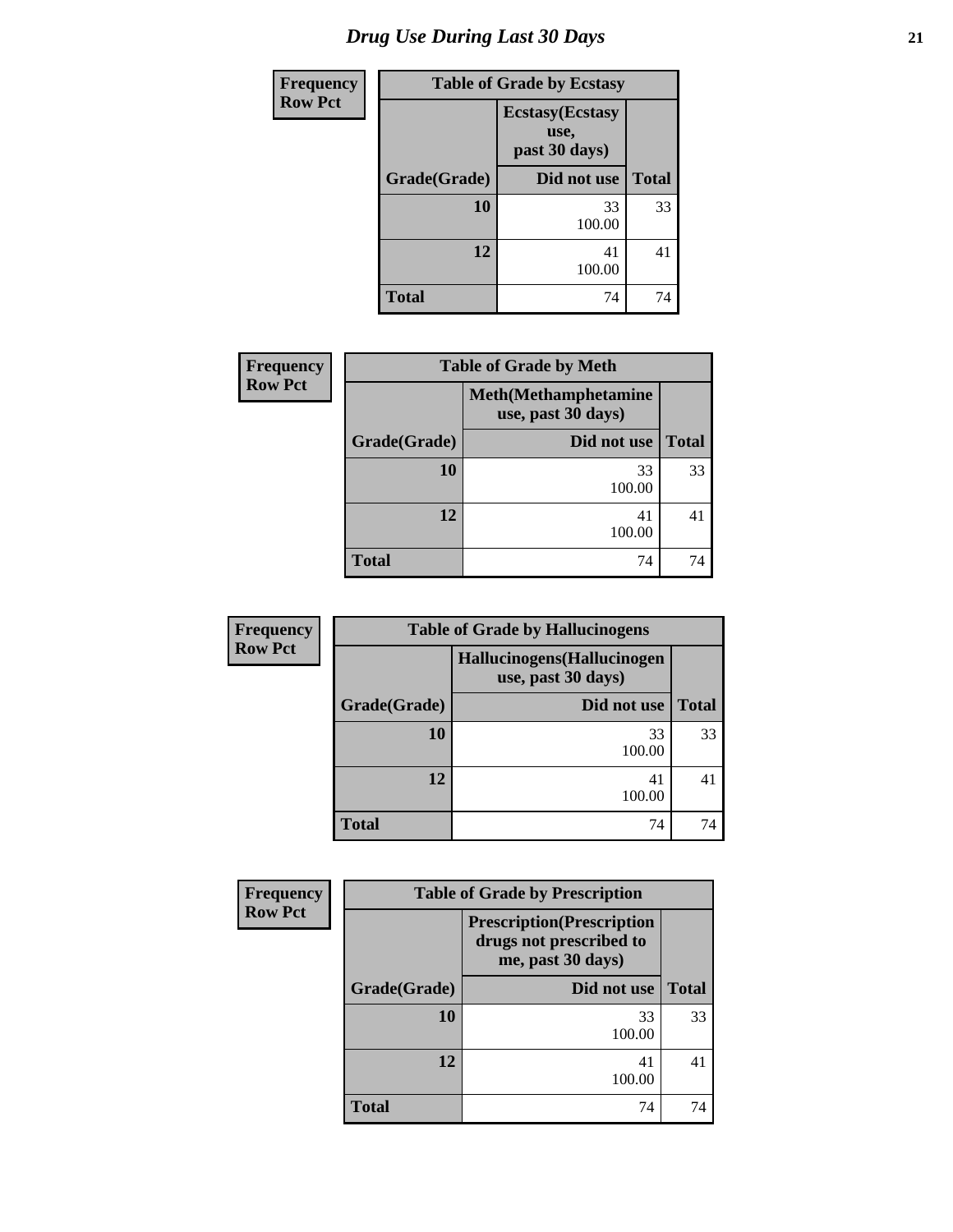| Frequency      | <b>Table of Alcoholease by Grade</b>              |                    |             |              |  |
|----------------|---------------------------------------------------|--------------------|-------------|--------------|--|
| <b>Col Pct</b> | <b>Alcoholease</b> (It is<br>easy to get alcohol) | Grade(Grade)<br>10 | 12          | <b>Total</b> |  |
|                | <b>Strongly Agree</b>                             | 9<br>27.27         | 23<br>56.10 | 32           |  |
|                | <b>Somewhat Agree</b>                             | 16<br>48.48        | 10<br>24.39 | 26           |  |
|                | <b>Somewhat Disagree</b>                          | 3<br>9.09          | 3<br>7.32   | 6            |  |
|                | <b>Strongly Disagree</b>                          | 5<br>15.15         | 5<br>12.20  | 10           |  |
|                | <b>Total</b>                                      | 33                 | 41          | 74           |  |

| Frequency<br>Col Pct |
|----------------------|

| <b>Table of Cigarettesease by Grade</b>                  |                        |             |              |  |
|----------------------------------------------------------|------------------------|-------------|--------------|--|
| Cigarettesease (It is<br>easy to get smoking<br>tobacco) | Grade(Grade)<br>10     | 12          | <b>Total</b> |  |
| <b>Strongly Agree</b>                                    | 15<br>45.45            | 32<br>78.05 | 47           |  |
| <b>Somewhat Agree</b>                                    | 12<br>36.36            | 3<br>7.32   | 15           |  |
| <b>Somewhat Disagree</b>                                 | $\mathfrak{D}$<br>6.06 | 2.44        | 3            |  |
| <b>Strongly Disagree</b>                                 | 4<br>12.12             | 5<br>12.20  | 9            |  |
| <b>Total</b>                                             | 33                     | 41          | 74           |  |

| Frequency      | <b>Table of Smokelessease by Grade</b>                         |                    |             |              |  |
|----------------|----------------------------------------------------------------|--------------------|-------------|--------------|--|
| <b>Col Pct</b> | <b>Smokelessease</b> (It is<br>easy to get chewing<br>tobacco) | Grade(Grade)<br>10 | 12          | <b>Total</b> |  |
|                | <b>Strongly Agree</b>                                          | 19<br>57.58        | 31<br>75.61 | 50           |  |
|                | <b>Somewhat Agree</b>                                          | 21.21              | 3<br>7.32   | 10           |  |
|                | <b>Somewhat Disagree</b>                                       | 4<br>12.12         | 2.44        | 5.           |  |
|                | <b>Strongly Disagree</b>                                       | 3<br>9.09          | 6<br>14.63  | 9            |  |
|                | <b>Total</b>                                                   | 33                 | 41          | 74           |  |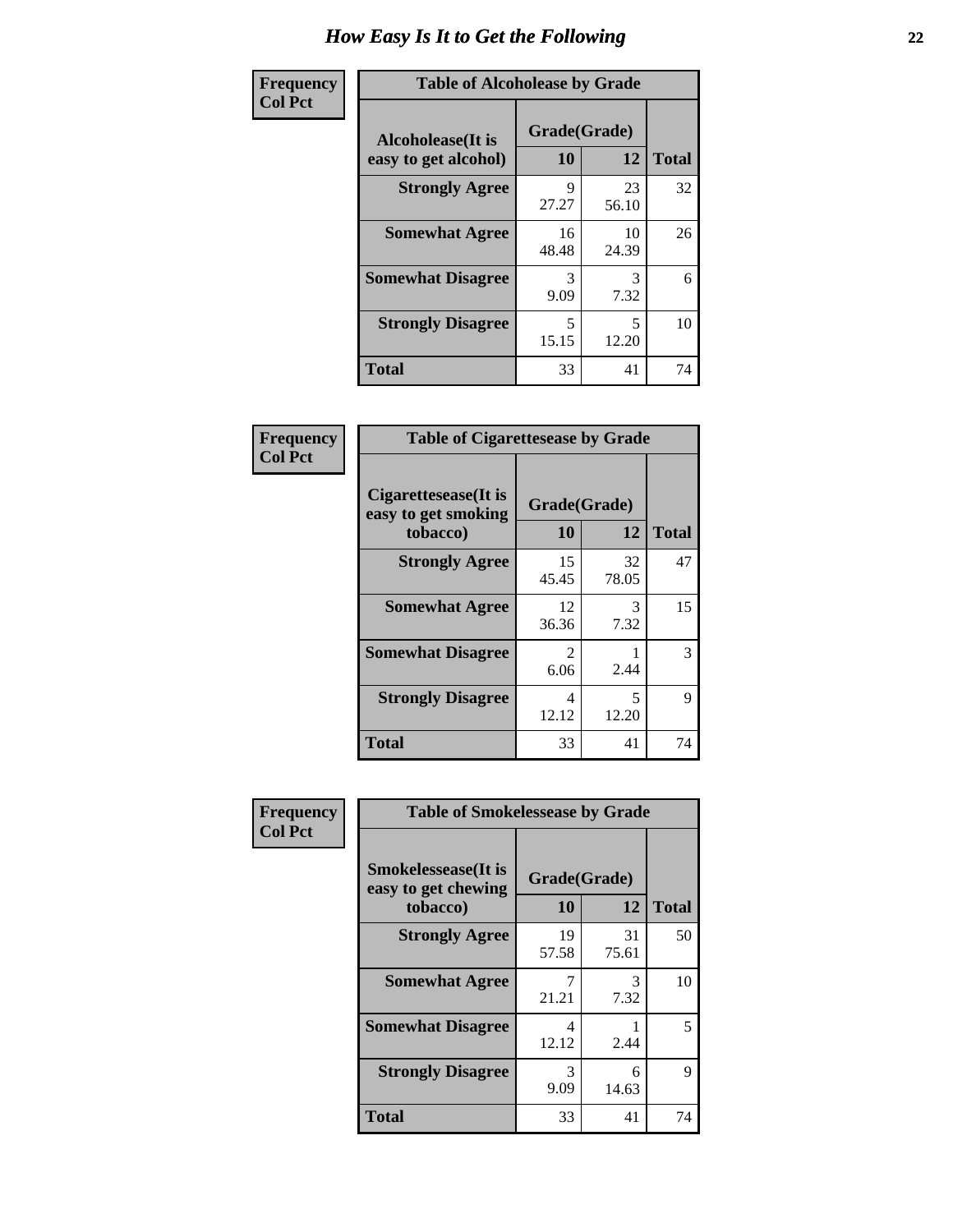| Frequency      | <b>Table of Marijuanaease by Grade</b>           |                    |                        |              |
|----------------|--------------------------------------------------|--------------------|------------------------|--------------|
| <b>Col Pct</b> | Marijuanaease(It is<br>easy to get<br>marijuana) | Grade(Grade)<br>10 | 12                     | <b>Total</b> |
|                | <b>Strongly Agree</b>                            | 9<br>27.27         | 20<br>48.78            | 29           |
|                | <b>Somewhat Agree</b>                            | 8<br>24.24         | 12<br>29.27            | 20           |
|                | <b>Somewhat Disagree</b>                         | 8<br>24.24         | $\mathfrak{D}$<br>4.88 | 10           |
|                | <b>Strongly Disagree</b>                         | 8<br>24.24         | 17.07                  | 15           |
|                | <b>Total</b>                                     | 33                 | 41                     | 74           |

| <b>Table of Cocaineease by Grade</b>              |                    |                        |              |  |  |
|---------------------------------------------------|--------------------|------------------------|--------------|--|--|
| <b>Cocaineease</b> (It is<br>easy to get cocaine) | Grade(Grade)<br>10 | 12                     | <b>Total</b> |  |  |
| <b>Strongly Agree</b>                             | 3<br>9.09          | $\mathfrak{D}$<br>4.88 | 5            |  |  |
| <b>Somewhat Agree</b>                             | 4<br>12.12         | 17<br>41.46            | 21           |  |  |
| <b>Somewhat Disagree</b>                          | 12<br>36.36        | 12<br>29.27            | 24           |  |  |
| <b>Strongly Disagree</b>                          | 14<br>42.42        | 10<br>24.39            | 24           |  |  |
| <b>Total</b>                                      | 33                 | 41                     | 74           |  |  |

| Frequency      | <b>Table of Inhalantsease by Grade</b>     |              |             |              |
|----------------|--------------------------------------------|--------------|-------------|--------------|
| <b>Col Pct</b> | <b>Inhalantsease</b> (It is<br>easy to get | Grade(Grade) |             |              |
|                | inhalants)                                 | 10           | 12          | <b>Total</b> |
|                | <b>Strongly Agree</b>                      | 11<br>33.33  | 21<br>51.22 | 32           |
|                | <b>Somewhat Agree</b>                      | 5<br>15.15   | 8<br>19.51  | 13           |
|                | <b>Somewhat Disagree</b>                   | 6<br>18.18   | 5<br>12.20  | 11           |
|                | <b>Strongly Disagree</b>                   | 11<br>33.33  | 7<br>17.07  | 18           |
|                | <b>Total</b>                               | 33           | 41          | 74           |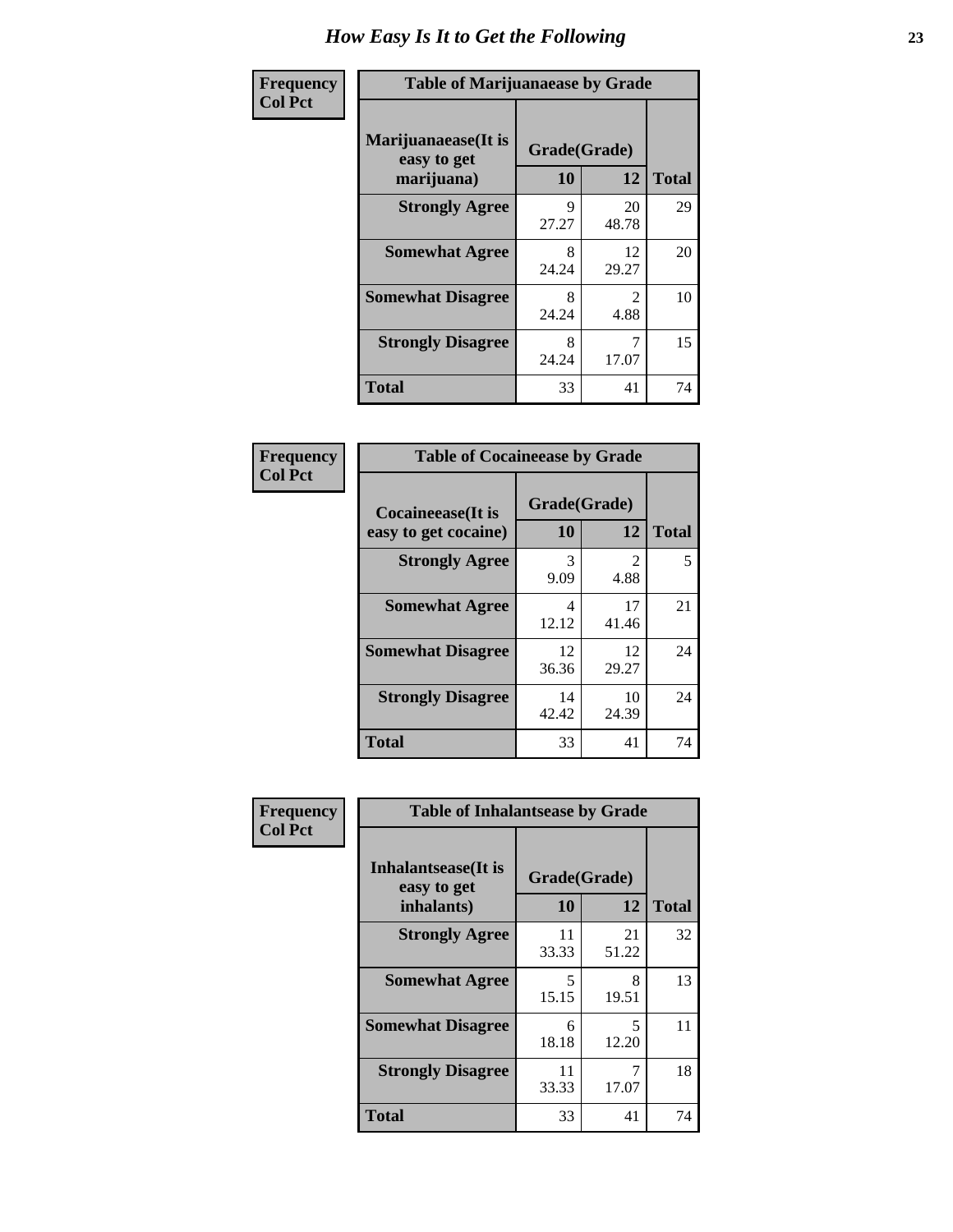| Frequency      | <b>Table of Steroidsease by Grade</b>               |                    |             |              |  |  |  |
|----------------|-----------------------------------------------------|--------------------|-------------|--------------|--|--|--|
| <b>Col Pct</b> | <b>Steroidsease</b> (It is<br>easy to get steroids) | Grade(Grade)<br>10 | 12          | <b>Total</b> |  |  |  |
|                | <b>Strongly Agree</b>                               | 6<br>18.18         | 17.07       | 13           |  |  |  |
|                | <b>Somewhat Agree</b>                               | 8<br>24.24         | 16<br>39.02 | 24           |  |  |  |
|                | <b>Somewhat Disagree</b>                            | 4<br>12.12         | Q<br>21.95  | 13           |  |  |  |
|                | <b>Strongly Disagree</b>                            | 15<br>45.45        | 9<br>21.95  | 24           |  |  |  |
|                | <b>Total</b>                                        | 33                 | 41          | 74           |  |  |  |

| Frequency      |                                                   | <b>Table of Ecstasyease by Grade</b> |             |              |  |  |  |
|----------------|---------------------------------------------------|--------------------------------------|-------------|--------------|--|--|--|
| <b>Col Pct</b> | <b>Ecstasyease</b> (It is<br>easy to get ecstasy) | Grade(Grade)<br>10                   | 12          | <b>Total</b> |  |  |  |
|                | <b>Strongly Agree</b>                             | 2<br>6.06                            | 4<br>9.76   | 6            |  |  |  |
|                | <b>Somewhat Agree</b>                             | 6<br>18.18                           | 14<br>34.15 | 20           |  |  |  |
|                | <b>Somewhat Disagree</b>                          | 5<br>15.15                           | 11<br>26.83 | 16           |  |  |  |
|                | <b>Strongly Disagree</b>                          | 20<br>60.61                          | 12<br>29.27 | 32           |  |  |  |
|                | <b>Total</b>                                      | 33                                   | 41          | 74           |  |  |  |

| Frequency      | <b>Table of Methease by Grade</b>     |                        |             |              |
|----------------|---------------------------------------|------------------------|-------------|--------------|
| <b>Col Pct</b> | <b>Methease</b> (It is easy<br>to get | Grade(Grade)           |             |              |
|                | methamphetamines)                     | 10                     | 12          | <b>Total</b> |
|                | <b>Strongly Agree</b>                 | $\mathfrak{D}$<br>6.06 | 3<br>7.32   | 5            |
|                | <b>Somewhat Agree</b>                 | 3<br>9.09              | 15<br>36.59 | 18           |
|                | <b>Somewhat Disagree</b>              | 8<br>24.24             | 7<br>17.07  | 15           |
|                | <b>Strongly Disagree</b>              | 20<br>60.61            | 16<br>39.02 | 36           |
|                | <b>Total</b>                          | 33                     | 41          | 74           |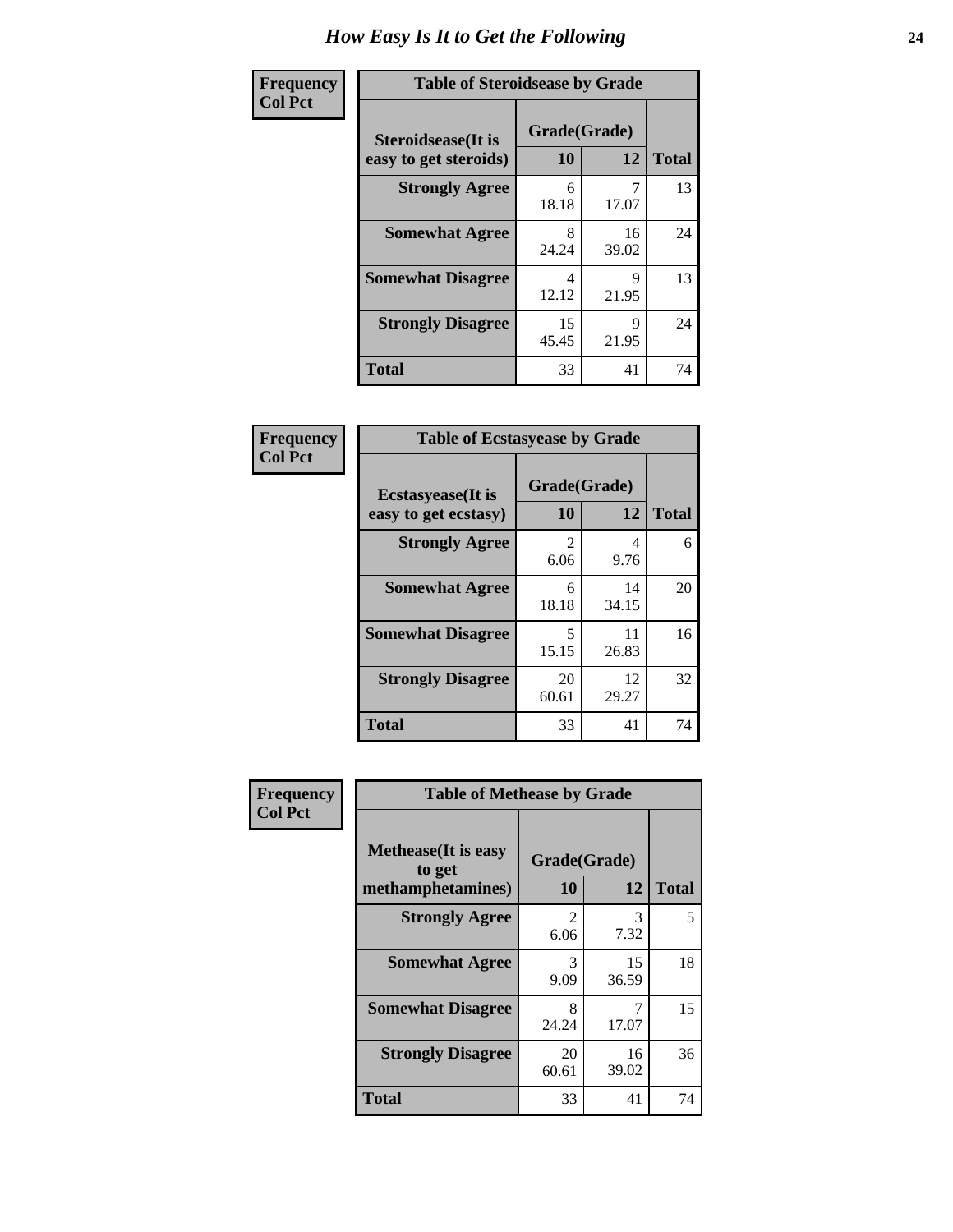| <b>Frequency</b> | <b>Table of Hallucinogensease by Grade</b>               |                                     |             |              |  |  |  |
|------------------|----------------------------------------------------------|-------------------------------------|-------------|--------------|--|--|--|
| <b>Col Pct</b>   | Hallucinogensease(It<br>is easy to get<br>hallucinogens) | Grade(Grade)<br>10                  | 12          | <b>Total</b> |  |  |  |
|                  | <b>Strongly Agree</b>                                    | $\mathcal{D}_{\mathcal{A}}$<br>6.06 | 3<br>7.32   | 5            |  |  |  |
|                  | <b>Somewhat Agree</b>                                    | 5<br>15.15                          | 12<br>29.27 | 17           |  |  |  |
|                  | <b>Somewhat Disagree</b>                                 | 7<br>21.21                          | 10<br>24.39 | 17           |  |  |  |
|                  | <b>Strongly Disagree</b>                                 | 19<br>57.58                         | 16<br>39.02 | 35           |  |  |  |
|                  | <b>Total</b>                                             | 33                                  | 41          | 74           |  |  |  |

| <b>Table of Prescriptionease by Grade</b>                                                |              |             |              |  |  |  |
|------------------------------------------------------------------------------------------|--------------|-------------|--------------|--|--|--|
| <b>Prescriptionease</b> (It<br>is easy to get<br>prescription drugs<br>not prescribed to | Grade(Grade) |             |              |  |  |  |
| me)                                                                                      | 10           | 12          | <b>Total</b> |  |  |  |
| <b>Strongly Agree</b>                                                                    | 12<br>36.36  | 16<br>39.02 | 28           |  |  |  |
| <b>Somewhat Agree</b>                                                                    | 9<br>27.27   | 15<br>36.59 | 24           |  |  |  |
| <b>Somewhat Disagree</b>                                                                 | 3<br>9.09    | 3<br>7.32   | 6            |  |  |  |
| <b>Strongly Disagree</b>                                                                 | Q<br>27.27   | 17.07       | 16           |  |  |  |
| <b>Total</b>                                                                             | 33           | 41          | 74           |  |  |  |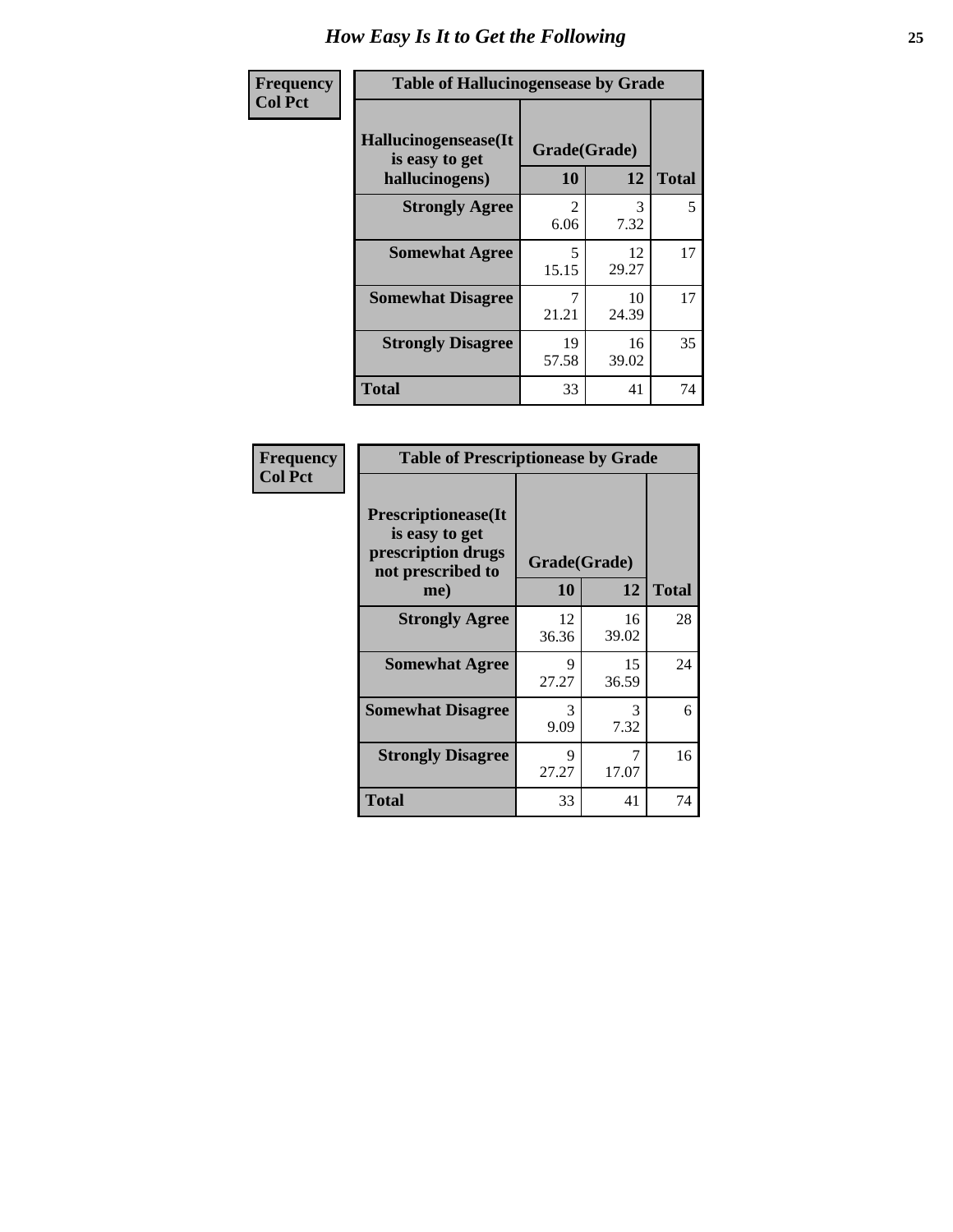### *Age at Onset of Use* **26** *Results for "Age at Onset of Use" questions exclude students who said they did not use that substance*

| Frequency      |              |                 |                                                     | <b>Table of Grade by Alcoholinit</b> |            |                         |                  |                  |              |
|----------------|--------------|-----------------|-----------------------------------------------------|--------------------------------------|------------|-------------------------|------------------|------------------|--------------|
| <b>Row Pct</b> |              |                 | Alcoholinit (I started using alcohol when I<br>was) |                                      |            |                         |                  |                  |              |
|                | Grade(Grade) | 8 or<br>younger | 10                                                  | 13                                   | 14         | 15 <sup>1</sup>         | <b>16</b>        | 17               | <b>Total</b> |
|                | 10           | 2<br>15.38      | 1<br>7.69                                           | 3<br>23.08                           | 5<br>38.46 | 2<br>15.38              | $\Omega$<br>0.00 | $\Omega$<br>0.00 | 13           |
|                | 12           | 7.69            | $\Omega$<br>0.00                                    | $\Omega$<br>0.00                     | 2<br>15.38 | $\mathfrak{D}$<br>15.38 | 6<br>46.15       | 2<br>15.38       | 13           |
|                | <b>Total</b> | 3               | 1                                                   | 3                                    | 7          | 4                       | 6                | $\mathfrak{D}$   | 26           |
|                |              |                 |                                                     | <b>Frequency Missing = 48</b>        |            |                         |                  |                  |              |

| <b>Frequency</b> |              |                                                         |                          |       |                 | <b>Table of Grade by Cigarettesinit</b> |       |                       |                |
|------------------|--------------|---------------------------------------------------------|--------------------------|-------|-----------------|-----------------------------------------|-------|-----------------------|----------------|
| <b>Row Pct</b>   |              | Cigarettesinit(I started smoking tobacco<br>when I was) |                          |       |                 |                                         |       |                       |                |
|                  | Grade(Grade) | 10 <sup>1</sup>                                         | 13                       | 14    | 15 <sup>1</sup> | 16 <sup>1</sup>                         | 17    | <b>18 or</b><br>older | <b>Total</b>   |
|                  | 10           | 28.57                                                   | 28.57                    | 28.57 | 14.29           | 0.00                                    | 0.00  | 0.00                  | $\overline{7}$ |
|                  | 12           | $\Omega$<br>0.00                                        | 0.00                     | 28.57 | 0.00            | 3<br>42.86                              | 14.29 | 14.29                 | 7              |
|                  | <b>Total</b> | $\overline{2}$                                          | 2                        | 4     |                 | 3                                       |       |                       | 14             |
|                  |              |                                                         | Frequency Missing $= 60$ |       |                 |                                         |       |                       |                |

| Frequency      | <b>Table of Grade by Smokelessinit</b> |                                         |           |                          |                 |                 |                       |              |
|----------------|----------------------------------------|-----------------------------------------|-----------|--------------------------|-----------------|-----------------|-----------------------|--------------|
| <b>Row Pct</b> |                                        | Smokelessinit(I started chewing tobacco |           | when $I$ was)            |                 |                 |                       |              |
|                | $Grade(Grade)$ younger                 | 8 or                                    | 11        | <b>13</b>                | 15 <sup>1</sup> | 16 <sup>1</sup> | <b>18 or</b><br>older | <b>Total</b> |
|                | 10                                     | 0.00                                    | 16.67     | 16.67                    | 3<br>50.00      | 16.67           | 0<br>0.00             | 6            |
|                | 12                                     | 20.00                                   | 0<br>0.00 | 20.00                    | 0.00            | ∍<br>40.00      | 20.00                 | 5            |
|                | <b>Total</b>                           |                                         |           | $\overline{c}$           | 3               | 3               |                       | 11           |
|                |                                        |                                         |           | Frequency Missing $= 63$ |                 |                 |                       |              |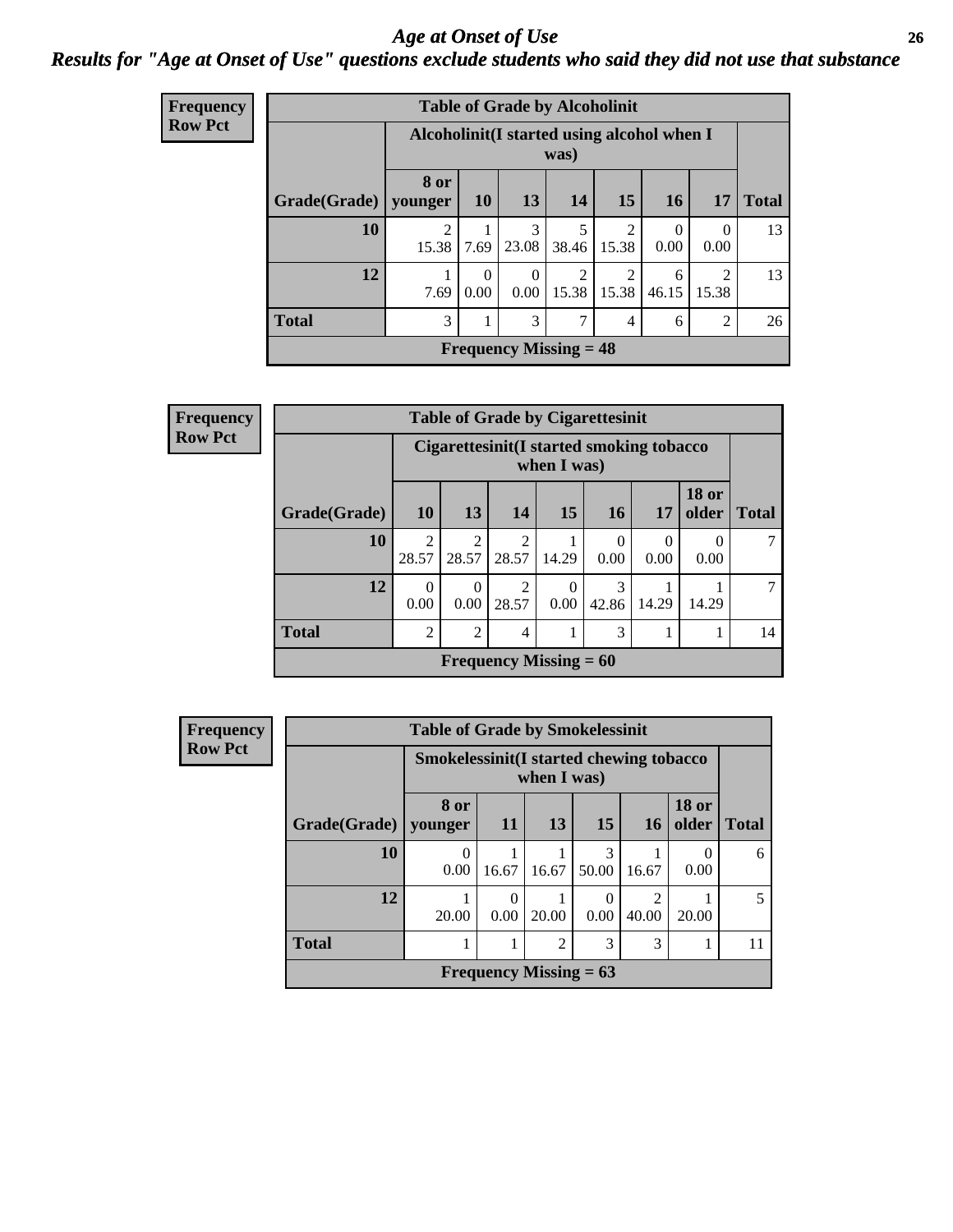### *Age at Onset of Use* **27**

*Results for "Age at Onset of Use" questions exclude students who said they did not use that substance*

| Frequency      |              | <b>Table of Grade by Marijuanainit</b> |                                                         |                          |                         |            |                       |              |  |
|----------------|--------------|----------------------------------------|---------------------------------------------------------|--------------------------|-------------------------|------------|-----------------------|--------------|--|
| <b>Row Pct</b> |              |                                        | Marijuanainit (I started using<br>marijuana when I was) |                          |                         |            |                       |              |  |
|                | Grade(Grade) | 11                                     | 13                                                      | 15                       | 16                      | 17         | <b>18 or</b><br>older | <b>Total</b> |  |
|                | 10           | 33.33                                  | 33.33                                                   | 33.33                    | $\Omega$<br>0.00        | 0<br>0.00  | 0.00                  | 3            |  |
|                | 12           | $\Omega$<br>0.00                       | $\Omega$<br>0.00                                        | $\Omega$<br>0.00         | $\mathfrak{D}$<br>40.00 | っ<br>40.00 | 20.00                 | .5           |  |
|                | <b>Total</b> |                                        | $\mathfrak{D}$<br>$\mathcal{D}$<br>1                    |                          |                         |            |                       |              |  |
|                |              |                                        |                                                         | Frequency Missing $= 66$ |                         |            |                       |              |  |

#### *For Grade \* Cocaineinit all data are missing since all the levels of variable Cocaineinit are missing.*

| <b>Frequency</b> | <b>Table of Grade by Inhalantsinit</b> |                                                                     |              |  |  |  |  |
|------------------|----------------------------------------|---------------------------------------------------------------------|--------------|--|--|--|--|
| <b>Row Pct</b>   |                                        | Inhalantsinit(I<br>started using<br><i>inhalants</i><br>when I was) |              |  |  |  |  |
|                  | Grade(Grade)                           | 14                                                                  | <b>Total</b> |  |  |  |  |
|                  | 10                                     | 100.00                                                              |              |  |  |  |  |
|                  | 12                                     | $\mathbf{\Omega}$                                                   |              |  |  |  |  |
|                  | <b>Total</b>                           |                                                                     |              |  |  |  |  |
|                  |                                        | <b>Frequency Missing = 73</b>                                       |              |  |  |  |  |

*For Grade \* Steroidsinit all data are missing since all the levels of variable Steroidsinit are missing.*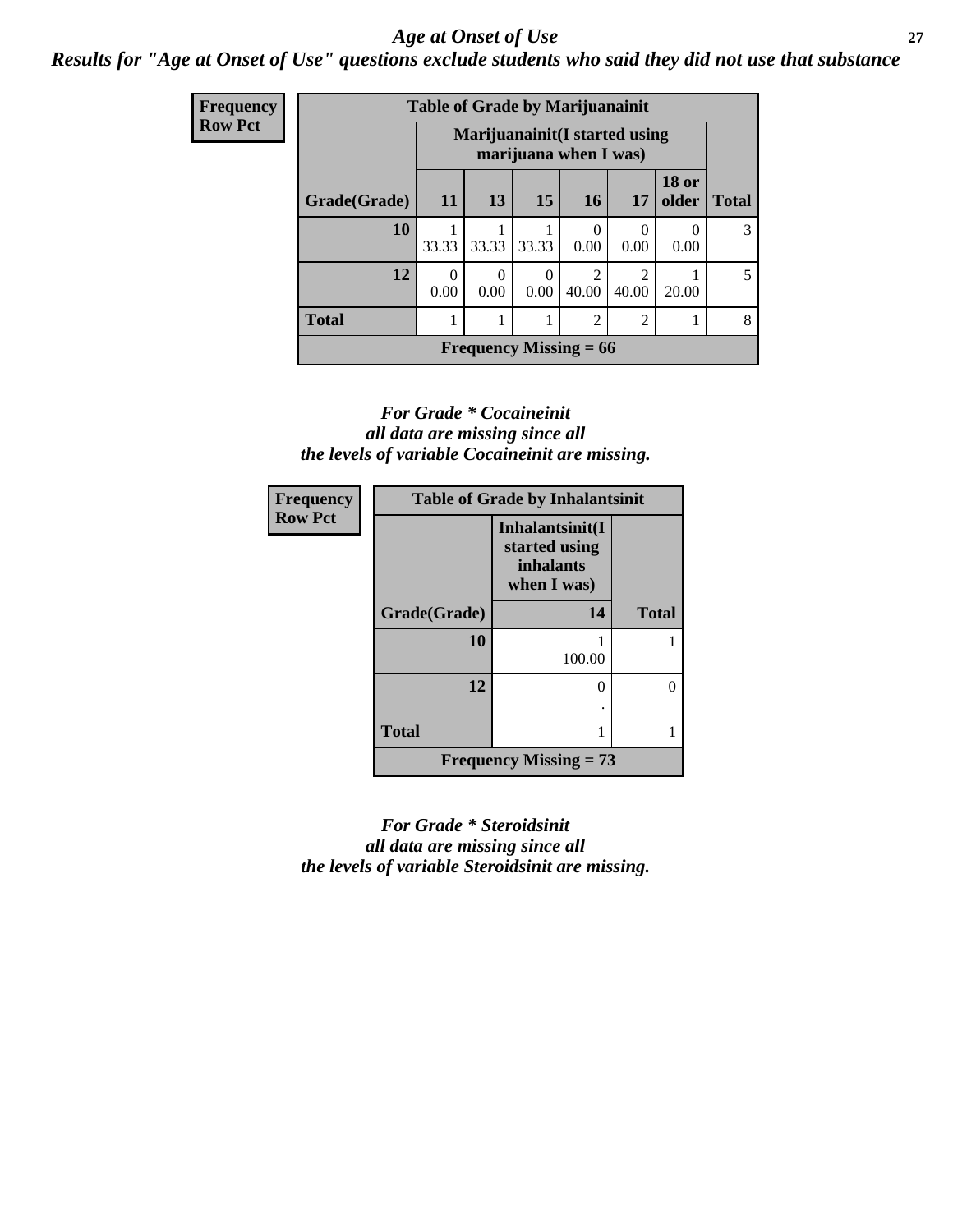### *Age at Onset of Use* **28**

*Results for "Age at Onset of Use" questions exclude students who said they did not use that substance*

| <b>Frequency</b> |              | <b>Table of Grade by Ecstasyinit</b>                        |              |
|------------------|--------------|-------------------------------------------------------------|--------------|
| <b>Row Pct</b>   |              | Ecstasyinit(I<br>started<br>using<br>ecstasy<br>when I was) |              |
|                  | Grade(Grade) | 14                                                          | <b>Total</b> |
|                  | 10           | 100.00                                                      |              |
|                  | 12           | 0                                                           | 0            |
|                  | <b>Total</b> |                                                             | 1            |
|                  |              | <b>Frequency Missing = 73</b>                               |              |

#### *For Grade \* Methinit all data are missing since all the levels of variable Methinit are missing.*

#### *For Grade \* Hallucinogensinit all data are missing since all the levels of variable Hallucinogensinit are missing.*

| Frequency      | <b>Table of Grade by Prescriptioninit</b> |                                                                                                          |       |       |              |
|----------------|-------------------------------------------|----------------------------------------------------------------------------------------------------------|-------|-------|--------------|
| <b>Row Pct</b> |                                           | <b>Prescriptioninit(I)</b><br>started using<br>prescription drugs<br>not prescribed to me<br>when I was) |       |       |              |
|                | Grade(Grade)                              | 11                                                                                                       | 12    | 13    | <b>Total</b> |
|                | 10                                        | 33.33                                                                                                    | 33.33 | 33.33 | 3            |
|                | 12                                        | 0                                                                                                        | 0     | 0     |              |
|                | <b>Total</b>                              |                                                                                                          | 1     |       | 3            |
|                |                                           | <b>Frequency Missing <math>= 71</math></b>                                                               |       |       |              |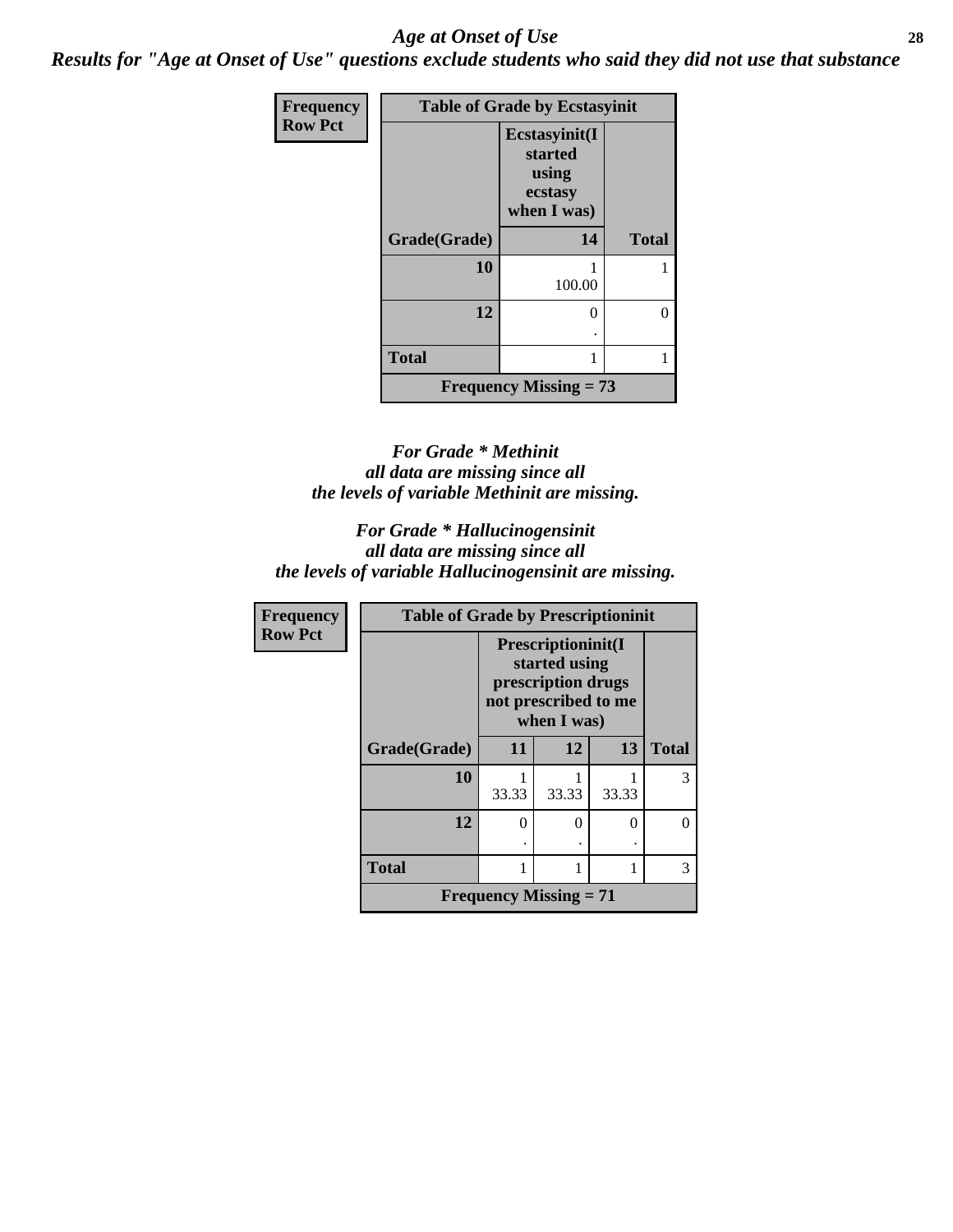| Frequency      | <b>Table of Alcoholharm by Grade</b>          |                           |                                   |              |
|----------------|-----------------------------------------------|---------------------------|-----------------------------------|--------------|
| <b>Col Pct</b> | Alcoholharm(I<br>think alcohol is<br>harmful) | Grade(Grade)<br><b>10</b> | 12                                | <b>Total</b> |
|                | <b>Strongly Agree</b>                         | 22<br>66.67               | 22<br>53.66                       | 44           |
|                | <b>Somewhat Agree</b>                         | 10<br>30.30               | 9<br>21.95                        | 19           |
|                | <b>Somewhat Disagree</b>                      | 3.03                      | $\overline{\phantom{0}}$<br>12.20 | 6            |
|                | <b>Strongly Disagree</b>                      | 0<br>0.00                 | $\overline{\phantom{0}}$<br>12.20 | 5            |
|                | <b>Total</b>                                  | 33                        | 41                                | 74           |

| <b>Table of Cigarettesharm by Grade</b>         |              |             |              |  |  |
|-------------------------------------------------|--------------|-------------|--------------|--|--|
| Cigarettesharm(I<br>think smoking<br>tobacco is | Grade(Grade) |             |              |  |  |
| harmful)                                        | 10           | 12          | <b>Total</b> |  |  |
| <b>Strongly Agree</b>                           | 29<br>87.88  | 32<br>78.05 | 61           |  |  |
| <b>Somewhat Agree</b>                           | 4<br>12.12   | 8<br>19.51  | 12           |  |  |
| <b>Strongly Disagree</b>                        | 0<br>0.00    | 2.44        |              |  |  |
| <b>Total</b>                                    | 33           | 41          | 74           |  |  |

| Frequency      | <b>Table of Smokelessharm by Grade</b> |                           |             |              |  |
|----------------|----------------------------------------|---------------------------|-------------|--------------|--|
| <b>Col Pct</b> | Smokelessharm(I<br>think chewing       | Grade(Grade)              |             |              |  |
|                | tobacco is harmful)                    | 10                        | 12          | <b>Total</b> |  |
|                | <b>Strongly Agree</b>                  | 23<br>69.70               | 29<br>70.73 | 52           |  |
|                | <b>Somewhat Agree</b>                  | 8<br>24.24                | 9<br>21.95  | 17           |  |
|                | <b>Somewhat Disagree</b>               | $\mathfrak{D}$<br>6.06    | 2.44        | 3            |  |
|                | <b>Strongly Disagree</b>               | $\mathbf{\Omega}$<br>0.00 | 2<br>4.88   | 2            |  |
|                | <b>Total</b>                           | 33                        | 41          | 74           |  |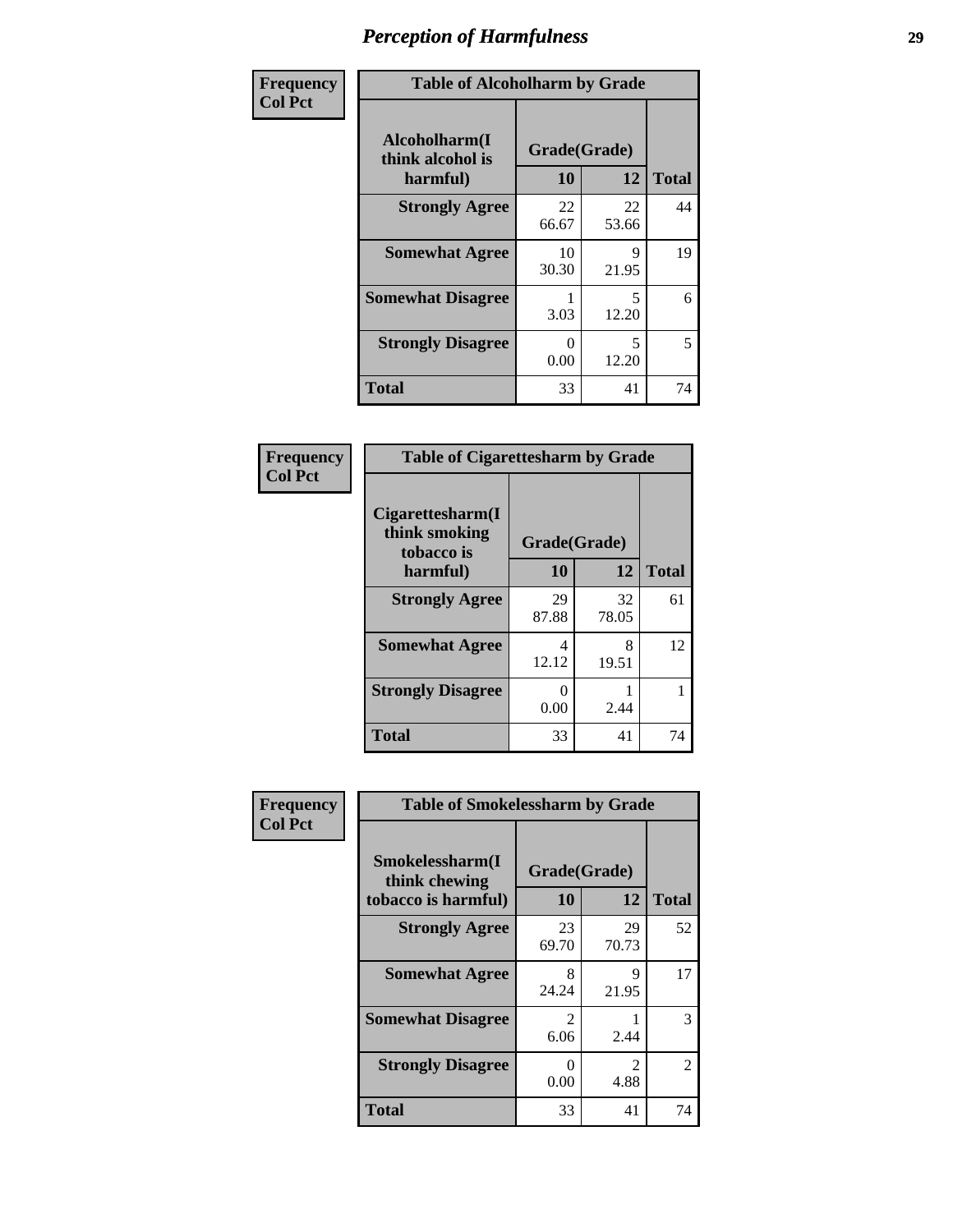| Frequency      | <b>Table of Marijuanaharm by Grade</b>            |                    |             |              |
|----------------|---------------------------------------------------|--------------------|-------------|--------------|
| <b>Col Pct</b> | Marijuanaharm(I<br>think marijuana is<br>harmful) | Grade(Grade)<br>10 | 12          | <b>Total</b> |
|                | <b>Strongly Agree</b>                             | 26<br>78.79        | 24<br>58.54 | 50           |
|                | <b>Somewhat Agree</b>                             | 3<br>9.09          | 17.07       | 10           |
|                | <b>Somewhat Disagree</b>                          | 3<br>9.09          | 5<br>12.20  | 8            |
|                | <b>Strongly Disagree</b>                          | 3.03               | 5<br>12.20  | 6            |
|                | Total                                             | 33                 | 41          | 74           |

| <b>Table of Cocaineharm by Grade</b>          |                    |                        |              |  |  |
|-----------------------------------------------|--------------------|------------------------|--------------|--|--|
| Cocaineharm(I<br>think cocaine is<br>harmful) | Grade(Grade)<br>10 | 12                     | <b>Total</b> |  |  |
| <b>Strongly Agree</b>                         | 32<br>96.97        | 38<br>92.68            | 70           |  |  |
| <b>Somewhat Agree</b>                         | 1<br>3.03          | 0<br>0.00              |              |  |  |
| <b>Somewhat Disagree</b>                      | 0<br>0.00          | 2.44                   |              |  |  |
| <b>Strongly Disagree</b>                      | 0<br>0.00          | $\mathfrak{D}$<br>4.88 | 2            |  |  |
| <b>Total</b>                                  | 33                 | 41                     | 74           |  |  |

| Frequency      | <b>Table of Inhalantsharm by Grade</b> |              |             |                |
|----------------|----------------------------------------|--------------|-------------|----------------|
| <b>Col Pct</b> | Inhalantsharm(I<br>think inhalants     | Grade(Grade) |             |                |
|                | are harmful)                           | 10           | 12          | <b>Total</b>   |
|                | <b>Strongly Agree</b>                  | 32<br>96.97  | 37<br>90.24 | 69             |
|                | <b>Somewhat Agree</b>                  | 3.03         | 2<br>4.88   | 3              |
|                | <b>Strongly Disagree</b>               | O<br>0.00    | 2<br>4.88   | $\mathfrak{D}$ |
|                | <b>Total</b>                           | 33           | 41          | 74             |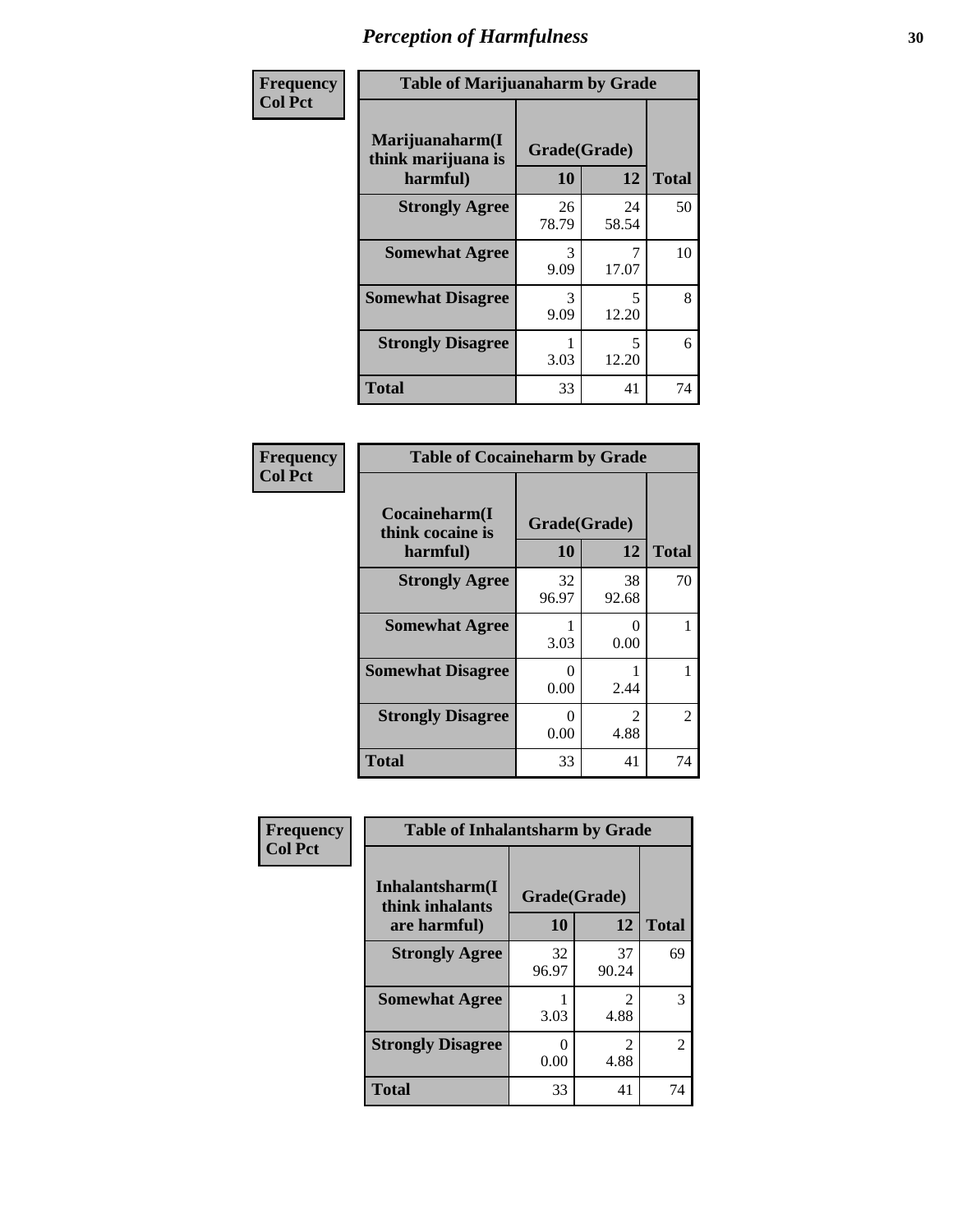| Frequency      | <b>Table of Steroidsharm by Grade</b>            |                    |                                     |              |
|----------------|--------------------------------------------------|--------------------|-------------------------------------|--------------|
| <b>Col Pct</b> | Steroidsharm(I<br>think steroids are<br>harmful) | Grade(Grade)<br>10 | 12                                  | <b>Total</b> |
|                | <b>Strongly Agree</b>                            | 28<br>84.85        | 35<br>85.37                         | 63           |
|                | <b>Somewhat Agree</b>                            | 5<br>15.15         | 3<br>7.32                           | 8            |
|                | <b>Somewhat Disagree</b>                         | 0<br>0.00          | 2.44                                |              |
|                | <b>Strongly Disagree</b>                         | 0<br>0.00          | $\mathcal{D}_{\mathcal{L}}$<br>4.88 | 2            |
|                | <b>Total</b>                                     | 33                 | 41                                  | 74           |

| <b>Table of Ecstasyharm by Grade</b>          |                    |                        |    |  |  |
|-----------------------------------------------|--------------------|------------------------|----|--|--|
| Ecstasyharm(I<br>think ecstasy is<br>harmful) | Grade(Grade)<br>10 | <b>Total</b>           |    |  |  |
| <b>Strongly Agree</b>                         | 31<br>93.94        | 38<br>92.68            | 69 |  |  |
| <b>Somewhat Agree</b>                         | 2<br>6.06          | 0<br>0.00              | 2  |  |  |
| <b>Somewhat Disagree</b>                      | 0<br>0.00          | 2.44                   | 1  |  |  |
| <b>Strongly Disagree</b>                      | 0<br>0.00          | $\mathfrak{D}$<br>4.88 | 2  |  |  |
| <b>Total</b>                                  | 33                 | 41                     | 74 |  |  |

| Frequency      | <b>Table of Methharm by Grade</b>            |                        |                                  |                |
|----------------|----------------------------------------------|------------------------|----------------------------------|----------------|
| <b>Col Pct</b> | <b>Methharm</b> (I think<br>methamphetamines | Grade(Grade)           |                                  |                |
|                | are harmful)                                 | 10                     | 12                               | <b>Total</b>   |
|                | <b>Strongly Agree</b>                        | 31<br>93.94            | 39<br>95.12                      | 70             |
|                | <b>Somewhat Agree</b>                        | $\mathfrak{D}$<br>6.06 | $\mathcal{O}$<br>0.00            | $\mathcal{L}$  |
|                | <b>Strongly Disagree</b>                     | 0.00                   | $\overline{\mathcal{L}}$<br>4.88 | $\mathfrak{D}$ |
|                | <b>Total</b>                                 | 33                     | 41                               | 74             |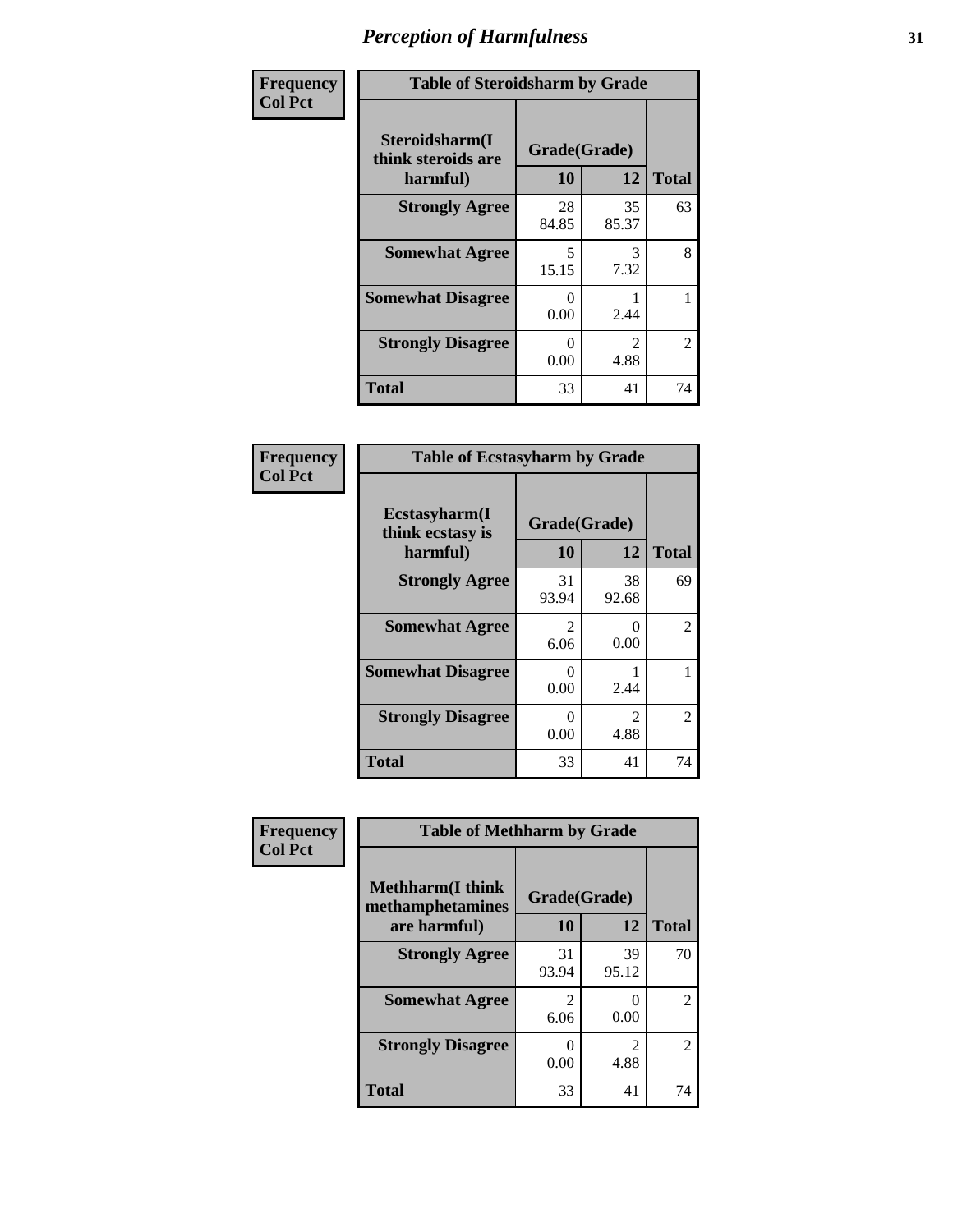| Frequency      | <b>Table of Hallucinogensharm by Grade</b>                 |                    |                       |                |
|----------------|------------------------------------------------------------|--------------------|-----------------------|----------------|
| <b>Col Pct</b> | Hallucinogensharm(I<br>think hallucinogens<br>are harmful) | Grade(Grade)<br>10 | 12                    | <b>Total</b>   |
|                | <b>Strongly Agree</b>                                      | 30<br>90.91        | 36<br>87.80           | 66             |
|                | <b>Somewhat Agree</b>                                      | 3<br>9.09          | 0<br>0.00             | 3              |
|                | <b>Somewhat Disagree</b>                                   | 0<br>0.00          | 3<br>7.32             | 3              |
|                | <b>Strongly Disagree</b>                                   | 0<br>0.00          | $\mathcal{L}$<br>4.88 | $\overline{c}$ |
|                | <b>Total</b>                                               | 33                 | 41                    | 74             |

| <b>Table of Prescriptionharm by Grade</b>                                 |              |                       |                |  |
|---------------------------------------------------------------------------|--------------|-----------------------|----------------|--|
| Prescriptionharm(I<br>think prescription<br>drugs not<br>prescribed to me | Grade(Grade) |                       |                |  |
| are harmful)                                                              | 10           | 12                    | <b>Total</b>   |  |
| <b>Strongly Agree</b>                                                     | 25<br>75.76  | 30<br>73.17           | 55             |  |
| <b>Somewhat Agree</b>                                                     | 8<br>24.24   | 5<br>12.20            | 13             |  |
| <b>Somewhat Disagree</b>                                                  | 0<br>0.00    | Δ<br>9.76             | 4              |  |
| <b>Strongly Disagree</b>                                                  | 0<br>0.00    | $\mathcal{L}$<br>4.88 | $\mathfrak{D}$ |  |
| Total                                                                     | 33           | 41                    | 74             |  |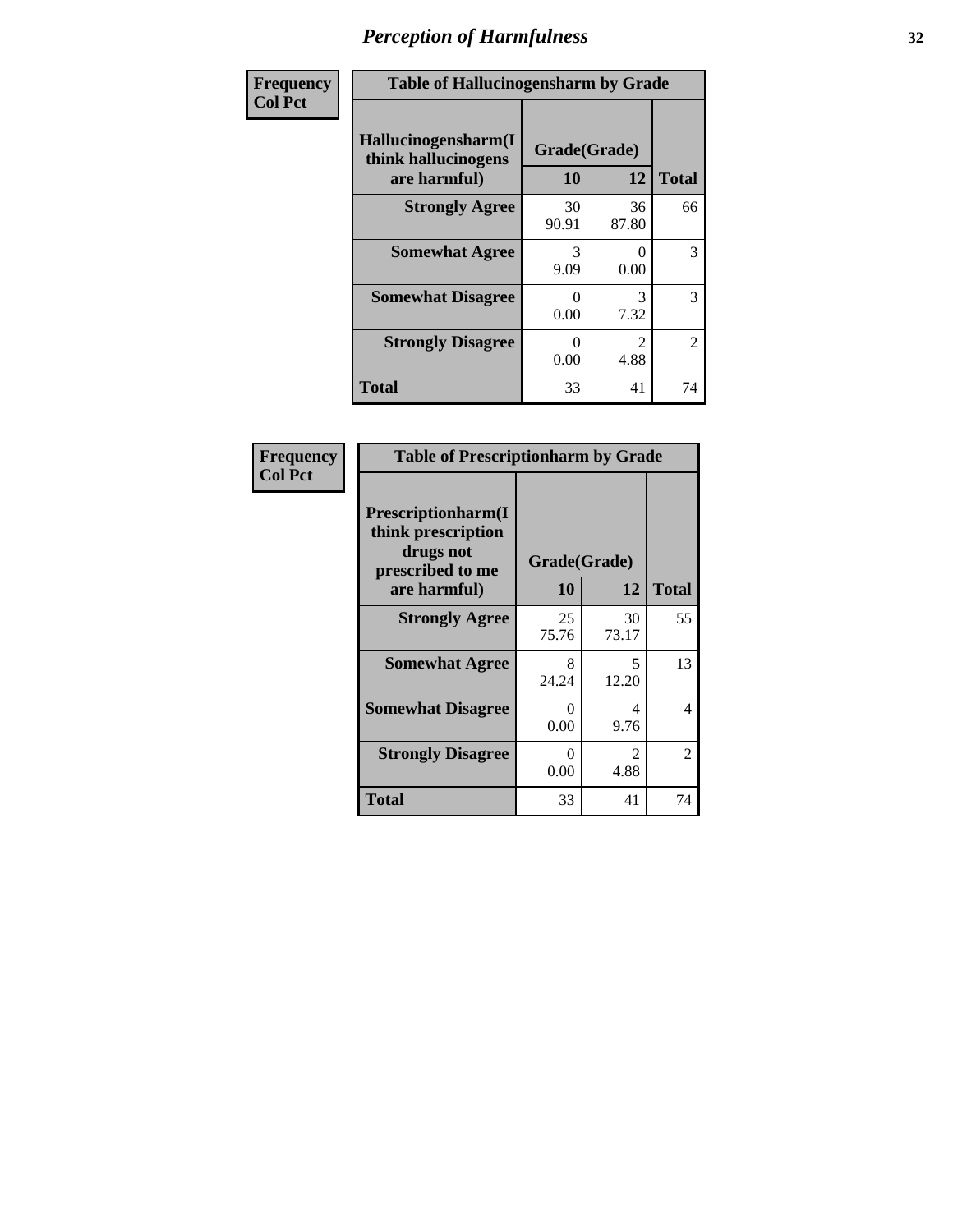# *Disapproval by Adults* **33**

| Frequency      | <b>Table of Alcoholadult by Grade</b>                                 |                    |             |                |
|----------------|-----------------------------------------------------------------------|--------------------|-------------|----------------|
| <b>Col Pct</b> | <b>Alcoholadult</b> (Adults<br>would disapprove if<br>I used alcohol) | Grade(Grade)<br>10 | 12          | <b>Total</b>   |
|                | <b>Strongly Agree</b>                                                 | 23<br>69.70        | 24<br>58.54 | 47             |
|                | <b>Somewhat Agree</b>                                                 | 9<br>27.27         | 12<br>29.27 | 21             |
|                | <b>Somewhat Disagree</b>                                              | 0<br>0.00          | 4<br>9.76   | 4              |
|                | <b>Strongly Disagree</b>                                              | 1<br>3.03          | 2.44        | $\overline{2}$ |
|                | <b>Total</b>                                                          | 33                 | 41          | 74             |

| <b>Table of Tobaccoadult by Grade</b>                                 |                       |                                     |    |  |  |
|-----------------------------------------------------------------------|-----------------------|-------------------------------------|----|--|--|
| <b>Tobaccoadult</b> (Adults<br>would disapprove if<br>I used tobacco) | Grade(Grade)<br>10    | <b>Total</b>                        |    |  |  |
| <b>Strongly Agree</b>                                                 | 26<br>78.79           | 29<br>70.73                         | 55 |  |  |
| <b>Somewhat Agree</b>                                                 | 4<br>12.12            | 8<br>19.51                          | 12 |  |  |
| <b>Somewhat Disagree</b>                                              | $\mathcal{L}$<br>6.06 | $\mathcal{L}$<br>4.88               | 4  |  |  |
| <b>Strongly Disagree</b>                                              | 3.03                  | $\mathcal{D}_{\mathcal{L}}$<br>4.88 | 3  |  |  |
| <b>Total</b>                                                          | 33                    | 41                                  | 74 |  |  |

| Frequency      | <b>Table of Marijuanaadult by Grade</b>                           |                    |                  |                |
|----------------|-------------------------------------------------------------------|--------------------|------------------|----------------|
| <b>Col Pct</b> | Marijuanaadult(Adults<br>would disapprove if I<br>used marijuana) | Grade(Grade)<br>10 | 12               | <b>Total</b>   |
|                | <b>Strongly Agree</b>                                             | 30<br>90.91        | 37<br>90.24      | 67             |
|                | <b>Somewhat Agree</b>                                             | 3.03               | 3<br>7.32        | $\overline{4}$ |
|                | <b>Somewhat Disagree</b>                                          | 0<br>0.00          | 2.44             |                |
|                | <b>Strongly Disagree</b>                                          | 2<br>6.06          | $\theta$<br>0.00 | $\overline{2}$ |
|                | <b>Total</b>                                                      | 33                 | 41               | 74             |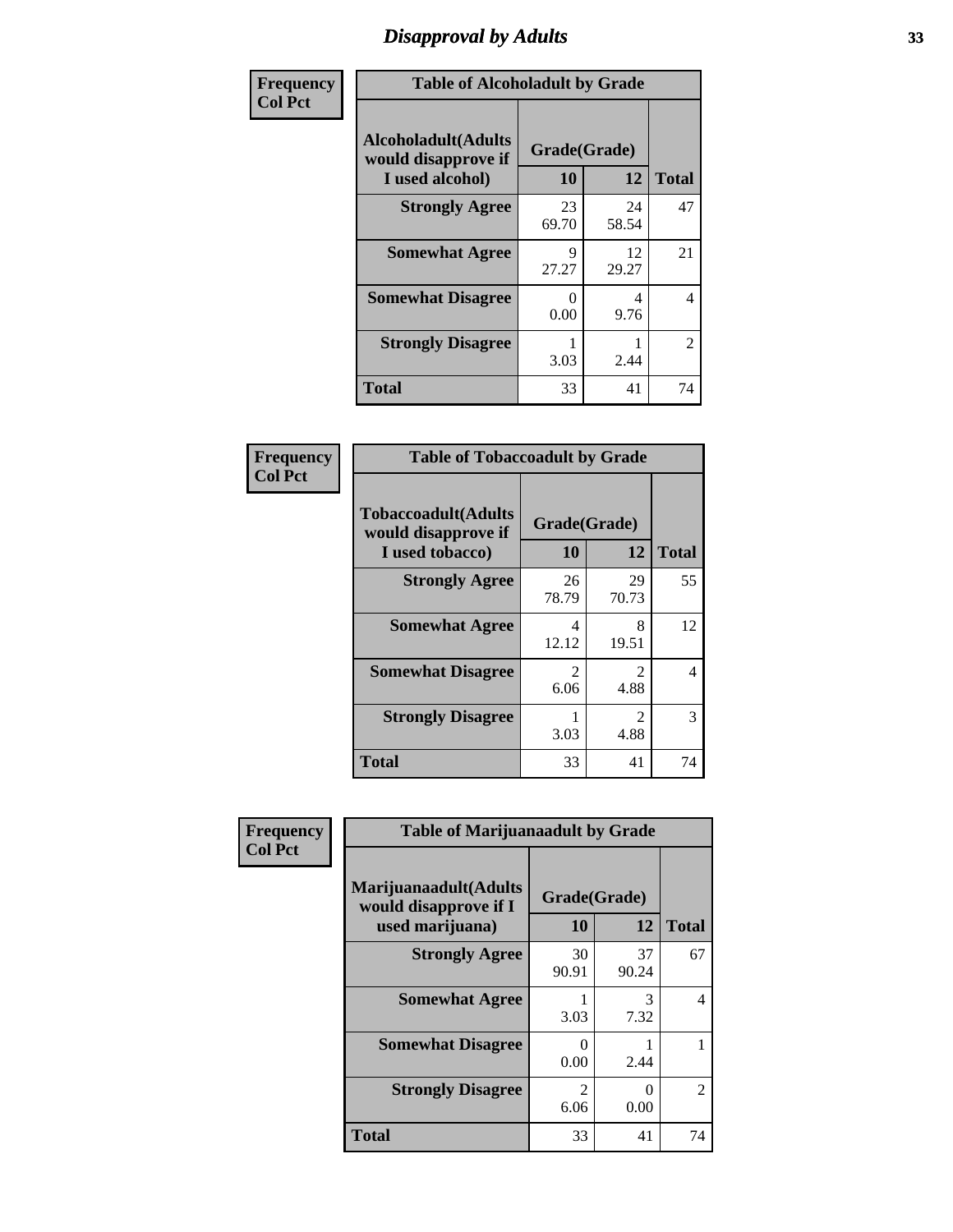# *Disapproval by Adults* **34**

| Frequency      | <b>Table of Otherdrugadult by Grade</b>                                     |                           |                           |                |
|----------------|-----------------------------------------------------------------------------|---------------------------|---------------------------|----------------|
| <b>Col Pct</b> | <b>Otherdrugadult</b> (Adults<br>would disapprove if I<br>used other drugs) | Grade(Grade)<br><b>10</b> | 12                        | <b>Total</b>   |
|                | <b>Strongly Agree</b>                                                       | 30<br>90.91               | 40<br>97.56               | 70             |
|                | <b>Somewhat Agree</b>                                                       | 3.03                      | 2.44                      | $\overline{2}$ |
|                | <b>Strongly Disagree</b>                                                    | $\mathcal{D}$<br>6.06     | $\mathbf{\Omega}$<br>0.00 | $\overline{2}$ |
|                | <b>Total</b>                                                                | 33                        | 41                        | 74             |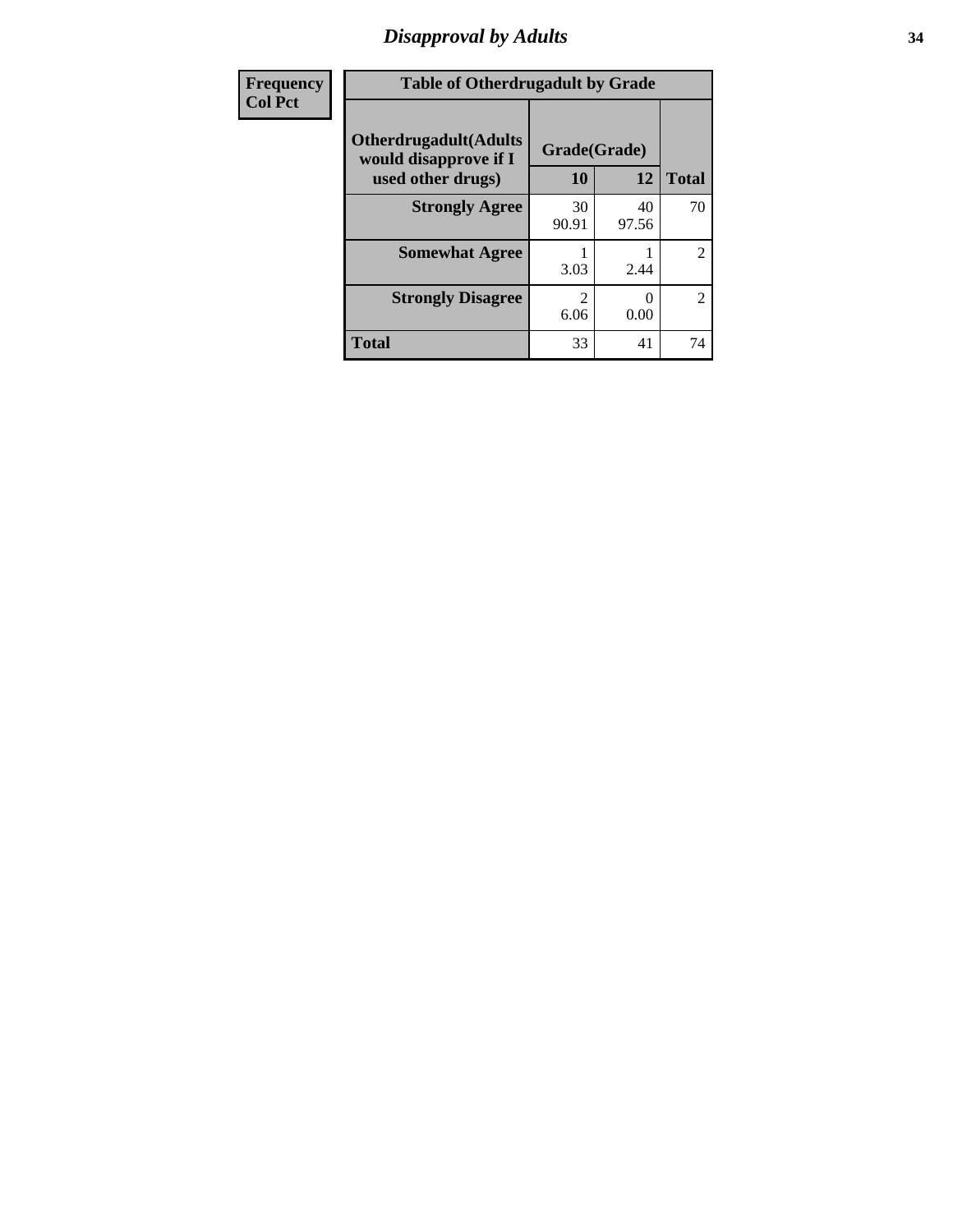# *Disapproval by Peers* **35**

| Frequency      | <b>Table of Alcoholpeer by Grade</b>                    |              |             |              |
|----------------|---------------------------------------------------------|--------------|-------------|--------------|
| <b>Col Pct</b> | Alcoholpeer(My<br>friends would<br>disapprove if I used | Grade(Grade) |             |              |
|                | alcohol)                                                | 10           | 12          | <b>Total</b> |
|                | <b>Strongly Agree</b>                                   | 13<br>39.39  | 12<br>29.27 | 25           |
|                | <b>Somewhat Agree</b>                                   | 6<br>18.18   | 6<br>14.63  | 12           |
|                | <b>Somewhat Disagree</b>                                | 10<br>30.30  | 12<br>29.27 | 22           |
|                | <b>Strongly Disagree</b>                                | 4<br>12.12   | 11<br>26.83 | 15           |
|                | Total                                                   | 33           | 41          | 74           |

| Frequency      | <b>Table of Tobaccopeer by Grade</b>                                |                    |             |              |
|----------------|---------------------------------------------------------------------|--------------------|-------------|--------------|
| <b>Col Pct</b> | Tobaccopeer(My<br>friends would<br>disapprove if I used<br>tobacco) | Grade(Grade)<br>10 | 12          | <b>Total</b> |
|                |                                                                     |                    |             |              |
|                | <b>Strongly Agree</b>                                               | 20<br>60.61        | 15<br>36.59 | 35           |
|                | <b>Somewhat Agree</b>                                               | 5<br>15.15         | 9<br>21.95  | 14           |
|                | <b>Somewhat Disagree</b>                                            | 4<br>12.12         | 8<br>19.51  | 12           |
|                | <b>Strongly Disagree</b>                                            | 4<br>12.12         | 9<br>21.95  | 13           |
|                | Total                                                               | 33                 | 41          | 74           |

| Frequency      | <b>Table of Marijuanapeer by Grade</b>                    |              |             |              |
|----------------|-----------------------------------------------------------|--------------|-------------|--------------|
| <b>Col Pct</b> | Marijuanapeer(My<br>friends would<br>disapprove if I used | Grade(Grade) |             |              |
|                | marijuana)                                                | 10           | 12          | <b>Total</b> |
|                | <b>Strongly Agree</b>                                     | 19<br>57.58  | 20<br>48.78 | 39           |
|                | <b>Somewhat Agree</b>                                     | 6<br>18.18   | 17.07       | 13           |
|                | <b>Somewhat Disagree</b>                                  | 3<br>9.09    | 17.07       | 10           |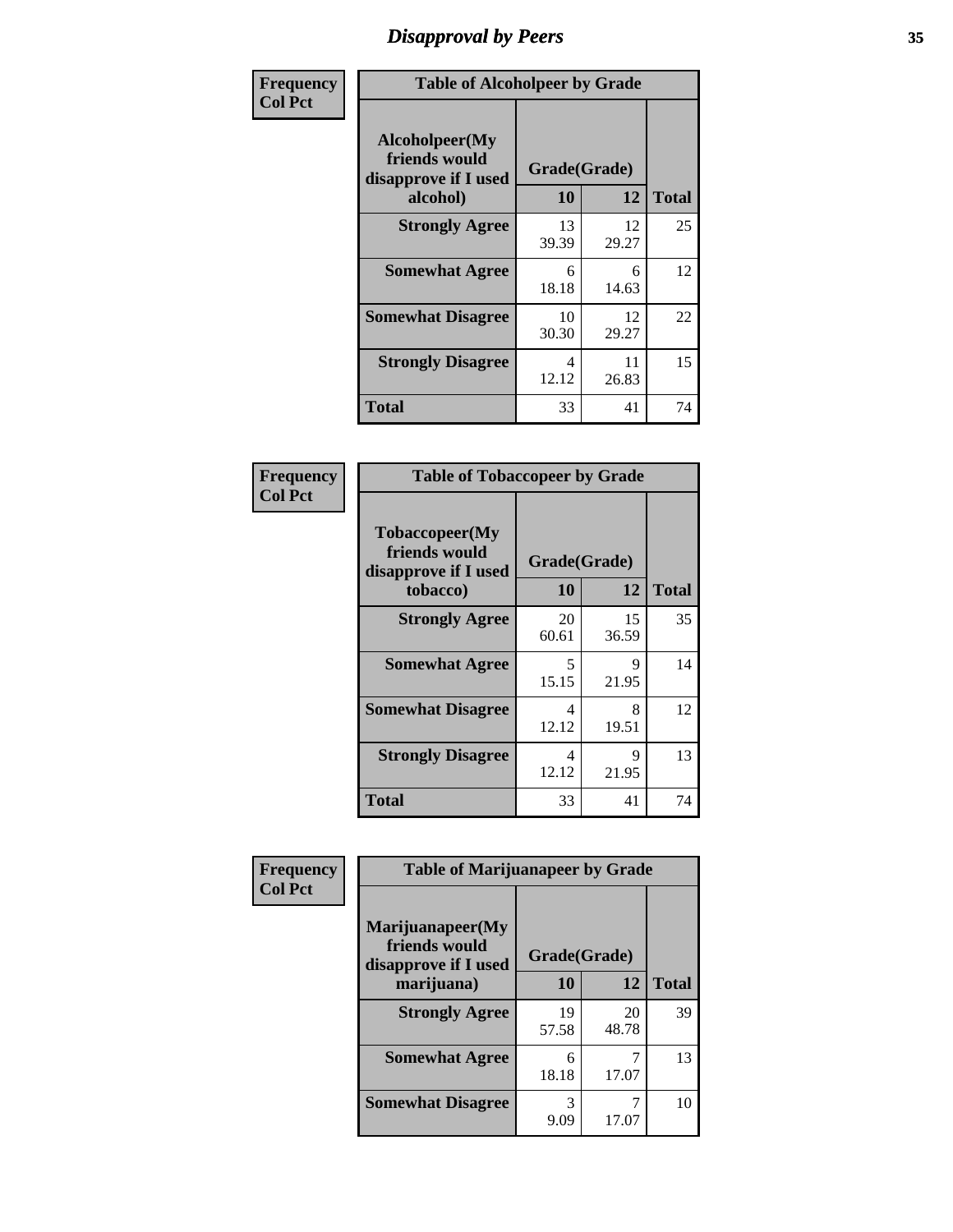# *Disapproval by Peers* **36**

| <b>Frequency</b><br><b>Col Pct</b> | <b>Table of Marijuanapeer by Grade</b>                                  |                    |       |              |
|------------------------------------|-------------------------------------------------------------------------|--------------------|-------|--------------|
|                                    | Marijuanapeer(My<br>friends would<br>disapprove if I used<br>marijuana) | Grade(Grade)<br>10 | 12    | <b>Total</b> |
|                                    | <b>Strongly Disagree</b>                                                | 15.15              | 17.07 | 12           |
|                                    | Total                                                                   | 33                 | 41    | 74           |

| Frequency      | <b>Table of Otherdrugpeer by Grade</b>                                    |                        |                        |              |
|----------------|---------------------------------------------------------------------------|------------------------|------------------------|--------------|
| <b>Col Pct</b> | Otherdrugpeer(My<br>friends would<br>disapprove if I used<br>other drugs) | Grade(Grade)<br>10     | 12                     | <b>Total</b> |
|                | <b>Strongly Agree</b>                                                     | 22<br>66.67            | 29<br>70.73            | 51           |
|                | <b>Somewhat Agree</b>                                                     | 4<br>12.12             | 5<br>12.20             | 9            |
|                | <b>Somewhat Disagree</b>                                                  | $\overline{2}$<br>6.06 | 5<br>12.20             |              |
|                | <b>Strongly Disagree</b>                                                  | 5<br>15.15             | $\mathfrak{D}$<br>4.88 |              |
|                | <b>Total</b>                                                              | 33                     | 41                     | 74           |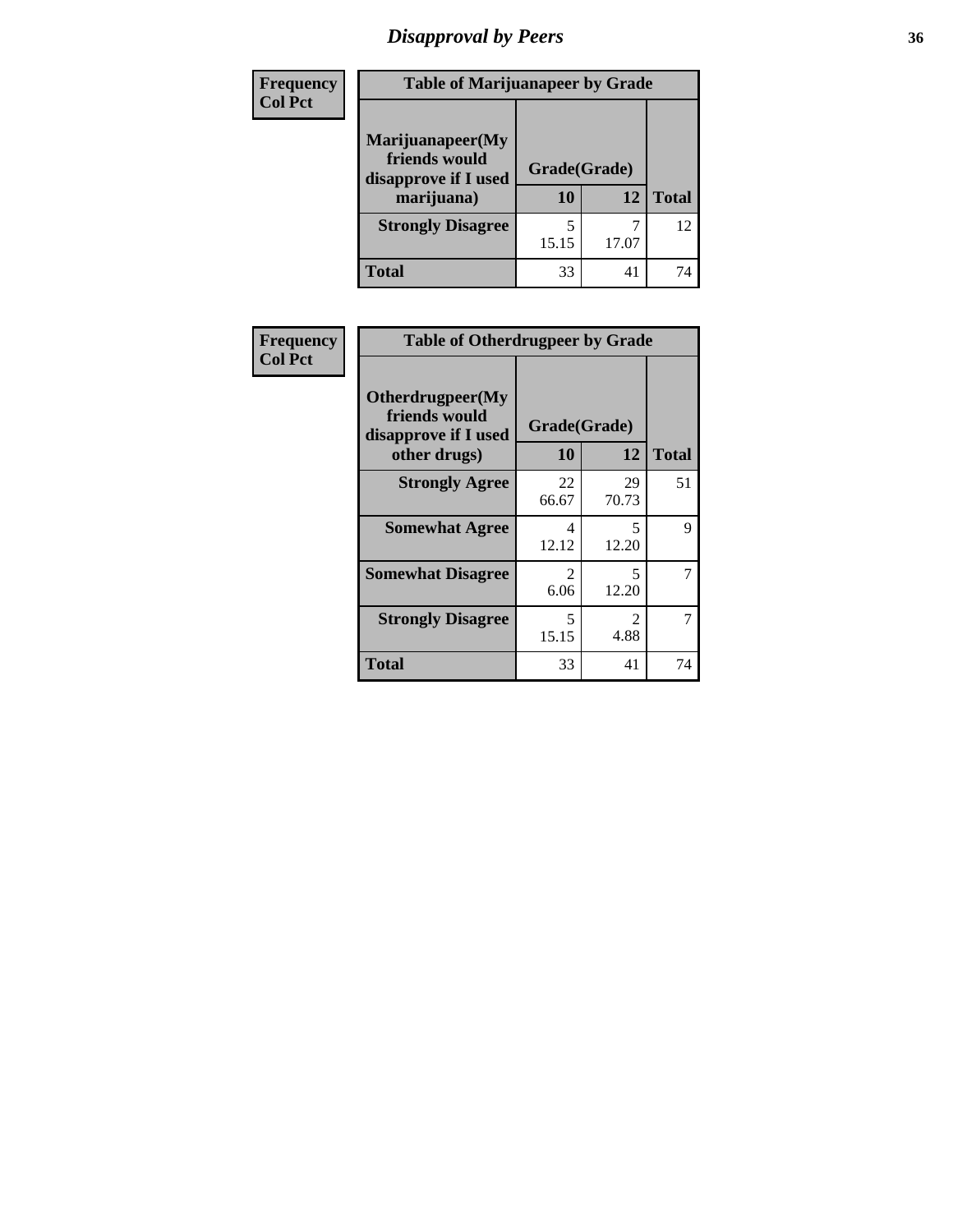| Frequency      | <b>Table of Alcohollocation1 by Grade</b> |              |             |              |
|----------------|-------------------------------------------|--------------|-------------|--------------|
| <b>Col Pct</b> | <b>Alcohollocation1(Places</b>            | Grade(Grade) |             |              |
|                | <b>Friends Use Alcohol)</b>               | 10           | 12          | <b>Total</b> |
|                |                                           | 14<br>42.42  | 27<br>65.85 | 41           |
|                | Do Not Use                                | 19<br>57.58  | 14<br>34.15 | 33           |
|                | <b>Total</b>                              | 33           | 41          | 74           |

| Frequency      | <b>Table of Alcohollocation2 by Grade</b>                     |                    |             |              |
|----------------|---------------------------------------------------------------|--------------------|-------------|--------------|
| <b>Col Pct</b> | <b>Alcohollocation2(Places</b><br><b>Friends Use Alcohol)</b> | Grade(Grade)<br>10 | 12          | <b>Total</b> |
|                |                                                               | 20<br>60.61        | 21<br>51.22 | 41           |
|                | Home                                                          | 13<br>39.39        | 20<br>48.78 | 33           |
|                | <b>Total</b>                                                  | 33                 | 41          | 74           |

| Frequency<br><b>Col Pct</b> | <b>Table of Alcohollocation 3 by Grade</b>                    |                    |             |              |
|-----------------------------|---------------------------------------------------------------|--------------------|-------------|--------------|
|                             | <b>Alcohollocation3(Places</b><br><b>Friends Use Alcohol)</b> | Grade(Grade)<br>10 | 12          | <b>Total</b> |
|                             |                                                               | 30<br>90.91        | 38<br>92.68 | 68           |
|                             | <b>School</b>                                                 | 9.09               | 3<br>7.32   | 6            |
|                             | <b>Total</b>                                                  | 33                 | 41          | 74           |

| <b>Frequency</b> | <b>Table of Alcohollocation4 by Grade</b> |             |              |              |  |
|------------------|-------------------------------------------|-------------|--------------|--------------|--|
| <b>Col Pct</b>   | <b>Alcohollocation4(Places</b>            |             | Grade(Grade) |              |  |
|                  | <b>Friends Use Alcohol)</b>               | 10          | 12           | <b>Total</b> |  |
|                  |                                           | 28<br>84.85 | 33<br>80.49  | 61           |  |
|                  | Car                                       | 5<br>15.15  | 8<br>19.51   | 13           |  |
|                  | <b>Total</b>                              | 33          | 41           | 74           |  |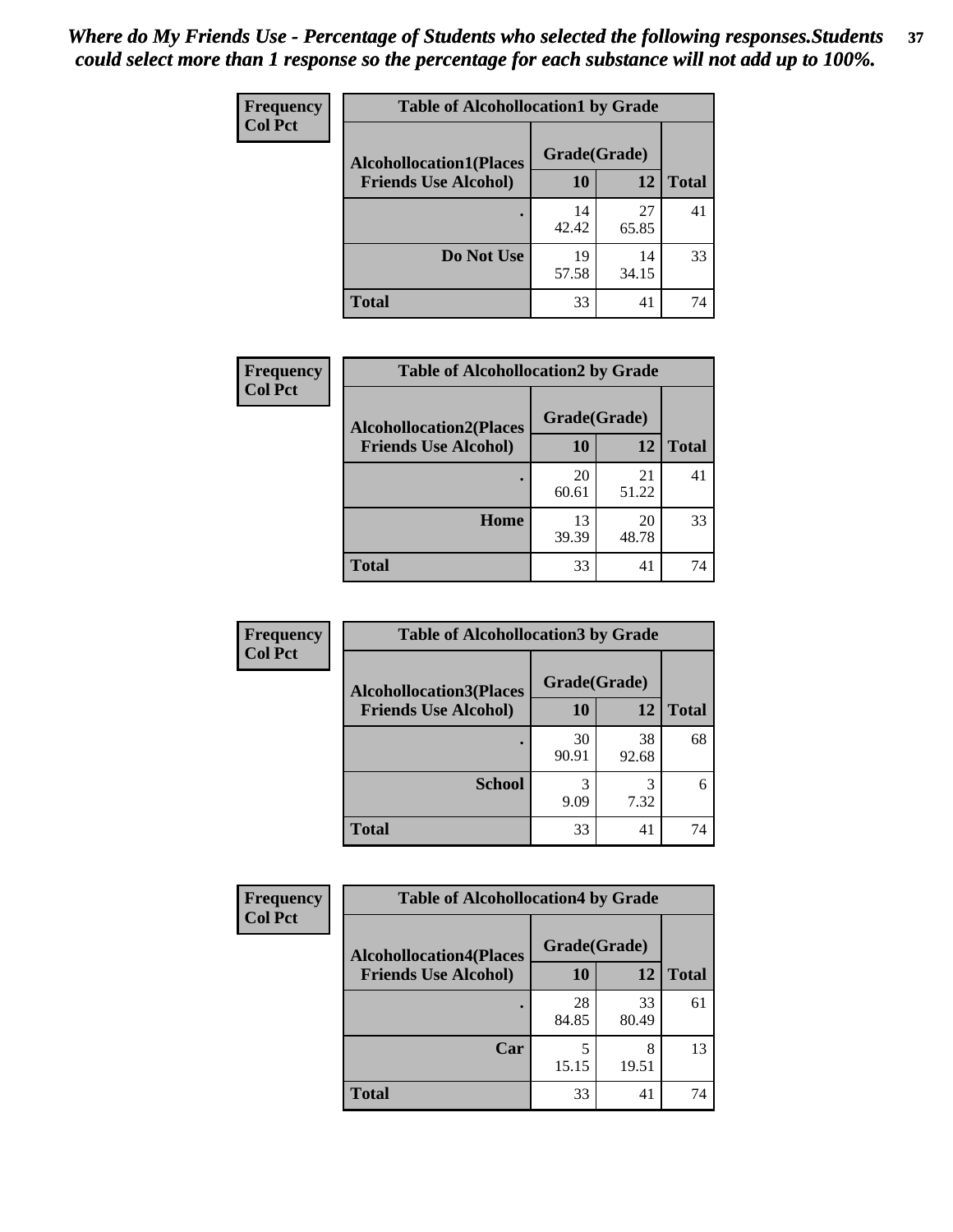| Frequency<br><b>Col Pct</b> | <b>Table of Alcohollocation5 by Grade</b>      |             |             |              |  |
|-----------------------------|------------------------------------------------|-------------|-------------|--------------|--|
|                             | Grade(Grade)<br><b>Alcohollocation5(Places</b> |             |             |              |  |
|                             | <b>Friends Use Alcohol)</b>                    | 10          | 12          | <b>Total</b> |  |
|                             |                                                | 17<br>51.52 | 13<br>31.71 | 30           |  |
|                             | <b>Friend's House</b>                          | 16<br>48.48 | 28<br>68.29 | 44           |  |
|                             | Total                                          | 33          | 41          | 74           |  |

| <b>Frequency</b> | <b>Table of Alcohollocation6 by Grade</b>                     |                           |             |              |
|------------------|---------------------------------------------------------------|---------------------------|-------------|--------------|
| <b>Col Pct</b>   | <b>Alcohollocation6(Places</b><br><b>Friends Use Alcohol)</b> | Grade(Grade)<br><b>10</b> | 12          | <b>Total</b> |
|                  |                                                               | 22<br>66.67               | 28<br>68.29 | 50           |
|                  | <b>Other</b>                                                  | 11<br>33.33               | 13<br>31.71 | 24           |
|                  | <b>Total</b>                                                  | 33                        | 41          | 74           |

| <b>Frequency</b> | <b>Table of Tobaccolocation1 by Grade</b> |              |             |              |
|------------------|-------------------------------------------|--------------|-------------|--------------|
| <b>Col Pct</b>   | <b>Tobaccolocation1(Places</b>            | Grade(Grade) |             |              |
|                  | <b>Friends Use Tobacco)</b>               | 10           | 12          | <b>Total</b> |
|                  |                                           | 17<br>51.52  | 23<br>56.10 | 40           |
|                  | Do Not Use                                | 16<br>48.48  | 18<br>43.90 | 34           |
|                  | <b>Total</b>                              | 33           | 41          | 74           |

| <b>Frequency</b> | <b>Table of Tobaccolocation2 by Grade</b> |              |             |              |  |
|------------------|-------------------------------------------|--------------|-------------|--------------|--|
| <b>Col Pct</b>   | <b>Tobaccolocation2(Places</b>            | Grade(Grade) |             |              |  |
|                  | <b>Friends Use Tobacco)</b>               | 10           | <b>12</b>   | <b>Total</b> |  |
|                  |                                           | 15<br>45.45  | 19<br>46.34 | 34           |  |
|                  | Home                                      | 18<br>54.55  | 22<br>53.66 | 40           |  |
|                  | <b>Total</b>                              | 33           | 41          | 74           |  |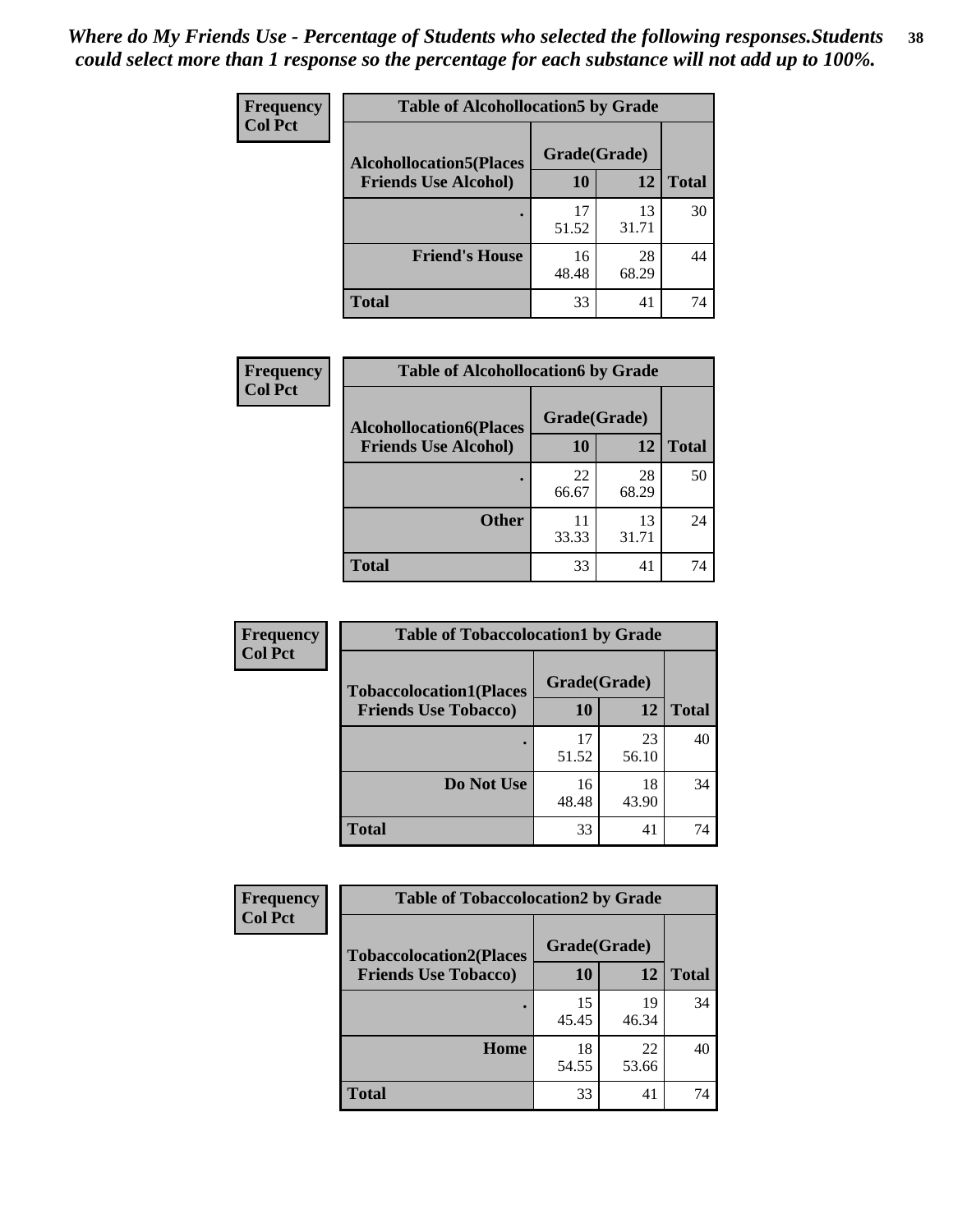| Frequency      | <b>Table of Tobaccolocation3 by Grade</b> |              |             |              |
|----------------|-------------------------------------------|--------------|-------------|--------------|
| <b>Col Pct</b> | <b>Tobaccolocation3(Places</b>            | Grade(Grade) |             |              |
|                | <b>Friends Use Tobacco)</b>               | <b>10</b>    | <b>12</b>   | <b>Total</b> |
|                |                                           | 19<br>57.58  | 21<br>51.22 | 40           |
|                | <b>School</b>                             | 14<br>42.42  | 20<br>48.78 | 34           |
|                | <b>Total</b>                              | 33           | 41          | 74           |

| <b>Frequency</b> | <b>Table of Tobaccolocation4 by Grade</b> |              |             |              |
|------------------|-------------------------------------------|--------------|-------------|--------------|
| <b>Col Pct</b>   | <b>Tobaccolocation4(Places</b>            | Grade(Grade) |             |              |
|                  | <b>Friends Use Tobacco)</b>               | 10           | 12          | <b>Total</b> |
|                  |                                           | 22<br>66.67  | 16<br>39.02 | 38           |
|                  | Car                                       | 11<br>33.33  | 25<br>60.98 | 36           |
|                  | <b>Total</b>                              | 33           | 41          | 74           |

| Frequency      | <b>Table of Tobaccolocation5 by Grade</b> |              |             |              |
|----------------|-------------------------------------------|--------------|-------------|--------------|
| <b>Col Pct</b> | <b>Tobaccolocation5(Places</b>            | Grade(Grade) |             |              |
|                | <b>Friends Use Tobacco)</b>               | 10           | <b>12</b>   | <b>Total</b> |
|                |                                           | 20<br>60.61  | 19<br>46.34 | 39           |
|                | <b>Friend's House</b>                     | 13<br>39.39  | 22<br>53.66 | 35           |
|                | <b>Total</b>                              | 33           | 41          | 74           |

| <b>Frequency</b> | <b>Table of Tobaccolocation6 by Grade</b> |              |             |              |  |
|------------------|-------------------------------------------|--------------|-------------|--------------|--|
| <b>Col Pct</b>   | <b>Tobaccolocation6(Places</b>            | Grade(Grade) |             |              |  |
|                  | <b>Friends Use Tobacco)</b>               | 10           | 12          | <b>Total</b> |  |
|                  |                                           | 20<br>60.61  | 25<br>60.98 | 45           |  |
|                  | <b>Other</b>                              | 13<br>39.39  | 16<br>39.02 | 29           |  |
|                  | <b>Total</b>                              | 33           | 41          | 74           |  |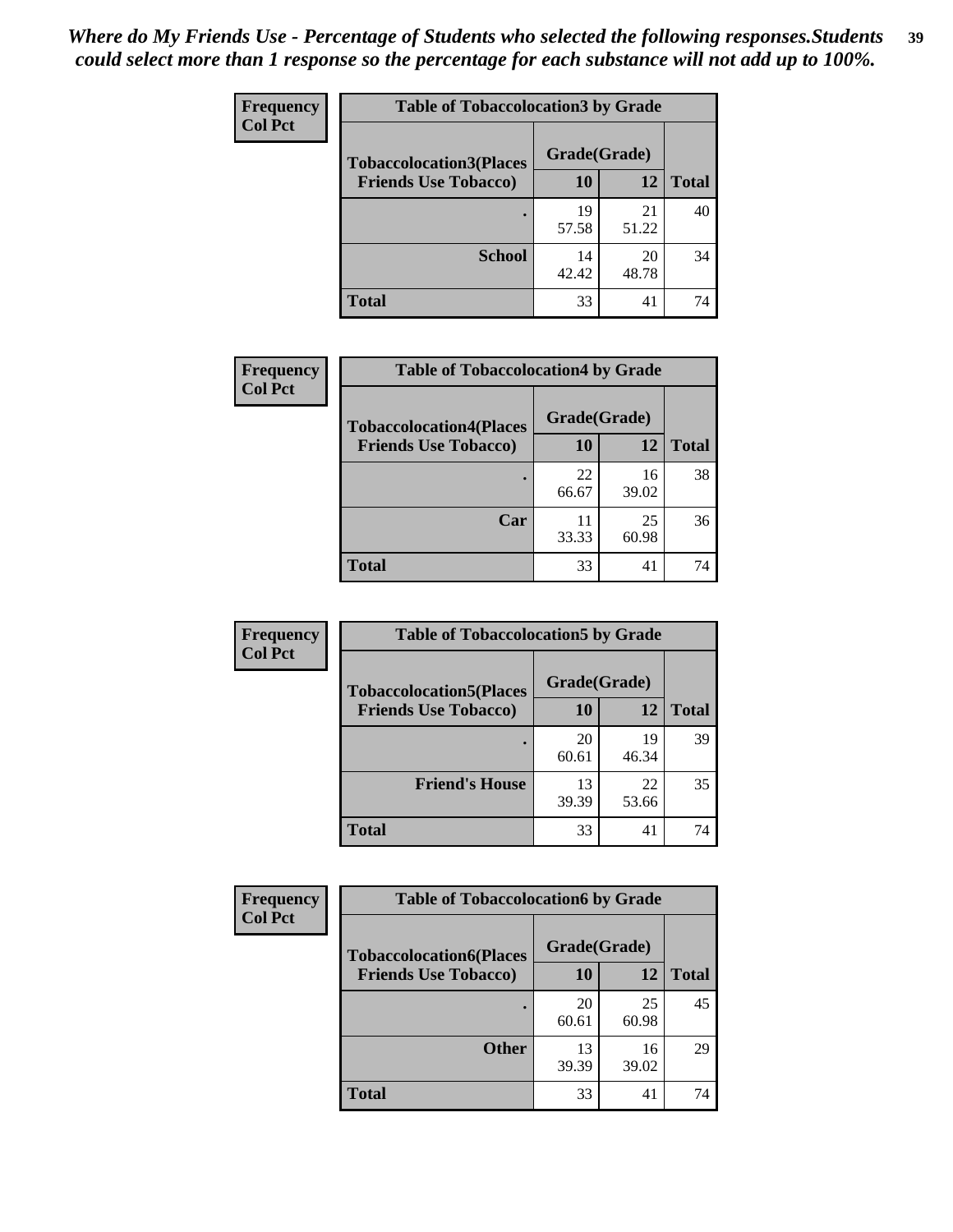| <b>Frequency</b> | <b>Table of Marijuanalocation1 by Grade</b> |              |             |              |
|------------------|---------------------------------------------|--------------|-------------|--------------|
| <b>Col Pct</b>   | <b>Marijuanalocation1(Places</b>            | Grade(Grade) |             |              |
|                  | <b>Friends Use Marijuana</b> )              | 10           | 12          | <b>Total</b> |
|                  |                                             | 11<br>33.33  | 17<br>41.46 | 28           |
|                  | Do Not Use                                  | 22<br>66.67  | 24<br>58.54 | 46           |
|                  | Total                                       | 33           | 41          | 74           |

| <b>Frequency</b> | <b>Table of Marijuanalocation2 by Grade</b>                        |                    |             |              |
|------------------|--------------------------------------------------------------------|--------------------|-------------|--------------|
| <b>Col Pct</b>   | <b>Marijuanalocation2(Places</b><br><b>Friends Use Marijuana</b> ) | Grade(Grade)<br>10 | 12          | <b>Total</b> |
|                  |                                                                    | 25<br>75.76        | 28<br>68.29 | 53           |
|                  | Home                                                               | 8<br>24.24         | 13<br>31.71 | 21           |
|                  | <b>Total</b>                                                       | 33                 | 41          | 74           |

| <b>Frequency</b><br><b>Col Pct</b> | <b>Table of Marijuanalocation3 by Grade</b> |              |             |              |
|------------------------------------|---------------------------------------------|--------------|-------------|--------------|
|                                    | <b>Marijuanalocation3(Places</b>            | Grade(Grade) |             |              |
|                                    | <b>Friends Use Marijuana</b> )              | 10           | 12          | <b>Total</b> |
|                                    |                                             | 31<br>93.94  | 36<br>87.80 | 67           |
|                                    | <b>School</b>                               | 6.06         | 12.20       |              |
|                                    | <b>Total</b>                                | 33           | 41          | 74           |

| <b>Frequency</b> | <b>Table of Marijuanalocation4 by Grade</b> |              |             |              |  |
|------------------|---------------------------------------------|--------------|-------------|--------------|--|
| <b>Col Pct</b>   | <b>Marijuanalocation4(Places</b>            | Grade(Grade) |             |              |  |
|                  | <b>Friends Use Marijuana</b> )              | 10           | 12          | <b>Total</b> |  |
|                  |                                             | 26<br>78.79  | 28<br>68.29 | 54           |  |
|                  | Car                                         | 21.21        | 13<br>31.71 | 20           |  |
|                  | <b>Total</b>                                | 33           | 41          | 74           |  |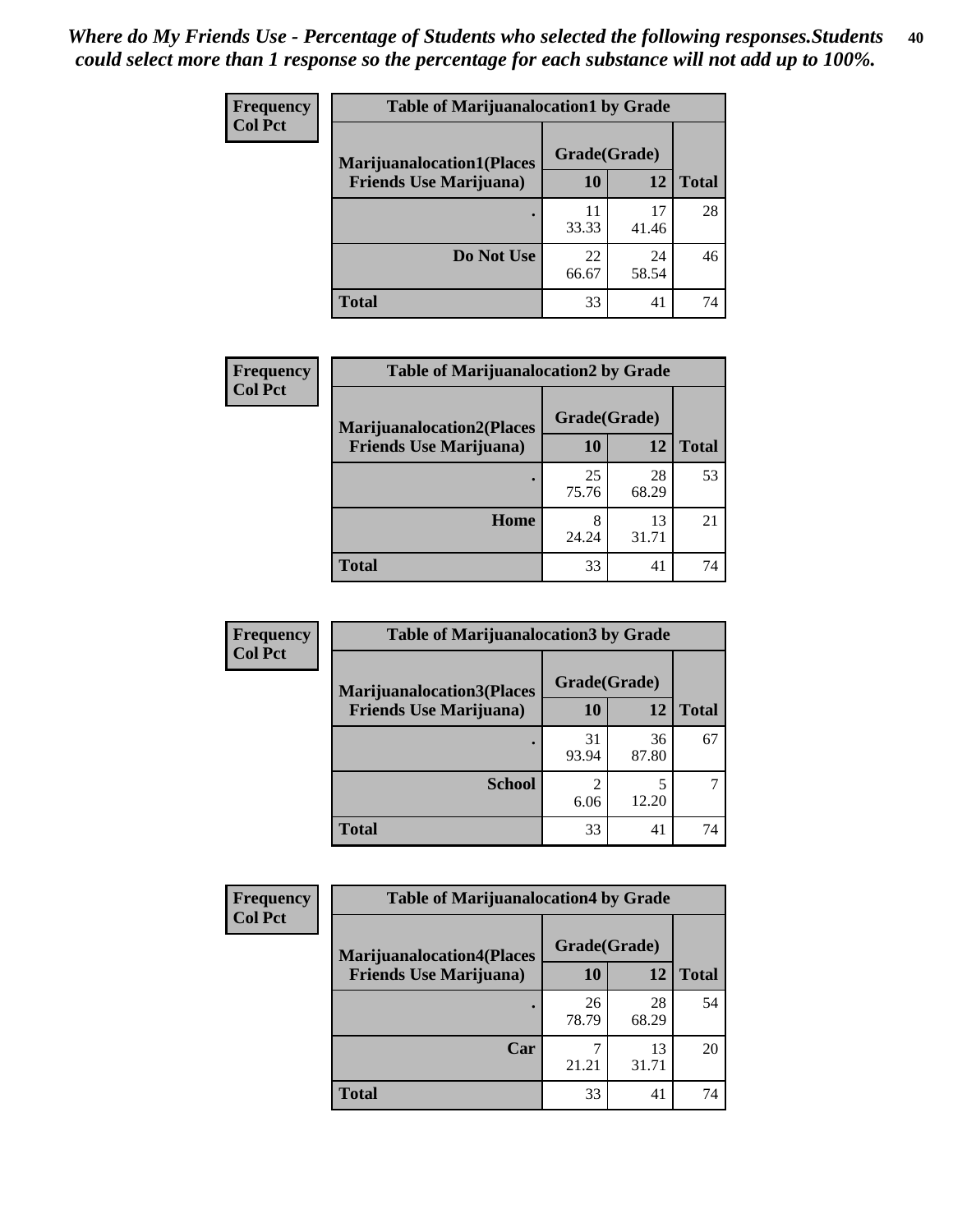| <b>Frequency</b> | <b>Table of Marijuanalocation5 by Grade</b>                         |              |             |              |
|------------------|---------------------------------------------------------------------|--------------|-------------|--------------|
| <b>Col Pct</b>   | <b>Marijuanalocation5(Places)</b><br><b>Friends Use Marijuana</b> ) | Grade(Grade) |             |              |
|                  |                                                                     | 10           | 12          | <b>Total</b> |
|                  |                                                                     | 20<br>60.61  | 26<br>63.41 | 46           |
|                  | <b>Friend's House</b>                                               | 13<br>39.39  | 15<br>36.59 | 28           |
|                  | <b>Total</b>                                                        | 33           | 41          | 74           |

| <b>Frequency</b> | <b>Table of Marijuanalocation6 by Grade</b>                        |                    |             |              |
|------------------|--------------------------------------------------------------------|--------------------|-------------|--------------|
| <b>Col Pct</b>   | <b>Marijuanalocation6(Places</b><br><b>Friends Use Marijuana</b> ) | Grade(Grade)<br>10 | 12          | <b>Total</b> |
|                  |                                                                    | 23<br>69.70        | 33<br>80.49 | 56           |
|                  | <b>Other</b>                                                       | 10<br>30.30        | 8<br>19.51  | 18           |
|                  | <b>Total</b>                                                       | 33                 | 41          | 74           |

| <b>Frequency</b> | <b>Table of Otherdruglocation1 by Grade</b>                          |              |             |              |
|------------------|----------------------------------------------------------------------|--------------|-------------|--------------|
| <b>Col Pct</b>   | <b>Otherdruglocation1(Places</b><br><b>Friends Use Other Illegal</b> | Grade(Grade) |             |              |
|                  | Drugs)                                                               | <b>10</b>    | 12          | <b>Total</b> |
|                  |                                                                      | 3<br>9.09    | 17.07       | 10           |
|                  | Do Not Use                                                           | 30<br>90.91  | 34<br>82.93 | 64           |
|                  | <b>Total</b>                                                         | 33           | 41          | 74           |

| <b>Frequency</b> | <b>Table of Otherdruglocation2 by Grade</b>                          |              |             |              |
|------------------|----------------------------------------------------------------------|--------------|-------------|--------------|
| <b>Col Pct</b>   | <b>Otherdruglocation2(Places</b><br><b>Friends Use Other Illegal</b> | Grade(Grade) |             |              |
|                  | Drugs)                                                               | <b>10</b>    | 12          | <b>Total</b> |
|                  |                                                                      | 28<br>84.85  | 38<br>92.68 | 66           |
|                  | <b>Home</b>                                                          | 15.15        | 3<br>7.32   | 8            |
|                  | <b>Total</b>                                                         | 33           | 41          | 74           |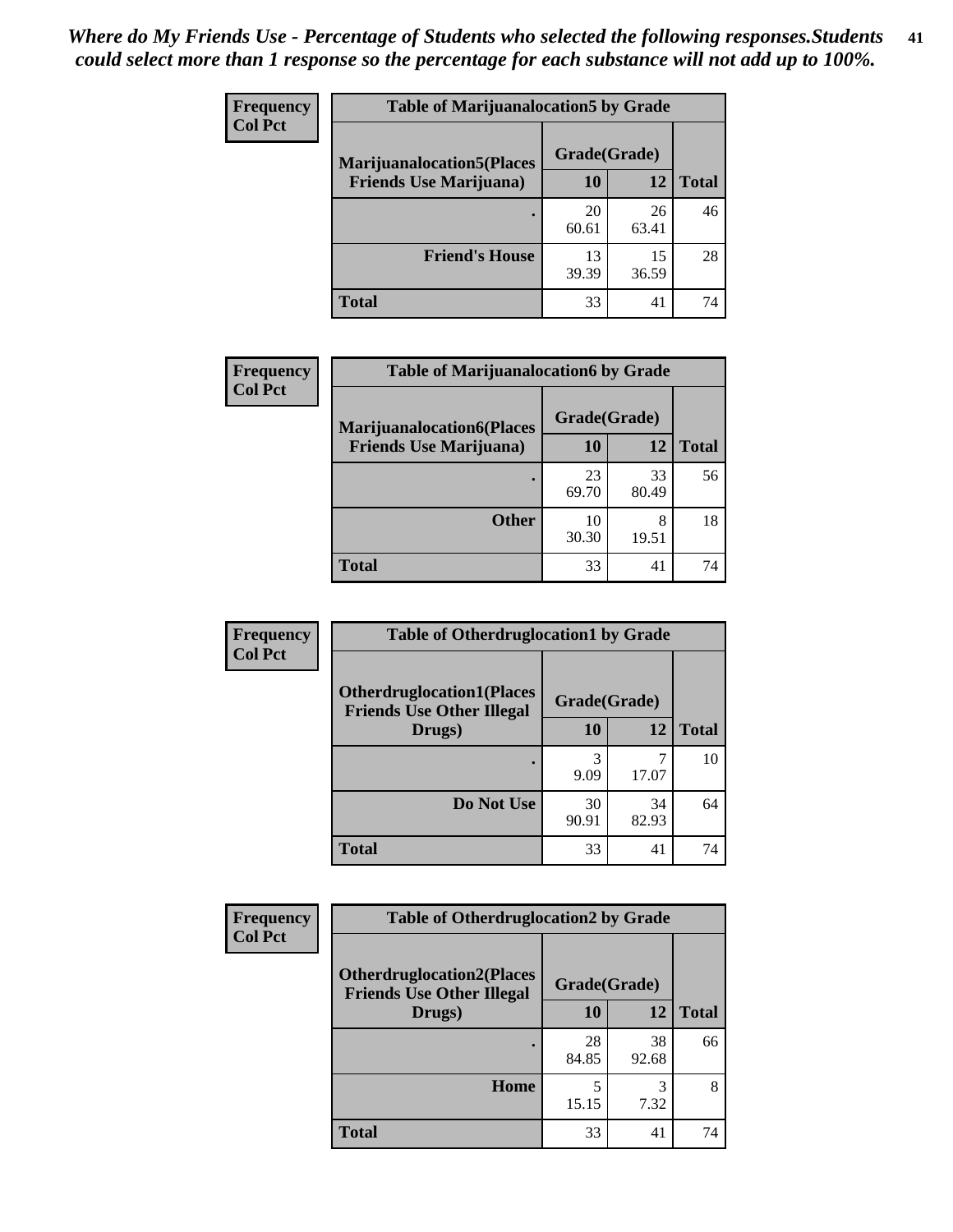| <b>Frequency</b> | <b>Table of Otherdruglocation 3 by Grade</b>                         |              |             |              |
|------------------|----------------------------------------------------------------------|--------------|-------------|--------------|
| <b>Col Pct</b>   | <b>Otherdruglocation3(Places</b><br><b>Friends Use Other Illegal</b> | Grade(Grade) |             |              |
|                  | Drugs)                                                               | 10           | 12          | <b>Total</b> |
|                  |                                                                      | 29<br>87.88  | 38<br>92.68 | 67           |
|                  | <b>School</b>                                                        | 4<br>12.12   | 3<br>7.32   |              |
|                  | <b>Total</b>                                                         | 33           | 41          | 74           |

| <b>Frequency</b> | <b>Table of Otherdruglocation4 by Grade</b>                          |              |             |              |
|------------------|----------------------------------------------------------------------|--------------|-------------|--------------|
| <b>Col Pct</b>   | <b>Otherdruglocation4(Places</b><br><b>Friends Use Other Illegal</b> | Grade(Grade) |             |              |
|                  | Drugs)                                                               | 10           | 12          | <b>Total</b> |
|                  |                                                                      | 29<br>87.88  | 36<br>87.80 | 65           |
|                  | Car                                                                  | 12.12        | 12.20       | Q            |
|                  | <b>Total</b>                                                         | 33           | 41          | 74           |

| <b>Frequency</b> | <b>Table of Otherdruglocation5 by Grade</b>                          |              |             |              |
|------------------|----------------------------------------------------------------------|--------------|-------------|--------------|
| <b>Col Pct</b>   | <b>Otherdruglocation5(Places</b><br><b>Friends Use Other Illegal</b> | Grade(Grade) |             |              |
|                  | Drugs)                                                               | 10           | 12          | <b>Total</b> |
|                  |                                                                      | 26<br>78.79  | 35<br>85.37 | 61           |
|                  | <b>Friend's House</b>                                                | 21.21        | 6<br>14.63  | 13           |
|                  | <b>Total</b>                                                         | 33           | 41          | 74           |

| <b>Frequency</b> | <b>Table of Otherdruglocation6 by Grade</b>                          |              |             |              |
|------------------|----------------------------------------------------------------------|--------------|-------------|--------------|
| <b>Col Pct</b>   | <b>Otherdruglocation6(Places</b><br><b>Friends Use Other Illegal</b> | Grade(Grade) |             |              |
|                  | Drugs)                                                               | <b>10</b>    | 12          | <b>Total</b> |
|                  |                                                                      | 27<br>81.82  | 37<br>90.24 | 64           |
|                  | <b>Other</b>                                                         | 6<br>18.18   | 4<br>9.76   | 10           |
|                  | <b>Total</b>                                                         | 33           | 41          | 74           |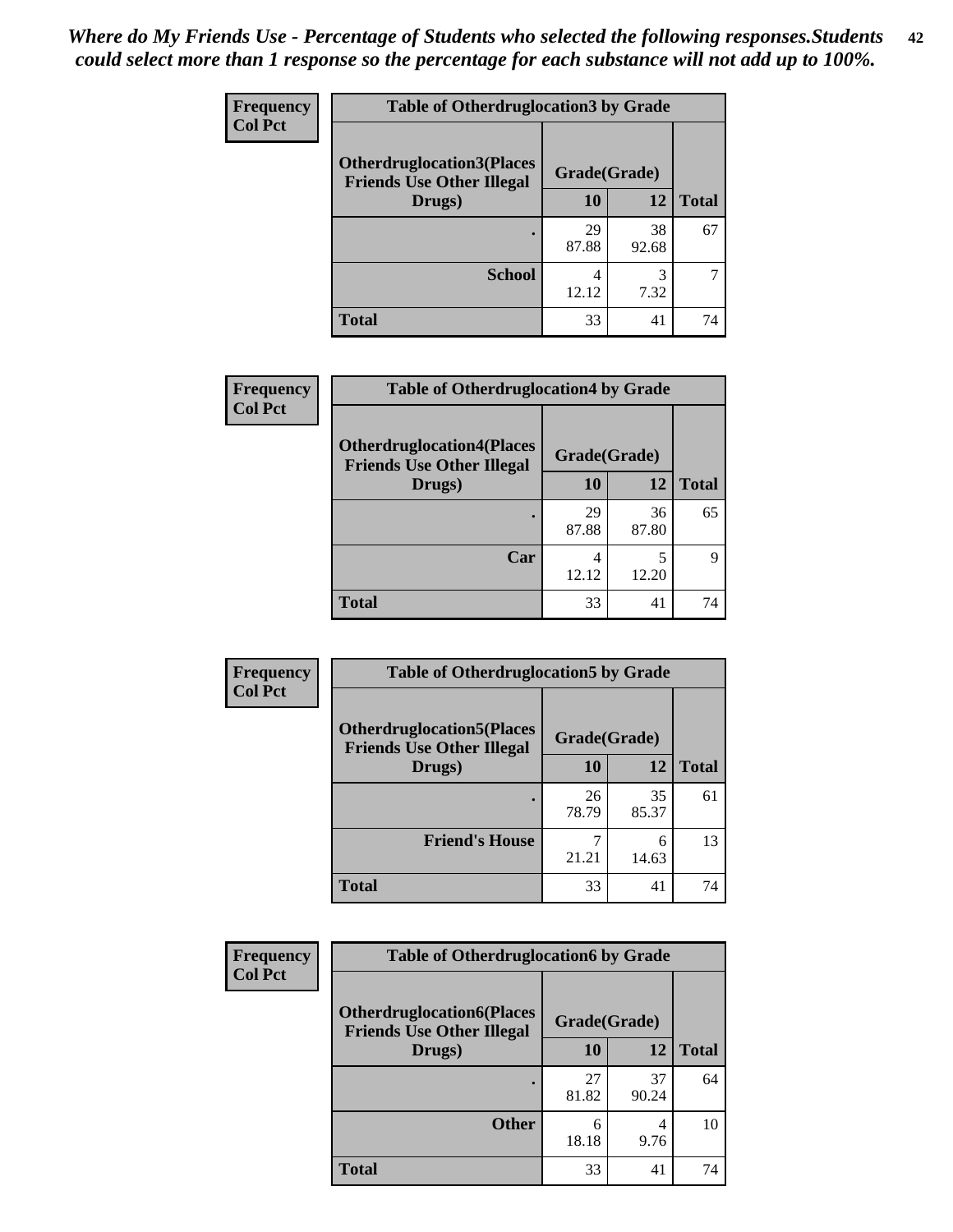| <b>Frequency</b> | <b>Table of Alcoholtime1 by Grade</b>           |              |             |              |
|------------------|-------------------------------------------------|--------------|-------------|--------------|
| <b>Col Pct</b>   | <b>Alcoholtime1(Times</b><br><b>Friends Use</b> | Grade(Grade) |             |              |
|                  | Alcohol)                                        | 10           | 12          | <b>Total</b> |
|                  |                                                 | 15<br>45.45  | 30<br>73.17 | 45           |
|                  | Do Not Use                                      | 18<br>54.55  | 11<br>26.83 | 29           |
|                  | <b>Total</b>                                    | 33           | 41          | 74           |

| Frequency | <b>Table of Alcoholtime2 by Grade</b>           |              |             |              |
|-----------|-------------------------------------------------|--------------|-------------|--------------|
| Col Pct   | <b>Alcoholtime2(Times</b><br><b>Friends Use</b> | Grade(Grade) |             |              |
|           | Alcohol)                                        | 10           | <b>12</b>   | <b>Total</b> |
|           |                                                 | 33<br>100.00 | 34<br>82.93 | 67           |
|           | <b>On Way to School</b>                         | 0.00         | 17.07       |              |
|           | <b>Total</b>                                    | 33           | 41          | 74           |

| Frequency      | <b>Table of Alcoholtime3 by Grade</b>           |              |             |              |
|----------------|-------------------------------------------------|--------------|-------------|--------------|
| <b>Col Pct</b> | <b>Alcoholtime3(Times</b><br><b>Friends Use</b> | Grade(Grade) |             |              |
|                | Alcohol)                                        | <b>10</b>    | 12          | <b>Total</b> |
|                |                                                 | 32<br>96.97  | 37<br>90.24 | 69           |
|                | <b>During School</b>                            | 3.03         | 4<br>9.76   | 5            |
|                | <b>Total</b>                                    | 33           | 41          | 74           |

| <b>Frequency</b> | <b>Table of Alcoholtime4 by Grade</b> |              |             |              |  |
|------------------|---------------------------------------|--------------|-------------|--------------|--|
| <b>Col Pct</b>   | <b>Alcoholtime4(Times</b>             | Grade(Grade) |             |              |  |
|                  | <b>Friends Use Alcohol)</b>           | 10           | 12          | <b>Total</b> |  |
|                  | ٠                                     | 33<br>100.00 | 35<br>85.37 | 68           |  |
|                  | <b>On Way Home From School</b>        | 0.00         | 6<br>14.63  | 6            |  |
|                  | <b>Total</b>                          | 33           | 41          | 74           |  |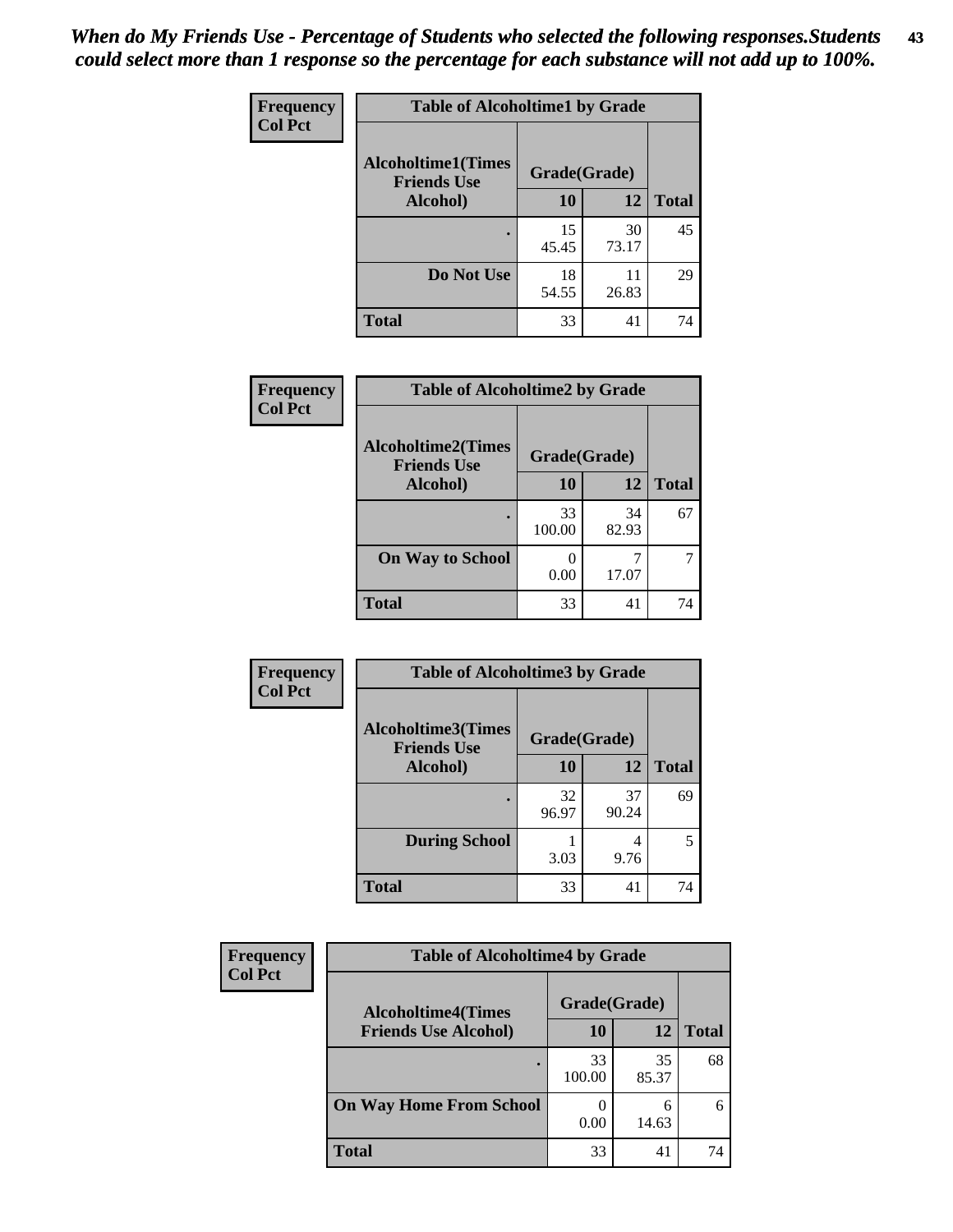*When do My Friends Use - Percentage of Students who selected the following responses.Students could select more than 1 response so the percentage for each substance will not add up to 100%.* **44**

| Frequency      | <b>Table of Alcoholtime5 by Grade</b>           |              |             |              |
|----------------|-------------------------------------------------|--------------|-------------|--------------|
| <b>Col Pct</b> | <b>Alcoholtime5(Times</b><br><b>Friends Use</b> | Grade(Grade) |             |              |
|                | Alcohol)                                        | 10           | <b>12</b>   | <b>Total</b> |
|                |                                                 | 28<br>84.85  | 29<br>70.73 | 57           |
|                | <b>Weeknights</b>                               | 15.15        | 12<br>29.27 | 17           |
|                | <b>Total</b>                                    | 33           | 41          | 74           |

| Frequency      | <b>Table of Alcoholtime6 by Grade</b>           |              |             |              |
|----------------|-------------------------------------------------|--------------|-------------|--------------|
| <b>Col Pct</b> | <b>Alcoholtime6(Times</b><br><b>Friends Use</b> | Grade(Grade) |             |              |
|                | Alcohol)                                        | 10           | 12          | <b>Total</b> |
|                |                                                 | 14<br>42.42  | 12<br>29.27 | 26           |
|                | Weekends                                        | 19<br>57.58  | 29<br>70.73 | 48           |
|                | <b>Total</b>                                    | 33           | 41          | 74           |

| <b>Frequency</b> | <b>Table of Tobaccotime1 by Grade</b>           |              |             |              |
|------------------|-------------------------------------------------|--------------|-------------|--------------|
| <b>Col Pct</b>   | <b>Tobaccotime1(Times</b><br><b>Friends Use</b> | Grade(Grade) |             |              |
|                  | <b>Tobacco</b> )                                | 10           | <b>12</b>   | <b>Total</b> |
|                  | ٠                                               | 17<br>51.52  | 24<br>58.54 | 41           |
|                  | Do Not Use                                      | 16<br>48.48  | 17<br>41.46 | 33           |
|                  | <b>Total</b>                                    | 33           | 41          | 74           |

| <b>Frequency</b> | <b>Table of Tobaccotime2 by Grade</b>           |              |             |              |
|------------------|-------------------------------------------------|--------------|-------------|--------------|
| <b>Col Pct</b>   | <b>Tobaccotime2(Times</b><br><b>Friends Use</b> | Grade(Grade) |             |              |
|                  | <b>Tobacco</b> )                                | 10           | 12          | <b>Total</b> |
|                  |                                                 | 21<br>63.64  | 18<br>43.90 | 39           |
|                  | <b>On Way to School</b>                         | 12<br>36.36  | 23<br>56.10 | 35           |
|                  | <b>Total</b>                                    | 33           | 41          | 74           |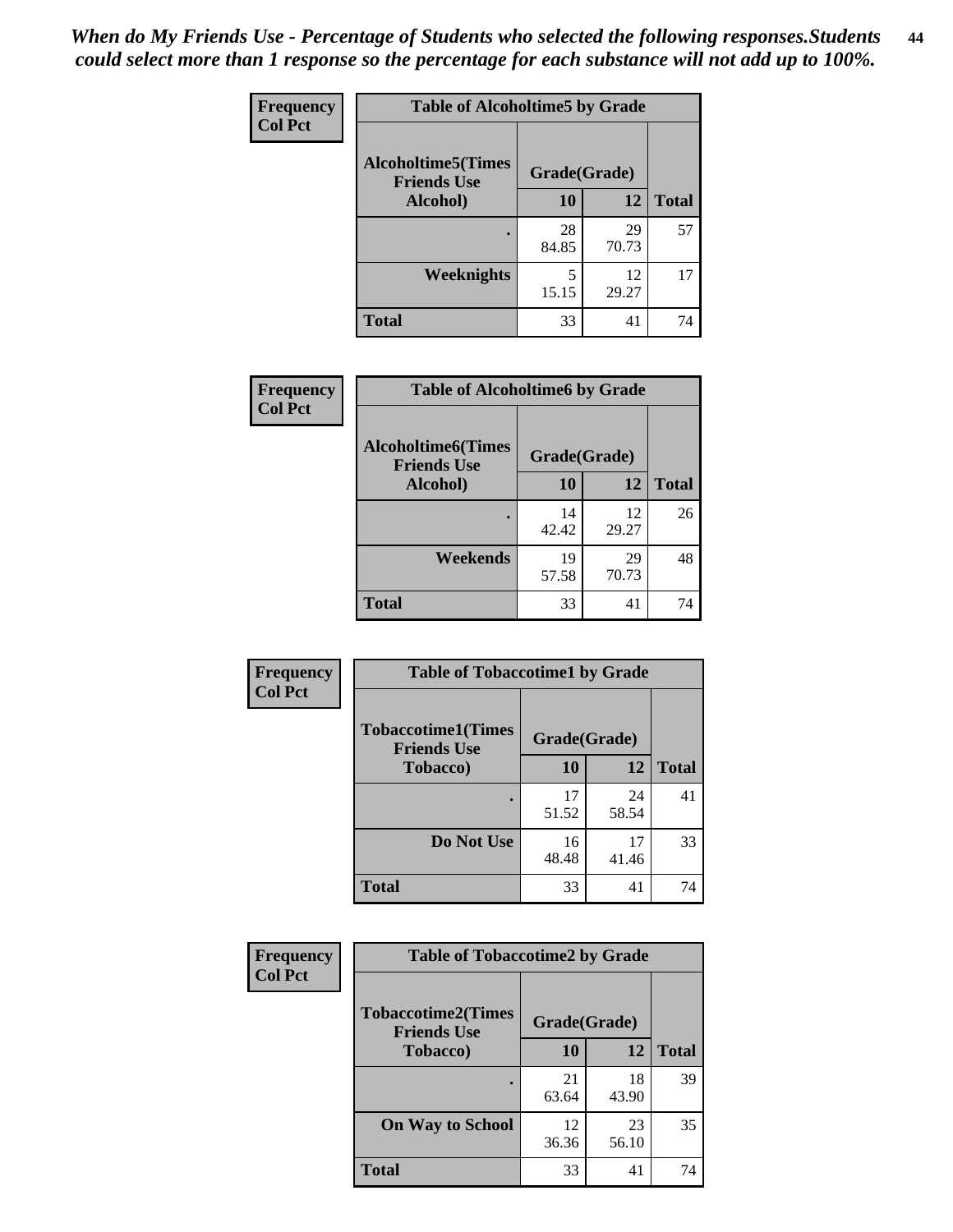| <b>Frequency</b> | <b>Table of Tobaccotime3 by Grade</b>           |              |             |              |
|------------------|-------------------------------------------------|--------------|-------------|--------------|
| <b>Col Pct</b>   | <b>Tobaccotime3(Times</b><br><b>Friends Use</b> | Grade(Grade) |             |              |
|                  | <b>Tobacco</b> )                                | 10           | 12          | <b>Total</b> |
|                  |                                                 | 22<br>66.67  | 23<br>56.10 | 45           |
|                  | <b>During School</b>                            | 11<br>33.33  | 18<br>43.90 | 29           |
|                  | <b>Total</b>                                    | 33           | 41          | 74           |

| <b>Frequency</b><br><b>Col Pct</b> | <b>Table of Tobaccotime4 by Grade</b> |              |             |              |
|------------------------------------|---------------------------------------|--------------|-------------|--------------|
|                                    | <b>Tobaccotime4(Times</b>             | Grade(Grade) |             |              |
|                                    | <b>Friends Use Tobacco)</b>           | 10           | 12          | <b>Total</b> |
|                                    |                                       | 33<br>100.00 | 35<br>85.37 | 68           |
|                                    | <b>On Way Home From School</b>        | 0.00         | 6<br>14.63  | 6            |
|                                    | <b>Total</b>                          | 33           | 41          | 74           |

| <b>Frequency</b> | <b>Table of Tobaccotime5 by Grade</b>            |              |             |              |
|------------------|--------------------------------------------------|--------------|-------------|--------------|
| <b>Col Pct</b>   | <b>Tobaccotime5</b> (Times<br><b>Friends Use</b> | Grade(Grade) |             |              |
|                  | <b>Tobacco</b> )                                 | 10           | 12          | <b>Total</b> |
|                  |                                                  | 17<br>51.52  | 21<br>51.22 | 38           |
|                  | Weeknights                                       | 16<br>48.48  | 20<br>48.78 | 36           |
|                  | <b>Total</b>                                     | 33           | 41          | 74           |

| Frequency      | <b>Table of Tobaccotime6 by Grade</b>                           |             |             |              |
|----------------|-----------------------------------------------------------------|-------------|-------------|--------------|
| <b>Col Pct</b> | <b>Tobaccotime6(Times</b><br>Grade(Grade)<br><b>Friends Use</b> |             |             |              |
|                | <b>Tobacco</b> )                                                | 10          | 12          | <b>Total</b> |
|                | ٠                                                               | 16<br>48.48 | 19<br>46.34 | 35           |
|                | Weekends                                                        | 17<br>51.52 | 22<br>53.66 | 39           |
|                | <b>Total</b>                                                    | 33          | 41          | 74           |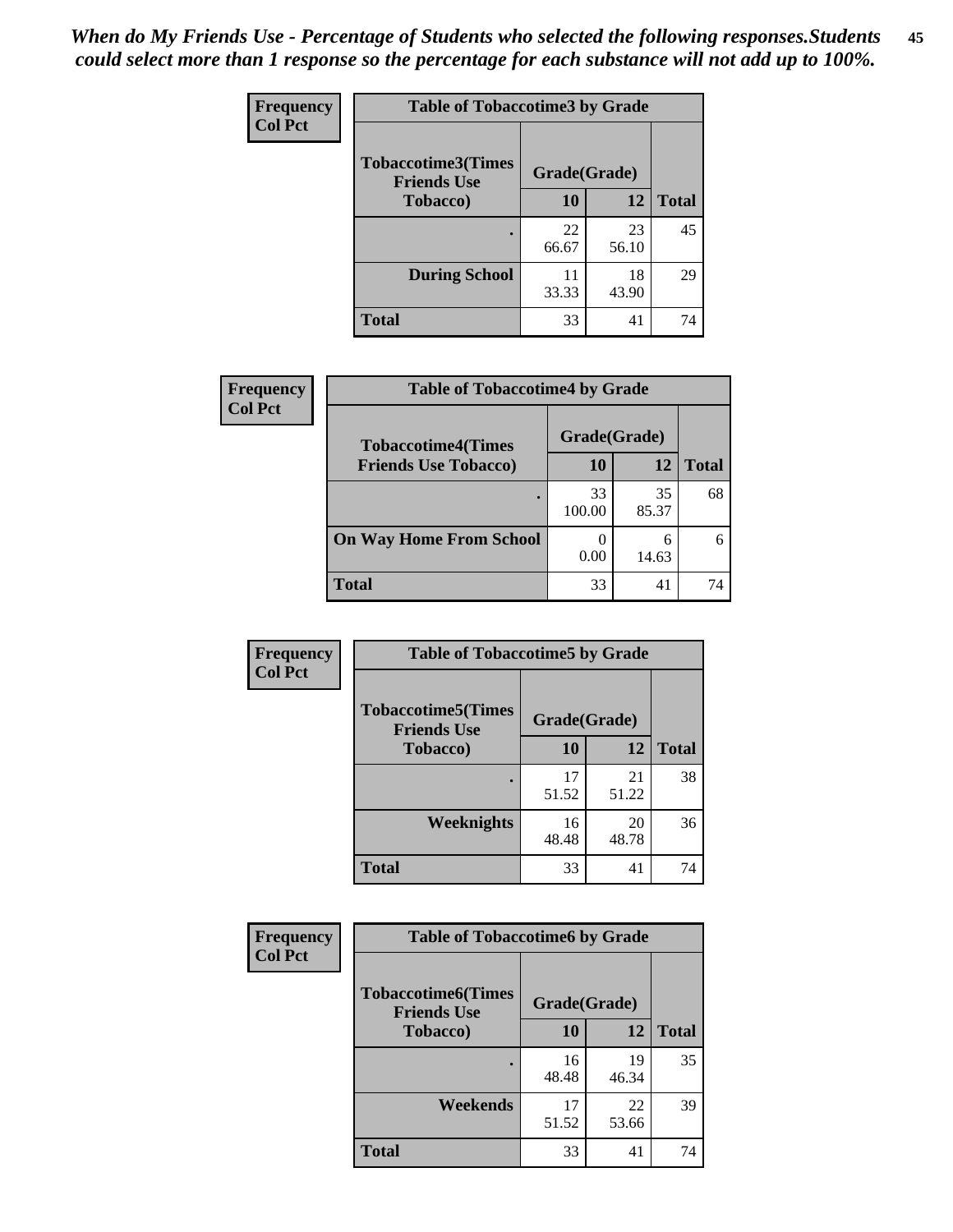| Frequency      | <b>Table of Marijuanatime1 by Grade</b>           |              |             |              |
|----------------|---------------------------------------------------|--------------|-------------|--------------|
| <b>Col Pct</b> | <b>Marijuanatime1(Times</b><br><b>Friends Use</b> | Grade(Grade) |             |              |
|                | Marijuana)                                        | 10           | 12          | <b>Total</b> |
|                |                                                   | 12<br>36.36  | 21<br>51.22 | 33           |
|                | Do Not Use                                        | 21<br>63.64  | 20<br>48.78 | 41           |
|                | <b>Total</b>                                      | 33           | 41          | 74           |

| <b>Frequency</b> | <b>Table of Marijuanatime2 by Grade</b>           |              |             |              |
|------------------|---------------------------------------------------|--------------|-------------|--------------|
| <b>Col Pct</b>   | <b>Marijuanatime2(Times</b><br><b>Friends Use</b> | Grade(Grade) |             |              |
|                  | Marijuana)                                        | 10           | 12          | <b>Total</b> |
|                  |                                                   | 30<br>90.91  | 35<br>85.37 | 65           |
|                  | <b>On Way to School</b>                           | 3<br>9.09    | 6<br>14.63  | 9            |
|                  | <b>Total</b>                                      | 33           | 41          | 74           |

| Frequency      | <b>Table of Marijuanatime3 by Grade</b>    |              |             |              |
|----------------|--------------------------------------------|--------------|-------------|--------------|
| <b>Col Pct</b> | Marijuanatime3(Times<br><b>Friends Use</b> | Grade(Grade) |             |              |
|                | Marijuana)                                 | 10           | 12          | <b>Total</b> |
|                |                                            | 32<br>96.97  | 36<br>87.80 | 68           |
|                | <b>During School</b>                       | 3.03         | 5<br>12.20  | 6            |
|                | <b>Total</b>                               | 33           | 41          | 74           |

| <b>Frequency</b> | <b>Table of Marijuanatime4 by Grade</b> |              |             |              |
|------------------|-----------------------------------------|--------------|-------------|--------------|
| <b>Col Pct</b>   | <b>Marijuanatime4(Times</b>             | Grade(Grade) |             |              |
|                  | <b>Friends Use Marijuana</b> )          | 10           | 12          | <b>Total</b> |
|                  |                                         | 30<br>90.91  | 37<br>90.24 | 67           |
|                  | <b>On Way Home From School</b>          | 3<br>9.09    | 9.76        |              |
|                  | <b>Total</b>                            | 33           | 41          | 74           |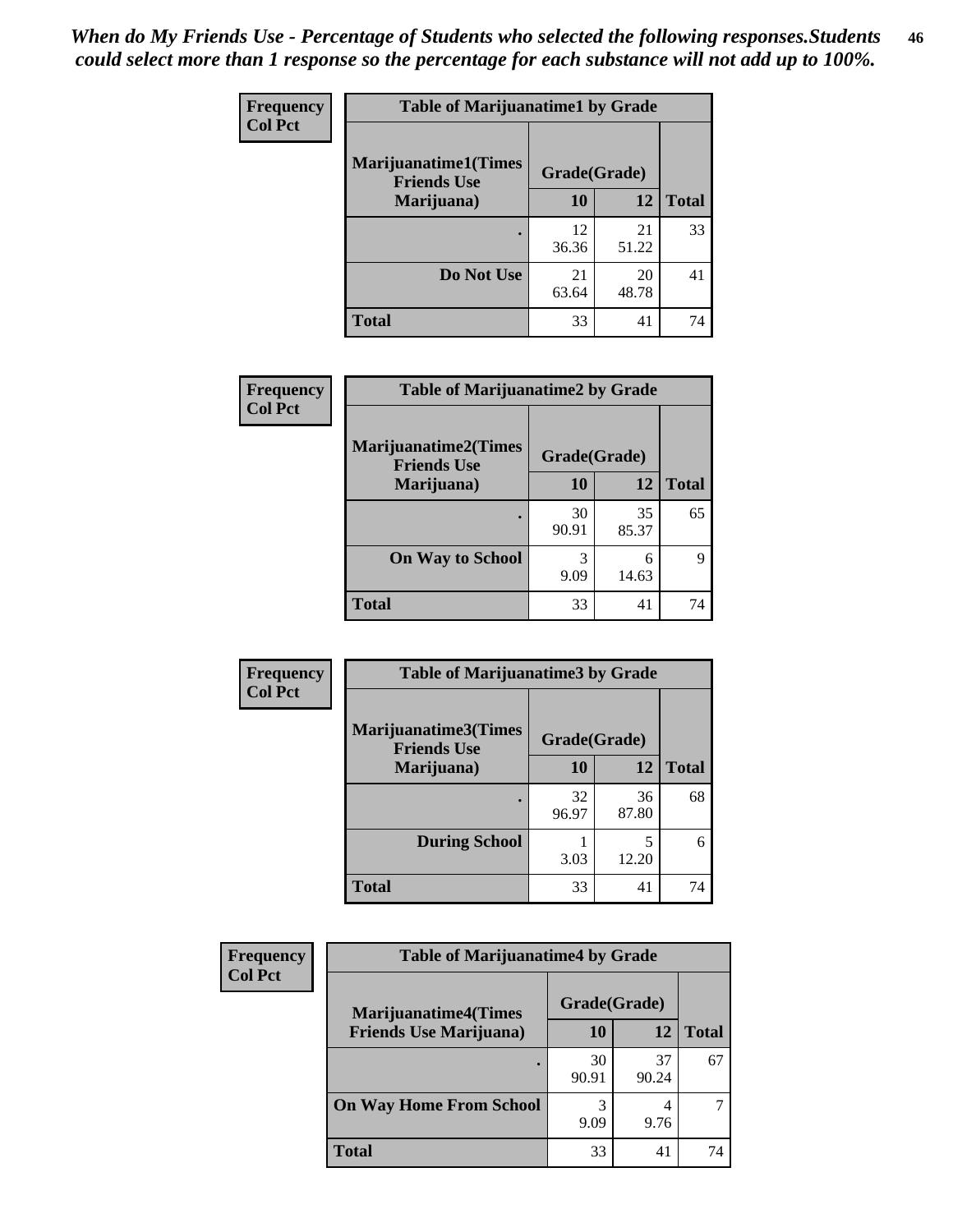| <b>Frequency</b> | <b>Table of Marijuanatime5 by Grade</b>            |              |             |              |
|------------------|----------------------------------------------------|--------------|-------------|--------------|
| <b>Col Pct</b>   | <b>Marijuanatime5</b> (Times<br><b>Friends Use</b> | Grade(Grade) |             |              |
|                  | Marijuana)                                         | 10           | 12          | <b>Total</b> |
|                  |                                                    | 28<br>84.85  | 30<br>73.17 | 58           |
|                  | Weeknights                                         | 5<br>15.15   | 11<br>26.83 | 16           |
|                  | <b>Total</b>                                       | 33           | 41          | 74           |

| Frequency      | <b>Table of Marijuanatime6 by Grade</b>           |              |             |              |
|----------------|---------------------------------------------------|--------------|-------------|--------------|
| <b>Col Pct</b> | <b>Marijuanatime6(Times</b><br><b>Friends Use</b> | Grade(Grade) |             |              |
|                | Marijuana)                                        | 10           | 12          | <b>Total</b> |
|                |                                                   | 18<br>54.55  | 19<br>46.34 | 37           |
|                | Weekends                                          | 15<br>45.45  | 22<br>53.66 | 37           |
|                | <b>Total</b>                                      | 33           | 41          | 74           |

| Frequency      | <b>Table of Otherdrugtime1 by Grade</b>                  |              |             |              |
|----------------|----------------------------------------------------------|--------------|-------------|--------------|
| <b>Col Pct</b> | <b>Otherdrugtime1</b> (Times<br><b>Friends Use Other</b> | Grade(Grade) |             |              |
|                | <b>Illegal Drugs</b> )                                   | 10           | 12          | <b>Total</b> |
|                |                                                          | 3.03         | 5<br>12.20  | 6            |
|                | Do Not Use                                               | 32<br>96.97  | 36<br>87.80 | 68           |
|                | <b>Total</b>                                             | 33           | 41          | 74           |

| <b>Frequency</b><br><b>Col Pct</b> | <b>Table of Otherdrugtime2 by Grade</b>                 |                                  |             |              |
|------------------------------------|---------------------------------------------------------|----------------------------------|-------------|--------------|
|                                    | <b>Otherdrugtime2(Times</b><br><b>Friends Use Other</b> | Grade(Grade)                     |             |              |
|                                    | <b>Illegal Drugs</b> )                                  | 10                               | 12          | <b>Total</b> |
|                                    |                                                         | 31<br>93.94                      | 40<br>97.56 | 71           |
|                                    | <b>On Way to School</b>                                 | $\overline{\mathcal{L}}$<br>6.06 | 2.44        | 3            |
|                                    | <b>Total</b>                                            | 33                               | 41          | 74           |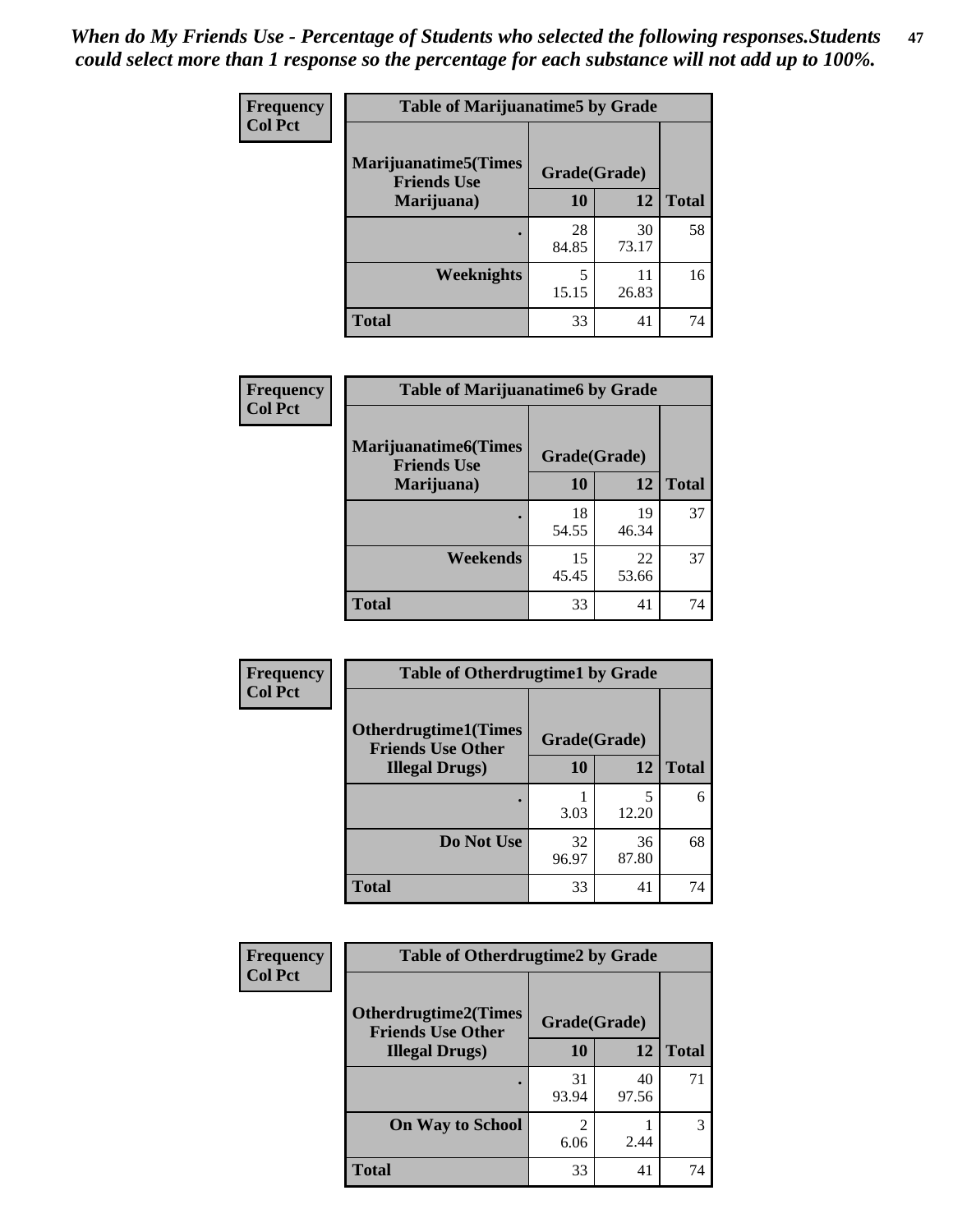| <b>Frequency</b> | <b>Table of Otherdrugtime3 by Grade</b>          |              |              |              |
|------------------|--------------------------------------------------|--------------|--------------|--------------|
| <b>Col Pct</b>   | Otherdrugtime3(Times<br><b>Friends Use Other</b> | Grade(Grade) |              |              |
|                  | <b>Illegal Drugs</b> )                           | 10           | 12           | <b>Total</b> |
|                  |                                                  | 30<br>90.91  | 41<br>100.00 | 71           |
|                  | <b>During School</b>                             | 3<br>9.09    | 0<br>0.00    | 3            |
|                  | Total                                            | 33           | 41           | 74           |

| Frequency      | <b>Table of Otherdrugtime4 by Grade</b>                         |              |              |              |
|----------------|-----------------------------------------------------------------|--------------|--------------|--------------|
| <b>Col Pct</b> | <b>Otherdrugtime4(Times</b><br><b>Friends Use Other Illegal</b> | Grade(Grade) |              |              |
|                | Drugs)                                                          | 10           | 12           | <b>Total</b> |
|                | ٠                                                               | 31<br>93.94  | 41<br>100.00 | 72           |
|                | <b>On Way Home From School</b>                                  | 2<br>6.06    | 0.00         | 2            |
|                | Total                                                           | 33           | 41           | 74           |

| <b>Frequency</b> | <b>Table of Otherdrugtime5 by Grade</b>                  |                        |             |              |
|------------------|----------------------------------------------------------|------------------------|-------------|--------------|
| <b>Col Pct</b>   | <b>Otherdrugtime5</b> (Times<br><b>Friends Use Other</b> | Grade(Grade)           |             |              |
|                  | <b>Illegal Drugs</b> )                                   | 10                     | 12          | <b>Total</b> |
|                  |                                                          | 31<br>93.94            | 37<br>90.24 | 68           |
|                  | Weeknights                                               | $\mathfrak{D}$<br>6.06 | 4<br>9.76   | 6            |
|                  | <b>Total</b>                                             | 33                     | 41          | 74           |

| <b>Frequency</b><br><b>Col Pct</b> | <b>Table of Otherdrugtime6 by Grade</b>                 |              |             |              |
|------------------------------------|---------------------------------------------------------|--------------|-------------|--------------|
|                                    | <b>Otherdrugtime6(Times</b><br><b>Friends Use Other</b> | Grade(Grade) |             |              |
|                                    | <b>Illegal Drugs</b> )                                  | 10           | 12          | <b>Total</b> |
|                                    |                                                         | 29<br>87.88  | 37<br>90.24 | 66           |
|                                    | Weekends                                                | 4<br>12.12   | 4<br>9.76   | 8            |
|                                    | Total                                                   | 33           | 41          | 74           |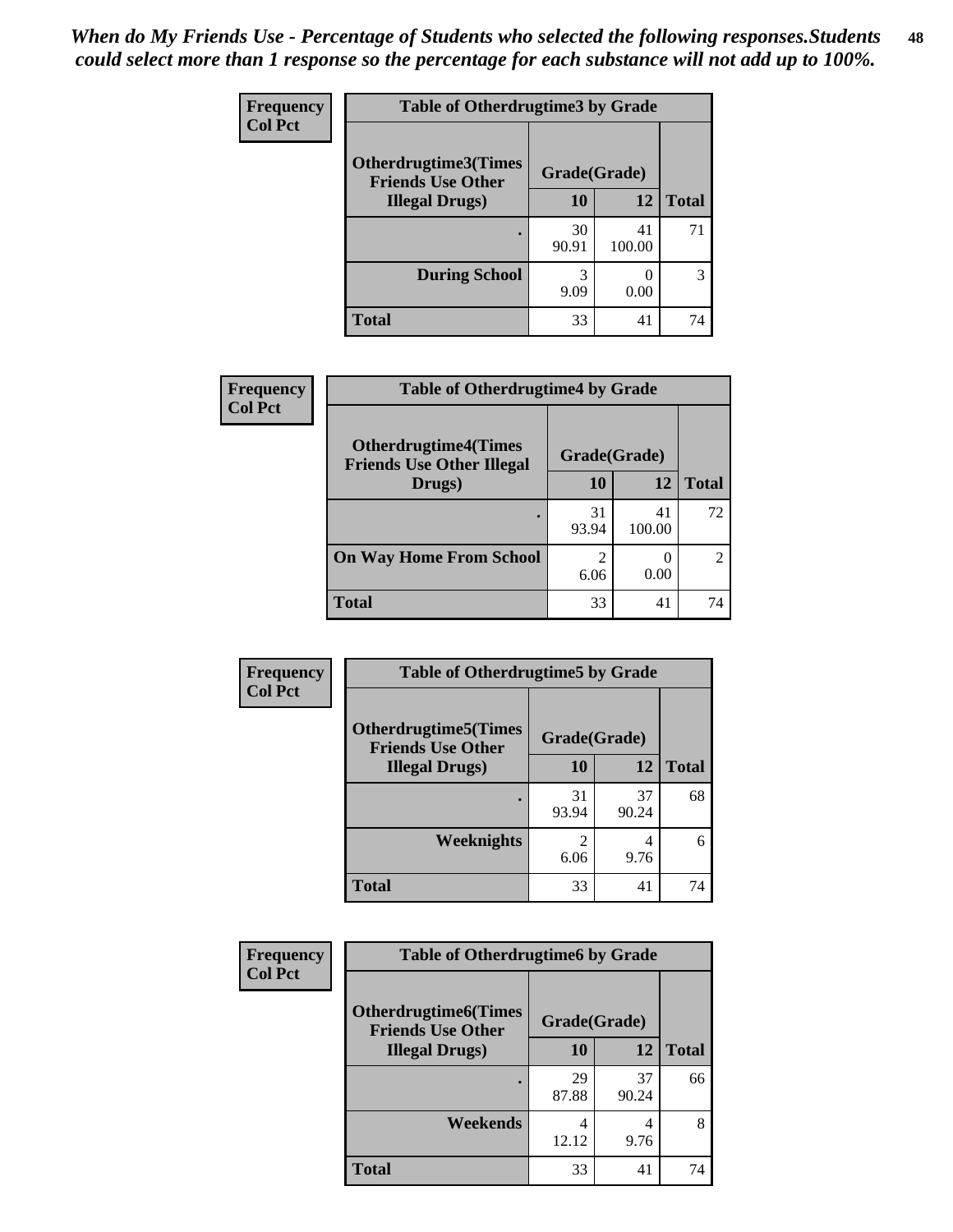| Frequency      | <b>Table of Educationalcohol by Grade</b>                                                                  |              |             |              |  |  |  |
|----------------|------------------------------------------------------------------------------------------------------------|--------------|-------------|--------------|--|--|--|
| <b>Col Pct</b> | Educationalcohol(I<br>have been taught<br>about alcohol,<br>tobacco,<br>and other drugs<br>within the last | Grade(Grade) |             |              |  |  |  |
|                | year at school)                                                                                            | 10           | 12          | <b>Total</b> |  |  |  |
|                | Yes                                                                                                        | 31<br>93.94  | 22<br>53.66 | 53           |  |  |  |
|                | N <sub>0</sub>                                                                                             | 2<br>6.06    | 19<br>46.34 | 21           |  |  |  |
|                | <b>Total</b>                                                                                               | 33           | 41          | 74           |  |  |  |

| Frequency      | <b>Table of Eversmoked by Grade</b> |              |             |              |  |  |  |
|----------------|-------------------------------------|--------------|-------------|--------------|--|--|--|
| <b>Col Pct</b> | Eversmoked(I<br>have smoked         | Grade(Grade) |             |              |  |  |  |
|                | a cigarette)                        | <b>10</b>    | 12          | <b>Total</b> |  |  |  |
|                | <b>Yes</b>                          | 12<br>36.36  | 12<br>29.27 | 24           |  |  |  |
|                | N <sub>0</sub>                      | 21<br>63.64  | 29<br>70.73 | 50           |  |  |  |
|                | Total                               | 33           | 41          | 74           |  |  |  |

| Frequency      | <b>Table of Drovedrinking by Grade</b>                                                                              |                      |                        |              |  |  |
|----------------|---------------------------------------------------------------------------------------------------------------------|----------------------|------------------------|--------------|--|--|
| <b>Col Pct</b> | Drovedrinking(In<br>the past 30 days I<br>have driven a car<br>or other vehicle<br>while I was<br>drinking alcohol) | Grade(Grade)<br>10   | 12                     | <b>Total</b> |  |  |
|                | <b>Yes</b>                                                                                                          | $\mathbf{0}$<br>0.00 | $\mathfrak{D}$<br>4.88 | 2            |  |  |
|                | N <sub>0</sub>                                                                                                      | 33<br>100.00         | 39<br>95.12            | 72           |  |  |
|                | <b>Total</b>                                                                                                        | 33                   | 41                     | 74           |  |  |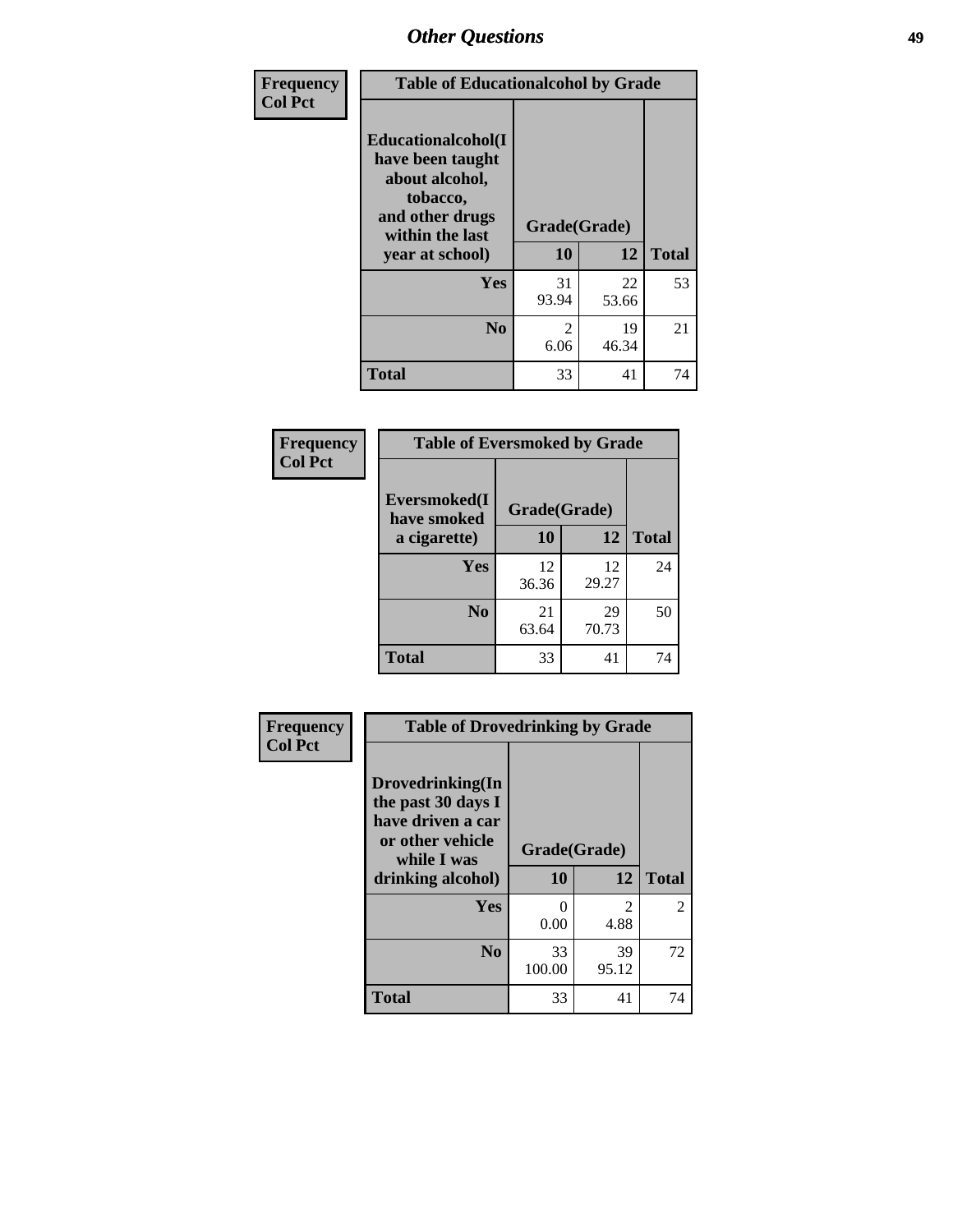| Frequency<br><b>Col Pct</b> | <b>Table of Rodedrinking by Grade</b>                                                                      |              |             |              |  |  |  |
|-----------------------------|------------------------------------------------------------------------------------------------------------|--------------|-------------|--------------|--|--|--|
|                             | Rodedrinking(In<br>the past 30 days<br>I have ridden in<br>a car with a<br>driver who had<br>been drinking | Grade(Grade) |             |              |  |  |  |
|                             | alcohol)                                                                                                   | 10           | 12          | <b>Total</b> |  |  |  |
|                             | <b>Yes</b>                                                                                                 | 4<br>12.12   | 4<br>9.76   | 8            |  |  |  |
|                             | N <sub>0</sub>                                                                                             | 29<br>87.88  | 37<br>90.24 | 66           |  |  |  |
|                             | <b>Total</b>                                                                                               | 33           | 41          | 74           |  |  |  |

### **Frequency Col Pct**

| <b>Table of Drugsschool by Grade</b>                                                                                      |             |              |              |  |  |  |
|---------------------------------------------------------------------------------------------------------------------------|-------------|--------------|--------------|--|--|--|
| <b>Drugsschool</b> (During<br>the past 12 months,<br>I have been offered,<br>sold,<br>or given illegal<br>drugs on school |             | Grade(Grade) |              |  |  |  |
| property)                                                                                                                 | 10          | 12           | <b>Total</b> |  |  |  |
| Yes                                                                                                                       | 4<br>12.12  | 5<br>12.20   | Q            |  |  |  |
| N <sub>0</sub>                                                                                                            | 29<br>87.88 | 36<br>87.80  | 65           |  |  |  |
| <b>Total</b>                                                                                                              | 33          | 41           | 74           |  |  |  |

| Frequency      | <b>Table of Helpbullied by Grade</b>           |                           |             |              |  |  |  |
|----------------|------------------------------------------------|---------------------------|-------------|--------------|--|--|--|
| <b>Col Pct</b> | Helpbullied(I<br>would help<br>someone who was | Grade(Grade)              |             |              |  |  |  |
|                | being bullied)                                 | <b>10</b>                 | 12          | <b>Total</b> |  |  |  |
|                | <b>Strongly Agree</b>                          | 12<br>36.36               | 16<br>39.02 | 28           |  |  |  |
|                | <b>Somewhat Agree</b>                          | 18<br>54.55               | 19<br>46.34 | 37           |  |  |  |
|                | <b>Somewhat Disagree</b>                       | 3<br>9.09                 | 3<br>7.32   | 6            |  |  |  |
|                | <b>Strongly Disagree</b>                       | $\mathbf{\Omega}$<br>0.00 | 3<br>7.32   | 3            |  |  |  |
|                | <b>Total</b>                                   | 33                        | 41          | 74           |  |  |  |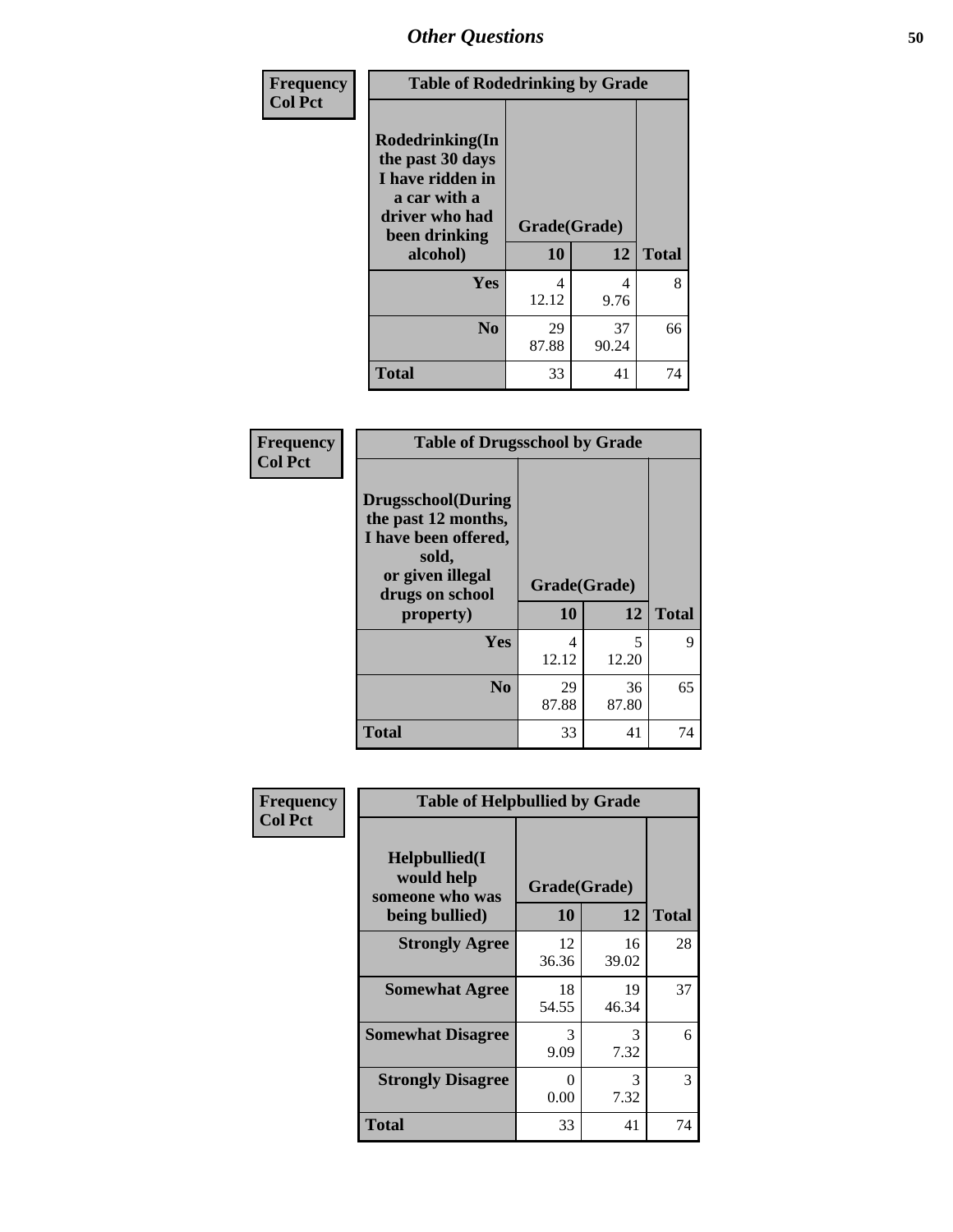*Other Questions* **51**

| <b>Frequency</b> | <b>Table of Grade by Bingedrinking</b> |                         |                |                     |                                                                                                         |                          |                        |              |
|------------------|----------------------------------------|-------------------------|----------------|---------------------|---------------------------------------------------------------------------------------------------------|--------------------------|------------------------|--------------|
| <b>Row Pct</b>   |                                        |                         |                |                     | Bingedrinking(I have drunk five or<br>more drinks of alcohol at one sitting<br>during the last 30 days) |                          |                        |              |
|                  | Grade(Grade)                           | $\bf{0}$<br><b>Days</b> | $1$ or<br>days | $3$ to<br>5<br>days | $6$ to<br>9<br>days                                                                                     | 10<br>to  <br>19<br>days | 20<br>to<br>29<br>days | <b>Total</b> |
|                  | 10                                     | 30<br>90.91             | 0.00           | 3.03                | 3.03                                                                                                    | $\Omega$<br>0.00         | 3.03                   | 33           |
|                  | 12                                     | 31<br>75.61             | 3<br>7.32      | 3<br>7.32           | 2.44                                                                                                    | $\mathcal{D}$<br>4.88    | 2.44                   | 41           |
|                  | <b>Total</b>                           | 61                      | 3              | 4                   | $\mathfrak{D}$                                                                                          | 2                        | 2                      | 74           |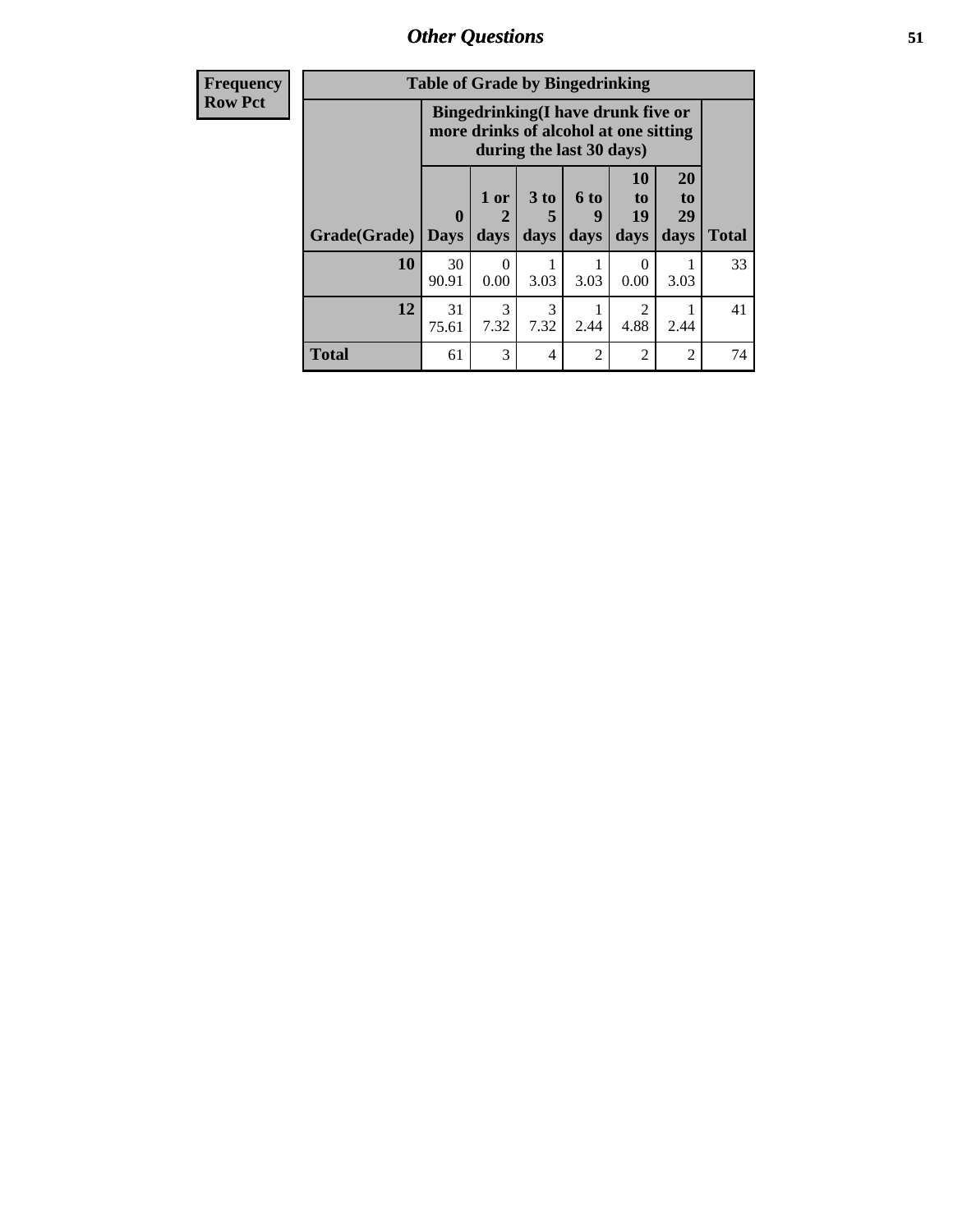## *Nutrition* **52**

| Frequency      |
|----------------|
| <b>Row Pct</b> |

| <b>Table of Grade by Dairy</b> |                                                                                                                                             |                                                                 |                        |                        |    |  |  |
|--------------------------------|---------------------------------------------------------------------------------------------------------------------------------------------|-----------------------------------------------------------------|------------------------|------------------------|----|--|--|
|                                |                                                                                                                                             | Dairy (I eat at least 3 servings of dairy<br>products each day) |                        |                        |    |  |  |
| Grade(Grade)                   | <b>Somewhat</b><br>Somewhat  <br><b>Strongly</b><br><b>Strongly</b><br><b>Disagree</b><br><b>Total</b><br>Agree<br><b>Disagree</b><br>Agree |                                                                 |                        |                        |    |  |  |
| 10                             | 7<br>21.21                                                                                                                                  | 21<br>63.64                                                     | 3<br>9.09              | $\mathfrak{D}$<br>6.06 | 33 |  |  |
| 12                             | 15<br>36.59                                                                                                                                 | 21<br>51.22                                                     | $\overline{2}$<br>4.88 | 3<br>7.32              | 41 |  |  |
| <b>Total</b>                   | 22                                                                                                                                          | 42                                                              | 5                      | 5                      | 74 |  |  |

| <b>Frequency</b> |  |
|------------------|--|
| <b>Row Pct</b>   |  |

| $\mathbf{y}$ | <b>Table of Grade by Fruitveg</b> |                                                                          |                     |                                    |                                    |              |  |  |
|--------------|-----------------------------------|--------------------------------------------------------------------------|---------------------|------------------------------------|------------------------------------|--------------|--|--|
|              |                                   | Fruitveg(I eat at least 5 servings of fruits<br>and vegetables each day) |                     |                                    |                                    |              |  |  |
|              | Grade(Grade)                      | <b>Strongly</b><br>Agree                                                 | Somewhat  <br>Agree | <b>Somewhat</b><br><b>Disagree</b> | <b>Strongly</b><br><b>Disagree</b> | <b>Total</b> |  |  |
|              | 10                                | 3.03                                                                     | 8<br>24.24          | 17<br>51.52                        | 21.21                              | 33           |  |  |
|              | 12                                | 6<br>14.63                                                               | 19<br>46.34         | Q<br>21.95                         | 17.07                              | 41           |  |  |
|              | Total                             | ┑                                                                        | 27                  | 26                                 | 14                                 | 74           |  |  |

| Frequency      | <b>Table of Grade by Cafeteriahealthy</b> |                                                                       |                     |                                    |                                    |              |  |  |
|----------------|-------------------------------------------|-----------------------------------------------------------------------|---------------------|------------------------------------|------------------------------------|--------------|--|--|
| <b>Row Pct</b> |                                           | Cafeteriahealthy (School meals in my<br>school cafeteria are healthy) |                     |                                    |                                    |              |  |  |
|                | <b>Grade</b> (Grade)                      | <b>Strongly</b><br>Agree                                              | Somewhat  <br>Agree | <b>Somewhat</b><br><b>Disagree</b> | <b>Strongly</b><br><b>Disagree</b> | <b>Total</b> |  |  |
|                | 10                                        | 3.03                                                                  | 12<br>36.36         | 11<br>33.33                        | 9<br>27.27                         | 33           |  |  |
|                | 12                                        | 0.00                                                                  | 6<br>14.63          | 9<br>21.95                         | 26<br>63.41                        | 41           |  |  |
|                | Total                                     |                                                                       | 18                  | 20                                 | 35                                 | 74           |  |  |

| Frequency      | <b>Table of Grade by Cafeterianutrition</b> |                          |                                                                                           |                                      |                                    |              |  |
|----------------|---------------------------------------------|--------------------------|-------------------------------------------------------------------------------------------|--------------------------------------|------------------------------------|--------------|--|
| <b>Row Pct</b> |                                             |                          | <b>Cafeterianutrition</b> (Facts about nutrition<br>are available in my school cafeteria) |                                      |                                    |              |  |
|                | Grade(Grade)                                | <b>Strongly</b><br>Agree | Agree                                                                                     | Somewhat Somewhat<br><b>Disagree</b> | <b>Strongly</b><br><b>Disagree</b> | <b>Total</b> |  |
|                | 10                                          | 2<br>6.06                | 11<br>33.33                                                                               | 13<br>39.39                          | 21.21                              | 33           |  |
|                | 12                                          | 0.00                     | 3<br>7.32                                                                                 | 13<br>31.71                          | 25<br>60.98                        | 41           |  |
|                | <b>Total</b>                                | $\overline{2}$           | 14                                                                                        | 26                                   | 32                                 | 74           |  |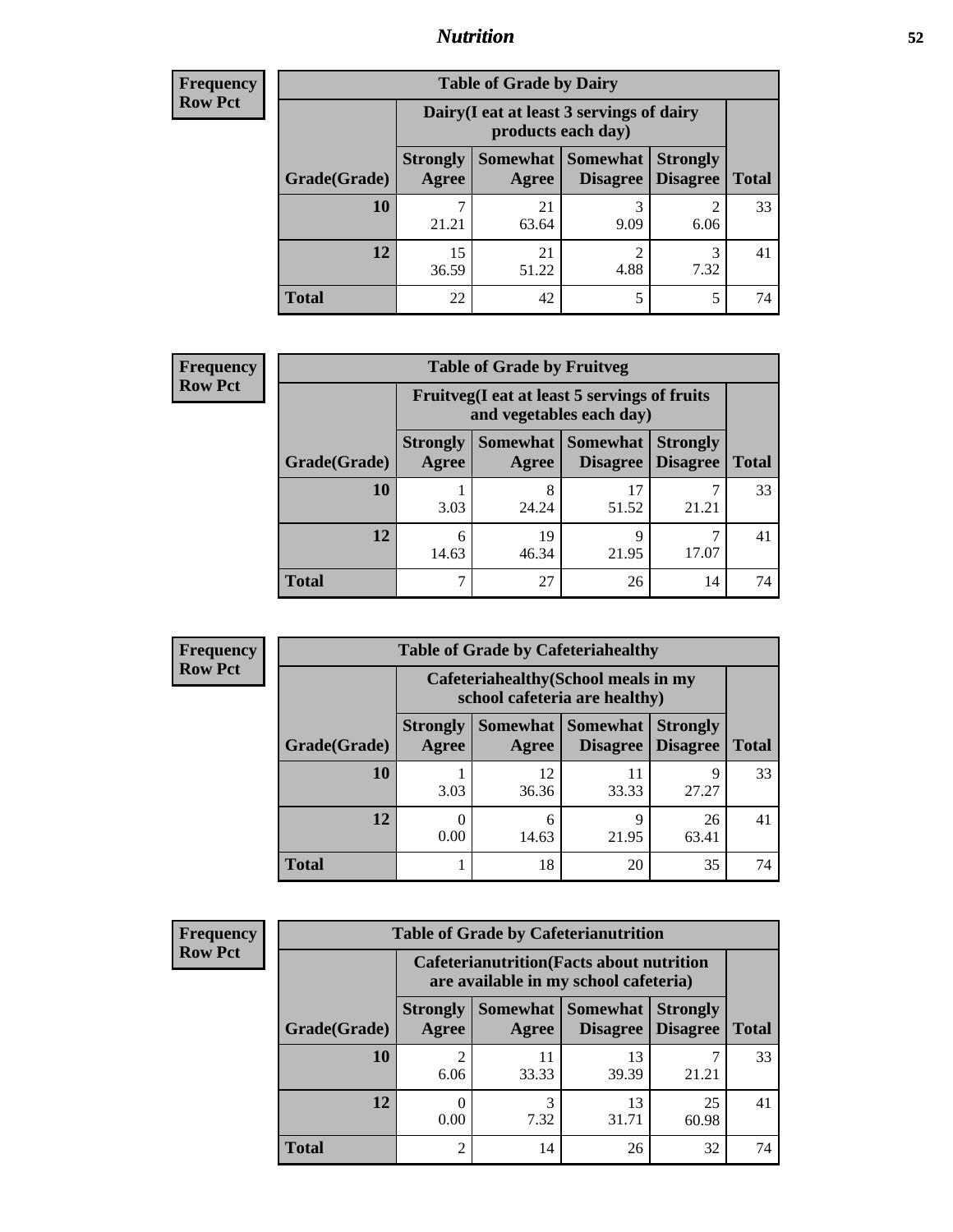## *Nutrition* **53**

| Frequency |
|-----------|
| Row Pct   |

| <b>Table of Grade by Schoollunch</b> |             |                                                                                                                                                                                                         |           |            |    |  |
|--------------------------------------|-------------|---------------------------------------------------------------------------------------------------------------------------------------------------------------------------------------------------------|-----------|------------|----|--|
|                                      |             | Schoollunch(I eat school lunch three or<br>more times per week)<br>Somewhat  <br><b>Somewhat</b><br><b>Strongly</b><br><b>Strongly</b><br><b>Disagree</b><br>Agree<br><b>Total</b><br>Disagree<br>Agree |           |            |    |  |
| Grade(Grade)                         |             |                                                                                                                                                                                                         |           |            |    |  |
| 10                                   | 17<br>51.52 | 10<br>30.30                                                                                                                                                                                             | 2<br>6.06 | 4<br>12.12 | 33 |  |
| 12                                   | 20<br>48.78 | Q<br>21.95                                                                                                                                                                                              | 4<br>9.76 | 8<br>19.51 | 41 |  |
| <b>Total</b>                         | 37          | 19                                                                                                                                                                                                      | 6         | 12         | 74 |  |

| Frequency<br>Row Pct |
|----------------------|

| $\mathbf{c}\mathbf{v}$ | <b>Table of Grade by Foodchoices</b> |                          |                                                                     |                               |                                    |              |  |  |
|------------------------|--------------------------------------|--------------------------|---------------------------------------------------------------------|-------------------------------|------------------------------------|--------------|--|--|
|                        |                                      |                          | Foodchoices (I make healthy food choices in<br>my school cafeteria) |                               |                                    |              |  |  |
|                        | Grade(Grade)                         | <b>Strongly</b><br>Agree | Agree                                                               | Somewhat Somewhat<br>Disagree | <b>Strongly</b><br><b>Disagree</b> | <b>Total</b> |  |  |
|                        | 10                                   | 3.03                     | 12<br>36.36                                                         | 12<br>36.36                   | 8<br>24.24                         | 33           |  |  |
|                        | 12                                   | 3<br>7.32                | 16<br>39.02                                                         | 12.20                         | 17<br>41.46                        | 41           |  |  |
|                        | <b>Total</b>                         | 4                        | 28                                                                  | 17                            | 25                                 | 74           |  |  |

| Frequency      | <b>Table of Grade by Wholewheat</b> |                          |                                                                                                             |                                        |                                    |              |  |
|----------------|-------------------------------------|--------------------------|-------------------------------------------------------------------------------------------------------------|----------------------------------------|------------------------------------|--------------|--|
| <b>Row Pct</b> |                                     |                          | Wholewheat (There are whole wheat and<br>multigrain breads and cereals available in<br>my school cafeteria) |                                        |                                    |              |  |
|                | Grade(Grade)                        | <b>Strongly</b><br>Agree | Agree                                                                                                       | Somewhat   Somewhat<br><b>Disagree</b> | <b>Strongly</b><br><b>Disagree</b> | <b>Total</b> |  |
|                | 10                                  | 6<br>18.18               | 14<br>42.42                                                                                                 | 8<br>24.24                             | 15.15                              | 33           |  |
|                | 12                                  | 2.44                     | 6<br>14.63                                                                                                  | Q<br>21.95                             | 25<br>60.98                        | 41           |  |
|                | <b>Total</b>                        | $\mathbf{r}$             | 20                                                                                                          | 17                                     | 30                                 | 74           |  |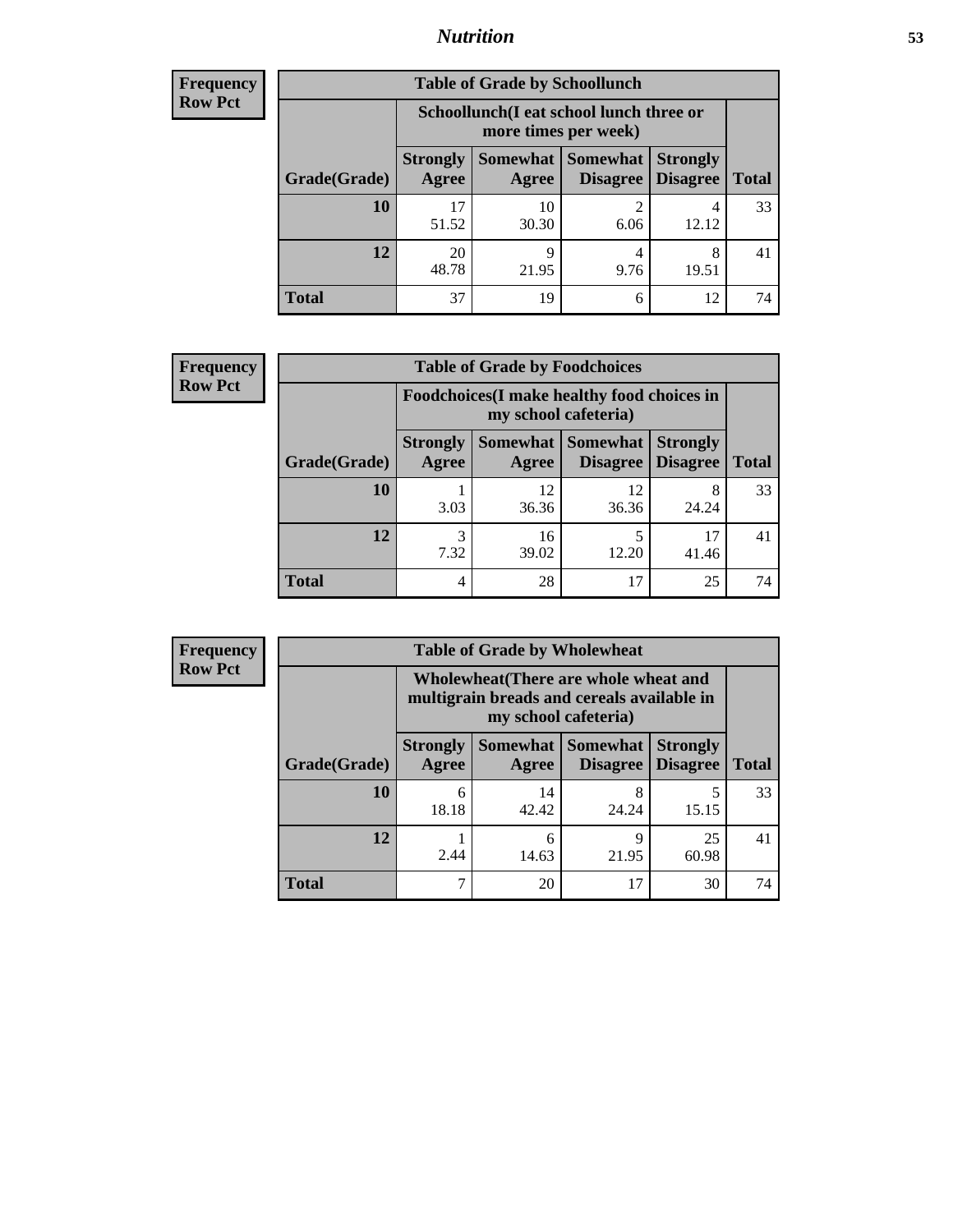## *Nutrition* **54**

**Frequency Row Pct**

| <b>Table of Grade by Healthyvending</b> |                                                                                                                                               |             |                                        |                                    |              |  |
|-----------------------------------------|-----------------------------------------------------------------------------------------------------------------------------------------------|-------------|----------------------------------------|------------------------------------|--------------|--|
|                                         | Healthyvending (If only healthy snacks and<br>beverages were available in the vending<br>machines during the school day,<br>I would buy them) |             |                                        |                                    |              |  |
| Grade(Grade)                            | <b>Strongly</b><br>Agree                                                                                                                      | Agree       | Somewhat   Somewhat<br><b>Disagree</b> | <b>Strongly</b><br><b>Disagree</b> | <b>Total</b> |  |
| 10                                      | 6<br>18.18                                                                                                                                    | 13<br>39.39 | 6<br>18.18                             | 8<br>24.24                         | 33           |  |
| 12                                      | 9<br>21.95                                                                                                                                    | 8<br>19.51  | 8<br>19.51                             | 16<br>39.02                        | 41           |  |
| <b>Total</b>                            | 15                                                                                                                                            | 21          | 14                                     | 24                                 | 74           |  |

**Frequency Row Pct**

| <b>Table of Grade by Schoolbreakfast</b> |                                                                                                                                         |             |                                            |                 |              |  |
|------------------------------------------|-----------------------------------------------------------------------------------------------------------------------------------------|-------------|--------------------------------------------|-----------------|--------------|--|
|                                          | Schoolbreakfast (If breakfast were<br>available at school,<br>but outside the cafeteria,<br>I would eat breakfast at school more often) |             |                                            |                 |              |  |
| Grade(Grade)                             | <b>Strongly</b><br><b>Agree</b>                                                                                                         | Agree       | Somewhat   Somewhat<br>Disagree   Disagree | <b>Strongly</b> | <b>Total</b> |  |
| <b>10</b>                                | 13<br>39.39                                                                                                                             | 13<br>39.39 | 4<br>12.12                                 | 3<br>9.09       | 33           |  |
| 12                                       | 15<br>36.59                                                                                                                             | 12<br>29.27 | 4<br>9.76                                  | 10<br>24.39     | 41           |  |
| <b>Total</b>                             | 28                                                                                                                                      | 25          | 8                                          | 13              | 74           |  |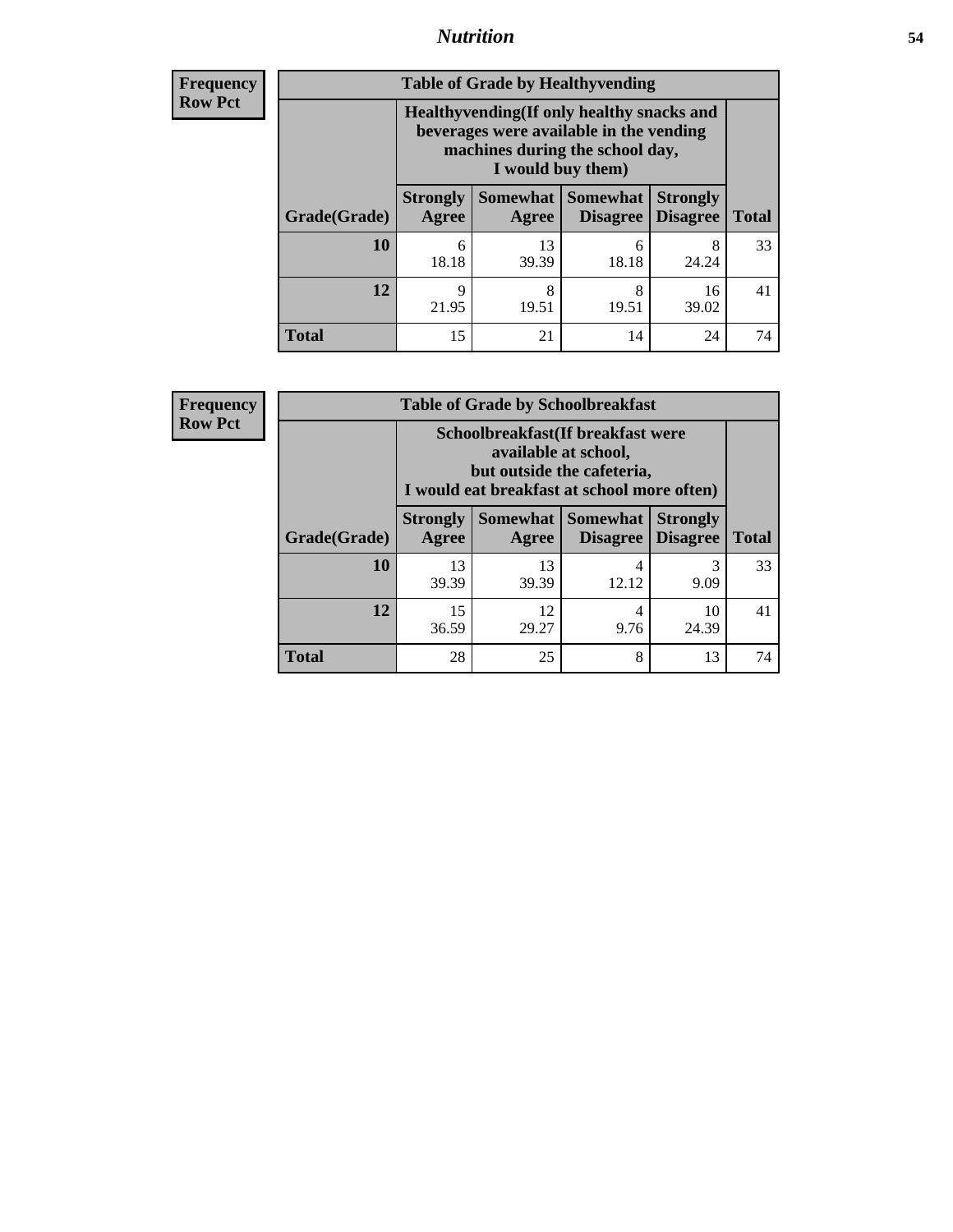| Frequency<br><b>Col Pct</b> | <b>Table of Educationaids by Grade</b>                                                                    |                        |             |              |  |
|-----------------------------|-----------------------------------------------------------------------------------------------------------|------------------------|-------------|--------------|--|
|                             | <b>Educationaids</b> (I<br>have been<br>taught about<br><b>HIV/AIDS</b> at<br>school in the<br>past year) | Grade(Grade)<br>10     | 12          | <b>Total</b> |  |
|                             | <b>Yes</b>                                                                                                | 31<br>93.94            | 24<br>58.54 | 55           |  |
|                             | N <sub>0</sub>                                                                                            | $\mathfrak{D}$<br>6.06 | 17<br>41.46 | 19           |  |
|                             | <b>Total</b>                                                                                              | 33                     | 41          | 74           |  |

| Frequency                                | <b>Table of Educationcharacter by Grade</b>                         |              |              |    |  |  |
|------------------------------------------|---------------------------------------------------------------------|--------------|--------------|----|--|--|
| <b>Col Pct</b>                           | <b>Educationcharacter(I)</b><br>have been taught<br>about character | Grade(Grade) |              |    |  |  |
| education in the past<br>year at school) | 10                                                                  | <b>12</b>    | <b>Total</b> |    |  |  |
|                                          | Yes                                                                 | 29<br>87.88  | 33<br>80.49  | 62 |  |  |
|                                          | N <sub>0</sub>                                                      | 4<br>12.12   | 8<br>19.51   | 12 |  |  |
|                                          | <b>Total</b>                                                        | 33           | 41           | 74 |  |  |

| Frequency      | <b>Table of Gradcoach1 by Grade</b>              |              |             |              |  |
|----------------|--------------------------------------------------|--------------|-------------|--------------|--|
| <b>Col Pct</b> | Gradcoach1(I<br>know who my<br><b>Graduation</b> | Grade(Grade) |             |              |  |
|                | Coach is)                                        | 10           | 12          | <b>Total</b> |  |
|                | Yes                                              | 10<br>30.30  | 13<br>31.71 | 23           |  |
|                | N <sub>0</sub>                                   | 23<br>69.70  | 28<br>68.29 | 51           |  |
|                | <b>Total</b>                                     | 33           | 41          | 74           |  |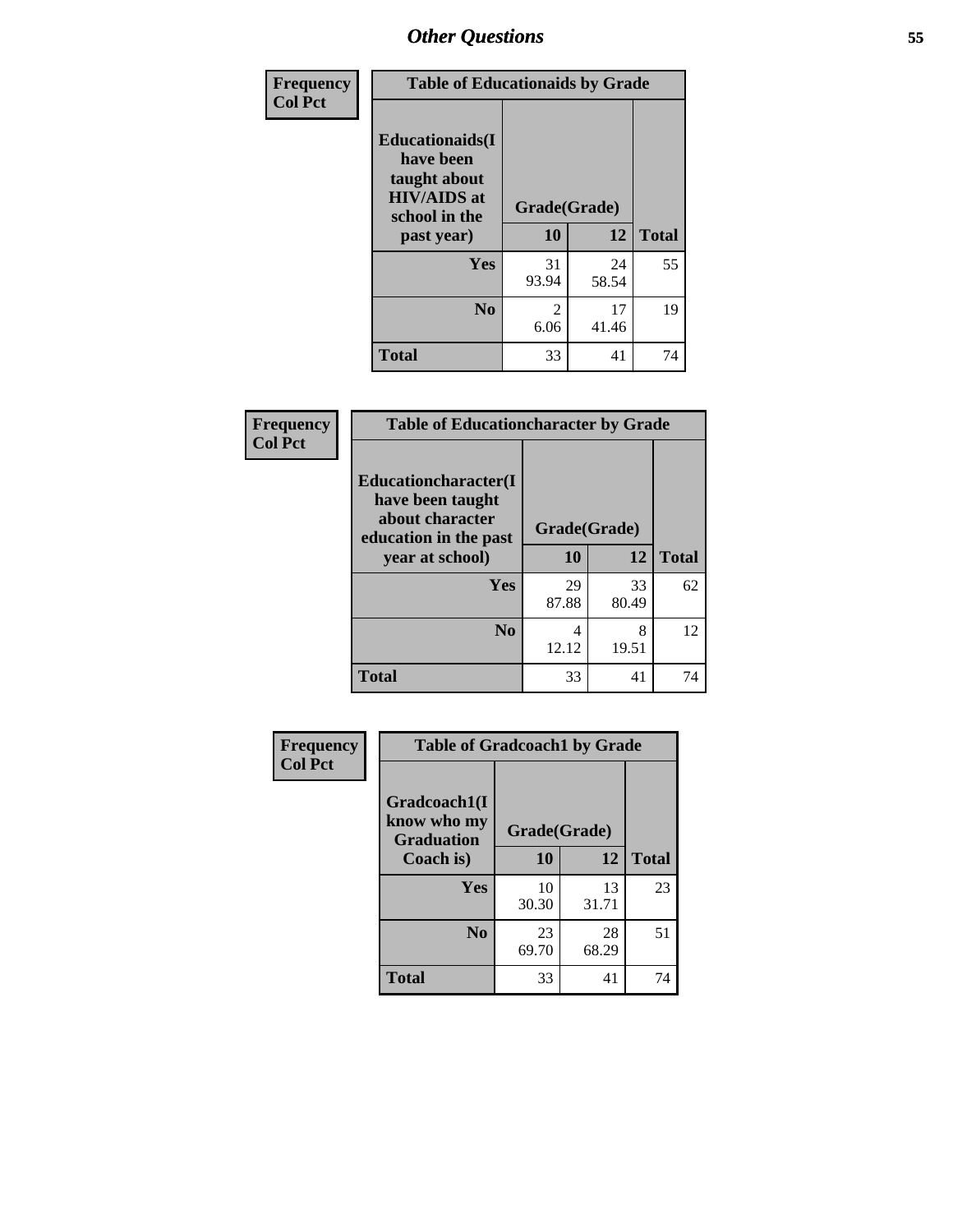| Frequency      | <b>Table of Gradcoach2 by Grade</b>       |              |             |              |
|----------------|-------------------------------------------|--------------|-------------|--------------|
| <b>Col Pct</b> |                                           |              |             |              |
|                | Gradcoach2(I                              |              |             |              |
|                | have<br>contacted my<br><b>Graduation</b> | Grade(Grade) |             |              |
|                | Coach)                                    | 10           | 12          | <b>Total</b> |
|                | Yes                                       | 3.03         | 4<br>9.76   | 5            |
|                | N <sub>0</sub>                            | 32<br>96.97  | 37<br>90.24 | 69           |
|                | <b>Total</b>                              | 33           | 41          | 74           |

| <b>Frequency</b><br><b>Col Pct</b> | <b>Table of Gradcoach3 by Grade</b>                                         |              |             |              |
|------------------------------------|-----------------------------------------------------------------------------|--------------|-------------|--------------|
|                                    | Gradcoach3(I<br>have received<br>assistance<br>from my<br><b>Graduation</b> | Grade(Grade) |             |              |
|                                    | Coach)                                                                      | 10           | 12          | <b>Total</b> |
|                                    | Yes                                                                         | 3.03         | 3<br>7.32   | 4            |
|                                    | N <sub>0</sub>                                                              | 7<br>21.21   | 13<br>31.71 | 20           |
|                                    | Don't know                                                                  | 25<br>75.76  | 25<br>60.98 | 50           |
|                                    | <b>Total</b>                                                                | 33           | 41          | 74           |

| Frequency<br><b>Col Pct</b> | <b>Table of Selfharm by Grade</b>                                                                                                                                               |                    |             |              |  |  |
|-----------------------------|---------------------------------------------------------------------------------------------------------------------------------------------------------------------------------|--------------------|-------------|--------------|--|--|
|                             | <b>Selfharm</b> (During<br>the past 12<br>months,<br>I harmed myself<br>on purpose<br>Suicideconsider<br>During the past<br>12 months,<br>I seriously<br>considered<br>suicide) | Grade(Grade)<br>10 | 12          | <b>Total</b> |  |  |
|                             | Yes                                                                                                                                                                             |                    | 4           | 5            |  |  |
|                             |                                                                                                                                                                                 | 3.03               | 9.76        |              |  |  |
|                             | N <sub>0</sub>                                                                                                                                                                  | 32<br>96.97        | 37<br>90.24 | 69           |  |  |
|                             | Total                                                                                                                                                                           | 33                 | 41          | 74           |  |  |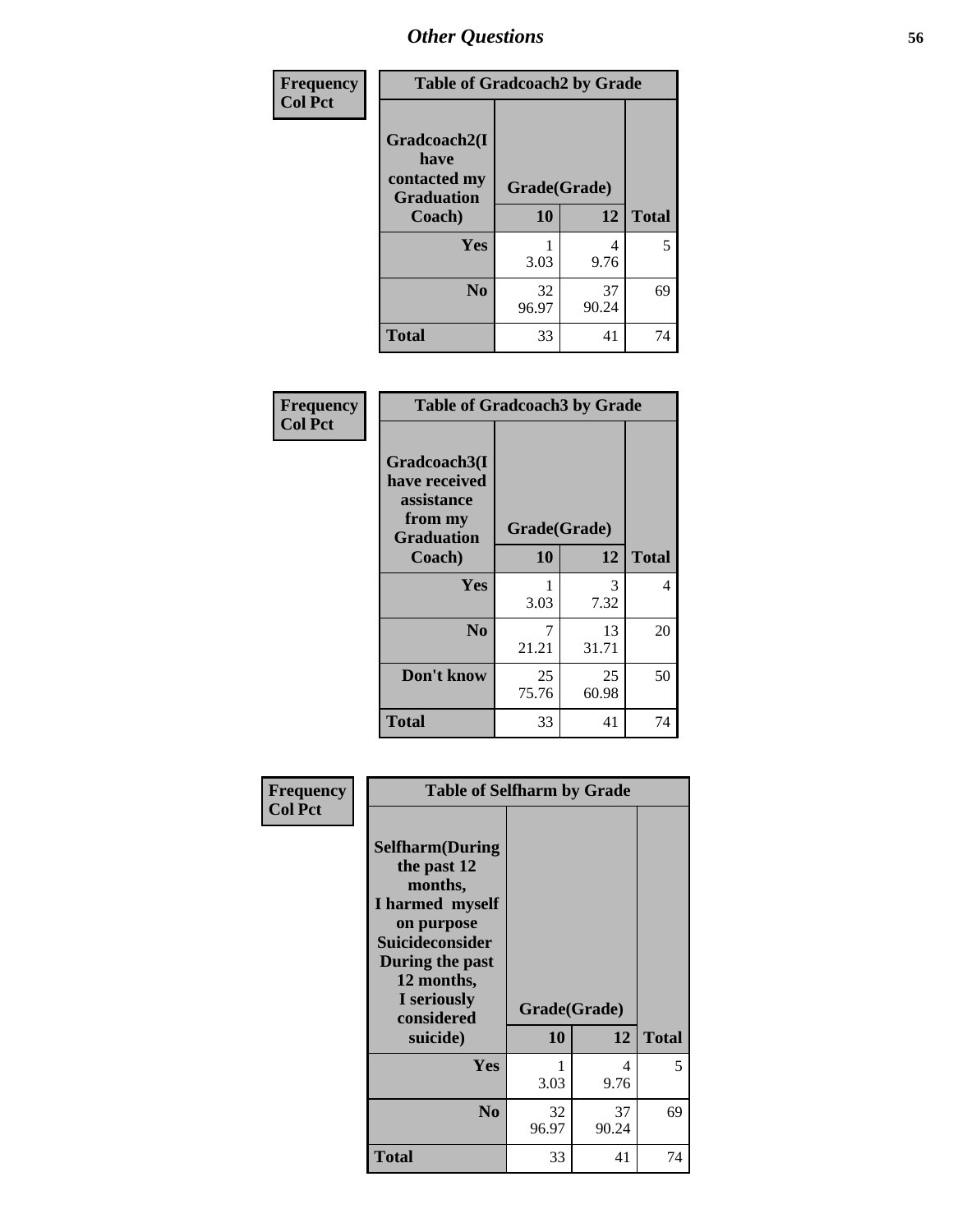| <b>Frequency</b> | <b>Table of Suicideconsider by Grade</b> |              |             |              |  |  |
|------------------|------------------------------------------|--------------|-------------|--------------|--|--|
| <b>Col Pct</b>   |                                          | Grade(Grade) |             |              |  |  |
|                  | Suicideconsider                          | <b>10</b>    | 12          | <b>Total</b> |  |  |
|                  | <b>Yes</b>                               | 12.12        | 2.44        | 5            |  |  |
|                  | N <sub>0</sub>                           | 29<br>87.88  | 40<br>97.56 | 69           |  |  |
|                  | <b>Total</b>                             | 33           | 41          | 74           |  |  |

| Frequency      | <b>Table of Suicideattempt by Grade</b>              |              |             |              |
|----------------|------------------------------------------------------|--------------|-------------|--------------|
| <b>Col Pct</b> | Suicideattempt(I<br>have attempted<br>suicide in the | Grade(Grade) |             |              |
|                | last year)                                           | 10           | 12          | <b>Total</b> |
|                | Yes                                                  | 3.03         | 2.44        | 2            |
|                | No.                                                  | 32<br>96.97  | 40<br>97.56 | 72           |
|                | <b>Total</b>                                         | 33           | 41          | 74           |

| Frequency      | <b>Table of Instantmessaged by Grade</b>               |              |             |              |  |  |  |
|----------------|--------------------------------------------------------|--------------|-------------|--------------|--|--|--|
| <b>Col Pct</b> | Instantmessaged(I<br>have instant<br>messaged people I | Grade(Grade) |             |              |  |  |  |
|                | do not even know)                                      | 10           | 12          | <b>Total</b> |  |  |  |
|                | Yes                                                    | 10<br>30.30  | 12<br>29.27 | 22           |  |  |  |
|                | N <sub>0</sub>                                         | 23<br>69.70  | 29<br>70.73 | 52           |  |  |  |
|                | <b>Total</b>                                           | 33           | 41          | 74           |  |  |  |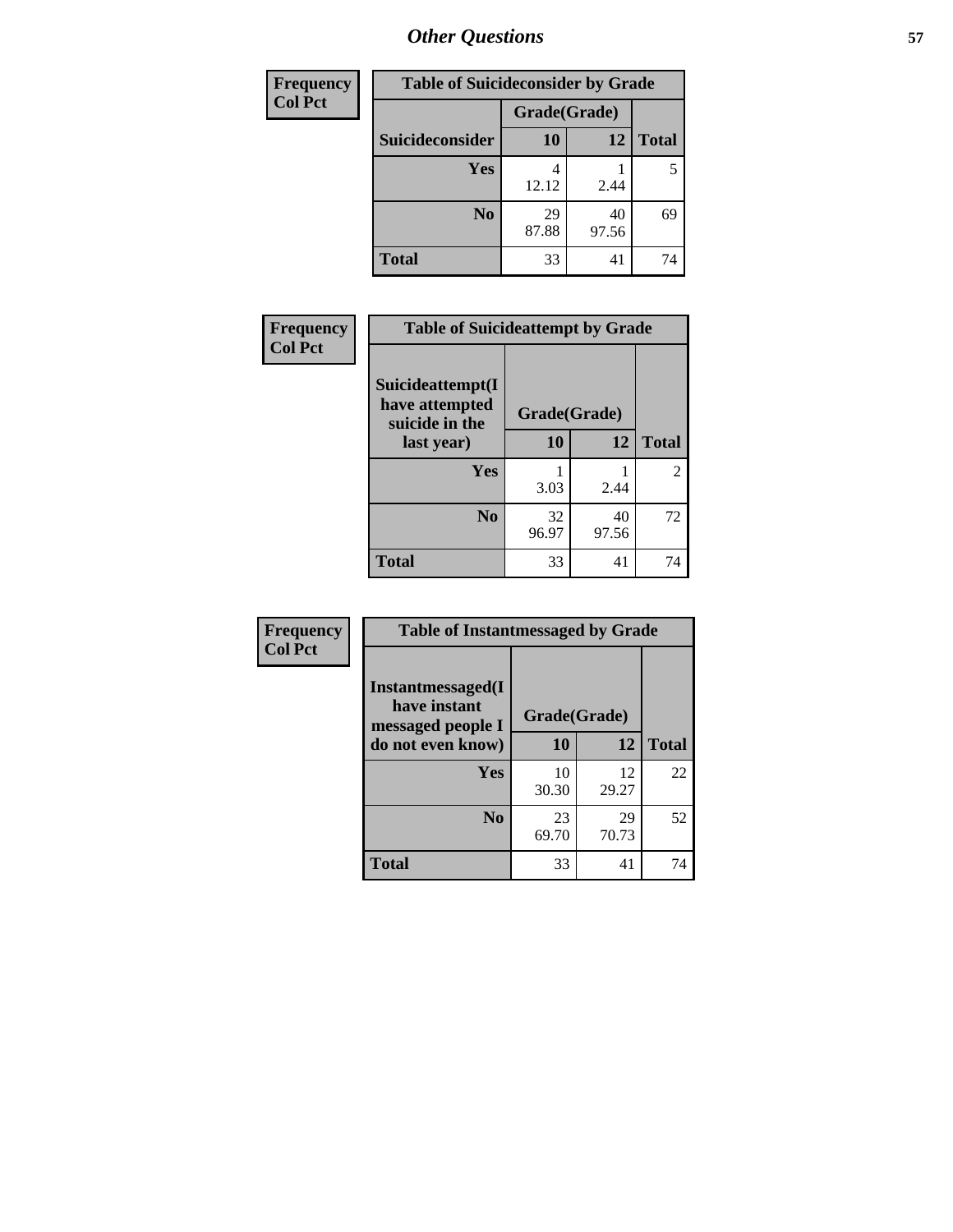| Frequency      | <b>Table of Getsalong by Grade</b>                          |              |             |              |  |  |  |
|----------------|-------------------------------------------------------------|--------------|-------------|--------------|--|--|--|
| <b>Col Pct</b> | <b>Getsalong</b> (I get<br>along with other<br>students and | Grade(Grade) |             |              |  |  |  |
|                | adults)                                                     | 10           | 12          | <b>Total</b> |  |  |  |
|                | <b>Strongly Agree</b>                                       | 16<br>48.48  | 28<br>68.29 | 44           |  |  |  |
|                | <b>Somewhat Agree</b>                                       | 15<br>45.45  | 11<br>26.83 | 26           |  |  |  |
|                | <b>Somewhat Disagree</b>                                    | 3.03         | 2<br>4.88   | 3            |  |  |  |
|                | <b>Strongly Disagree</b>                                    | 3.03         | 0<br>0.00   |              |  |  |  |
|                | <b>Total</b>                                                | 33           | 41          | 74           |  |  |  |

| Frequency      | <b>Table of Safehome by Grade</b> |                      |                                     |    |  |  |  |  |
|----------------|-----------------------------------|----------------------|-------------------------------------|----|--|--|--|--|
| <b>Col Pct</b> | Safehome(I feel<br>safe at home)  | Grade(Grade)<br>10   | <b>Total</b>                        |    |  |  |  |  |
|                | <b>Strongly Agree</b>             | 22<br>66.67          | 33<br>80.49                         | 55 |  |  |  |  |
|                | <b>Somewhat Agree</b>             | 10<br>30.30          | 6<br>14.63                          | 16 |  |  |  |  |
|                | <b>Somewhat Disagree</b>          | $\mathbf{0}$<br>0.00 | $\mathcal{D}_{\mathcal{L}}$<br>4.88 | 2  |  |  |  |  |
|                | <b>Strongly Disagree</b>          | 3.03                 | 0<br>0.00                           |    |  |  |  |  |
|                | <b>Total</b>                      | 33                   | 41                                  | 74 |  |  |  |  |

| Frequency      | <b>Table of Adulttalk by Grade</b>                                                  |              |             |              |  |  |
|----------------|-------------------------------------------------------------------------------------|--------------|-------------|--------------|--|--|
| <b>Col Pct</b> | <b>Adulttalk(I</b><br>know an<br>adult at<br>school that<br>I can talk<br>with if I | Grade(Grade) |             |              |  |  |
|                | need help)                                                                          | 10           | 12          | <b>Total</b> |  |  |
|                | <b>Yes</b>                                                                          | 24<br>72.73  | 35<br>85.37 | 59           |  |  |
|                | N <sub>0</sub>                                                                      | 9<br>27.27   | 6<br>14.63  | 15           |  |  |
|                | <b>Total</b>                                                                        | 33           | 41          | 74           |  |  |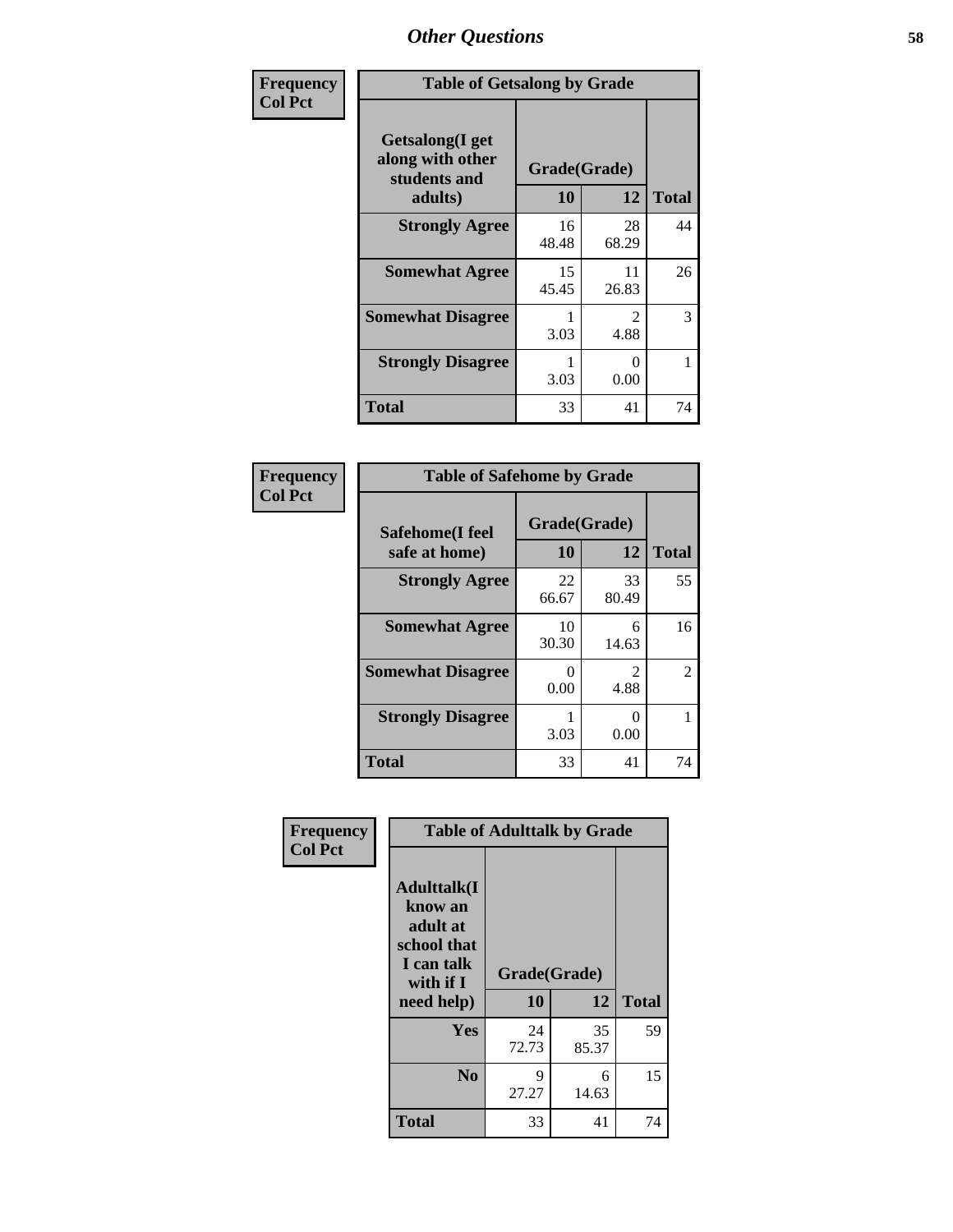**Frequency Row Pct**

| <b>Table of Grade by Tvtime</b> |            |                                                                                         |                     |                                   |      |      |              |  |
|---------------------------------|------------|-----------------------------------------------------------------------------------------|---------------------|-----------------------------------|------|------|--------------|--|
|                                 |            | Tvtime (On an average school day,<br>how much unsupervised time do I spend watching TV) |                     |                                   |      |      |              |  |
|                                 |            | <b>Less that</b><br>$2 - 3$<br>$4 - 5$<br>$6+$                                          |                     |                                   |      |      |              |  |
| Grade(Grade)   None             |            |                                                                                         | hour/day   hour/day | hours/day   hours/day   hours/day |      |      | <b>Total</b> |  |
| 10                              | 3.03       | 4<br>12.12                                                                              | 6<br>18.18          | 16<br>48.48                       | 9.09 | 9.09 | 33           |  |
| 12                              | 6<br>14.63 | 8<br>19.51                                                                              | 10<br>24.39         | 13<br>31.71                       | 2.44 | 7.32 | 41           |  |
| <b>Total</b>                    | ⇁          | 12                                                                                      | 16                  | 29                                | 4    | 6    | 74           |  |

## **Frequency Row Pct**

| <b>Table of Grade by Computertime</b> |                                                                                                                              |                                                                                                   |             |             |      |       |              |  |
|---------------------------------------|------------------------------------------------------------------------------------------------------------------------------|---------------------------------------------------------------------------------------------------|-------------|-------------|------|-------|--------------|--|
|                                       |                                                                                                                              | Computertime (On an average school day,<br>how much unsupervised time do I spend on the computer) |             |             |      |       |              |  |
| Grade(Grade)                          | <b>Less that</b><br>$4 - 5$<br>$2 - 3$<br>$6+$<br>hour/day<br>hour/day<br>hours/day<br>hours/day<br>hours/day<br><b>None</b> |                                                                                                   |             |             |      |       | <b>Total</b> |  |
| 10                                    | 4<br>12.12                                                                                                                   | 5<br>15.15                                                                                        | 24.24       | 10<br>30.30 | 6.06 | 12.12 | 33           |  |
| 12                                    | 8<br>19.51                                                                                                                   | 14<br>34.15                                                                                       | 2.44        | 14<br>34.15 | 4.88 | 4.88  | 41           |  |
| <b>Total</b>                          | 12                                                                                                                           | 19                                                                                                | $\mathbf Q$ | 24          | 4    | 6     | 74           |  |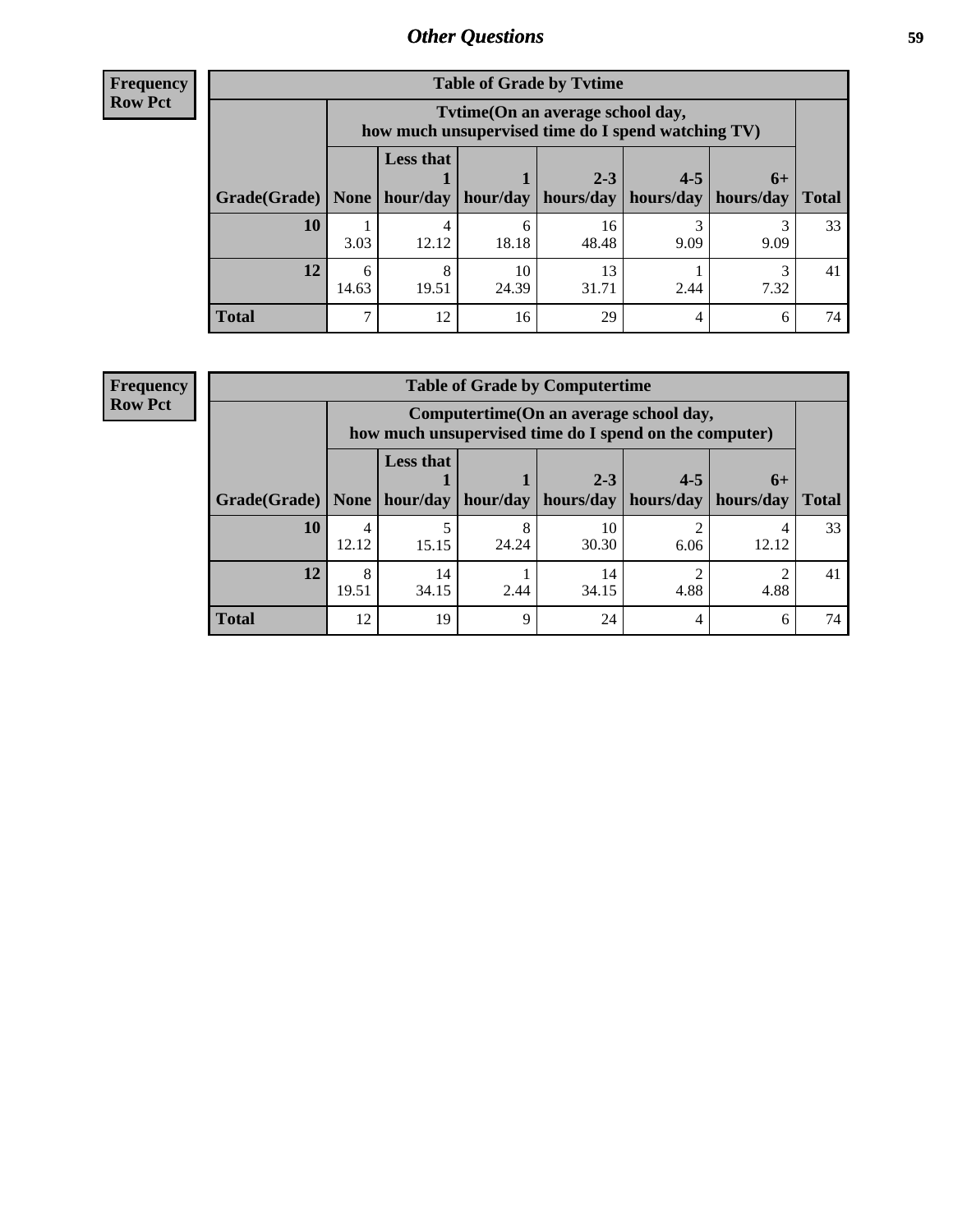## *Questions about Driving Laws* **60** *Driving Questions were asked only of high school students.*

| <b>Frequency</b> |
|------------------|
| <b>Row Pct</b>   |

| <b>Table of Grade by License1</b> |                                                                                                                                           |                          |                |               |               |              |  |
|-----------------------------------|-------------------------------------------------------------------------------------------------------------------------------------------|--------------------------|----------------|---------------|---------------|--------------|--|
|                                   | License1(During the first 6 months of driving<br>with a provisional license,<br>the only passengers who can ride with the<br>driver are:) |                          |                |               |               |              |  |
| Grade(Grade)                      | <b>Parent or</b><br><b>Guardian</b>                                                                                                       | Family<br><b>Members</b> | Friends        | <b>Anyone</b> | Don't<br>Know | <b>Total</b> |  |
| 10                                | 6<br>18.18                                                                                                                                | 25<br>75.76              | 3.03           | 0.00          | 3.03          | 33           |  |
| 12                                | 9<br>21.95                                                                                                                                | 26<br>63.41              | 2.44           | 2.44          | 4<br>9.76     | 41           |  |
| <b>Total</b>                      | 15                                                                                                                                        | 51                       | $\overline{c}$ |               | 5             | 74           |  |

| <b>Frequency</b> | <b>Table of Grade by License2</b> |                                                                                                          |                              |                              |                                                      |                      |              |
|------------------|-----------------------------------|----------------------------------------------------------------------------------------------------------|------------------------------|------------------------------|------------------------------------------------------|----------------------|--------------|
| <b>Row Pct</b>   |                                   | License2(17 yr old drivers with a<br>provisional driver's license cannot<br>drive between the hours of:) |                              |                              |                                                      |                      |              |
|                  | Grade(Grade)                      | <b>Midnight</b><br>to 6am                                                                                | 1am<br>t <sub>0</sub><br>5am | 1am<br>t <sub>0</sub><br>6am | N <sub>0</sub><br>curfew<br>for $17$<br>year<br>olds | Don't<br><b>Know</b> | <b>Total</b> |
|                  | 10                                | 19<br>57.58                                                                                              | 3<br>9.09                    | 3<br>9.09                    | 2<br>6.06                                            | 6<br>18.18           | 33           |
|                  | 12                                | 36<br>87.80                                                                                              | 2.44                         | 2.44                         | $\Omega$<br>0.00                                     | 3<br>7.32            | 41           |
|                  | <b>Total</b>                      | 55                                                                                                       | $\overline{4}$               | 4                            | 2                                                    | 9                    | 74           |

| Frequency                                                                                                         |              | <b>Table of Grade by License3</b> |            |             |           |                        |               |              |
|-------------------------------------------------------------------------------------------------------------------|--------------|-----------------------------------|------------|-------------|-----------|------------------------|---------------|--------------|
| <b>Row Pct</b><br>License3(For drivers under the age of<br>21,<br>what level of alcohol is considered<br>$DUI$ ?) |              |                                   |            |             |           |                        |               |              |
|                                                                                                                   | Grade(Grade) | Any<br><b>Amount</b>              | 0.02       | 0.04        | 0.06      | 0.08                   | Don't<br>know | <b>Total</b> |
|                                                                                                                   | 10           | 13<br>39.39                       | 8<br>24.24 | 2<br>6.06   | 3.03      | $\mathcal{R}$<br>9.09  | 6<br>18.18    | 33           |
|                                                                                                                   | 12           | 14<br>34.15                       | 6<br>14.63 | 10<br>24.39 | 3<br>7.32 | $\mathfrak{D}$<br>4.88 | 6<br>14.63    | 41           |
|                                                                                                                   | <b>Total</b> | 27                                | 14         | 12          | 4         | 5                      | 12            | 74           |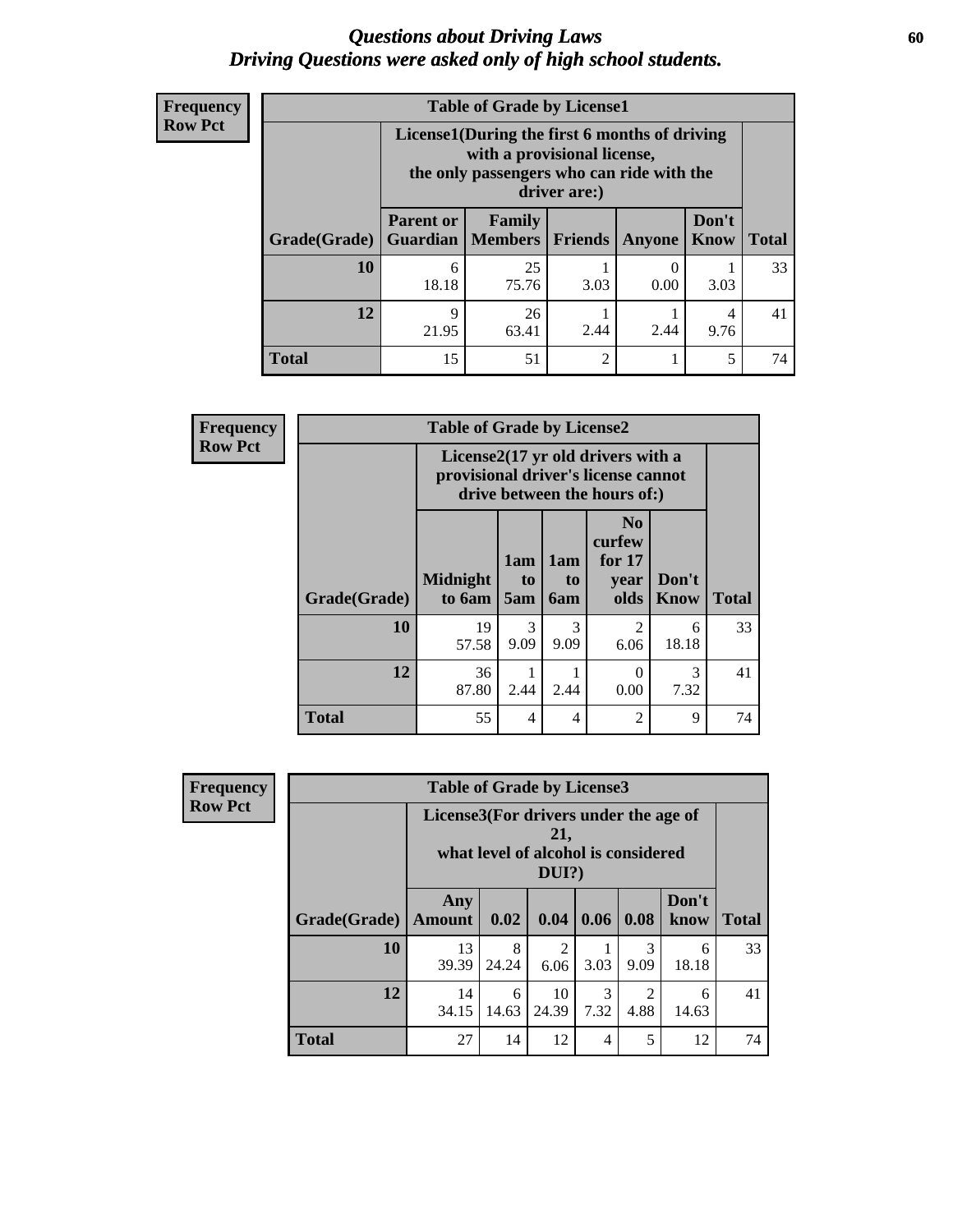## *Questions about Driving Laws* **61** *Driving Questions were asked only of high school students.*

| <b>Frequency</b> | <b>Table of Grade by License4</b> |                                                                                                                         |              |              |                                      |               |              |
|------------------|-----------------------------------|-------------------------------------------------------------------------------------------------------------------------|--------------|--------------|--------------------------------------|---------------|--------------|
| <b>Row Pct</b>   |                                   | License4(A driver under 21<br>automatically loses his/her license if<br>caught exceeding the posted speet<br>limit by:) |              |              |                                      |               |              |
|                  | Grade(Grade)                      | $15+$<br>mph                                                                                                            | $25+$<br>mph | $35+$<br>mph | <b>Depends</b><br><b>on</b><br>judge | Don't<br>know | <b>Total</b> |
|                  | 10                                | 12<br>36.36                                                                                                             | 4<br>12.12   | 5<br>15.15   | 3.03                                 | 11<br>33.33   | 33           |
|                  | 12                                | $\overline{4}$<br>9.76                                                                                                  | 17<br>41.46  | 5<br>12.20   | 5<br>12.20                           | 10<br>24.39   | 41           |
|                  | <b>Total</b>                      | 16                                                                                                                      | 21           | 10           | 6                                    | 21            | 74           |

| Frequency      | <b>Table of Grade by License5</b> |             |                                                                                                                                                             |               |              |
|----------------|-----------------------------------|-------------|-------------------------------------------------------------------------------------------------------------------------------------------------------------|---------------|--------------|
| <b>Row Pct</b> |                                   |             | License5(A)<br>Georgia teenager<br>with family<br>connections or a<br>good lawyer can<br>break a teen<br>driving law and<br>keep their driver's<br>license) |               |              |
|                | Grade(Grade)                      | Yes         | N <sub>0</sub>                                                                                                                                              | Don't<br>know | <b>Total</b> |
|                | 10                                | 3<br>9.09   | 18<br>54.55                                                                                                                                                 | 12<br>36.36   | 33           |
|                | 12                                | 18<br>43.90 | 17<br>41.46                                                                                                                                                 | 6<br>14.63    | 41           |
|                | Total                             | 21          | 35                                                                                                                                                          | 18            | 74           |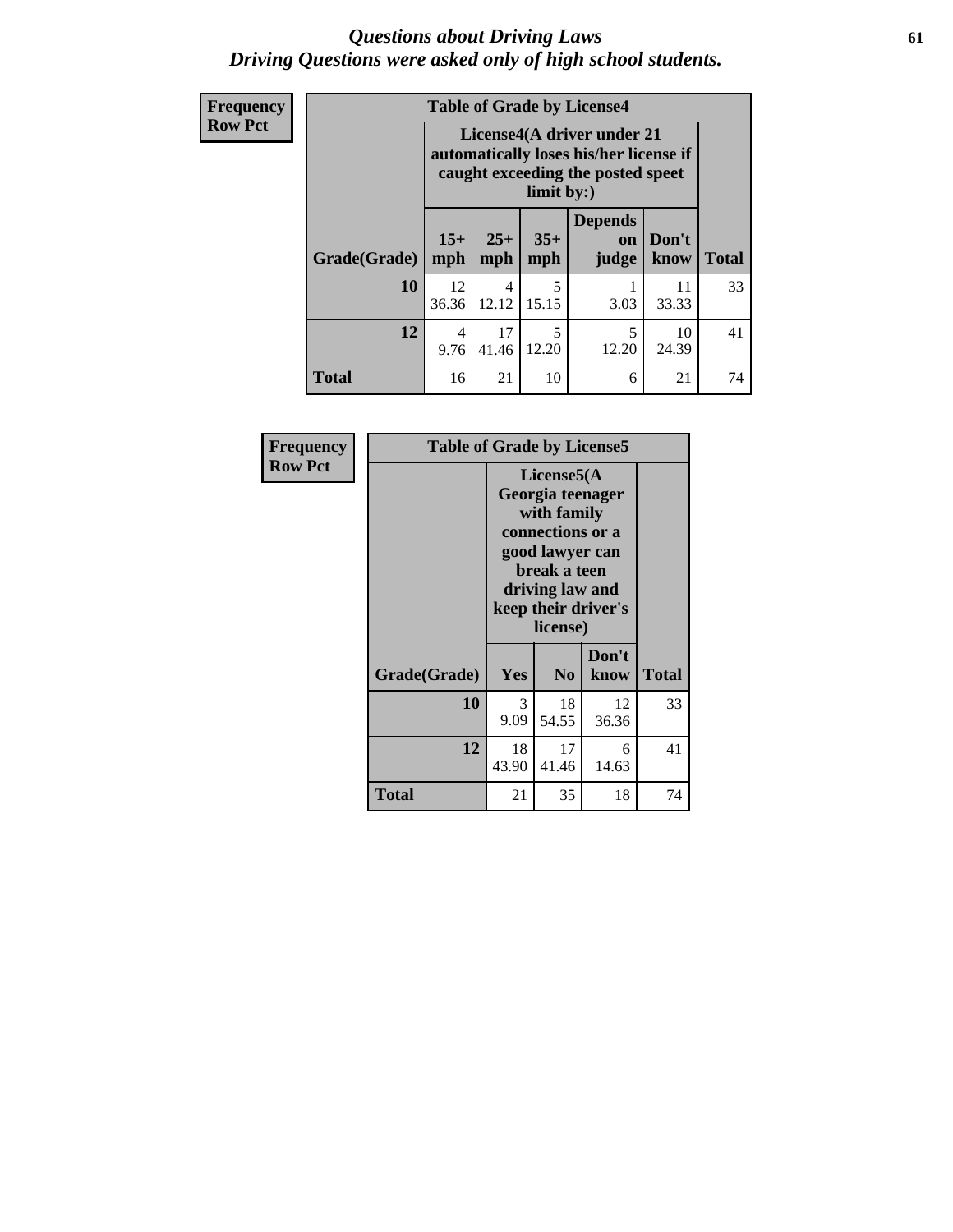## *Questions about Driving Laws* **62** *Driving Questions were asked only of high school students.*

| <b>Frequency</b> | <b>Table of Grade by License6</b> |             |                                                                                                                                                 |               |              |
|------------------|-----------------------------------|-------------|-------------------------------------------------------------------------------------------------------------------------------------------------|---------------|--------------|
| <b>Row Pct</b>   |                                   |             | License <sub>6</sub> (I know a<br>friend or<br>classmate that<br>broke a teen<br>driving law,<br>but was allowed to<br>keep his/her<br>license) |               |              |
|                  | Grade(Grade)                      | Yes         | N <sub>0</sub>                                                                                                                                  | Don't<br>know | <b>Total</b> |
|                  | 10                                | 7<br>21.21  | 16<br>48.48                                                                                                                                     | 10<br>30.30   | 33           |
|                  | 12                                | 23<br>56.10 | 13<br>31.71                                                                                                                                     | 5<br>12.20    | 41           |
|                  | <b>Total</b>                      | 30          | 29                                                                                                                                              | 15            | 74           |

| <b>Frequency</b> | <b>Table of Grade by License7</b> |                                                                             |                                                                                               |                                            |                        |              |  |  |  |
|------------------|-----------------------------------|-----------------------------------------------------------------------------|-----------------------------------------------------------------------------------------------|--------------------------------------------|------------------------|--------------|--|--|--|
| <b>Row Pct</b>   |                                   |                                                                             | License7(A student under the age of 18 cam loser<br>his/her driving privileges if he or she:) |                                            |                        |              |  |  |  |
|                  | Grade(Grade)                      | <b>Have</b><br>more than<br>10<br>unexcused<br>absences<br>per school<br>yr | Drop out<br>without  <br>graduating                                                           | Bring<br>alcohol/drugs/weapon<br>to school | All of<br>the<br>above | <b>Total</b> |  |  |  |
|                  | 10                                | 3.03                                                                        | 3<br>9.09                                                                                     | 0.00                                       | 29<br>87.88            | 33           |  |  |  |
|                  | 12                                | 9<br>21.95                                                                  | $\overline{2}$<br>4.88                                                                        | 4<br>9.76                                  | 26<br>63.41            | 41           |  |  |  |
|                  | <b>Total</b>                      | 10                                                                          | 5                                                                                             | 4                                          | 55                     | 74           |  |  |  |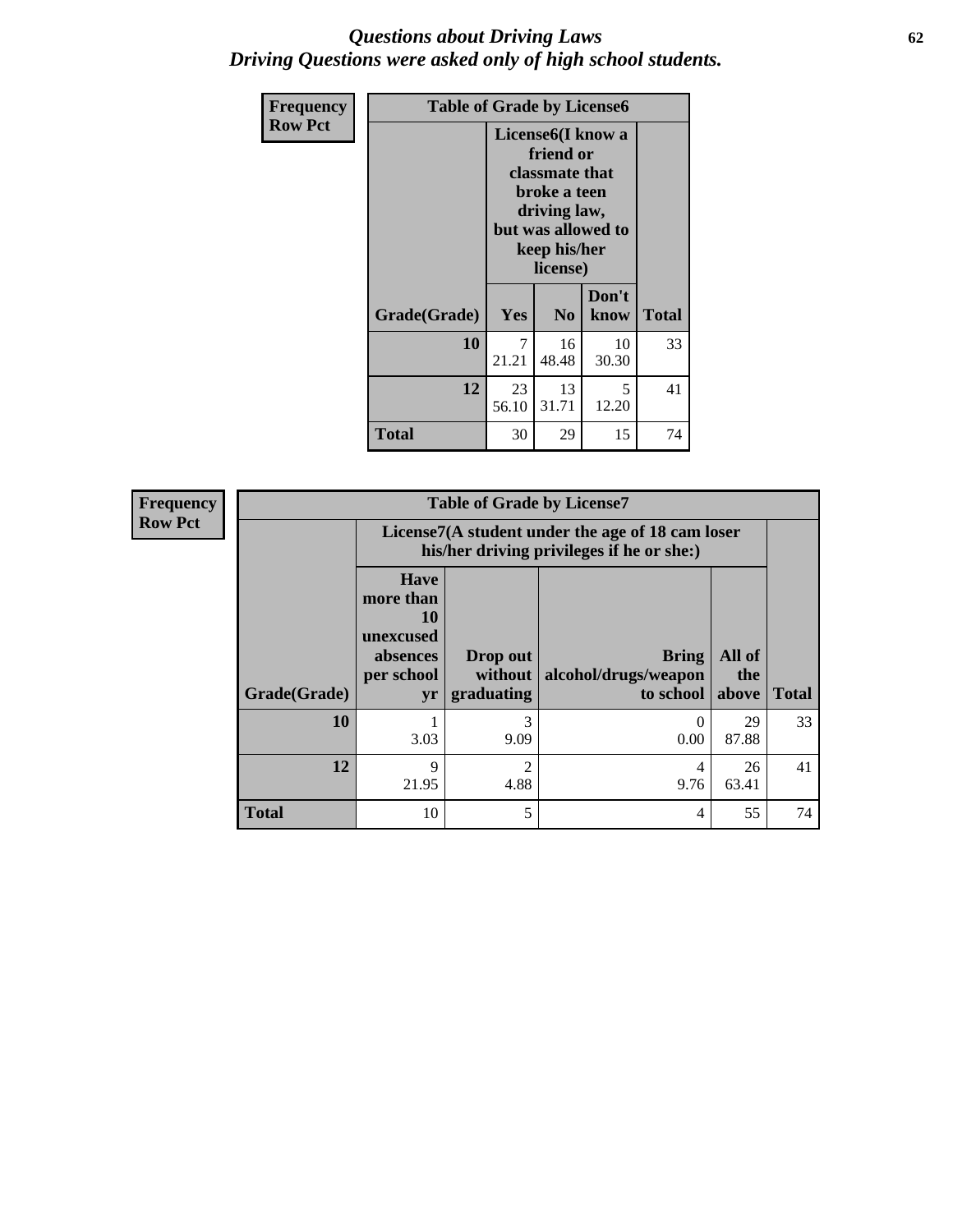# *Select Results by Gender* **63**

| Frequency      | <b>Table of SchoolClimate2 by Gender</b> |                |             |                |  |  |
|----------------|------------------------------------------|----------------|-------------|----------------|--|--|
| <b>Col Pct</b> | SchoolClimate2(I<br>feel successful at   | Gender(Gender) |             |                |  |  |
|                | school)                                  | <b>Female</b>  | <b>Male</b> | <b>Total</b>   |  |  |
|                | <b>Strongly Agree</b>                    | 19<br>43.18    | 10<br>33.33 | 29             |  |  |
|                | <b>Somewhat Agree</b>                    | 25<br>56.82    | 16<br>53.33 | 41             |  |  |
|                | <b>Somewhat Disagree</b>                 | 0.00           | 4<br>13.33  | $\overline{4}$ |  |  |
|                | <b>Total</b>                             | 44             | 30          | 74             |  |  |

| <b>Frequency</b> | <b>Table of SchoolClimate6 by Gender</b>                 |                                 |             |              |  |  |
|------------------|----------------------------------------------------------|---------------------------------|-------------|--------------|--|--|
| <b>Col Pct</b>   | <b>SchoolClimate6(Teachers</b><br>treat me with respect) | Gender(Gender)<br><b>Female</b> | <b>Male</b> | <b>Total</b> |  |  |
|                  | <b>Strongly Agree</b>                                    | 23<br>52.27                     | 14<br>46.67 | 37           |  |  |
|                  | <b>Somewhat Agree</b>                                    | 19<br>43.18                     | 12<br>40.00 | 31           |  |  |
|                  | <b>Somewhat Disagree</b>                                 | 2.27                            | 4<br>13.33  | 5            |  |  |
|                  | <b>Strongly Disagree</b>                                 | 2.27                            | 0<br>0.00   | 1            |  |  |
|                  | <b>Total</b>                                             | 44                              | 30          | 74           |  |  |

| Frequency      | <b>Table of SchoolClimate8 by Gender</b>                                             |                                 |                        |              |  |
|----------------|--------------------------------------------------------------------------------------|---------------------------------|------------------------|--------------|--|
| <b>Col Pct</b> | <b>SchoolClimate8(Students</b><br>are frequently<br>recognized for good<br>behavior) | Gender(Gender)<br><b>Female</b> | <b>Male</b>            | <b>Total</b> |  |
|                | <b>Strongly Agree</b>                                                                | 10<br>22.73                     | 3.33                   | 11           |  |
|                | <b>Somewhat Agree</b>                                                                | 22<br>50.00                     | 22<br>73.33            | 44           |  |
|                | <b>Somewhat Disagree</b>                                                             | 12<br>27.27                     | 4<br>13.33             | 16           |  |
|                | <b>Strongly Disagree</b>                                                             | 0<br>0.00                       | $\mathcal{R}$<br>10.00 | 3            |  |
|                | Total                                                                                | 44                              | 30                     | 74           |  |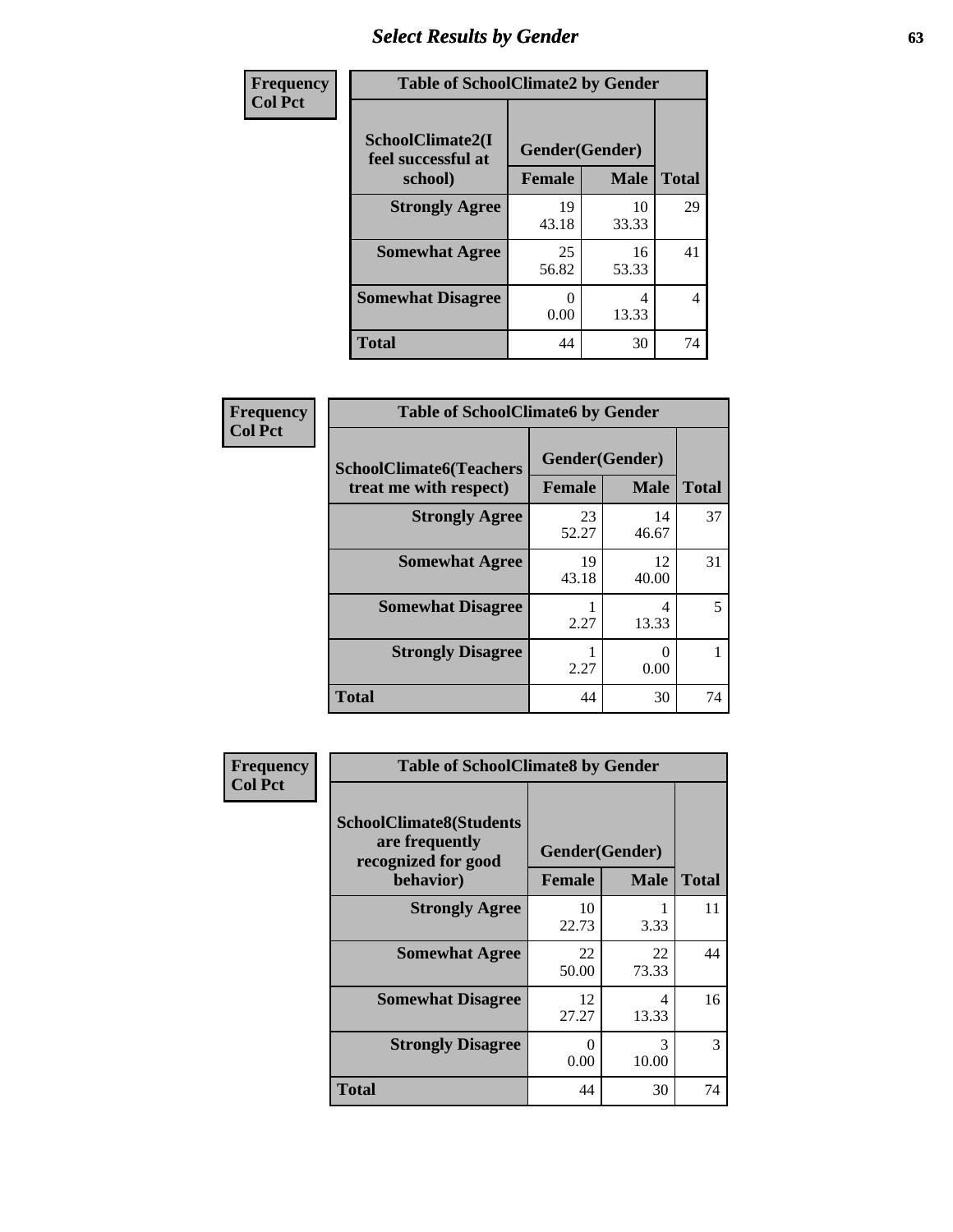# *Select Results by Gender* **64**

| Frequency      | <b>Table of Gender by Dropout</b> |                                                                        |                |              |
|----------------|-----------------------------------|------------------------------------------------------------------------|----------------|--------------|
| <b>Row Pct</b> |                                   | Dropout(I<br>have<br>thought<br>about<br>dropping<br>out of<br>school) |                |              |
|                | Gender(Gender)                    | Yes                                                                    | N <sub>0</sub> | <b>Total</b> |
|                | <b>Female</b>                     | 7<br>15.91                                                             | 37<br>84.09    | 44           |
|                | <b>Male</b>                       | 8<br>26.67                                                             | 22<br>73.33    | 30           |
|                | <b>Total</b>                      | 15                                                                     | 59             | 74           |

| Frequency      |                |                                                                 |              | <b>Table of Gender by Dropoutreason</b> |              |              |
|----------------|----------------|-----------------------------------------------------------------|--------------|-----------------------------------------|--------------|--------------|
| <b>Row Pct</b> |                | Dropoutreason (If I dropped out<br>the reason would most likely |              |                                         |              |              |
|                | Gender(Gender) | Won't<br><b>Drop</b><br>out                                     | <b>Bored</b> | Family<br><b>Reasons</b>                | <b>Other</b> | <b>Total</b> |
|                | <b>Female</b>  | 30<br>68.18                                                     | 8<br>18.18   | 2.27                                    | 5<br>11.36   | 44           |
|                | <b>Male</b>    | 24<br>80.00                                                     | 4<br>13.33   | 3.33                                    | 3.33         | 30           |
|                | <b>Total</b>   | 54                                                              | 12           | $\overline{2}$                          | 6            | 74           |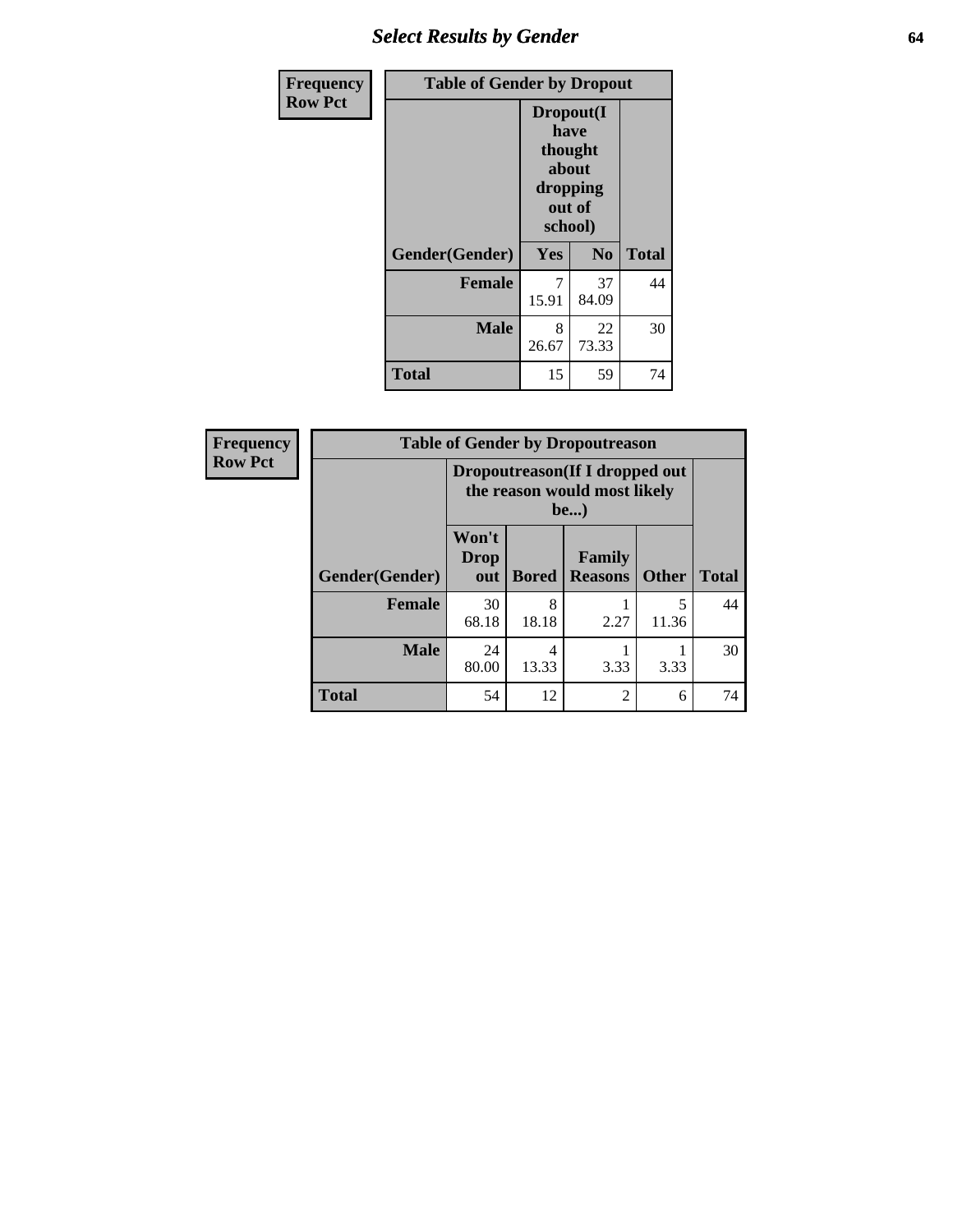*School Safety* **65**

| Frequency      |                |                          | <b>Table of Gender by Bullied2</b> |              |  |  |
|----------------|----------------|--------------------------|------------------------------------|--------------|--|--|
| <b>Row Pct</b> |                | <b>Bullied2</b>          |                                    |              |  |  |
|                | Gender(Gender) | N <sub>0</sub><br>Yes    |                                    | <b>Total</b> |  |  |
|                | <b>Female</b>  | 40<br>4<br>90.91<br>9.09 |                                    | 44           |  |  |
|                | <b>Male</b>    | 16.67                    | 25<br>83.33                        | 30           |  |  |
|                | <b>Total</b>   | 9                        | 65                                 | 74           |  |  |

| Frequency      | <b>Table of Gender by Bulliedothers2</b> |                       |                |              |
|----------------|------------------------------------------|-----------------------|----------------|--------------|
| <b>Row Pct</b> |                                          | <b>Bulliedothers2</b> |                |              |
|                | Gender(Gender)                           | <b>Yes</b>            | N <sub>0</sub> | <b>Total</b> |
|                | <b>Female</b>                            | 4.55                  | 42<br>95.45    | 44           |
|                | <b>Male</b>                              | 8<br>26.67            | 22<br>73.33    | 30           |
|                | <b>Total</b>                             | 10                    | 64             | 74           |

| Frequency      | <b>Table of Gender by Weaponschool2</b> |                      |                |              |
|----------------|-----------------------------------------|----------------------|----------------|--------------|
| <b>Row Pct</b> |                                         | <b>Weaponschool2</b> |                |              |
|                | Gender(Gender)                          | <b>Yes</b>           | N <sub>0</sub> | <b>Total</b> |
|                | <b>Female</b>                           | 0.00                 | 44<br>100.00   | 44           |
|                | <b>Male</b>                             | 5<br>16.67           | 25<br>83.33    | 30           |
|                | <b>Total</b>                            | 5                    | 69             | 74           |

| Frequency      | <b>Table of Gender by Absentunsafe2</b> |               |                |              |
|----------------|-----------------------------------------|---------------|----------------|--------------|
| <b>Row Pct</b> |                                         | Absentunsafe2 |                |              |
|                | Gender(Gender)                          | Yes           | N <sub>0</sub> | <b>Total</b> |
|                | <b>Female</b>                           | 0.00          | 44<br>100.00   | 44           |
|                | <b>Male</b>                             | 10.00         | 27<br>90.00    | 30           |
|                | <b>Total</b>                            | 3             | 71             | 74           |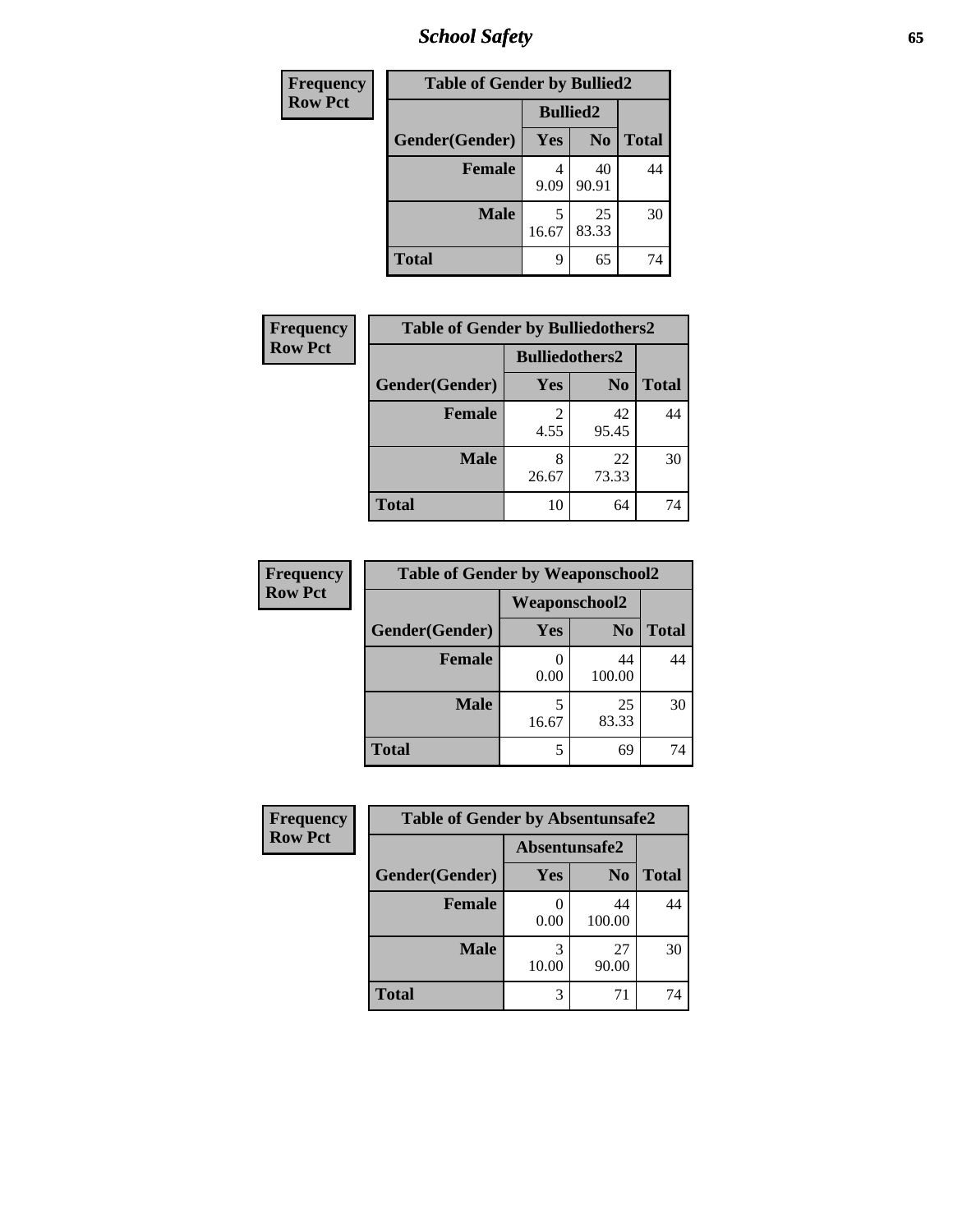*School Safety* **66**

| Frequency      | <b>Table of Gender by Gangself</b> |                                                                                                |                |              |
|----------------|------------------------------------|------------------------------------------------------------------------------------------------|----------------|--------------|
| <b>Row Pct</b> |                                    | Gangself(I<br>have<br>participated<br>in illegal gang<br>activities in<br>the past 30<br>days) |                |              |
|                | Gender(Gender)                     | Yes                                                                                            | N <sub>0</sub> | <b>Total</b> |
|                | <b>Female</b>                      | 2.27                                                                                           | 43<br>97.73    | 44           |
|                | <b>Male</b>                        | 4<br>13.33                                                                                     | 26<br>86.67    | 30           |
|                | <b>Total</b>                       | 5                                                                                              | 69             | 74           |

| Frequency      | <b>Table of Gender by Gangpeers</b> |                                                                                                                             |                |              |
|----------------|-------------------------------------|-----------------------------------------------------------------------------------------------------------------------------|----------------|--------------|
| <b>Row Pct</b> |                                     | <b>Gangpeers</b> (I<br>have friends<br>who have<br>participated<br>in illegal gang<br>activities in<br>the past 30<br>days) |                |              |
|                | Gender(Gender)                      | <b>Yes</b>                                                                                                                  | N <sub>0</sub> | <b>Total</b> |
|                | <b>Female</b>                       | 7<br>15.91                                                                                                                  | 37<br>84.09    | 44           |
|                | <b>Male</b>                         | 7<br>23.33                                                                                                                  | 23<br>76.67    | 30           |
|                | <b>Total</b>                        | 14                                                                                                                          | 60             | 74           |

| Frequency      | <b>Table of Gender by Pickedon2</b> |             |                |              |
|----------------|-------------------------------------|-------------|----------------|--------------|
| <b>Row Pct</b> |                                     | Pickedon2   |                |              |
|                | Gender(Gender)                      | <b>Yes</b>  | N <sub>0</sub> | <b>Total</b> |
|                | <b>Female</b>                       | 11<br>25.00 | 33<br>75.00    | 44           |
|                | <b>Male</b>                         | 9<br>30.00  | 21<br>70.00    | 30           |
|                | <b>Total</b>                        | 20          | 54             | 74           |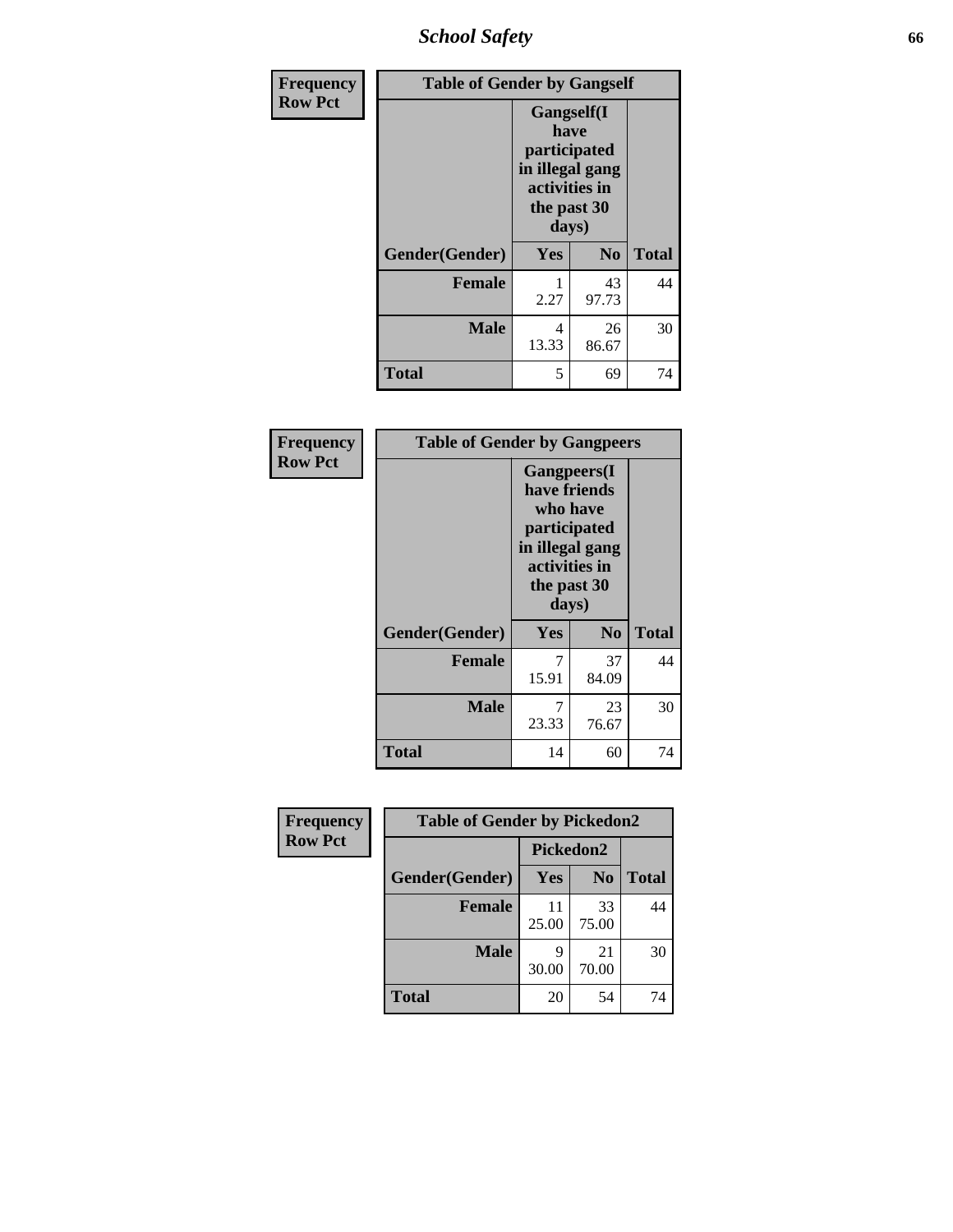*School Safety* **67**

| <b>Frequency</b> | <b>Table of Gender by Safeschool2</b> |             |                |              |
|------------------|---------------------------------------|-------------|----------------|--------------|
| <b>Row Pct</b>   |                                       |             | Safeschool2    |              |
|                  | Gender(Gender)                        | Yes         | N <sub>0</sub> | <b>Total</b> |
|                  | <b>Female</b>                         | 37<br>84.09 | 15.91          | 44           |
|                  | <b>Male</b>                           | 20<br>66.67 | 10<br>33.33    | 30           |
|                  | <b>Total</b>                          | 57          | 17             | 74           |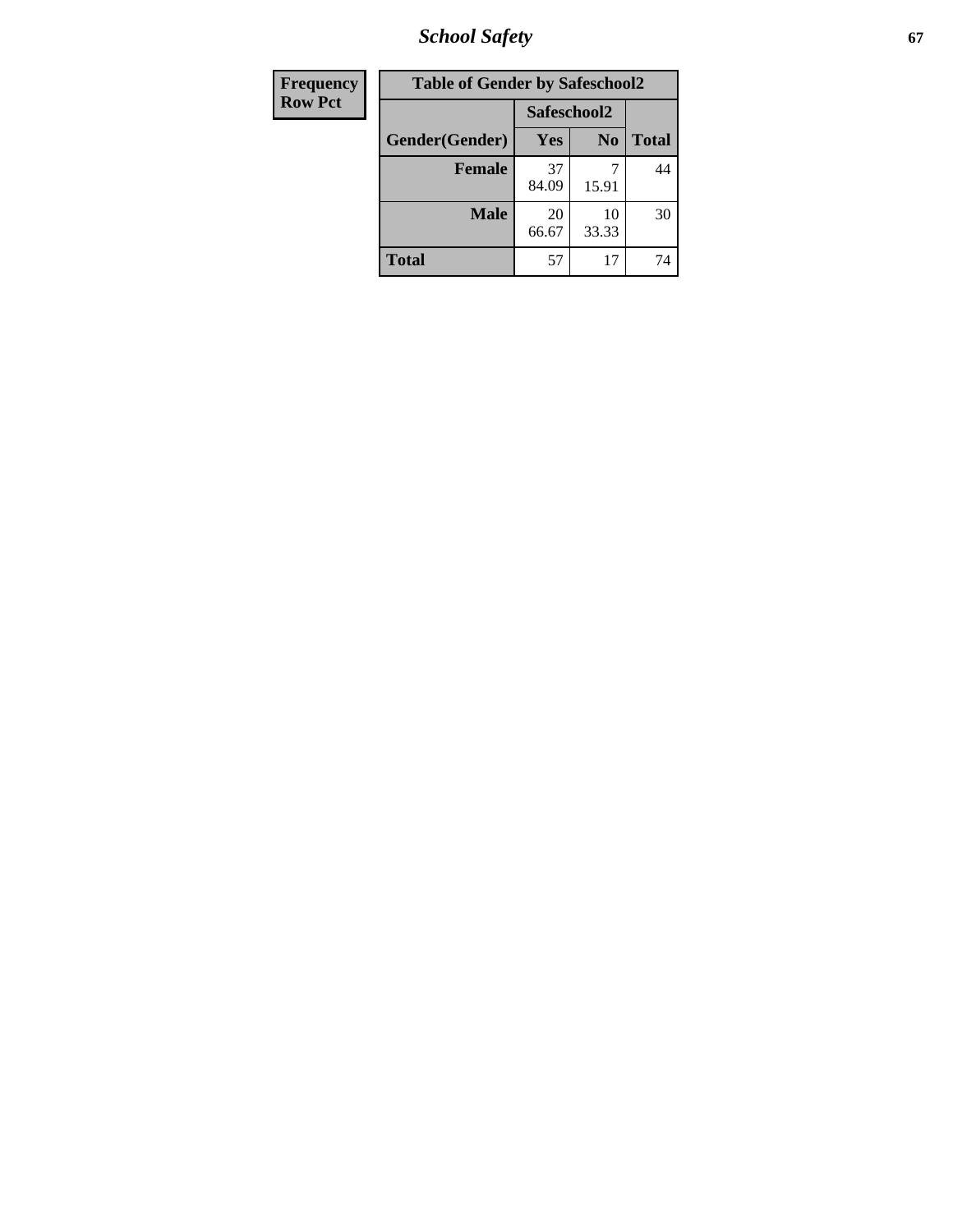# *Incidence of Drug Use* 68

| <b>Frequency</b> |                | <b>Table of Gender by AlcoholAlt</b>     |                |              |
|------------------|----------------|------------------------------------------|----------------|--------------|
| <b>Row Pct</b>   |                | AlcoholAlt(Alcohol<br>use, past 30 days) |                |              |
|                  | Gender(Gender) | Yes                                      | N <sub>0</sub> | <b>Total</b> |
|                  | <b>Female</b>  | 4<br>9.09                                | 40<br>90.91    | 44           |
|                  | <b>Male</b>    | 4<br>13.33                               | 26<br>86.67    | 30           |
|                  | <b>Total</b>   | 8                                        | 66             | 74           |

| <b>Frequency</b> | <b>Table of Gender by TobaccoAny</b> |                                          |                |              |
|------------------|--------------------------------------|------------------------------------------|----------------|--------------|
| <b>Row Pct</b>   |                                      | TobaccoAny(Tobacco<br>use, past 30 days) |                |              |
|                  | Gender(Gender)                       | Yes                                      | N <sub>0</sub> | <b>Total</b> |
|                  | <b>Female</b>                        | 4<br>9.09                                | 40<br>90.91    | 44           |
|                  | <b>Male</b>                          | 23.33                                    | 23<br>76.67    | 30           |
|                  | <b>Total</b>                         | 11                                       | 63             | 74           |

| <b>Frequency</b> | <b>Table of Gender by MarijuanaAlt</b> |           |                                              |       |
|------------------|----------------------------------------|-----------|----------------------------------------------|-------|
| <b>Row Pct</b>   |                                        |           | MarijuanaAlt(Marijuana<br>use, past 30 days) |       |
|                  | Gender(Gender)                         | Yes       | N <sub>0</sub>                               | Total |
|                  | Female                                 | 4<br>9.09 | 40<br>90.91                                  | 44    |
|                  | <b>Male</b>                            | 3.33      | 29<br>96.67                                  | 30    |
|                  | <b>Total</b>                           | 5         | 69                                           | 74    |

| <b>Frequency</b> | <b>Table of Gender by OtherDrugAny</b> |                                                         |              |  |
|------------------|----------------------------------------|---------------------------------------------------------|--------------|--|
| <b>Row Pct</b>   |                                        | <b>OtherDrugAny(Other</b><br>drug use,<br>past 30 days) |              |  |
|                  | Gender(Gender)                         | N <sub>0</sub>                                          | <b>Total</b> |  |
|                  | <b>Female</b>                          | 44<br>100.00                                            | 44           |  |
|                  | <b>Male</b>                            | 30<br>100.00                                            | 30           |  |
|                  | <b>Total</b>                           | 74                                                      | 74           |  |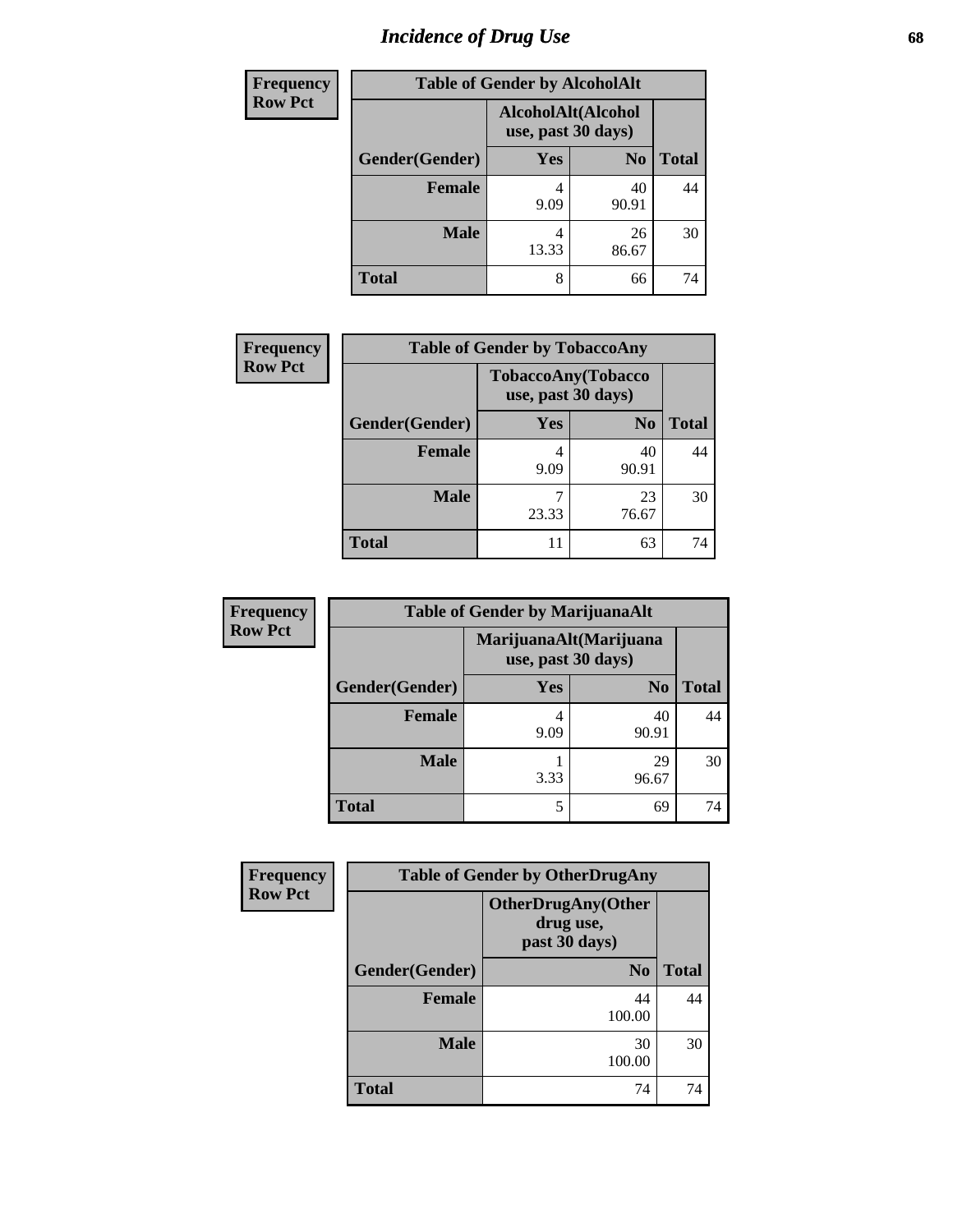## *Average Age at Onset of Use* **69** *Results for "Average Age at Onset of Use" questions exclude students who said they did not use that substance*

### **Gender=Female**

| <b>Variable</b>    | <b>Label</b>                                                       | <b>Mean</b> |
|--------------------|--------------------------------------------------------------------|-------------|
| Alcoholinit2       | I started using alcohol when I was                                 | 13.75       |
| Cigarettesinit2    | I started smoking tobacco when I was                               | 13.83       |
| Smokelessinit2     | I started chewing tobacco when I was                               | 16.50       |
| Marijuanainit2     | I started using marijuana when I was                               | 15.80       |
| Cocaineinit2       | I started using cocaine when I was                                 |             |
| Inhalantsinit2     | I started using inhalants when I was                               | 14.00       |
| Steroidsinit2      | I started using steroids when I was                                |             |
| Ecstasyinit2       | I started using ecstasy when I was                                 | 14.00       |
| Methinit2          | I started using methamphetamines when I was                        |             |
| Hallucinogensinit2 | I started using hallucinogens when I was                           |             |
| Prescription in t2 | I started using prescription drugs not prescribed to me when I was | 12.00       |

### **Gender=Male**

| <b>Variable</b>                 | Label                                                              | <b>Mean</b> |
|---------------------------------|--------------------------------------------------------------------|-------------|
| Alcoholinit2                    | I started using alcohol when I was                                 | 14.10       |
| Cigarettesinit2                 | I started smoking tobacco when I was                               | 14.63       |
| Smokelessinit2                  | I started chewing tobacco when I was                               | 13.67       |
| Marijuanainit2                  | I started using marijuana when I was                               | 14.67       |
| Cocaineinit2                    | I started using cocaine when I was                                 |             |
| Inhalantsinit2                  | I started using inhalants when I was                               |             |
| Steroidsinit2                   | I started using steroids when I was                                |             |
| Ecstasyinit2                    | I started using ecstasy when I was                                 |             |
| Methinit2                       | I started using methamphetamines when I was                        |             |
| Hallucinogensinit2              | I started using hallucinogens when I was                           |             |
| Prescription in it <sub>2</sub> | I started using prescription drugs not prescribed to me when I was |             |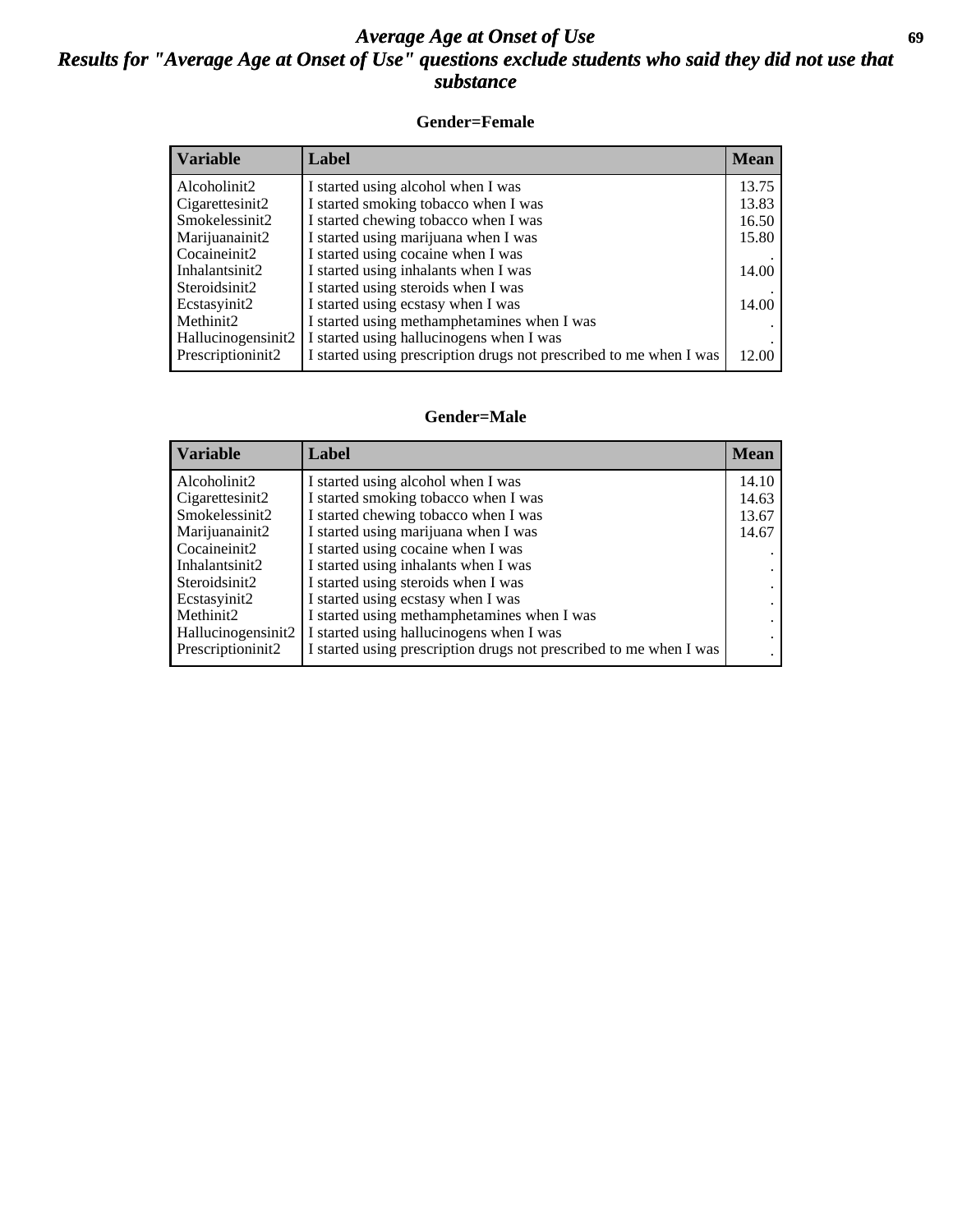# *I Think These Drugs are Harmful* **70**

| <b>Frequency</b> | <b>Table of Gender by Alcoholharmdich</b> |                                                   |                |              |
|------------------|-------------------------------------------|---------------------------------------------------|----------------|--------------|
| <b>Row Pct</b>   |                                           | Alcoholharmdich(I<br>think alcohol is<br>harmful) |                |              |
|                  | Gender(Gender)                            | <b>Yes</b>                                        | N <sub>0</sub> | <b>Total</b> |
|                  | <b>Female</b>                             | 39<br>88.64                                       | 5<br>11.36     | 44           |
|                  | <b>Male</b>                               | 24<br>80.00                                       | 6<br>20.00     | 30           |
|                  | <b>Total</b>                              | 63                                                | 11             | 74           |

| Frequency      | <b>Table of Gender by Tobaccoharmdich</b> |                                                   |                |              |
|----------------|-------------------------------------------|---------------------------------------------------|----------------|--------------|
| <b>Row Pct</b> |                                           | Tobaccoharmdich(I<br>think tobacco is<br>harmful) |                |              |
|                | Gender(Gender)                            | Yes                                               | N <sub>0</sub> | <b>Total</b> |
|                | <b>Female</b>                             | 44<br>100.00                                      | 0<br>0.00      | 44           |
|                | <b>Male</b>                               | 29<br>96.67                                       | 3.33           | 30           |
|                | <b>Total</b>                              | 73                                                |                | 74           |

| Frequency      | <b>Table of Gender by Marijuanaharmdich</b> |                                |                     |              |
|----------------|---------------------------------------------|--------------------------------|---------------------|--------------|
| <b>Row Pct</b> |                                             | think marijuana is<br>harmful) | Marijuanaharmdich(I |              |
|                | Gender(Gender)                              | <b>Yes</b>                     | N <sub>0</sub>      | <b>Total</b> |
|                | <b>Female</b>                               | 41<br>93.18                    | 3<br>6.82           | 44           |
|                | <b>Male</b>                                 | 19<br>63.33                    | 11<br>36.67         | 30           |
|                | <b>Total</b>                                | 60                             | 14                  | 74           |

| Frequency      | <b>Table of Gender by Otherdrugharmdich</b> |                                                          |                |              |
|----------------|---------------------------------------------|----------------------------------------------------------|----------------|--------------|
| <b>Row Pct</b> |                                             | Otherdrugharmdich(I<br>think other drugs are<br>harmful) |                |              |
|                | Gender(Gender)                              | <b>Yes</b>                                               | N <sub>0</sub> | <b>Total</b> |
|                | <b>Female</b>                               | 43<br>97.73                                              | 2.27           | 44           |
|                | <b>Male</b>                                 | 29<br>96.67                                              | 3.33           | 30           |
|                | <b>Total</b>                                | 72                                                       | $\overline{2}$ | 74           |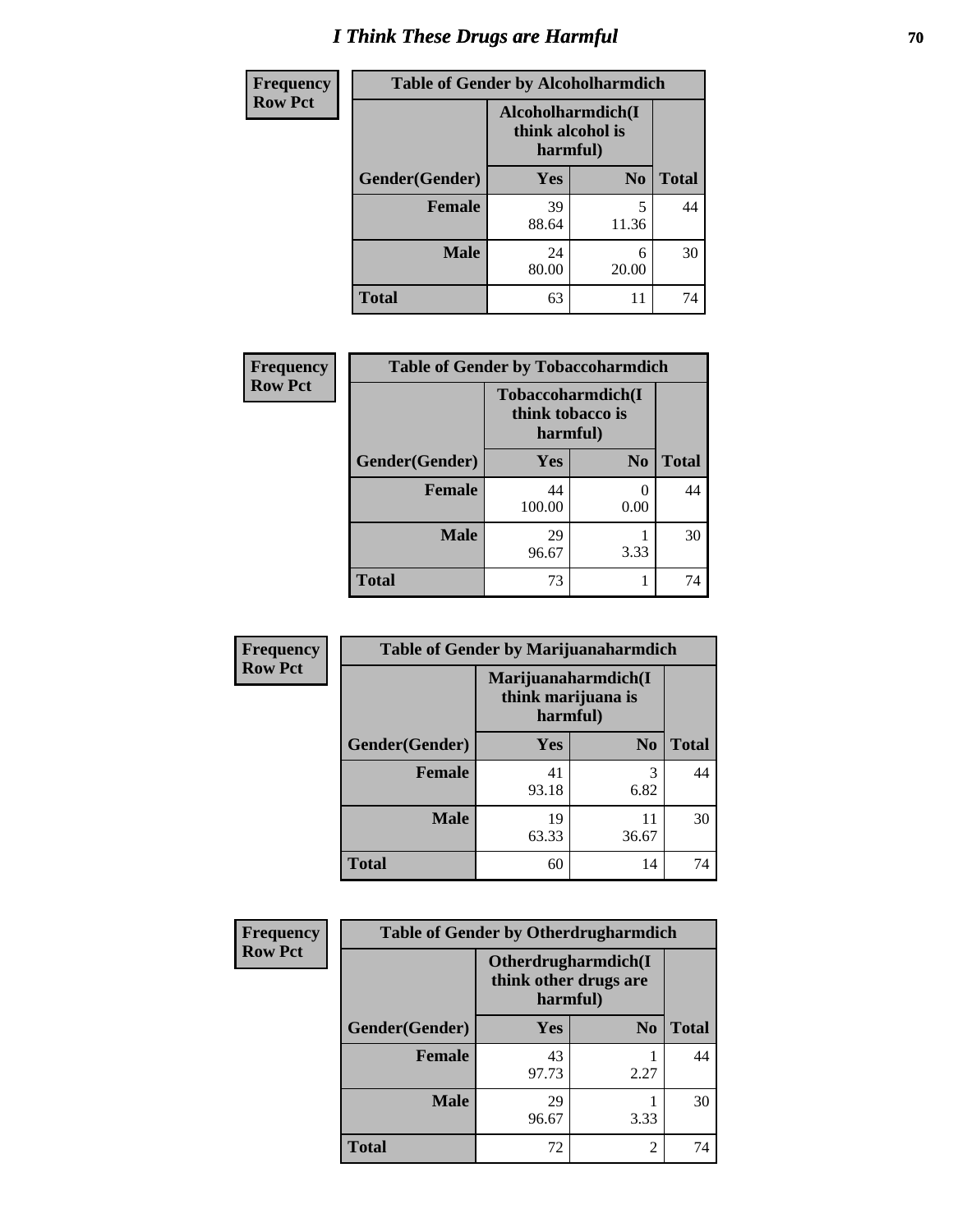| <b>Frequency</b> | <b>Table of Gender by Alcohollocation1</b> |                                                               |             |              |
|------------------|--------------------------------------------|---------------------------------------------------------------|-------------|--------------|
| <b>Row Pct</b>   |                                            | <b>Alcohollocation1(Places</b><br><b>Friends Use Alcohol)</b> |             |              |
|                  | Gender(Gender)                             |                                                               | Do Not Use  | <b>Total</b> |
|                  | <b>Female</b>                              | 24<br>54.55                                                   | 20<br>45.45 | 44           |
|                  | <b>Male</b>                                | 17<br>56.67                                                   | 13<br>43.33 | 30           |
|                  | <b>Total</b>                               | 41                                                            | 33          | 74           |

| <b>Frequency</b> | <b>Table of Gender by Alcohollocation2</b> |                                                               |             |              |
|------------------|--------------------------------------------|---------------------------------------------------------------|-------------|--------------|
| <b>Row Pct</b>   |                                            | <b>Alcohollocation2(Places</b><br><b>Friends Use Alcohol)</b> |             |              |
|                  | Gender(Gender)                             |                                                               | Home        | <b>Total</b> |
|                  | <b>Female</b>                              | 24<br>54.55                                                   | 20<br>45.45 | 44           |
|                  | <b>Male</b>                                | 17<br>56.67                                                   | 13<br>43.33 | 30           |
|                  | <b>Total</b>                               | 41                                                            | 33          | 74           |

| Frequency      | <b>Table of Gender by Alcohollocation3</b> |                                                               |               |              |
|----------------|--------------------------------------------|---------------------------------------------------------------|---------------|--------------|
| <b>Row Pct</b> |                                            | <b>Alcohollocation3(Places</b><br><b>Friends Use Alcohol)</b> |               |              |
|                | Gender(Gender)                             |                                                               | <b>School</b> | <b>Total</b> |
|                | <b>Female</b>                              | 39<br>88.64                                                   | 11.36         | 44           |
|                | <b>Male</b>                                | 29<br>96.67                                                   | 3.33          | 30           |
|                | <b>Total</b>                               | 68                                                            | 6             | 74           |

| <b>Frequency</b> | <b>Table of Gender by Alcohollocation4</b> |                                                               |             |              |
|------------------|--------------------------------------------|---------------------------------------------------------------|-------------|--------------|
| <b>Row Pct</b>   |                                            | <b>Alcohollocation4(Places</b><br><b>Friends Use Alcohol)</b> |             |              |
|                  | Gender(Gender)                             |                                                               | Car         | <b>Total</b> |
|                  | <b>Female</b>                              | 34<br>77.27                                                   | 10<br>22.73 | 44           |
|                  | <b>Male</b>                                | 27<br>90.00                                                   | 3<br>10.00  | 30           |
|                  | <b>Total</b>                               | 61                                                            | 13          | 74           |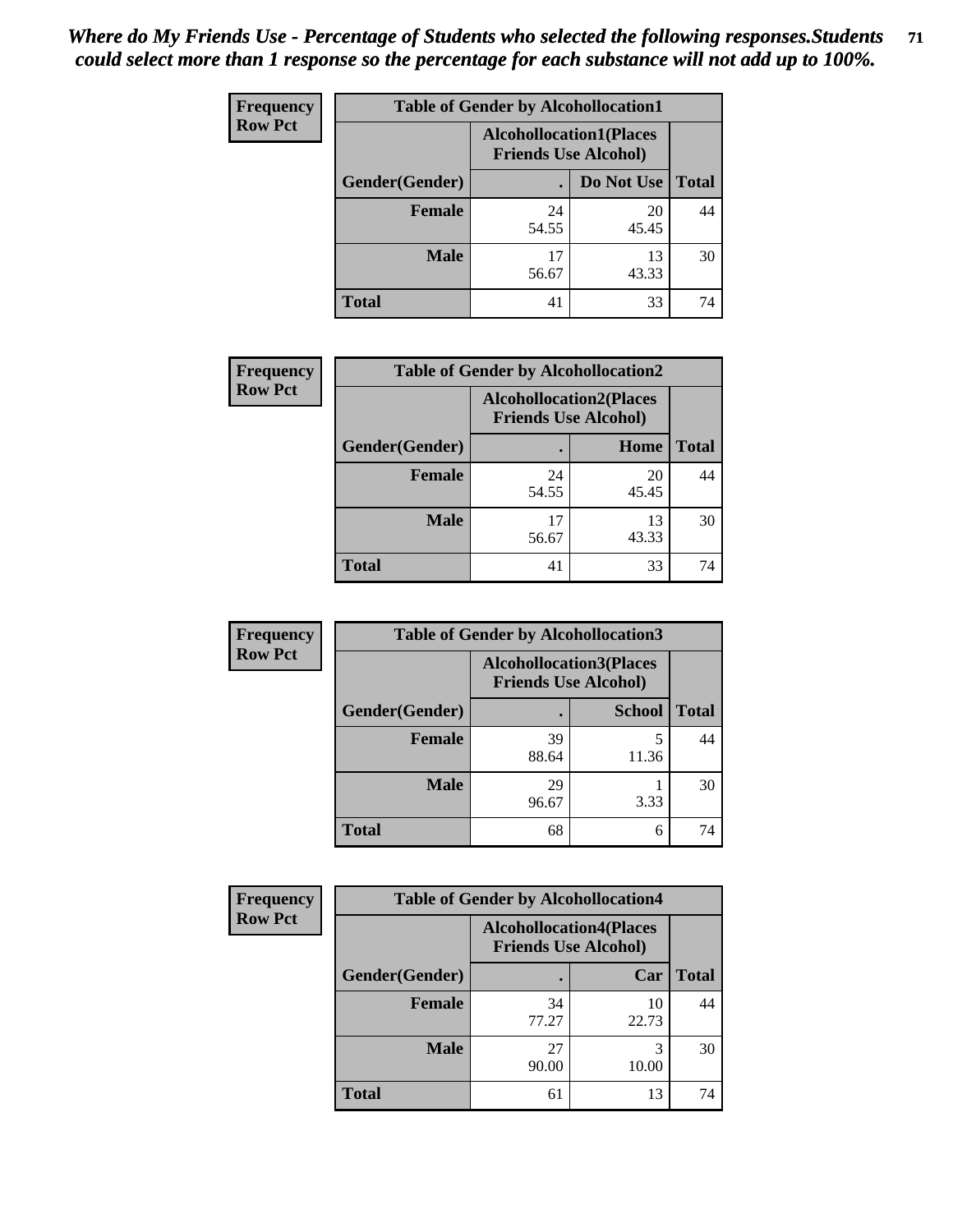| <b>Frequency</b> | <b>Table of Gender by Alcohollocation5</b> |                                                               |                          |              |
|------------------|--------------------------------------------|---------------------------------------------------------------|--------------------------|--------------|
| <b>Row Pct</b>   |                                            | <b>Alcohollocation5(Places</b><br><b>Friends Use Alcohol)</b> |                          |              |
|                  | Gender(Gender)                             |                                                               | <b>Friend's</b><br>House | <b>Total</b> |
|                  | <b>Female</b>                              | 15<br>34.09                                                   | 29<br>65.91              | 44           |
|                  | <b>Male</b>                                | 15<br>50.00                                                   | 15<br>50.00              | 30           |
|                  | <b>Total</b>                               | 30                                                            | 44                       | 74           |

| <b>Frequency</b> | <b>Table of Gender by Alcohollocation6</b> |                                                               |              |              |
|------------------|--------------------------------------------|---------------------------------------------------------------|--------------|--------------|
| <b>Row Pct</b>   |                                            | <b>Alcohollocation6(Places</b><br><b>Friends Use Alcohol)</b> |              |              |
|                  | Gender(Gender)                             |                                                               | <b>Other</b> | <b>Total</b> |
|                  | <b>Female</b>                              | 31<br>70.45                                                   | 13<br>29.55  | 44           |
|                  | <b>Male</b>                                | 19<br>63.33                                                   | 11<br>36.67  | 30           |
|                  | <b>Total</b>                               | 50                                                            | 24           | 74           |

| Frequency      | <b>Table of Gender by Tobaccolocation1</b> |                                                               |             |              |
|----------------|--------------------------------------------|---------------------------------------------------------------|-------------|--------------|
| <b>Row Pct</b> |                                            | <b>Tobaccolocation1(Places</b><br><b>Friends Use Tobacco)</b> |             |              |
|                | Gender(Gender)                             |                                                               | Do Not Use  | <b>Total</b> |
|                | Female                                     | 21<br>47.73                                                   | 23<br>52.27 | 44           |
|                | <b>Male</b>                                | 19<br>63.33                                                   | 11<br>36.67 | 30           |
|                | <b>Total</b>                               | 40                                                            | 34          | 74           |

| <b>Frequency</b> | <b>Table of Gender by Tobaccolocation2</b> |                                                               |             |              |
|------------------|--------------------------------------------|---------------------------------------------------------------|-------------|--------------|
| <b>Row Pct</b>   |                                            | <b>Tobaccolocation2(Places</b><br><b>Friends Use Tobacco)</b> |             |              |
|                  | Gender(Gender)                             |                                                               | Home        | <b>Total</b> |
|                  | Female                                     | 20<br>45.45                                                   | 24<br>54.55 | 44           |
|                  | <b>Male</b>                                | 14<br>46.67                                                   | 16<br>53.33 | 30           |
|                  | <b>Total</b>                               | 34                                                            | 40          | 74           |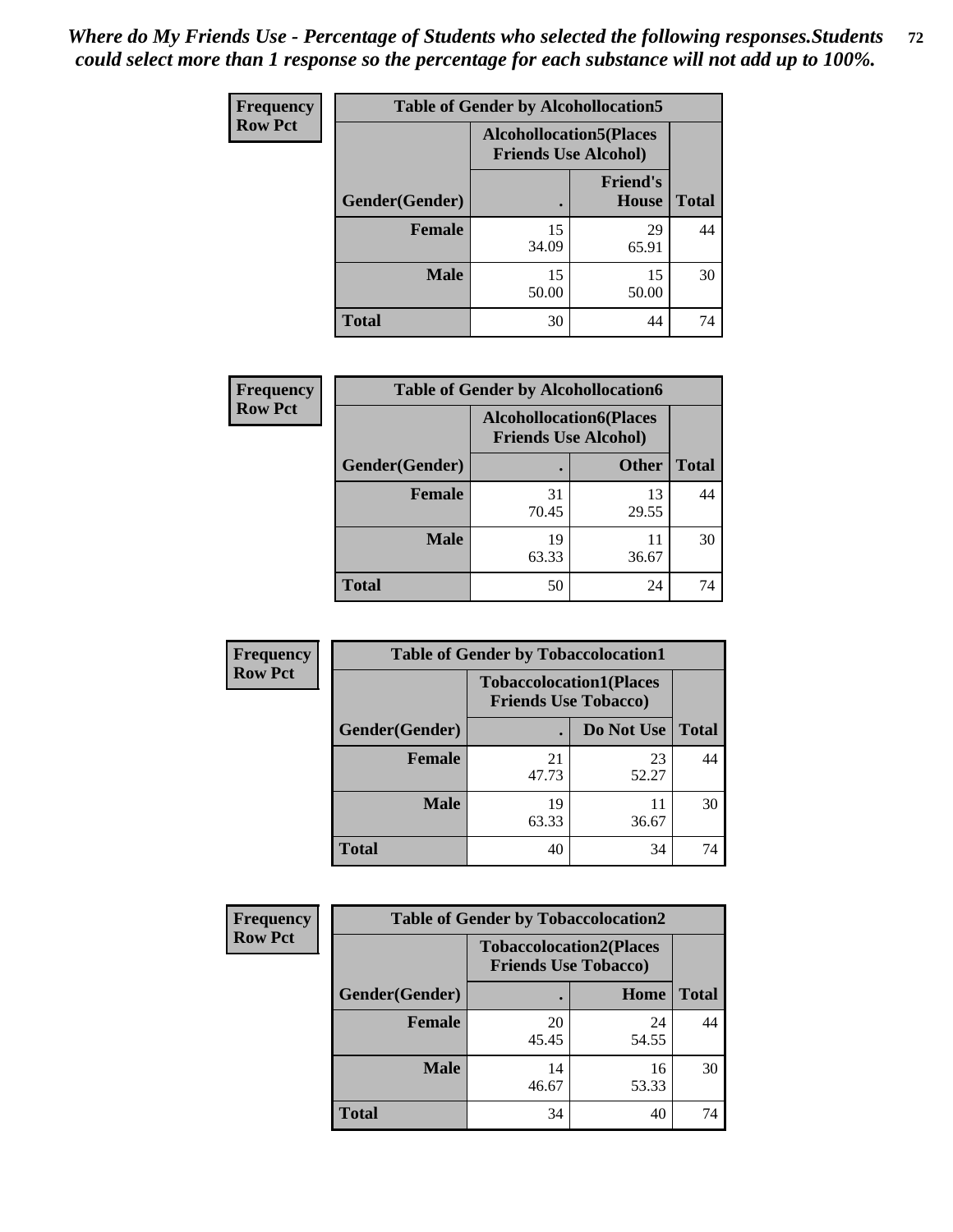| <b>Frequency</b> | <b>Table of Gender by Tobaccolocation3</b> |                                                               |               |              |  |
|------------------|--------------------------------------------|---------------------------------------------------------------|---------------|--------------|--|
| <b>Row Pct</b>   |                                            | <b>Tobaccolocation3(Places</b><br><b>Friends Use Tobacco)</b> |               |              |  |
|                  | Gender(Gender)                             |                                                               | <b>School</b> | <b>Total</b> |  |
|                  | Female                                     | 26<br>59.09                                                   | 18<br>40.91   | 44           |  |
|                  | <b>Male</b>                                | 14<br>46.67                                                   | 16<br>53.33   | 30           |  |
|                  | <b>Total</b>                               | 40                                                            | 34            | 74           |  |

| <b>Frequency</b> | <b>Table of Gender by Tobaccolocation4</b> |                                                               |             |              |
|------------------|--------------------------------------------|---------------------------------------------------------------|-------------|--------------|
| <b>Row Pct</b>   |                                            | <b>Tobaccolocation4(Places</b><br><b>Friends Use Tobacco)</b> |             |              |
|                  | Gender(Gender)                             |                                                               | Car         | <b>Total</b> |
|                  | Female                                     | 21<br>47.73                                                   | 23<br>52.27 | 44           |
|                  | <b>Male</b>                                | 56.67                                                         | 13<br>43.33 | 30           |
|                  | <b>Total</b>                               | 38                                                            | 36          | 74           |

| <b>Frequency</b> | <b>Table of Gender by Tobaccolocation5</b> |                                                               |                                 |              |
|------------------|--------------------------------------------|---------------------------------------------------------------|---------------------------------|--------------|
| <b>Row Pct</b>   |                                            | <b>Tobaccolocation5(Places</b><br><b>Friends Use Tobacco)</b> |                                 |              |
|                  | Gender(Gender)                             |                                                               | <b>Friend's</b><br><b>House</b> | <b>Total</b> |
|                  | Female                                     | 23<br>52.27                                                   | 21<br>47.73                     | 44           |
|                  | <b>Male</b>                                | 16<br>53.33                                                   | 14<br>46.67                     | 30           |
|                  | <b>Total</b>                               | 39                                                            | 35                              | 74           |

| <b>Frequency</b> | <b>Table of Gender by Tobaccolocation6</b> |                                                               |              |              |
|------------------|--------------------------------------------|---------------------------------------------------------------|--------------|--------------|
| <b>Row Pct</b>   |                                            | <b>Tobaccolocation6(Places</b><br><b>Friends Use Tobacco)</b> |              |              |
|                  | Gender(Gender)                             |                                                               | <b>Other</b> | <b>Total</b> |
|                  | Female                                     | 28<br>63.64                                                   | 16<br>36.36  | 44           |
|                  | <b>Male</b>                                | 17<br>56.67                                                   | 13<br>43.33  | 30           |
|                  | <b>Total</b>                               | 45                                                            | 29           | 74           |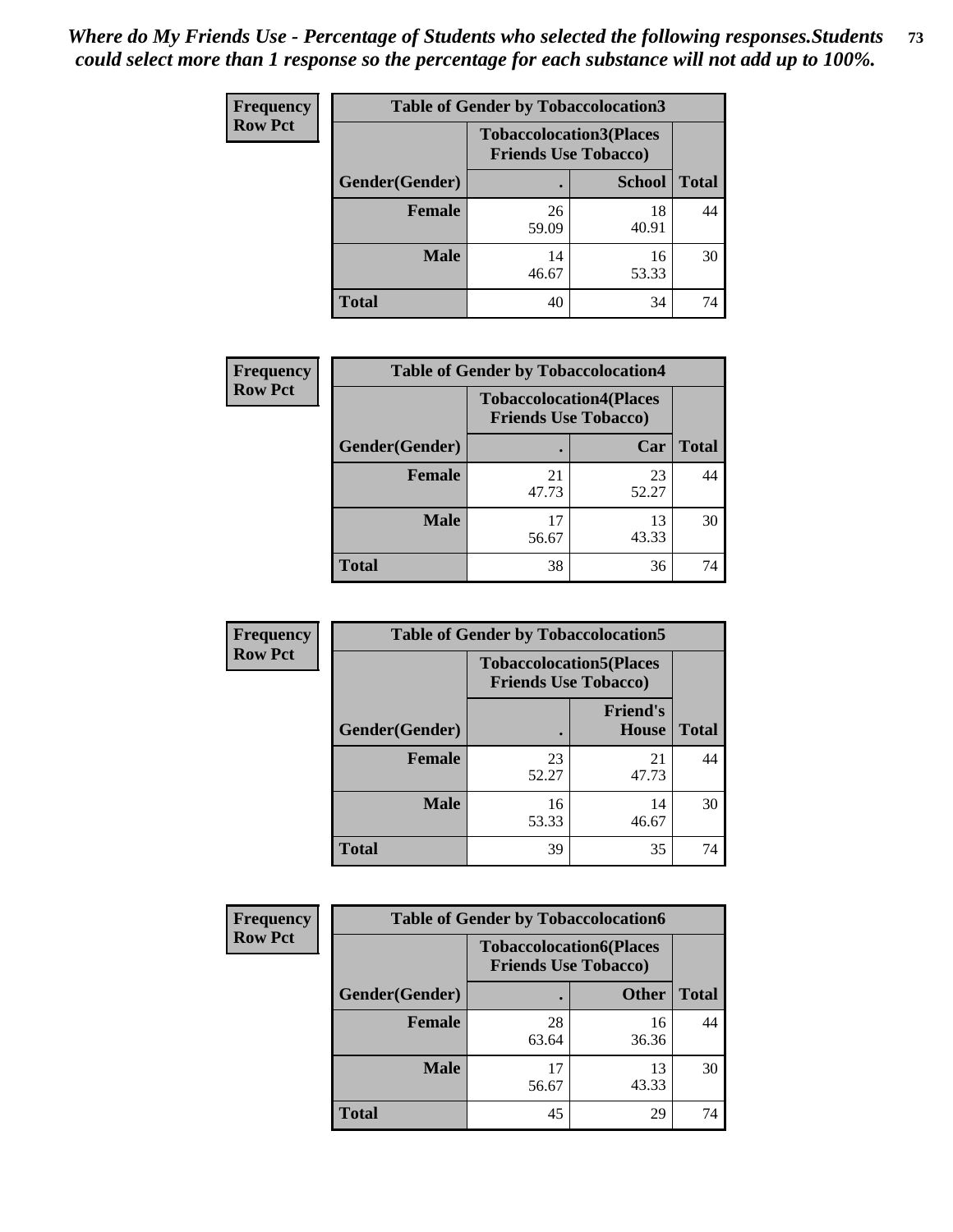| <b>Frequency</b> | <b>Table of Gender by Marijuanalocation1</b> |                                                                    |             |              |  |
|------------------|----------------------------------------------|--------------------------------------------------------------------|-------------|--------------|--|
| <b>Row Pct</b>   |                                              | <b>Marijuanalocation1(Places</b><br><b>Friends Use Marijuana</b> ) |             |              |  |
|                  | Gender(Gender)                               |                                                                    | Do Not Use  | <b>Total</b> |  |
|                  | <b>Female</b>                                | 16<br>36.36                                                        | 28<br>63.64 | 44           |  |
|                  | <b>Male</b>                                  | 12<br>40.00                                                        | 18<br>60.00 | 30           |  |
|                  | Total                                        | 28                                                                 | 46          | 74           |  |

| <b>Frequency</b> |                | <b>Table of Gender by Marijuanalocation2</b>                       |             |              |
|------------------|----------------|--------------------------------------------------------------------|-------------|--------------|
| <b>Row Pct</b>   |                | <b>Marijuanalocation2(Places</b><br><b>Friends Use Marijuana</b> ) |             |              |
|                  | Gender(Gender) |                                                                    | Home        | <b>Total</b> |
|                  | <b>Female</b>  | 31<br>70.45                                                        | 13<br>29.55 | 44           |
|                  | <b>Male</b>    | 22<br>73.33                                                        | 26.67       | 30           |
|                  | <b>Total</b>   | 53                                                                 | 21          | 74           |

| Frequency      | <b>Table of Gender by Marijuanalocation3</b> |                                                                    |               |              |
|----------------|----------------------------------------------|--------------------------------------------------------------------|---------------|--------------|
| <b>Row Pct</b> |                                              | <b>Marijuanalocation3(Places</b><br><b>Friends Use Marijuana</b> ) |               |              |
|                | Gender(Gender)                               |                                                                    | <b>School</b> | <b>Total</b> |
|                | Female                                       | 38<br>86.36                                                        | 6<br>13.64    | 44           |
|                | <b>Male</b>                                  | 29<br>96.67                                                        | 3.33          | 30           |
|                | <b>Total</b>                                 | 67                                                                 |               | 74           |

| <b>Frequency</b> | <b>Table of Gender by Marijuanalocation4</b> |             |                                                                    |              |  |
|------------------|----------------------------------------------|-------------|--------------------------------------------------------------------|--------------|--|
| <b>Row Pct</b>   |                                              |             | <b>Marijuanalocation4(Places</b><br><b>Friends Use Marijuana</b> ) |              |  |
|                  | Gender(Gender)                               |             | Car                                                                | <b>Total</b> |  |
|                  | <b>Female</b>                                | 30<br>68.18 | 14<br>31.82                                                        | 44           |  |
|                  | <b>Male</b>                                  | 24<br>80.00 | 20.00                                                              | 30           |  |
|                  | <b>Total</b>                                 | 54          | 20                                                                 | 74           |  |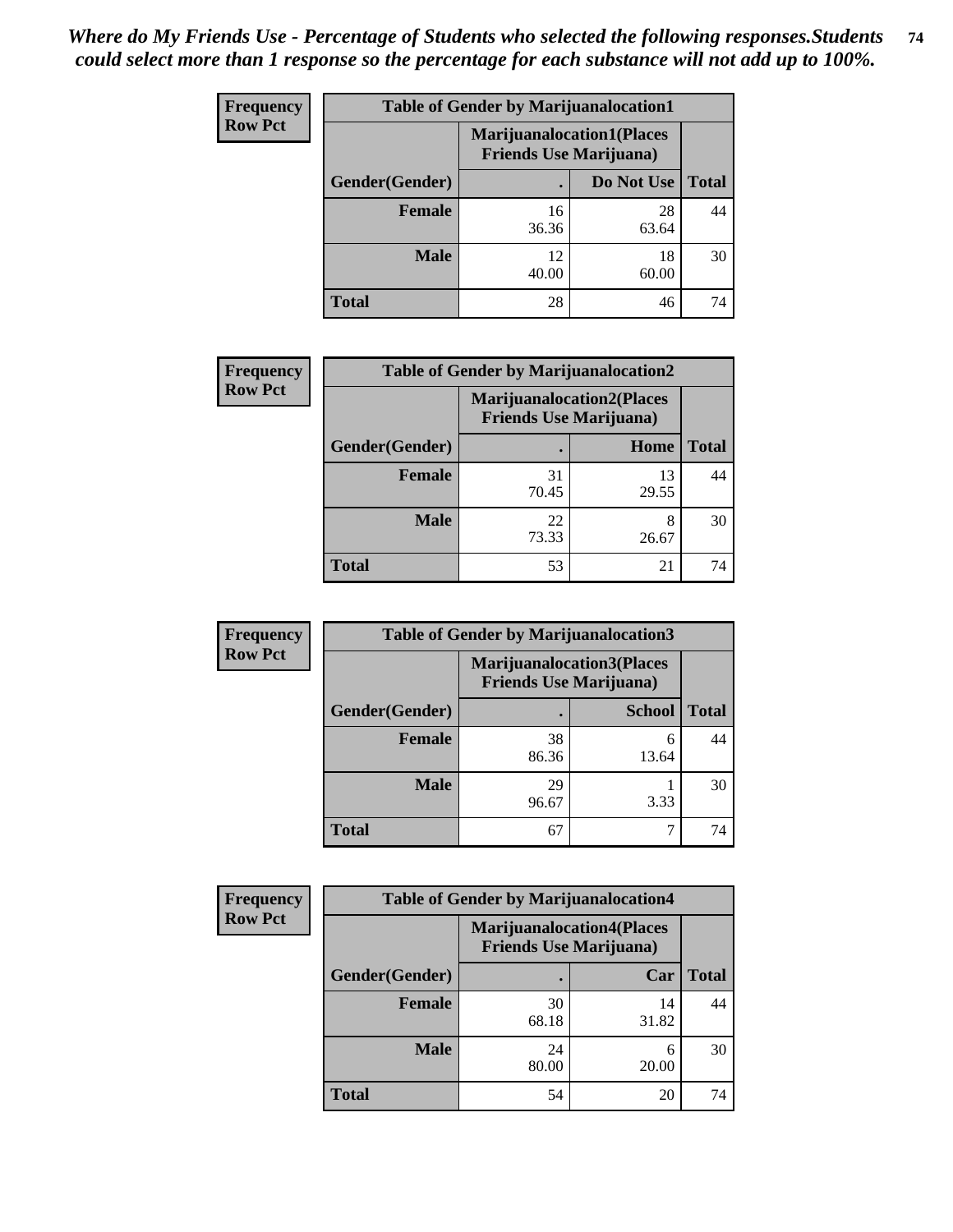| <b>Frequency</b> | <b>Table of Gender by Marijuanalocation5</b> |                                                                     |                          |              |
|------------------|----------------------------------------------|---------------------------------------------------------------------|--------------------------|--------------|
| <b>Row Pct</b>   |                                              | <b>Marijuanalocation5</b> (Places<br><b>Friends Use Marijuana</b> ) |                          |              |
|                  | Gender(Gender)                               |                                                                     | <b>Friend's</b><br>House | <b>Total</b> |
|                  | <b>Female</b>                                | 26<br>59.09                                                         | 18<br>40.91              | 44           |
|                  | <b>Male</b>                                  | 20<br>66.67                                                         | 10<br>33.33              | 30           |
|                  | <b>Total</b>                                 | 46                                                                  | 28                       | 74           |

| <b>Frequency</b> | <b>Table of Gender by Marijuanalocation6</b> |                                                                    |              |              |
|------------------|----------------------------------------------|--------------------------------------------------------------------|--------------|--------------|
| <b>Row Pct</b>   |                                              | <b>Marijuanalocation6(Places</b><br><b>Friends Use Marijuana</b> ) |              |              |
|                  | Gender(Gender)                               |                                                                    | <b>Other</b> | <b>Total</b> |
|                  | <b>Female</b>                                | 32<br>72.73                                                        | 12<br>27.27  | 44           |
|                  | <b>Male</b>                                  | 24<br>80.00                                                        | 6<br>20.00   | 30           |
|                  | <b>Total</b>                                 | 56                                                                 | 18           |              |

| Frequency      | <b>Table of Gender by Otherdruglocation1</b> |                                                                                |             |              |
|----------------|----------------------------------------------|--------------------------------------------------------------------------------|-------------|--------------|
| <b>Row Pct</b> |                                              | <b>Otherdruglocation1(Places</b><br><b>Friends Use Other Illegal</b><br>Drugs) |             |              |
|                | Gender(Gender)                               |                                                                                | Do Not Use  | <b>Total</b> |
|                | <b>Female</b>                                | 15.91                                                                          | 37<br>84.09 | 44           |
|                | <b>Male</b>                                  | 3<br>10.00                                                                     | 27<br>90.00 | 30           |
|                | <b>Total</b>                                 | 10                                                                             | 64          | 74           |

| <b>Frequency</b> | <b>Table of Gender by Otherdruglocation2</b>                                   |             |            |              |
|------------------|--------------------------------------------------------------------------------|-------------|------------|--------------|
| <b>Row Pct</b>   | <b>Otherdruglocation2(Places</b><br><b>Friends Use Other Illegal</b><br>Drugs) |             |            |              |
|                  | Gender(Gender)                                                                 |             | Home       | <b>Total</b> |
|                  | Female                                                                         | 38<br>86.36 | 6<br>13.64 | 44           |
|                  | <b>Male</b>                                                                    | 28<br>93.33 | 6.67       | 30           |
|                  | <b>Total</b>                                                                   | 66          | 8          | 74           |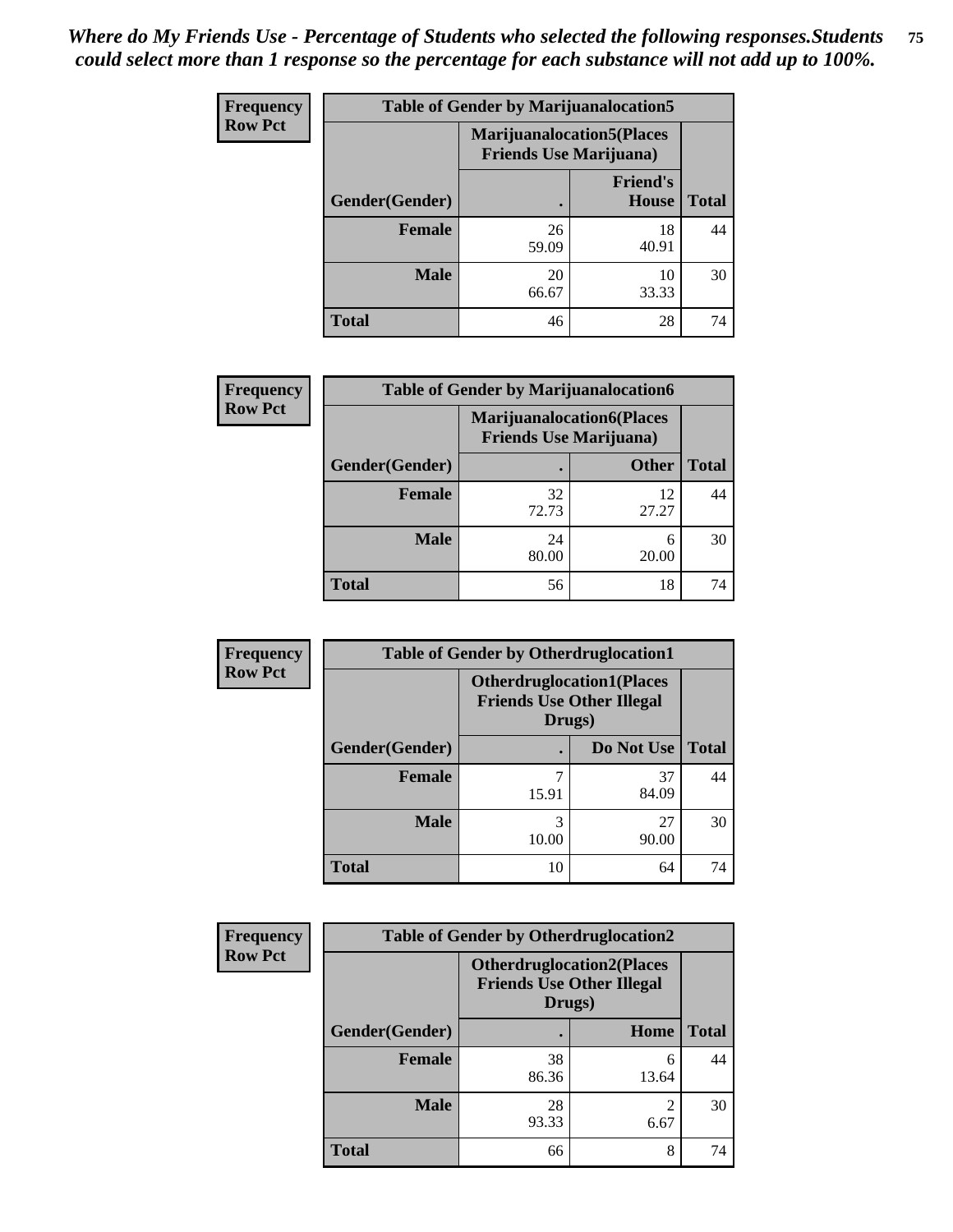| Frequency      | <b>Table of Gender by Otherdruglocation3</b> |                                                                                |               |              |
|----------------|----------------------------------------------|--------------------------------------------------------------------------------|---------------|--------------|
| <b>Row Pct</b> |                                              | <b>Otherdruglocation3(Places</b><br><b>Friends Use Other Illegal</b><br>Drugs) |               |              |
|                | Gender(Gender)                               |                                                                                | <b>School</b> | <b>Total</b> |
|                | Female                                       | 39<br>88.64                                                                    | 11.36         | 44           |
|                | <b>Male</b>                                  | 28<br>93.33                                                                    | ∍<br>6.67     | 30           |
|                | <b>Total</b>                                 | 67                                                                             |               | 74           |

| Frequency      | <b>Table of Gender by Otherdruglocation4</b> |                                                                                |            |              |
|----------------|----------------------------------------------|--------------------------------------------------------------------------------|------------|--------------|
| <b>Row Pct</b> |                                              | <b>Otherdruglocation4(Places</b><br><b>Friends Use Other Illegal</b><br>Drugs) |            |              |
|                | Gender(Gender)                               |                                                                                | Car        | <b>Total</b> |
|                | <b>Female</b>                                | 38<br>86.36                                                                    | 6<br>13.64 | 44           |
|                | <b>Male</b>                                  | 27<br>90.00                                                                    | 3<br>10.00 | 30           |
|                | <b>Total</b>                                 | 65                                                                             | 9          | 74           |

| <b>Frequency</b> | <b>Table of Gender by Otherdruglocation5</b> |                                            |                                  |              |
|------------------|----------------------------------------------|--------------------------------------------|----------------------------------|--------------|
| <b>Row Pct</b>   |                                              | <b>Otherdruglocation5(Places</b><br>Drugs) | <b>Friends Use Other Illegal</b> |              |
|                  | Gender(Gender)                               |                                            | <b>Friend's</b><br><b>House</b>  | <b>Total</b> |
|                  | <b>Female</b>                                | 33<br>75.00                                | 11<br>25.00                      | 44           |
|                  | <b>Male</b>                                  | 28<br>93.33                                | ◠<br>6.67                        | 30           |
|                  | <b>Total</b>                                 | 61                                         | 13                               | 74           |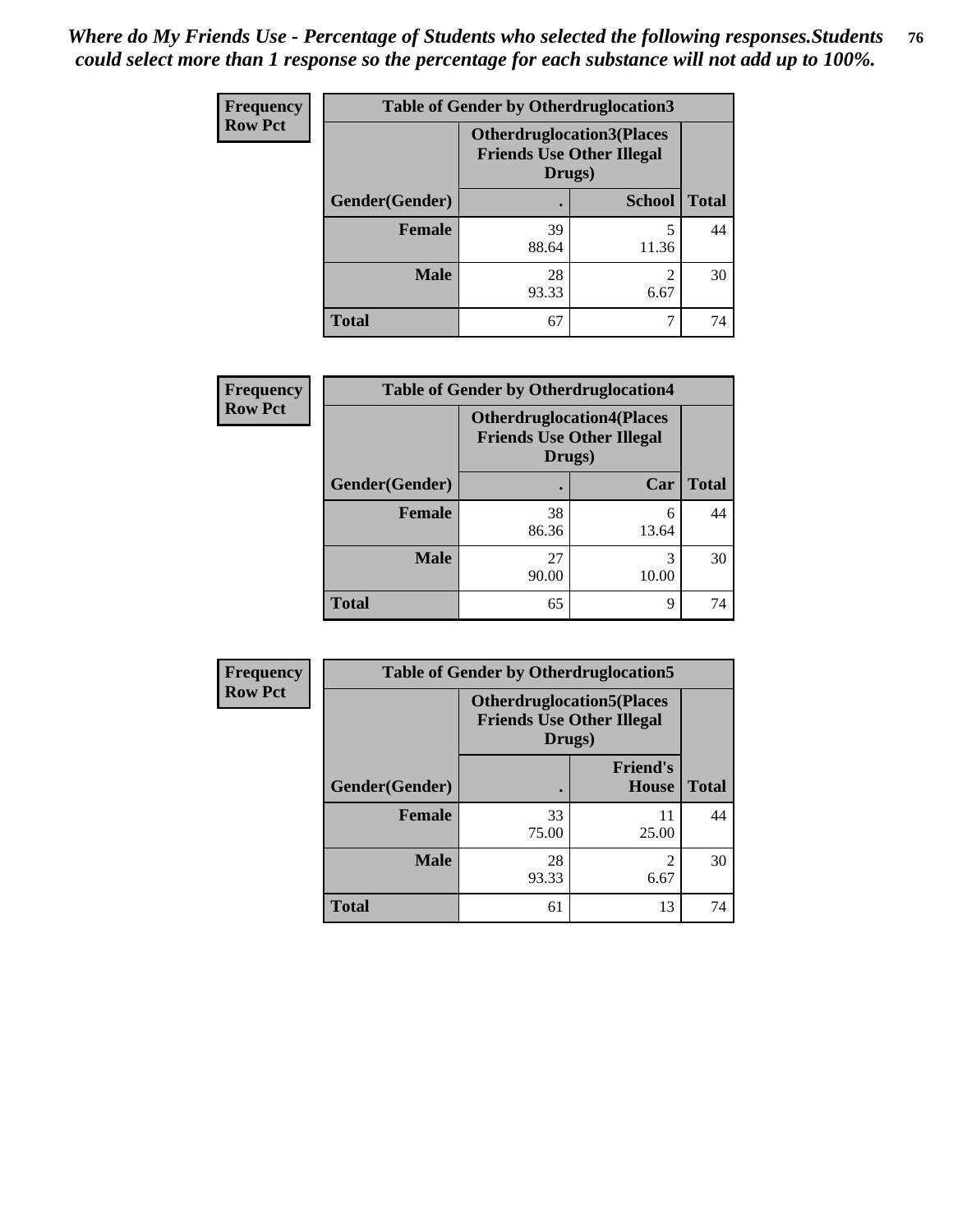| <b>Frequency</b> | <b>Table of Gender by Otherdruglocation6</b> |                                            |                                  |              |
|------------------|----------------------------------------------|--------------------------------------------|----------------------------------|--------------|
| <b>Row Pct</b>   |                                              | <b>Friends Use Other Illegal</b><br>Drugs) | <b>Otherdruglocation6(Places</b> |              |
|                  | Gender(Gender)                               |                                            | <b>Other</b>                     | <b>Total</b> |
|                  | Female                                       | 36<br>81.82                                | 8<br>18.18                       | 44           |
|                  | <b>Male</b>                                  | 28<br>93.33                                | 6.67                             | 30           |
|                  | <b>Total</b>                                 | 64                                         | 10                               | 74           |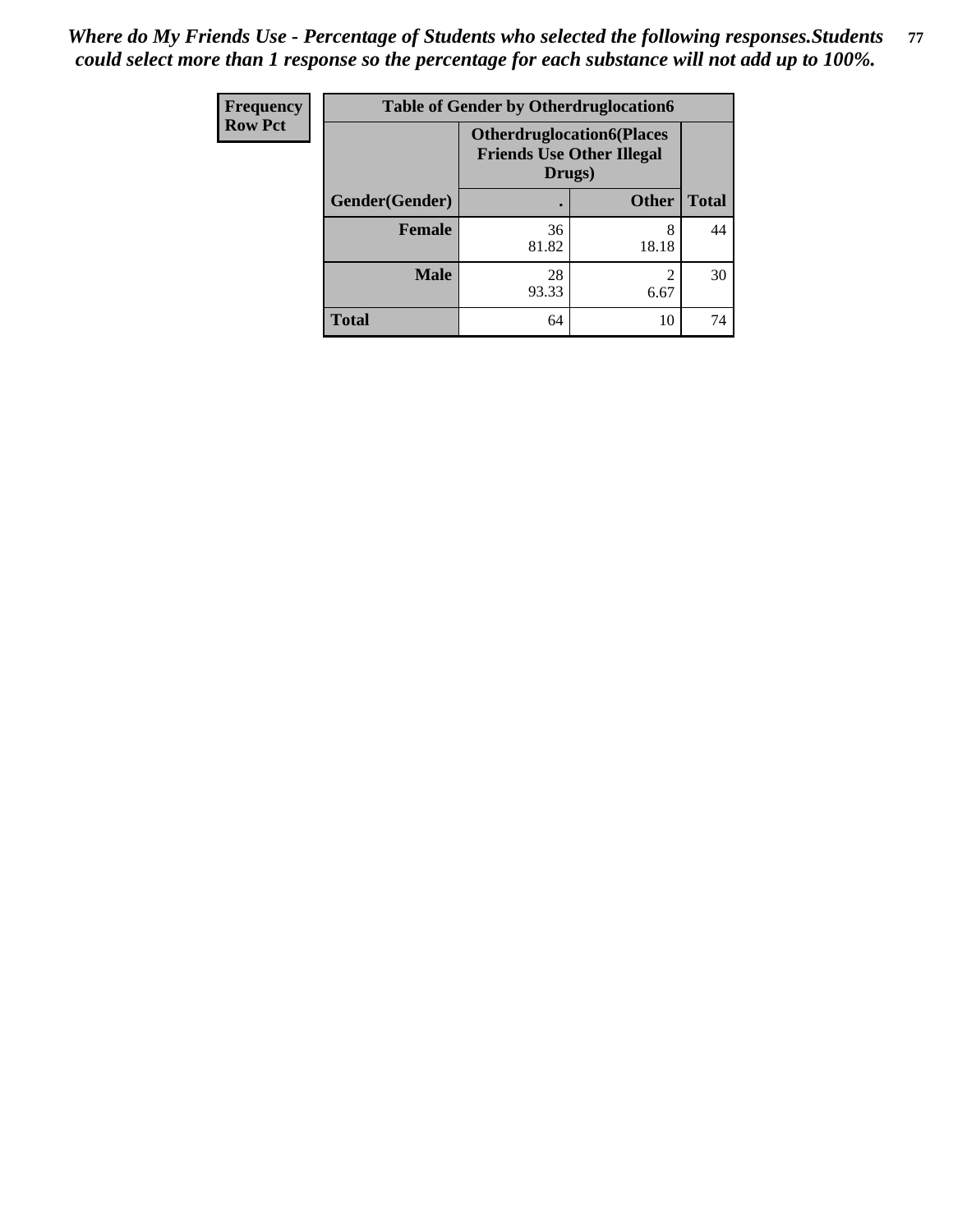| Frequency      | <b>Table of Gender by Alcoholtime1</b> |                                                          |                      |              |
|----------------|----------------------------------------|----------------------------------------------------------|----------------------|--------------|
| <b>Row Pct</b> |                                        | <b>Alcoholtime1(Times</b><br><b>Friends Use Alcohol)</b> |                      |              |
|                | Gender(Gender)                         | $\bullet$                                                | Do Not<br><b>Use</b> | <b>Total</b> |
|                | <b>Female</b>                          | 27<br>61.36                                              | 17<br>38.64          | 44           |
|                | <b>Male</b>                            | 18<br>60.00                                              | 12<br>40.00          | 30           |
|                | <b>Total</b>                           | 45                                                       | 29                   | 74           |

| <b>Frequency</b> | <b>Table of Gender by Alcoholtime2</b> |                                                          |                            |              |
|------------------|----------------------------------------|----------------------------------------------------------|----------------------------|--------------|
| <b>Row Pct</b>   |                                        | <b>Alcoholtime2(Times</b><br><b>Friends Use Alcohol)</b> |                            |              |
|                  | Gender(Gender)                         |                                                          | <b>On Way</b><br>to School | <b>Total</b> |
|                  | <b>Female</b>                          | 40<br>90.91                                              | 4<br>9.09                  | 44           |
|                  | <b>Male</b>                            | 27<br>90.00                                              | 3<br>10.00                 | 30           |
|                  | Total                                  | 67                                                       |                            | 74           |

| <b>Frequency</b> | <b>Table of Gender by Alcoholtime3</b> |                                                          |                                |              |
|------------------|----------------------------------------|----------------------------------------------------------|--------------------------------|--------------|
| <b>Row Pct</b>   |                                        | <b>Alcoholtime3(Times</b><br><b>Friends Use Alcohol)</b> |                                |              |
|                  | Gender(Gender)                         |                                                          | <b>During</b><br><b>School</b> | <b>Total</b> |
|                  | Female                                 | 41<br>93.18                                              | 3<br>6.82                      | 44           |
|                  | <b>Male</b>                            | 28<br>93.33                                              | $\mathfrak{D}$<br>6.67         | 30           |
|                  | <b>Total</b>                           | 69                                                       | 5                              | 74           |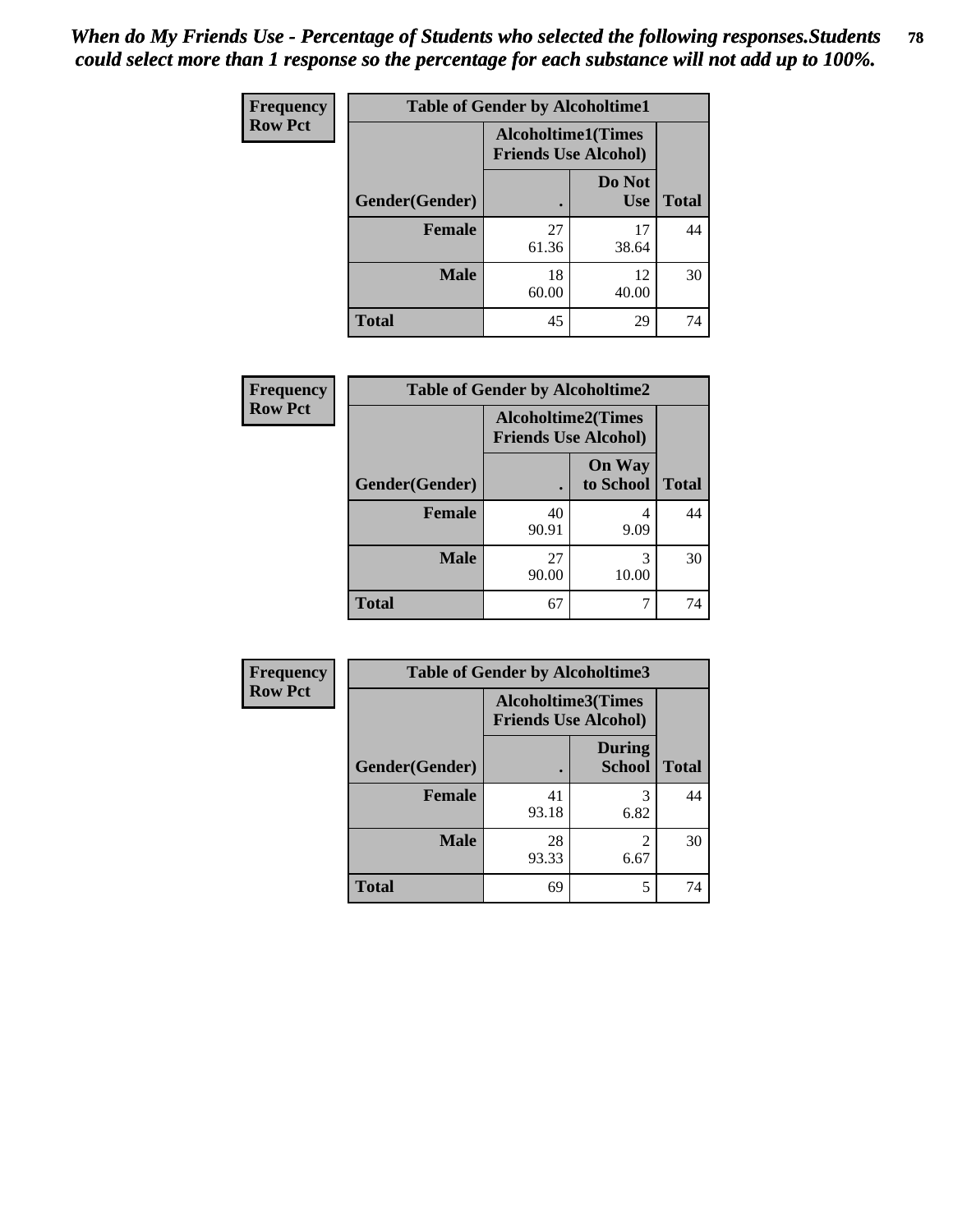*When do My Friends Use - Percentage of Students who selected the following responses.Students could select more than 1 response so the percentage for each substance will not add up to 100%.* **79**

| <b>Frequency</b> | <b>Table of Gender by Alcoholtime4</b> |                                                          |                                                       |              |
|------------------|----------------------------------------|----------------------------------------------------------|-------------------------------------------------------|--------------|
| <b>Row Pct</b>   |                                        | <b>Alcoholtime4(Times</b><br><b>Friends Use Alcohol)</b> |                                                       |              |
|                  | Gender(Gender)                         | $\bullet$                                                | <b>On Way</b><br>Home<br><b>From</b><br><b>School</b> | <b>Total</b> |
|                  | <b>Female</b>                          | 40<br>90.91                                              | 4<br>9.09                                             | 44           |
|                  | <b>Male</b>                            | 28<br>93.33                                              | 2<br>6.67                                             | 30           |
|                  | <b>Total</b>                           | 68                                                       | 6                                                     | 74           |

| <b>Frequency</b> | <b>Table of Gender by Alcoholtime5</b> |                                                   |                   |              |
|------------------|----------------------------------------|---------------------------------------------------|-------------------|--------------|
| <b>Row Pct</b>   |                                        | Alcoholtime5(Times<br><b>Friends Use Alcohol)</b> |                   |              |
|                  | Gender(Gender)                         |                                                   | <b>Weeknights</b> | <b>Total</b> |
|                  | <b>Female</b>                          | 32<br>72.73                                       | 12<br>27.27       | 44           |
|                  | <b>Male</b>                            | 25<br>83.33                                       | 5<br>16.67        | 30           |
|                  | <b>Total</b>                           | 57                                                | 17                | 74           |

| <b>Frequency</b> |                | <b>Table of Gender by Alcoholtime6</b>                    |             |              |
|------------------|----------------|-----------------------------------------------------------|-------------|--------------|
| <b>Row Pct</b>   |                | <b>Alcoholtime6</b> (Times<br><b>Friends Use Alcohol)</b> |             |              |
|                  | Gender(Gender) |                                                           | Weekends    | <b>Total</b> |
|                  | Female         | 13<br>29.55                                               | 31<br>70.45 | 44           |
|                  | <b>Male</b>    | 13<br>43.33                                               | 17<br>56.67 | 30           |
|                  | <b>Total</b>   | 26                                                        | 48          | 74           |

| Frequency      | <b>Table of Gender by Tobaccotime1</b> |                                                          |                      |              |
|----------------|----------------------------------------|----------------------------------------------------------|----------------------|--------------|
| <b>Row Pct</b> |                                        | <b>Tobaccotime1(Times</b><br><b>Friends Use Tobacco)</b> |                      |              |
|                | Gender(Gender)                         |                                                          | Do Not<br><b>Use</b> | <b>Total</b> |
|                | Female                                 | 20<br>45.45                                              | 24<br>54.55          | 44           |
|                | <b>Male</b>                            | 21<br>70.00                                              | 9<br>30.00           | 30           |
|                | <b>Total</b>                           | 41                                                       | 33                   | 74           |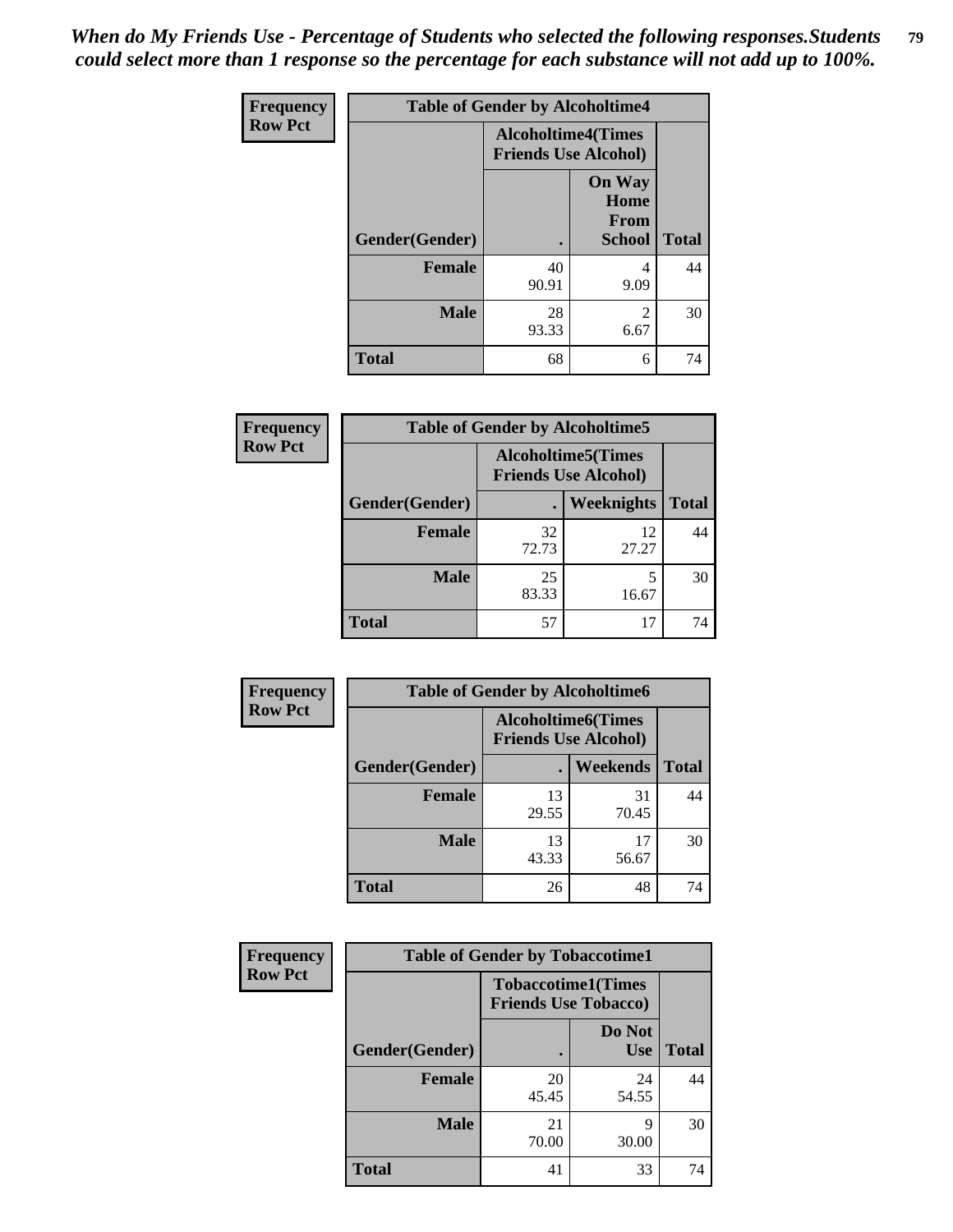| <b>Frequency</b> |                | <b>Table of Gender by Tobaccotime2</b> |                                                          |              |
|------------------|----------------|----------------------------------------|----------------------------------------------------------|--------------|
| <b>Row Pct</b>   |                |                                        | <b>Tobaccotime2(Times</b><br><b>Friends Use Tobacco)</b> |              |
|                  | Gender(Gender) |                                        | <b>On Way</b><br>to School                               | <b>Total</b> |
|                  | <b>Female</b>  | 24<br>54.55                            | 20<br>45.45                                              | 44           |
|                  | <b>Male</b>    | 15<br>50.00                            | 15<br>50.00                                              | 30           |
|                  | <b>Total</b>   | 39                                     | 35                                                       | 74           |

| Frequency      | <b>Table of Gender by Tobaccotime3</b> |                                                          |                                |              |
|----------------|----------------------------------------|----------------------------------------------------------|--------------------------------|--------------|
| <b>Row Pct</b> |                                        | <b>Tobaccotime3(Times</b><br><b>Friends Use Tobacco)</b> |                                |              |
|                | Gender(Gender)                         |                                                          | <b>During</b><br><b>School</b> | <b>Total</b> |
|                | <b>Female</b>                          | 29<br>65.91                                              | 15<br>34.09                    | 44           |
|                | <b>Male</b>                            | 16<br>53.33                                              | 14<br>46.67                    | 30           |
|                | <b>Total</b>                           | 45                                                       | 29                             | 74           |

| Frequency      | <b>Table of Gender by Tobaccotime4</b> |                                                          |                                         |              |
|----------------|----------------------------------------|----------------------------------------------------------|-----------------------------------------|--------------|
| <b>Row Pct</b> |                                        | <b>Tobaccotime4(Times</b><br><b>Friends Use Tobacco)</b> |                                         |              |
|                | Gender(Gender)                         |                                                          | <b>On Way</b><br>Home<br>From<br>School | <b>Total</b> |
|                | <b>Female</b>                          | 40<br>90.91                                              | 4<br>9.09                               | 44           |
|                | <b>Male</b>                            | 28<br>93.33                                              | $\mathfrak{D}$<br>6.67                  | 30           |
|                | <b>Total</b>                           | 68                                                       | 6                                       | 74           |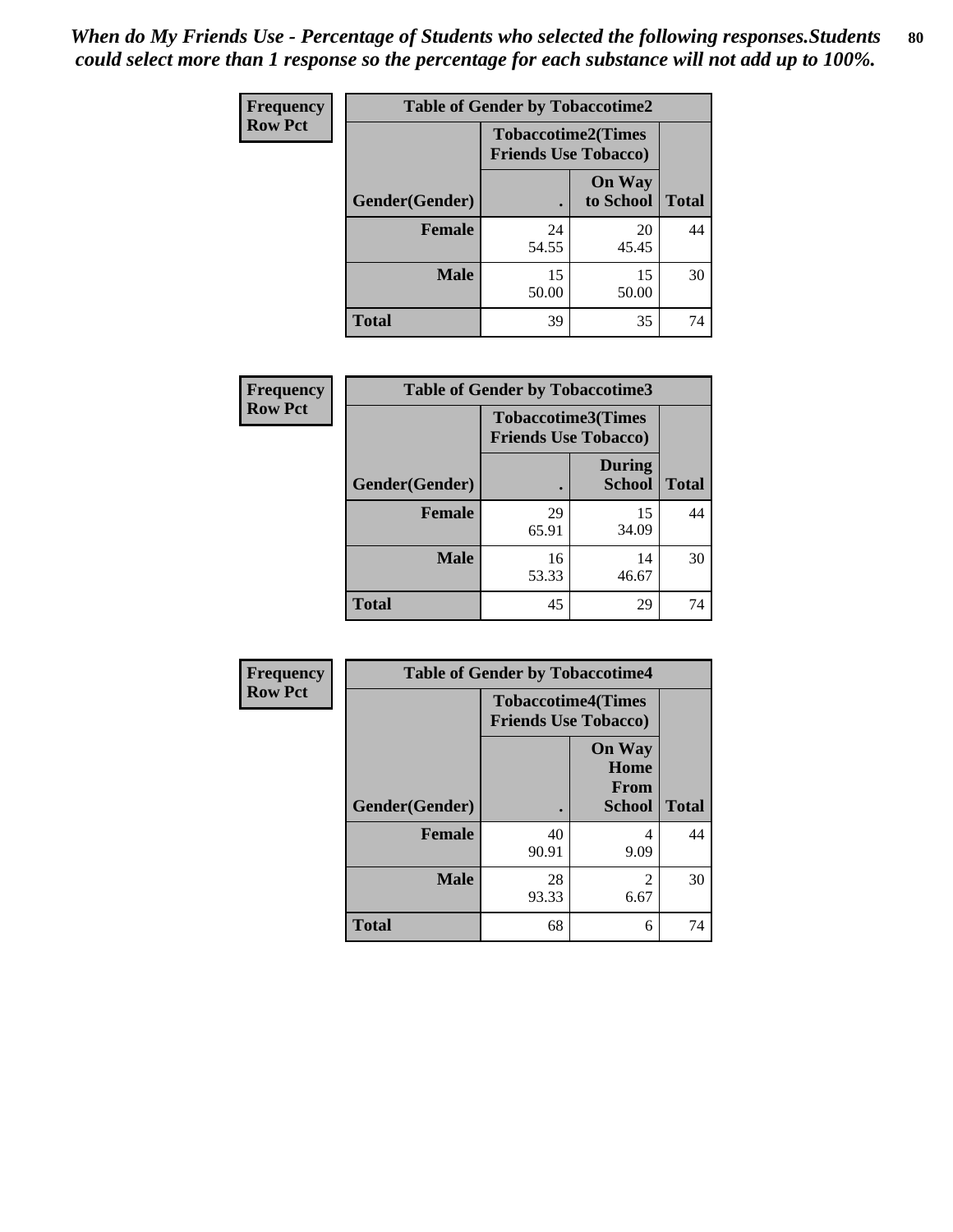| <b>Frequency</b> | <b>Table of Gender by Tobaccotime5</b> |                                                           |                   |              |
|------------------|----------------------------------------|-----------------------------------------------------------|-------------------|--------------|
| <b>Row Pct</b>   |                                        | <b>Tobaccotime5</b> (Times<br><b>Friends Use Tobacco)</b> |                   |              |
|                  | Gender(Gender)                         |                                                           | <b>Weeknights</b> | <b>Total</b> |
|                  | <b>Female</b>                          | 22<br>50.00                                               | 22<br>50.00       | 44           |
|                  | <b>Male</b>                            | 16<br>53.33                                               | 14<br>46.67       | 30           |
|                  | Total                                  | 38                                                        | 36                | 74           |

| <b>Frequency</b> | <b>Table of Gender by Tobaccotime6</b> |                                                          |                 |              |
|------------------|----------------------------------------|----------------------------------------------------------|-----------------|--------------|
| <b>Row Pct</b>   |                                        | <b>Tobaccotime6(Times</b><br><b>Friends Use Tobacco)</b> |                 |              |
|                  | Gender(Gender)                         |                                                          | <b>Weekends</b> | <b>Total</b> |
|                  | Female                                 | 21<br>47.73                                              | 23<br>52.27     | 44           |
|                  | <b>Male</b>                            | 14<br>46.67                                              | 16<br>53.33     | 30           |
|                  | <b>Total</b>                           | 35                                                       | 39              | 74           |

| <b>Frequency</b> | <b>Table of Gender by Marijuanatime1</b> |                                |                             |              |
|------------------|------------------------------------------|--------------------------------|-----------------------------|--------------|
| <b>Row Pct</b>   |                                          | <b>Friends Use Marijuana</b> ) | <b>Marijuanatime1(Times</b> |              |
|                  | Gender(Gender)                           |                                | Do Not Use                  | <b>Total</b> |
|                  | <b>Female</b>                            | 20<br>45.45                    | 24<br>54.55                 | 44           |
|                  | <b>Male</b>                              | 13<br>43.33                    | 17<br>56.67                 | 30           |
|                  | <b>Total</b>                             | 33                             | 41                          | 74           |

| <b>Frequency</b> | <b>Table of Gender by Marijuanatime2</b> |                                                               |                            |              |
|------------------|------------------------------------------|---------------------------------------------------------------|----------------------------|--------------|
| <b>Row Pct</b>   |                                          | <b>Marijuanatime2(Times</b><br><b>Friends Use Marijuana</b> ) |                            |              |
|                  | Gender(Gender)                           |                                                               | On Way to<br><b>School</b> | <b>Total</b> |
|                  | <b>Female</b>                            | 39<br>88.64                                                   | 5<br>11.36                 | 44           |
|                  | <b>Male</b>                              | 26<br>86.67                                                   | 4<br>13.33                 | 30           |
|                  | <b>Total</b>                             | 65                                                            | 9                          | 74           |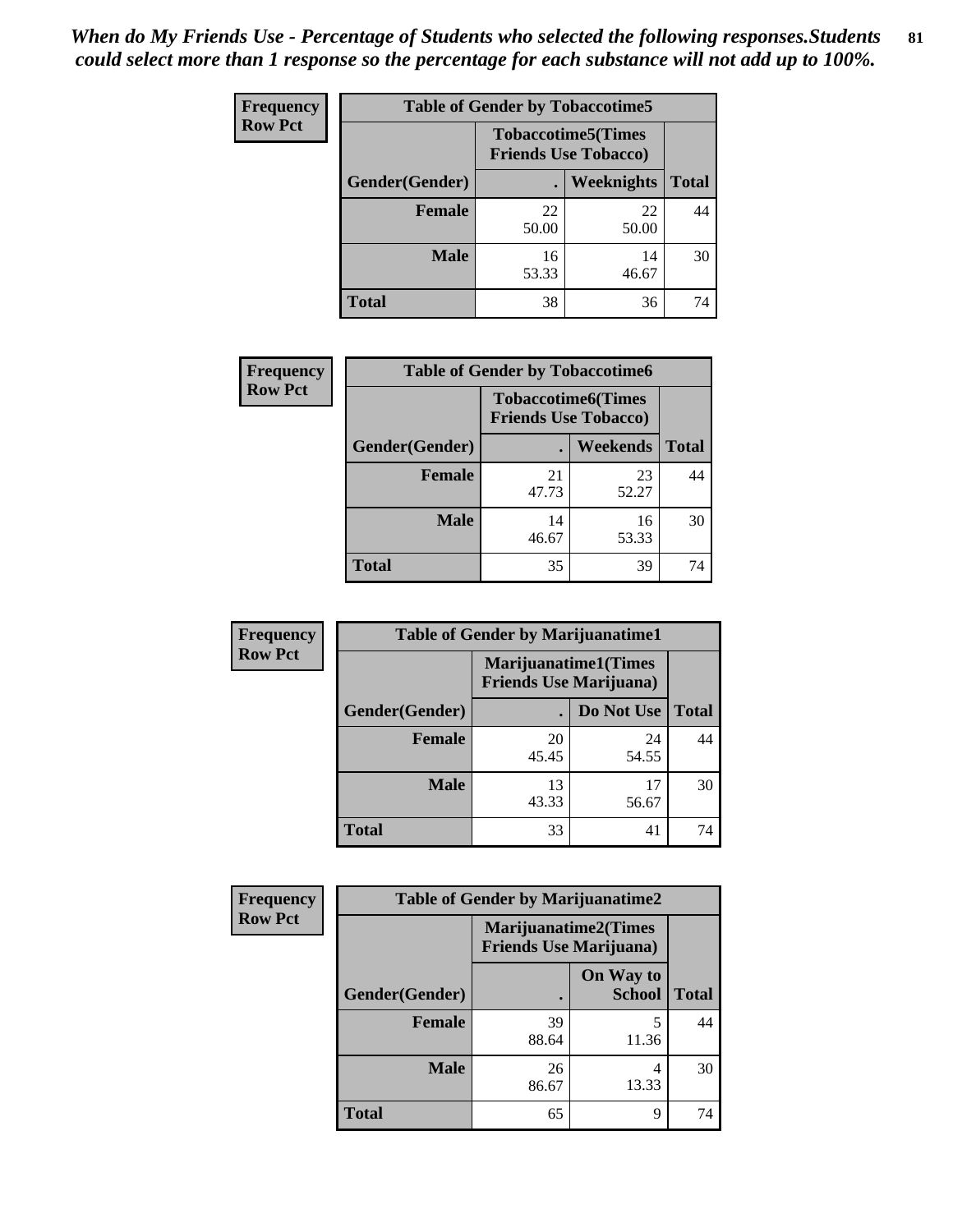| <b>Frequency</b> | <b>Table of Gender by Marijuanatime3</b> |                                |                                |              |
|------------------|------------------------------------------|--------------------------------|--------------------------------|--------------|
| <b>Row Pct</b>   |                                          | <b>Friends Use Marijuana</b> ) | Marijuanatime3(Times           |              |
|                  | <b>Gender</b> (Gender)                   |                                | <b>During</b><br><b>School</b> | <b>Total</b> |
|                  | <b>Female</b>                            | 40<br>90.91                    | 9.09                           | 44           |
|                  | <b>Male</b>                              | 28<br>93.33                    | $\mathfrak{D}$<br>6.67         | 30           |
|                  | <b>Total</b>                             | 68                             | 6                              | 74           |

| Frequency      | <b>Table of Gender by Marijuanatime4</b> |                                |                                                |              |
|----------------|------------------------------------------|--------------------------------|------------------------------------------------|--------------|
| <b>Row Pct</b> |                                          | <b>Friends Use Marijuana</b> ) | <b>Marijuanatime4</b> (Times                   |              |
|                | Gender(Gender)                           |                                | <b>On Way</b><br>Home<br>From<br><b>School</b> | <b>Total</b> |
|                | <b>Female</b>                            | 39<br>88.64                    | 5<br>11.36                                     | 44           |
|                | <b>Male</b>                              | 28<br>93.33                    | $\mathfrak{D}$<br>6.67                         | 30           |
|                | <b>Total</b>                             | 67                             | 7                                              | 74           |

| Frequency      | <b>Table of Gender by Marijuanatime5</b> |             |                                                                |              |
|----------------|------------------------------------------|-------------|----------------------------------------------------------------|--------------|
| <b>Row Pct</b> |                                          |             | <b>Marijuanatime5</b> (Times<br><b>Friends Use Marijuana</b> ) |              |
|                | Gender(Gender)                           | ٠           | Weeknights                                                     | <b>Total</b> |
|                | <b>Female</b>                            | 35<br>79.55 | q<br>20.45                                                     | 44           |
|                | <b>Male</b>                              | 23<br>76.67 | 23.33                                                          | 30           |
|                | <b>Total</b>                             | 58          | 16                                                             | 74           |

| Frequency      | <b>Table of Gender by Marijuanatime6</b> |                                                               |                 |              |
|----------------|------------------------------------------|---------------------------------------------------------------|-----------------|--------------|
| <b>Row Pct</b> |                                          | <b>Marijuanatime6(Times</b><br><b>Friends Use Marijuana</b> ) |                 |              |
|                | Gender(Gender)                           |                                                               | <b>Weekends</b> | <b>Total</b> |
|                | <b>Female</b>                            | 20<br>45.45                                                   | 24<br>54.55     | 44           |
|                | <b>Male</b>                              | 17<br>56.67                                                   | 13<br>43.33     | 30           |
|                | <b>Total</b>                             | 37                                                            | 37              | 74           |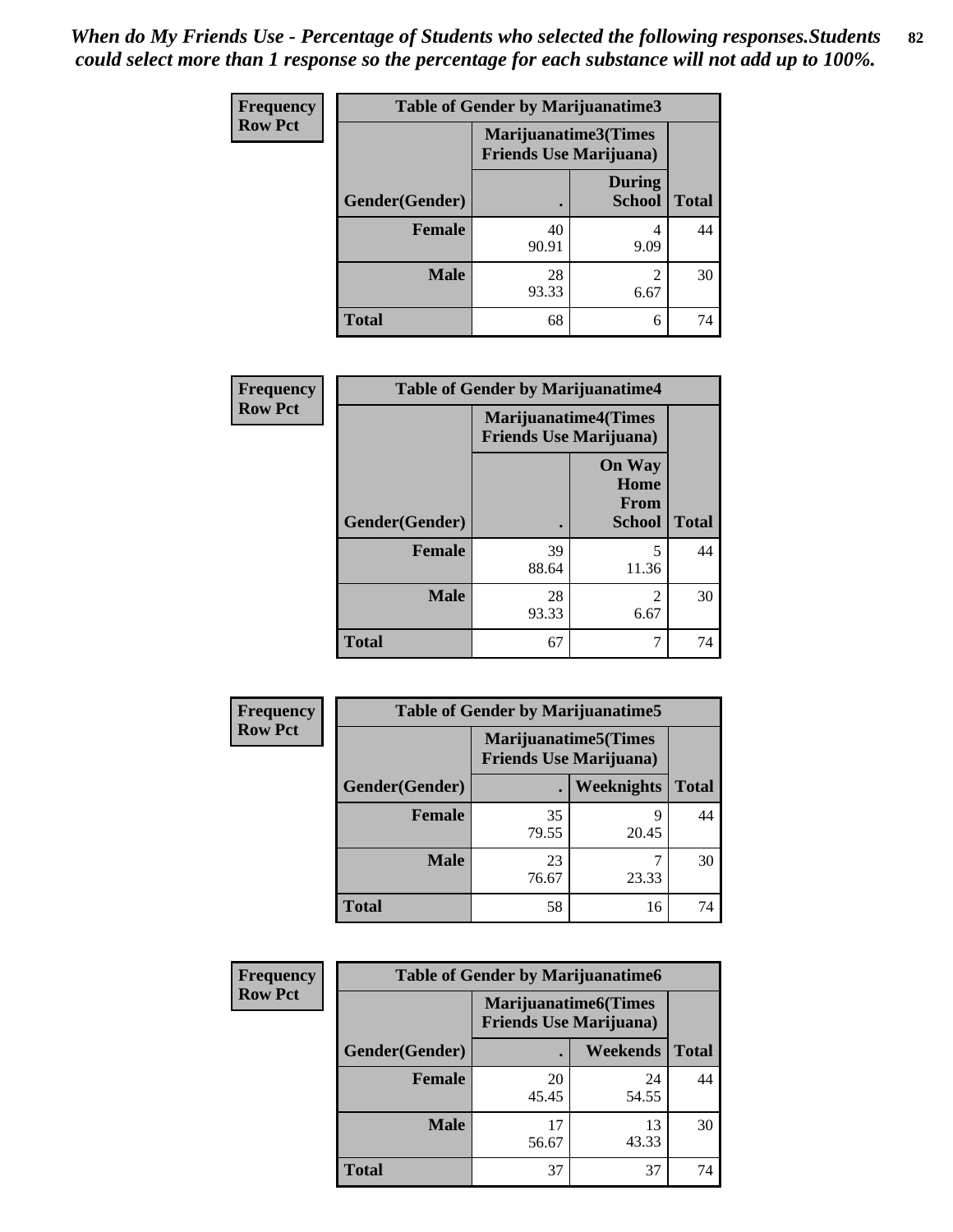| <b>Frequency</b> | <b>Table of Gender by Otherdrugtime1</b> |                                                                                    |             |              |
|------------------|------------------------------------------|------------------------------------------------------------------------------------|-------------|--------------|
| <b>Row Pct</b>   |                                          | <b>Otherdrugtime1</b> (Times<br><b>Friends Use Other</b><br><b>Illegal Drugs</b> ) |             |              |
|                  | Gender(Gender)                           |                                                                                    | Do Not Use  | <b>Total</b> |
|                  | <b>Female</b>                            | 5<br>11.36                                                                         | 39<br>88.64 | 44           |
|                  | <b>Male</b>                              | 3.33                                                                               | 29<br>96.67 | 30           |
|                  | <b>Total</b>                             | 6                                                                                  | 68          | 74           |

| Frequency      |                | <b>Table of Gender by Otherdrugtime2</b>                                          |                            |              |
|----------------|----------------|-----------------------------------------------------------------------------------|----------------------------|--------------|
| <b>Row Pct</b> |                | <b>Otherdrugtime2(Times</b><br><b>Friends Use Other</b><br><b>Illegal Drugs</b> ) |                            |              |
|                | Gender(Gender) |                                                                                   | On Way to<br><b>School</b> | <b>Total</b> |
|                | <b>Female</b>  | 42<br>95.45                                                                       | $\mathfrak{D}$<br>4.55     | 44           |
|                | <b>Male</b>    | 29<br>96.67                                                                       | 3.33                       | 30           |
|                | <b>Total</b>   | 71                                                                                | 3                          | 74           |

| Frequency      | <b>Table of Gender by Otherdrugtime3</b> |                                                                            |                                |              |
|----------------|------------------------------------------|----------------------------------------------------------------------------|--------------------------------|--------------|
| <b>Row Pct</b> |                                          | Otherdrugtime3(Times<br><b>Friends Use Other</b><br><b>Illegal Drugs</b> ) |                                |              |
|                | Gender(Gender)                           |                                                                            | <b>During</b><br><b>School</b> | <b>Total</b> |
|                | <b>Female</b>                            | 41<br>93.18                                                                | 3<br>6.82                      | 44           |
|                | <b>Male</b>                              | 30<br>100.00                                                               | 0.00                           | 30           |
|                | <b>Total</b>                             | 71                                                                         | 3                              | 74           |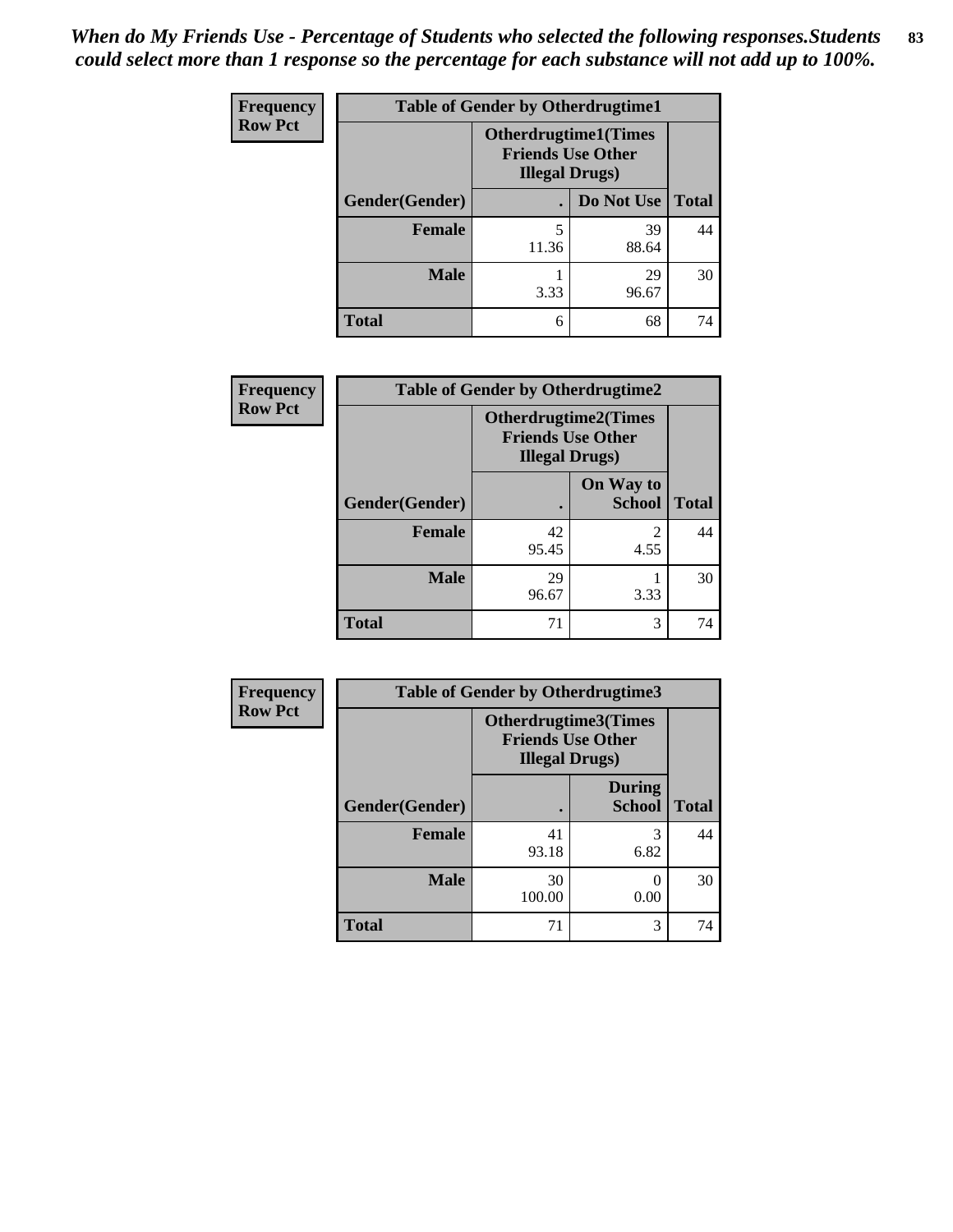*When do My Friends Use - Percentage of Students who selected the following responses.Students could select more than 1 response so the percentage for each substance will not add up to 100%.* **84**

| <b>Frequency</b> |                | <b>Table of Gender by Otherdrugtime4</b>                                          |                                                |              |
|------------------|----------------|-----------------------------------------------------------------------------------|------------------------------------------------|--------------|
| <b>Row Pct</b>   |                | <b>Otherdrugtime4(Times</b><br><b>Friends Use Other</b><br><b>Illegal Drugs</b> ) |                                                |              |
|                  | Gender(Gender) |                                                                                   | <b>On Way</b><br>Home<br>From<br><b>School</b> | <b>Total</b> |
|                  | Female         | 42<br>95.45                                                                       | $\mathfrak{D}$<br>4.55                         | 44           |
|                  | <b>Male</b>    | 30<br>100.00                                                                      | 0.00                                           | 30           |
|                  | <b>Total</b>   | 72                                                                                | $\mathfrak{D}$                                 | 74           |

| Frequency      | <b>Table of Gender by Otherdrugtime5</b> |                                                                                    |            |              |  |
|----------------|------------------------------------------|------------------------------------------------------------------------------------|------------|--------------|--|
| <b>Row Pct</b> |                                          | <b>Otherdrugtime5</b> (Times<br><b>Friends Use Other</b><br><b>Illegal Drugs</b> ) |            |              |  |
|                | Gender(Gender)                           |                                                                                    | Weeknights | <b>Total</b> |  |
|                | Female                                   | 38<br>86.36                                                                        | 6<br>13.64 | 44           |  |
|                | <b>Male</b>                              | 30<br>100.00                                                                       | 0.00       | 30           |  |
|                | <b>Total</b>                             | 68                                                                                 | 6          | 74           |  |

| <b>Frequency</b> | <b>Table of Gender by Otherdrugtime6</b> |                                                                                   |            |              |  |
|------------------|------------------------------------------|-----------------------------------------------------------------------------------|------------|--------------|--|
| <b>Row Pct</b>   |                                          | <b>Otherdrugtime6(Times</b><br><b>Friends Use Other</b><br><b>Illegal Drugs</b> ) |            |              |  |
|                  | Gender(Gender)                           |                                                                                   | Weekends   | <b>Total</b> |  |
|                  | <b>Female</b>                            | 36<br>81.82                                                                       | 8<br>18.18 | 44           |  |
|                  | <b>Male</b>                              | 30<br>100.00                                                                      | 0.00       | 30           |  |
|                  | <b>Total</b>                             | 66                                                                                | 8          | 74           |  |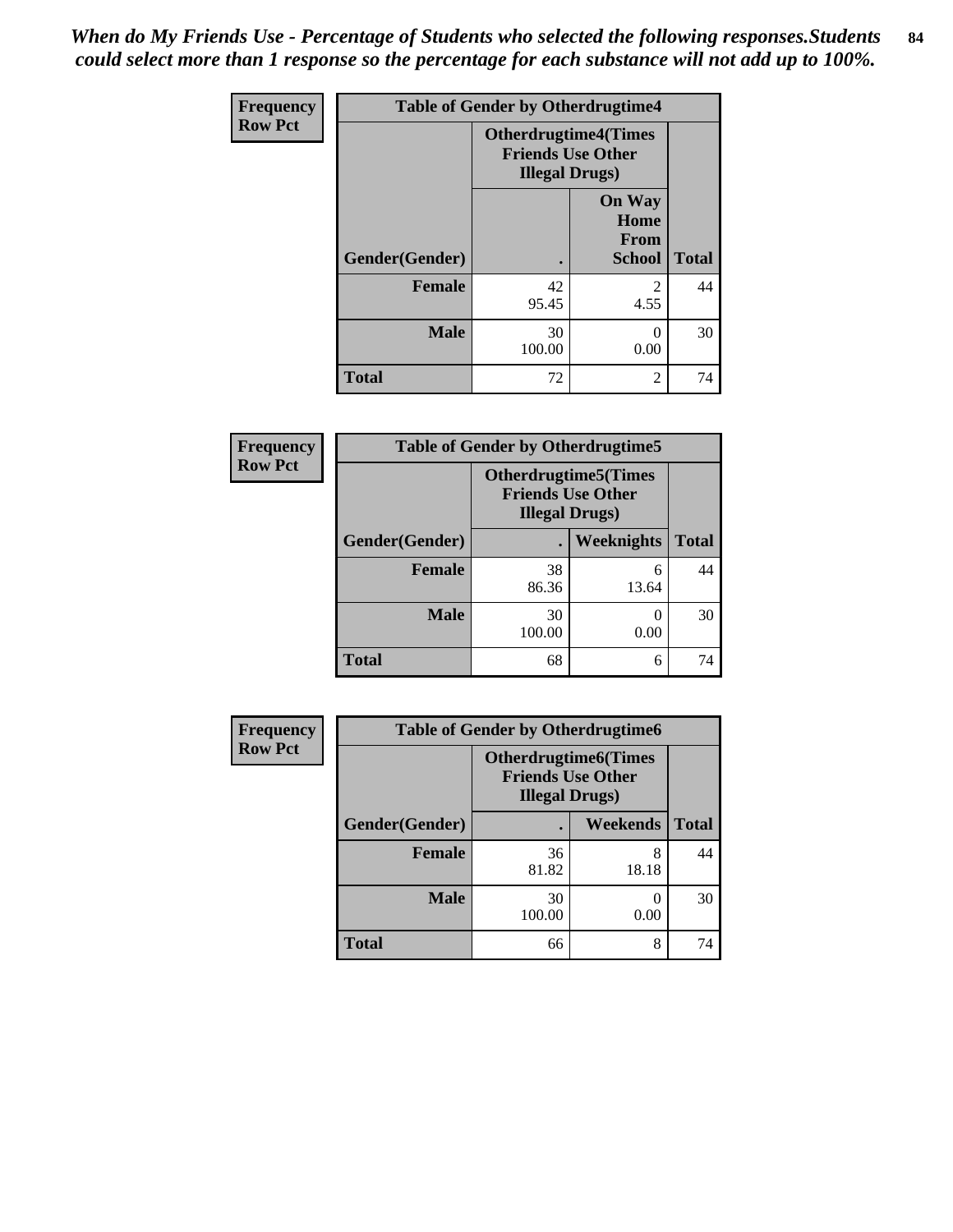## *Other Questions* **85**

| <b>Frequency</b> | <b>Table of Gender by Educationalcohol</b> |                                                                                                                               |                |              |
|------------------|--------------------------------------------|-------------------------------------------------------------------------------------------------------------------------------|----------------|--------------|
| <b>Row Pct</b>   |                                            | Educationalcohol(I<br>have been taught<br>about alcohol,<br>tobacco,<br>and other drugs<br>within the last year<br>at school) |                |              |
|                  | Gender(Gender)                             | <b>Yes</b>                                                                                                                    | N <sub>0</sub> | <b>Total</b> |
|                  | <b>Female</b>                              | 30<br>68.18                                                                                                                   | 14<br>31.82    | 44           |
|                  | <b>Male</b>                                | 23<br>76.67                                                                                                                   | 7<br>23.33     | 30           |
|                  | <b>Total</b>                               | 53                                                                                                                            | 21             | 74           |

| Frequency      | <b>Table of Gender by Rodedrinking</b> |                                                                                                                     |                |              |
|----------------|----------------------------------------|---------------------------------------------------------------------------------------------------------------------|----------------|--------------|
| <b>Row Pct</b> |                                        | Rodedrinking(In<br>the past 30 days I<br>have ridden in a<br>car with a driver<br>who had been<br>drinking alcohol) |                |              |
|                | Gender(Gender)                         | Yes                                                                                                                 | N <sub>0</sub> | <b>Total</b> |
|                | <b>Female</b>                          | 5<br>11.36                                                                                                          | 39<br>88.64    | 44           |
|                | <b>Male</b>                            | 3<br>10.00                                                                                                          | 27<br>90.00    | 30           |
|                | <b>Total</b>                           | 8                                                                                                                   | 66             | 74           |

| <b>Frequency</b> |                | <b>Table of Gender by Drugsschool</b>                                                                                               |                |              |
|------------------|----------------|-------------------------------------------------------------------------------------------------------------------------------------|----------------|--------------|
| <b>Row Pct</b>   |                | <b>Drugsschool</b> (During<br>the past 12 months,<br>I have been offered,<br>sold,<br>or given illegal drugs<br>on school property) |                |              |
|                  | Gender(Gender) | <b>Yes</b>                                                                                                                          | N <sub>0</sub> | <b>Total</b> |
|                  | <b>Female</b>  | 5<br>11.36                                                                                                                          | 39<br>88.64    | 44           |
|                  | <b>Male</b>    | 4<br>13.33                                                                                                                          | 26<br>86.67    | 30           |
|                  | <b>Total</b>   | 9                                                                                                                                   | 65             | 74           |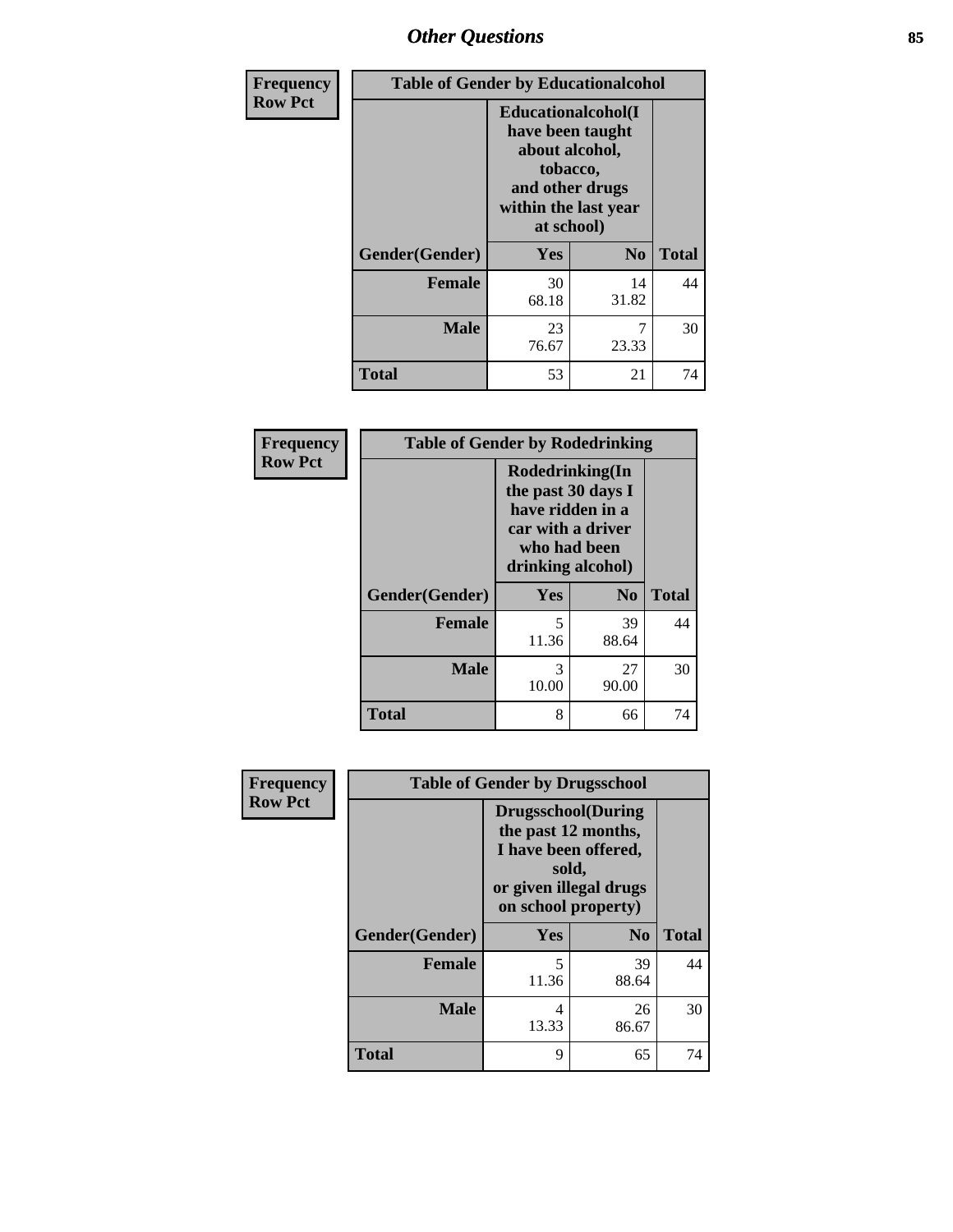*Other Questions* **86**

**Frequency Row Pct**

| <b>Table of Gender by Bingedrinking</b> |             |                                                                                                         |           |                      |                            |                        |              |
|-----------------------------------------|-------------|---------------------------------------------------------------------------------------------------------|-----------|----------------------|----------------------------|------------------------|--------------|
|                                         |             | Bingedrinking(I have drunk five or<br>more drinks of alcohol at one sitting<br>during the last 30 days) |           |                      |                            |                        |              |
|                                         | $\bf{0}$    | 1 or<br>2                                                                                               | $3$ to    | 6 to<br>9            | 10<br>t <sub>0</sub><br>19 | 20<br>to<br>29         |              |
| <b>Gender</b> (Gender)                  | <b>Days</b> | days                                                                                                    | days      | days                 | days                       | days                   | <b>Total</b> |
| <b>Female</b>                           | 39<br>88.64 | $\mathcal{L}$<br>4.55                                                                                   | 2<br>4.55 | $\mathbf{0}$<br>0.00 | 2.27                       | $\theta$<br>0.00       | 44           |
| <b>Male</b>                             | 22<br>73.33 | 3.33                                                                                                    | 2<br>6.67 | 2<br>6.67            | 3.33                       | $\overline{2}$<br>6.67 | 30           |

| Frequency      | <b>Table of Gender by Educationaids</b> |                                                                                                 |                |              |  |
|----------------|-----------------------------------------|-------------------------------------------------------------------------------------------------|----------------|--------------|--|
| <b>Row Pct</b> |                                         | <b>Educationaids</b> (I<br>have been taught<br>about HIV/AIDS<br>at school in the<br>past year) |                |              |  |
|                | Gender(Gender)                          | Yes                                                                                             | N <sub>0</sub> | <b>Total</b> |  |
|                | <b>Female</b>                           | 31<br>70.45                                                                                     | 13<br>29.55    | 44           |  |
|                | <b>Male</b>                             | 24<br>80.00                                                                                     | 6<br>20.00     | 30           |  |
|                | <b>Total</b>                            | 55                                                                                              | 19             | 74           |  |

| <b>Frequency</b> | <b>Table of Gender by Suicideconsider</b> |                 |                |       |
|------------------|-------------------------------------------|-----------------|----------------|-------|
| <b>Row Pct</b>   |                                           | Suicideconsider |                |       |
|                  | Gender(Gender)                            | Yes             | N <sub>0</sub> | Total |
|                  | <b>Female</b>                             | 6.82            | 41<br>93.18    | 44    |
|                  | <b>Male</b>                               | 6.67            | 28<br>93.33    | 30    |
|                  | <b>Total</b>                              |                 | 69             | 74    |